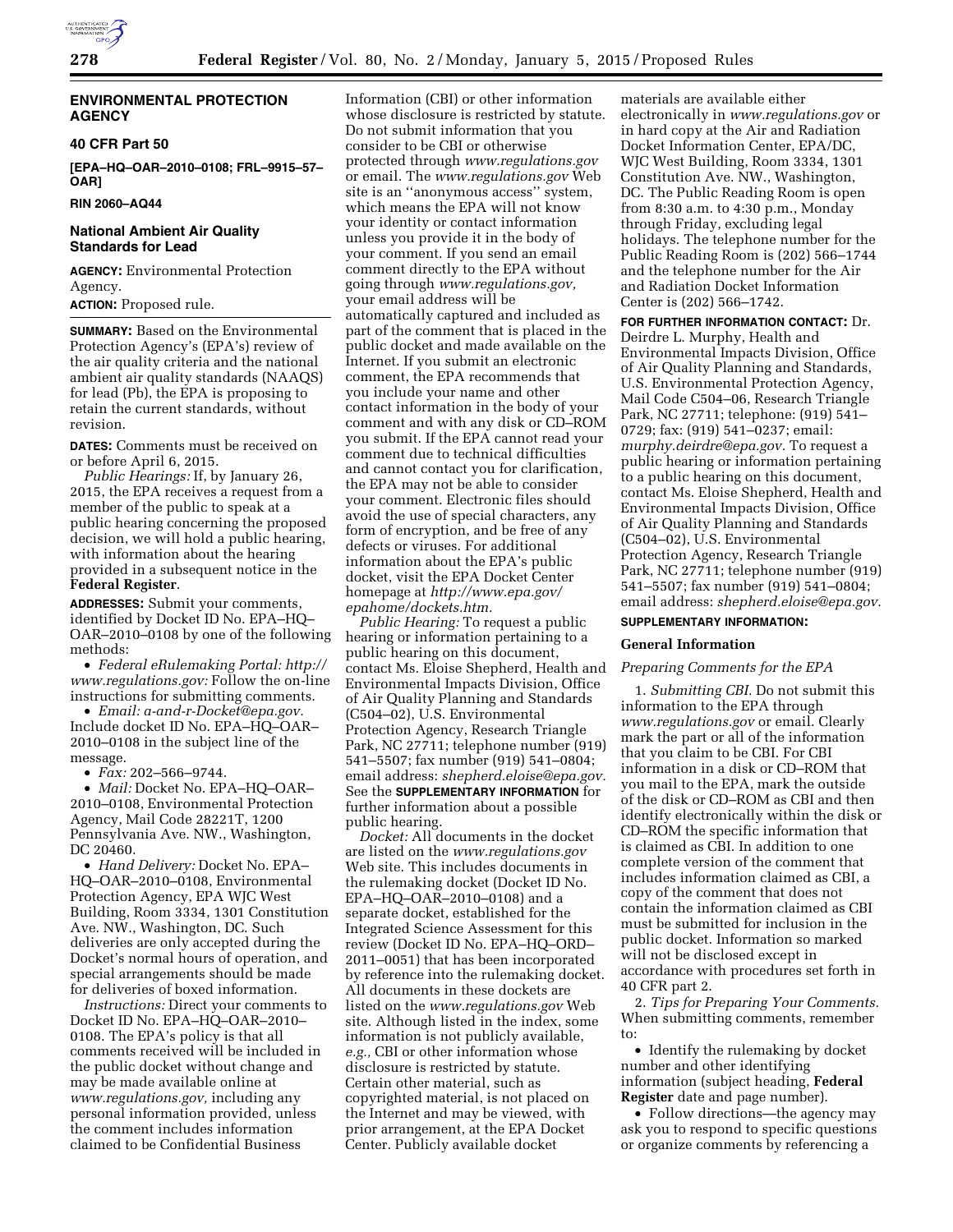Code of Federal Regulations (CFR) part or section number.

• Explain why you agree or disagree, suggest alternatives, and substitute language for your requested changes.

• Describe any assumptions and provide any technical information and/

or data that you used. • Provide specific examples to illustrate your concerns, and suggest alternatives.

• Explain your views as clearly as possible, avoiding the use of profanity or personal threats.

• Make sure to submit your comments by the comment period deadline identified.

## *Availability of Information Related to This Action*

A number of the documents that are relevant to this action are available through the EPA's Office of Air Quality Planning and Standards (OAQPS) Technology Transfer Network (TTN) Web site at *[http://www.epa.gov/ttn/](http://www.epa.gov/ttn/naaqs/standards/pb/s_pb_index.html) [naaqs/standards/pb/s](http://www.epa.gov/ttn/naaqs/standards/pb/s_pb_index.html)*\_*pb*\_*index.html.*  These documents include the *Plan for Review of the National Ambient Air Quality Standards for Lead* (USEPA, 2011a), available at *[http://www.epa.gov/](http://www.epa.gov/ttn/naaqs/standards/pb/s_pb_2010_pd.html)  [ttn/naaqs/standards/pb/s](http://www.epa.gov/ttn/naaqs/standards/pb/s_pb_2010_pd.html)*\_*pb*\_*2010*\_ *[pd.html,](http://www.epa.gov/ttn/naaqs/standards/pb/s_pb_2010_pd.html)* the *Integrated Science Assessment for Lead* (USEPA, 2013a), available at *[http://www.epa.gov/ttn/](http://www.epa.gov/ttn/naaqs/standards/pb/s_pb_2010_isa.html) [naaqs/standards/pb/s](http://www.epa.gov/ttn/naaqs/standards/pb/s_pb_2010_isa.html)*\_*pb*\_*2010*\_ *[isa.html,](http://www.epa.gov/ttn/naaqs/standards/pb/s_pb_2010_isa.html)* the *Review of the National Ambient Air Quality Standards for Lead: Risk and Exposure Assessment Planning Document* (USEPA, 2011b), available at *[http://www.epa.gov/ttn/](http://www.epa.gov/ttn/naaqs/standards/pb/s_pb_2010_pd.html) [naaqs/standards/pb/s](http://www.epa.gov/ttn/naaqs/standards/pb/s_pb_2010_pd.html)*\_*pb*\_*2010*\_ *[pd.html,](http://www.epa.gov/ttn/naaqs/standards/pb/s_pb_2010_pd.html)* and the *Policy Assessment for the Review of the Lead National Ambient Air Quality Standards* (USEPA, 2014), available at *[http://www.epa.gov/](http://www.epa.gov/ttn/naaqs/standards/pb/s_pb_2010_pa.html) [ttn/naaqs/standards/pb/s](http://www.epa.gov/ttn/naaqs/standards/pb/s_pb_2010_pa.html)*\_*pb*\_*2010*\_ *[pa.html.](http://www.epa.gov/ttn/naaqs/standards/pb/s_pb_2010_pa.html)* These and other related documents are also available for inspection and copying in the EPA docket identified above.

### *Information About a Possible Public Hearing*

To request a public hearing or information pertaining to a public hearing on this document, contact Ms. Eloise Shepherd, Health and Environmental Impacts Division, Office of Air Quality Planning and Standards (C504–02), U.S. Environmental Protection Agency, Research Triangle Park, NC 27711; telephone number (919) 541–5507; fax number (919) 541–0804; email address: *[shepherd.eloise@epa.gov.](mailto:shepherd.eloise@epa.gov)* 

## **Table of Contents**

The following topics are discussed in this preamble:

## I. Background

- A. Legislative Requirements
- B. Related Lead Control Programs
- C. Review of the Air Quality Criteria and Standards for Lead
- D. Multimedia, Multipathway Aspects of Lead
- E. Air Quality Monitoring
- II. Rationale for Proposed Decision on the Primary Standard
	- A. General Approach
	- 1. Approach in the Last Review
	- 2. Approach for the Current Review
	- B. Health Effects Information
	- 1. Array of Effects
	- 2. Critical Periods of Exposure
	- 3. Nervous System Effects in Children
	- 4. At-Risk Populations
	- 5. Potential Impacts on Public Health C. Blood Lead as a Biomarker of Exposure
	- and Relationships With Air Lead D. Summary of Risk and Exposure
	- Assessment Information
	- 1. Overview
	- 2. Summary of Design Aspects
	- 3. Key Limitations and Uncertainties 4. Summary of Risk Estimates and Key Observations
	- E. Conclusions on Adequacy of the Current Primary Standard
	- 1. Evidence-Based Considerations in the Policy Assessment
	- 2. Exposure/Risk-Based Considerations in the Policy Assessment
	- 3. CASAC Advice
- 4. Administrator's Proposed Conclusions on the Adequacy of the Current Primary Standard
- III. Rationale for Proposed Decision on the Secondary Standard
	- A. General Approach
	- 1. Approach in the Last Review
	- 2. Approach for the Current Review
	- B. Welfare Effects Information
	- C. Summary of Risk Assessment
	- Information D. Conclusions on Adequacy of the Current Secondary Standard
	- 1. Evidence- and Risk-Based
	- Considerations in the Policy Assessment 2. CASAC Advice
	- 3. Administrator's Proposed Conclusions on the Adequacy of the Current Standard
- IV. Statutory and Executive Order Reviews A. Executive Order 12866: Regulatory Planning and Review and Executive
	- Order 13563: Improving Regulation and Regulatory Review B. Paperwork Reduction Act
	-
	- C. Regulatory Flexibility Act D. Unfunded Mandates Reform Act
	- E. Executive Order 13132: Federalism
	- F. Executive Order 13175: Consultation and Coordination With Indian Tribal Governments
	- G. Executive Order 13045: Protection of Children From Environmental Health and Safety Risks
	- H. Executive Order 13211: Actions That Significantly Affect Energy Supply, Distribution, or Use
	- I. National Technology Transfer and Advancement Act
	- J. Executive Order 12898: Federal Actions To Address Environmental Justice in Minority Populations and Low-Income Populations

K. Determination Under Section 307(d) References

### **I. Background**

### *A. Legislative Requirements*

Two sections of the Clean Air Act (CAA or the Act) govern the establishment and revision of the NAAQS. Section 108 (42 U.S.C. 7408) directs the Administrator to identify and list certain air pollutants and then to issue air quality criteria for those pollutants. The Administrator is to list those air pollutants that in her ''judgment, cause or contribute to air pollution which may reasonably be anticipated to endanger public health or welfare;'' ''the presence of which in the ambient air results from numerous or diverse mobile or stationary sources;'' and ''for which . . . [the Administrator] plans to issue air quality criteria . . .'' Air quality criteria are intended to ''accurately reflect the latest scientific knowledge useful in indicating the kind and extent of all identifiable effects on public health or welfare which may be expected from the presence of [a] pollutant in the ambient air . . .'' 42 U.S.C. 7408(b). Section 109 (42 U.S.C. 7409) directs the Administrator to propose and promulgate ''primary'' and ''secondary'' NAAQS for pollutants for which air quality criteria are issued. Section 109(b)(1) defines a primary standard as one ''the attainment and maintenance of which in the judgment of the Administrator, based on such criteria and allowing an adequate margin of safety, are requisite to protect the public health.'' 1 A secondary standard, as defined in section 109(b)(2), must ''specify a level of air quality the attainment and maintenance of which, in the judgment of the Administrator, based on such criteria, is requisite to protect the public welfare from any known or anticipated adverse effects associated with the presence of [the] pollutant in the ambient air.'' 2

The requirement that primary standards provide an adequate margin of safety was intended to address uncertainties associated with

2Welfare effects as defined in section 302(h) (42 U.S.C. 7602(h)) include, but are not limited to, ''effects on soils, water, crops, vegetation, manmade materials, animals, wildlife, weather, visibility and climate, damage to and deterioration of property, and hazards to transportation, as well as effects on economic values and on personal comfort and well-being.''

<sup>&</sup>lt;sup>1</sup>The legislative history of section 109 indicates that a primary standard is to be set at ''the maximum permissible ambient air level . . . which will protect the health of any [sensitive] group of the population,'' and that for this purpose ''reference should be made to a representative sample of persons comprising the sensitive group rather than to a single person in such a group.'' See S. Rep. No. 91–1196, 91st Cong., 2d Sess. 10 (1970).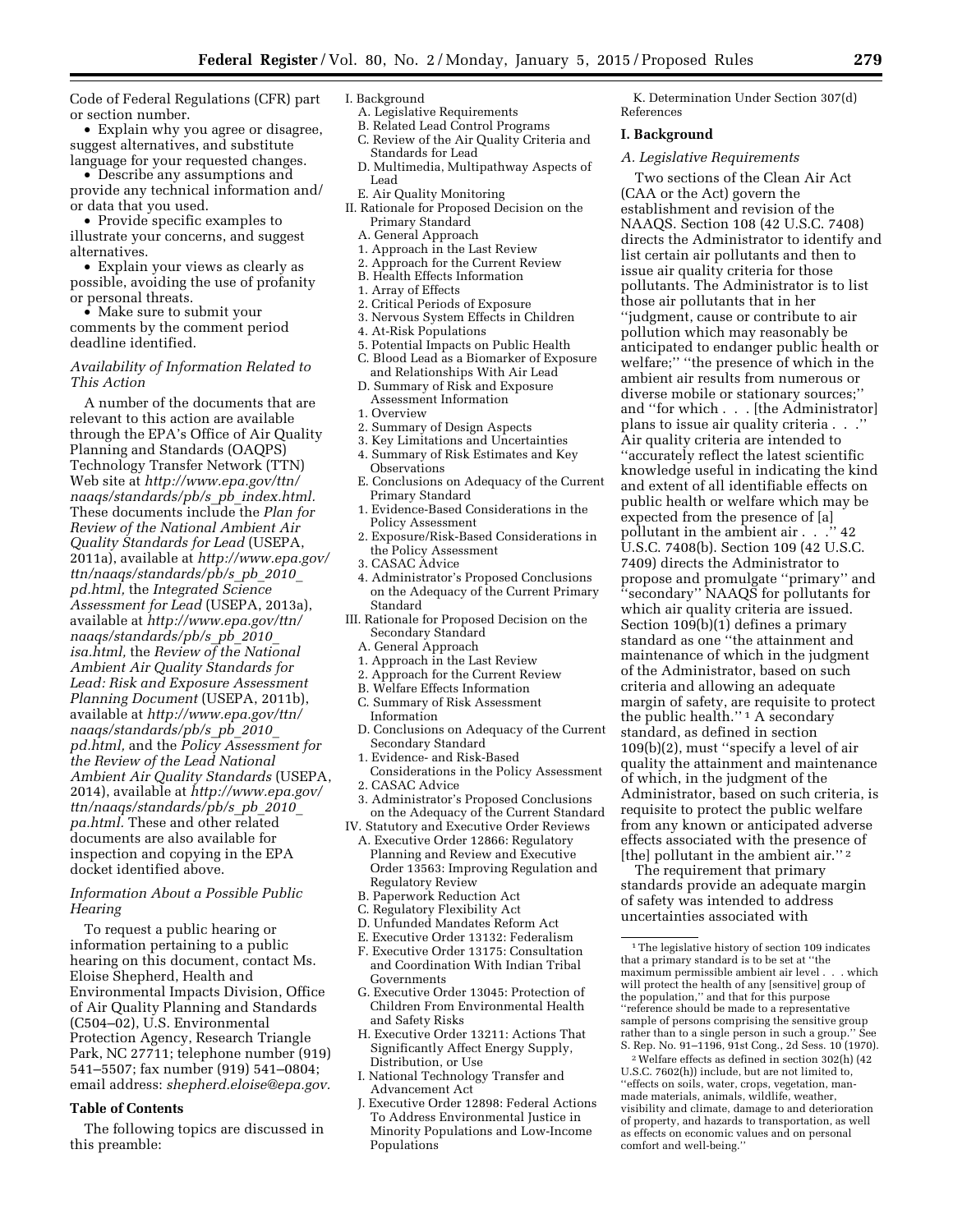inconclusive scientific and technical information available at the time of standard setting. It was also intended to provide a reasonable degree of protection against hazards that research has not yet identified. *See Lead Industries Association* v. *EPA,* 647 F.2d 1130, 1154 (D.C. Cir 1980), *cert. denied,*  449 U.S. 1042 (1980); *American Petroleum Institute* v. *Costle,* 665 F.2d 1176, 1186 (D.C. Cir. 1981), *cert. denied,*  455 U.S. 1034 (1982); *American Farm Bureau Federation* v. *EPA,* 559 F.3d 512, 533 (D.C. Cir. 2009); *Association of Battery Recyclers* v. *EPA,* 604 F.3d 613, 617–18 (D.C. Cir. 2010). Both kinds of uncertainties are components of the risk associated with pollution at levels below those at which human health effects can be said to occur with reasonable scientific certainty. Thus, in selecting primary standards that provide an adequate margin of safety, the Administrator is seeking not only to prevent pollution levels that have been demonstrated to be harmful but also to prevent lower pollutant levels that may pose an unacceptable risk of harm, even if the risk is not precisely identified as to nature or degree. The CAA does not require the Administrator to establish a primary NAAQS at a zero-risk level or at background concentration levels, see Lead Industries v. EPA, 647 F.2d at 1156 n.51, but rather at a level that reduces risk sufficiently so as to protect public health with an adequate margin of safety.

In addressing the requirement for an adequate margin of safety, the EPA considers such factors as the nature and severity of the health effects involved, the size of sensitive population(s) at risk,3 and the kind and degree of the uncertainties that must be addressed. The selection of any particular approach to providing an adequate margin of safety is a policy choice left specifically to the Administrator's judgment. See *Lead Industries Association* v. *EPA,* 647 F.2d at 1161–62.

In setting primary and secondary standards that are ''requisite'' to protect public health and welfare, respectively, as provided in section 109(b), the EPA's task is to establish standards that are neither more nor less stringent than necessary for these purposes. In so doing, the EPA may not consider the costs of implementing the standards.

See generally, *Whitman* v. *American Trucking Associations,* 531 U.S. 457, 465–472, 475–76 (2001). Likewise, ''[a]ttainability and technological feasibility are not relevant considerations in the promulgation of national ambient air quality standards.'' *American Petroleum Institute* v. *Costle,*  665 F.2d at 1185.

Section 109(d)(1) requires that ''not later than December 31, 1980, and at 5 year intervals thereafter, the Administrator shall complete a thorough review of the criteria published under section 108 and the national ambient air quality standards . . . and shall make such revisions in such criteria and standards and promulgate such new standards as may be appropriate. . . ." Section 109(d)(2) requires that an independent scientific review committee ''shall complete a review of the criteria . . . and the national primary and secondary ambient air quality standards . . . and shall recommend to the Administrator any new . . . standards and revisions of existing criteria and standards as may be appropriate. . . .'' Since the early 1980s, this independent review function has been performed by the Clean Air Scientific Advisory Committee (CASAC).4

### *B. Related Lead Control Programs*

States are primarily responsible for ensuring attainment and maintenance of the NAAQS. Under section 110 of the Act (42 U.S.C. 7410) and related provisions, states are to submit, for EPA approval, state implementation plans (SIPs) that provide for the attainment and maintenance of such standards through control programs directed to sources of the pollutants involved. The states, in conjunction with the EPA, also administer the Prevention of Significant Deterioration program (42 U.S.C. 7470– 7479) for these pollutants.

The NAAQS is only one component of the EPA's programs to address Pb in the environment. Federal programs additionally provide for nationwide reductions in air emissions of these and other air pollutants through the Federal Motor Vehicle Control program under Title II of the Act (42 U.S.C. 7521–7574), which involves controls for automobile, truck, bus, motorcycle, nonroad engine, and aircraft emissions; the new source performance standards under section 111 of the Act (42 U.S.C. 7411); emissions standards for solid waste incineration units and the national

emission standards for hazardous air pollutants (NESHAP) under sections 129 (42 U.S.C. 7429) and 112 (42 U.S.C. 7412) of the Act, respectively.

The EPA has taken a number of actions associated with these air pollution control programs since the last review of the Pb NAAQS, including completion of several regulations which will result in reduced Pb emissions from stationary sources regulated under the CAA sections 112 and 129. For example, in January 2012, the EPA updated the NESHAP for the secondary lead smelting source category (77 FR 555, January 5, 2012). These amendments to the original maximum achievable control technology standards apply to facilities nationwide that use furnaces to recover Pb from Pb-bearing scrap, mainly from automobile batteries (15 existing facilities, one under construction). By the effective date in 2014, this action is estimated to result in a Pb emissions reduction of 13.6 tons per year (tpy) across the category (a 68% reduction). Somewhat lesser Pb emissions reductions are also expected from regulations completed in 2013 for commercial and industrial solid waste incineration units (78 FR 9112, February 7, 2013), as well as several other regulations since 2007 (72 FR 73179, December 26, 2007; 72 FR 74088, December 28, 2007; 73 FR 225, November 20, 2008; 78 FR 10006, February 12, 2013; 76 FR 15372, March 21, 2011; 78 FR 7138, January 31, 2013; 74 FR 51368, October 6, 2009; Policy Assessment, Appendix 2A).

The presentation below briefly summarizes additional ongoing activities that, although not directly pertinent to the review of the NAAQS, are associated with controlling environmental Pb levels and human Pb exposures more broadly. Among those identified are the EPA programs intended to encourage exposure reduction programs in other countries.

Reducing Pb exposures has long been recognized as a federal priority as environmental and public health agencies continue to grapple with soil and dust Pb levels from the historical use of Pb in paint and gasoline and from other sources (Alliance to End Childhood Lead Poisoning, 1991; 62 FR 19885, April 23, 1997; 66 FR 52013, October 11, 2001; 68 FR 19931, April 23, 2003). A broad range of federal programs beyond those that focus on air pollution control provide for nationwide reductions in environmental releases and human exposures. For example, pursuant to section 1412 of the Safe Drinking Water Act (SDWA), the EPA regulates Pb in public drinking water systems through corrosion control

<sup>3</sup>As used here and similarly throughout this notice, the term population (or group) refers to persons having a quality or characteristic in common, such as a specific pre-existing illness or a specific age or life stage. As discussed more fully in section II.B.4 below, the identification of sensitive groups (called at-risk groups or at-risk populations) involves consideration of susceptibility and vulnerability.

<sup>4</sup>Lists of CASAC members and of members of the CASAC Lead Review Panel are available at: *[http://](http://yosemite.epa.gov/sab/sabproduct.nsf/WebCASAC/CommitteesandMembership?OpenDocument) [yosemite.epa.gov/sab/sabproduct.nsf/WebCASAC/](http://yosemite.epa.gov/sab/sabproduct.nsf/WebCASAC/CommitteesandMembership?OpenDocument) [CommitteesandMembership?OpenDocument.](http://yosemite.epa.gov/sab/sabproduct.nsf/WebCASAC/CommitteesandMembership?OpenDocument)*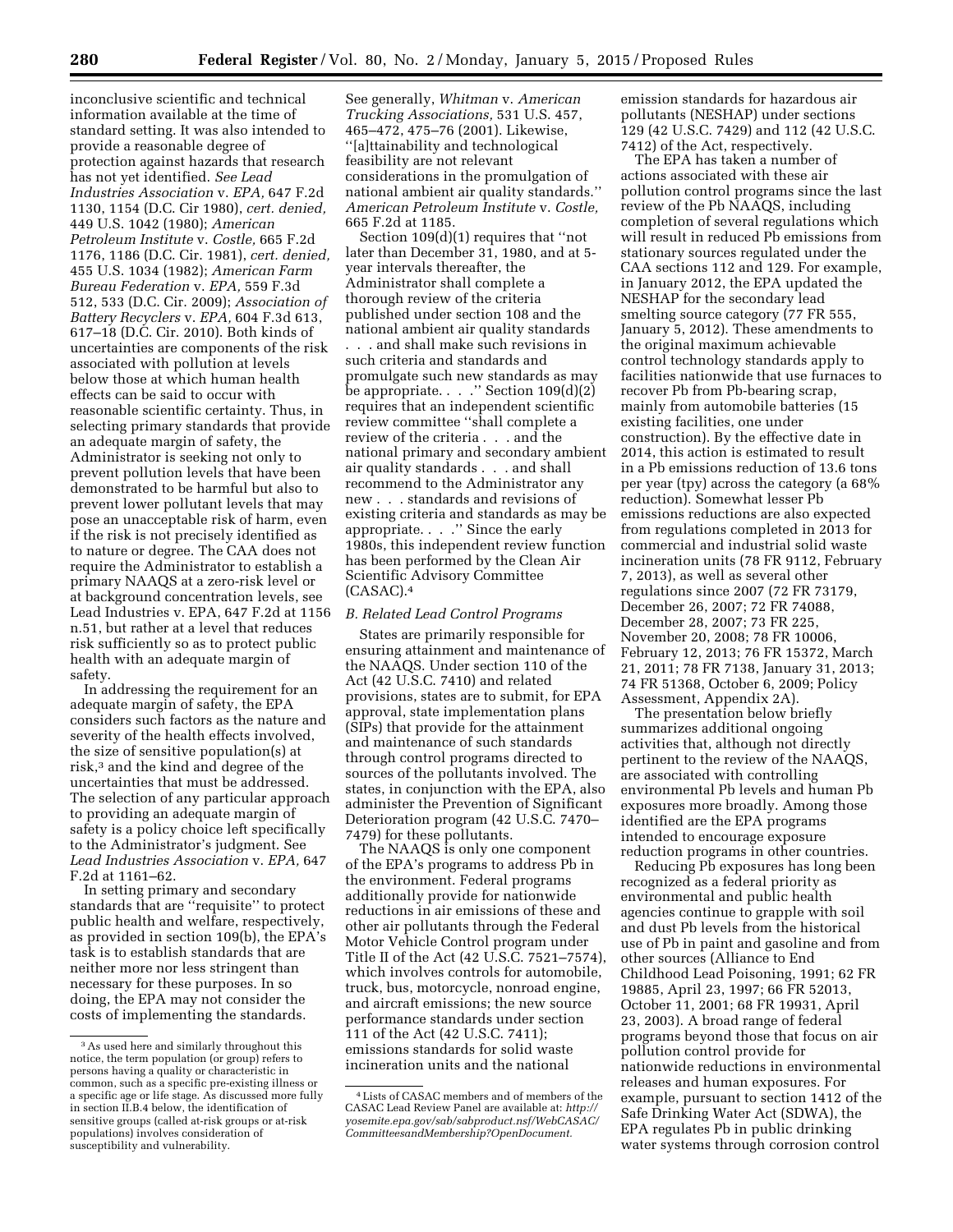and other utility actions which work together to minimize Pb levels at the tap (40 CFR 141.80–141.91). Under section 1417 of the SDWA, pipes, fittings and fixtures for potable water applications may not be used or introduced into commerce unless they are considered ''lead free'' as defined by that Act (40 CFR 141.43).5 Additionally, federal Pb abatement programs provide for the reduction in human exposures and environmental releases from in-place materials containing Pb (*e.g.,* Pb-based paint, urban soil and dust, and contaminated waste sites). Federal regulations on disposal of Pb-based paint waste help facilitate the removal of Pb-based paint from residences (68 FR 36487, June 18, 2003).

Federal programs to reduce exposure to Pb in paint, dust, and soil are specified under the comprehensive federal regulatory framework developed under the Residential Lead-Based Paint Hazard Reduction Act (Title X). Under Title X (codified as Title IV of the Toxic Substances Control Act [TSCA]), the EPA has established regulations and associated programs in six categories: (1) Training, certification and work practice requirements for persons engaged in Pb-based paint activities (abatement, inspection and risk assessment); accreditation of training providers; and authorization of state and tribal Pb-based paint programs; (2) training, certification, and work practice requirements for persons engaged in home renovation, repair and painting (RRP) activities; accreditation of RRP training providers; and authorization of state and tribal RRP programs; (3) ensuring that, for most housing constructed before 1978, information about Pb-based paint and Pb-based paint hazards flows from sellers to purchasers, from landlords to tenants, and from renovators to owners and occupants; (4) establishing standards for identifying dangerous levels of Pb in paint, dust and soil; (5) providing grant funding to establish and maintain state and tribal Pb-based paint programs; and (6) providing information on Pb hazards to the public, including steps that people can take to protect themselves and their families from Pb-based paint hazards. The most recent rule issued under Title IV of TSCA is for the Lead Renovation, Repair and Painting Program (73 FR 21692, April 22, 2008), which became fully effective in April 2010 and which applies to compensated

renovators and maintenance professionals who perform RRP activities in housing and child-care facilities built prior to 1978. To foster adoption of the rule's measures, the EPA has been conducting an extensive education and outreach campaign to promote awareness of these new requirements among both the regulated entities and the consumers who hire them (*http://www2.epa.gov/lead/ renovation-repair-and-paintingprogram*). In addition, the EPA is investigating whether Pb hazards are also created by RRP activities in public and commercial buildings, in which case the EPA plans to issue RRP requirements, where appropriate, for this class of buildings (79 FR 31072, May 30, 2014).

Programs associated with the Comprehensive Environmental Response, Compensation, and Liability Act (CERCLA or Superfund) and Resource Conservation Recovery Act (RCRA) also implement abatement programs, reducing exposures to Pb and other pollutants. For example, the EPA determines and implements protective levels for Pb in soil at Superfund sites and RCRA corrective action facilities. Federal programs, including those implementing RCRA, provide for management of hazardous substances in hazardous and municipal solid waste (*e.g.,* 66 FR 58258, November 20, 2001). Federal regulations concerning batteries in municipal solid waste facilitate the collection and recycling or proper disposal of batteries containing Pb.6 Similarly, federal programs provide for the reduction in environmental releases of hazardous substances such as Pb in the management of wastewater (*[http://](http://www.epa.gov/owm/) [www.epa.gov/owm/](http://www.epa.gov/owm/)*).

A variety of federal nonregulatory programs also provide for reduced environmental release of Pb-containing materials by encouraging pollution prevention, promotion of reuse and recycling, reduction of priority and toxic chemicals in products and waste, and conservation of energy and materials. These include the ''Resource Conservation Challenge'' (*[http://](http://www.epa.gov/epaoswer/osw/conserve/index.htm) [www.epa.gov/epaoswer/osw/conserve/](http://www.epa.gov/epaoswer/osw/conserve/index.htm) [index.htm](http://www.epa.gov/epaoswer/osw/conserve/index.htm)*), the ''National Waste Minimization Program'' (*[http://](http://www.epa.gov/epaoswer/hazwaste/minimize/leadtire.htm) [www.epa.gov/epaoswer/hazwaste/](http://www.epa.gov/epaoswer/hazwaste/minimize/leadtire.htm) [minimize/leadtire.htm](http://www.epa.gov/epaoswer/hazwaste/minimize/leadtire.htm)*), ''Plug in to eCycling'' (a partnership between the

EPA and consumer electronics manufacturers and retailers; *[http://](http://www.epa.gov/epaoswer/hazwaste/recycle/electron/crt.htm#crts) [www.epa.gov/epaoswer/hazwaste/](http://www.epa.gov/epaoswer/hazwaste/recycle/electron/crt.htm#crts) [recycle/electron/crt.htm#crts](http://www.epa.gov/epaoswer/hazwaste/recycle/electron/crt.htm#crts)*), and activities to reduce the practice of backyard trash burning (*[http://](http://www.epa.gov/msw/backyard/pubs.htm) [www.epa.gov/msw/backyard/pubs.htm](http://www.epa.gov/msw/backyard/pubs.htm)*).

The EPA's research program identifies, encourages and conducts research needed to locate and assess serious risks and to develop methods and tools to characterize and help reduce risks related to Pb exposure. For example, the EPA's Integrated Exposure Uptake Biokinetic Model for Lead in Children (IEUBK model) is widely used and accepted as a tool that informs the evaluation of site-specific data. More recently, in recognition of the need for a single model that predicts Pb concentrations in tissues for children and adults, the EPA has been developing the All Ages Lead Model (AALM) to provide researchers and risk assessors with a pharmacokinetic model capable of estimating blood, tissue, and bone concentrations of Pb based on estimates of exposure over the lifetime of the individual (USEPA, 2006a, sections 4.4.5 and 4.4.8; USEPA, 2013a, section 3.6). The EPA's research activities on substances including Pb, such as those identified here, focus on improving our characterization of health and environmental effects, exposure, and control or management of environmental releases (see *[http://](http://www.epa.gov/research/) [www.epa.gov/research/](http://www.epa.gov/research/)*).

Other federal agencies also participate in programs intended to reduce Pb exposures. For example, programs of the Centers for Disease Control and Prevention (CDC) provide for the tracking of children's blood Pb levels in the U.S. and provide guidance on levels at which medical and environmental case management activities should be implemented (CDC, 2012; ACCLPP, 2012). As a result of coordinated, intensive efforts at the national, state and local levels, including those programs described above, blood Pb levels in all segments of the population have continued to decline from levels observed in the past. For example, blood Pb levels for the general population of children 1 to 5 years of age have dropped to a geometric mean level of 1.17  $\mu$ g/dL in the 2009–2010 National Health and Nutrition Examination Survey (NHANES) as compared to the geometric mean in 1999–2000 of 2.23 mg/dL and in 1988–1991 of 3.6 mg/dL (USEPA, 2013a, section 3.4.1; USEPA, 2006a, AX4–2). Similarly, blood Pb levels in non-Hispanic black, Mexican American and lower socioeconomic groups, which are generally higher than those for the general population, have

<sup>5</sup>Effective in January 2014, the amount of Pb permitted in pipes, fittings, and fixtures was lowered (see ''Summary of the Reduction of Lead in Drinking Water Act and Frequently Asked Questions'' at *[http://water.epa.gov/drink/info/lead/](http://water.epa.gov/drink/info/lead/index.cfm)  [index.cfm](http://water.epa.gov/drink/info/lead/index.cfm)*).

<sup>&</sup>lt;sup>6</sup> See, *e.g.,* "Implementation of the Mercury-Containing and Rechargeable Battery Management Act'' at *[http://www.epa.gov/epawaste/hazard/](http://www.epa.gov/epawaste/hazard/recycling/battery.pdf) [recycling/battery.pdf](http://www.epa.gov/epawaste/hazard/recycling/battery.pdf)* and ''Municipal Solid Waste Generation, Recycling, and Disposal in the United States: Facts and Figures for 2005 *[http://](http://www.epa.gov/epawaste/nonhaz/municipal/pubs/msw-2005.pdf) [www.epa.gov/epawaste/nonhaz/municipal/pubs/](http://www.epa.gov/epawaste/nonhaz/municipal/pubs/msw-2005.pdf) [msw-2005.pdf.](http://www.epa.gov/epawaste/nonhaz/municipal/pubs/msw-2005.pdf)*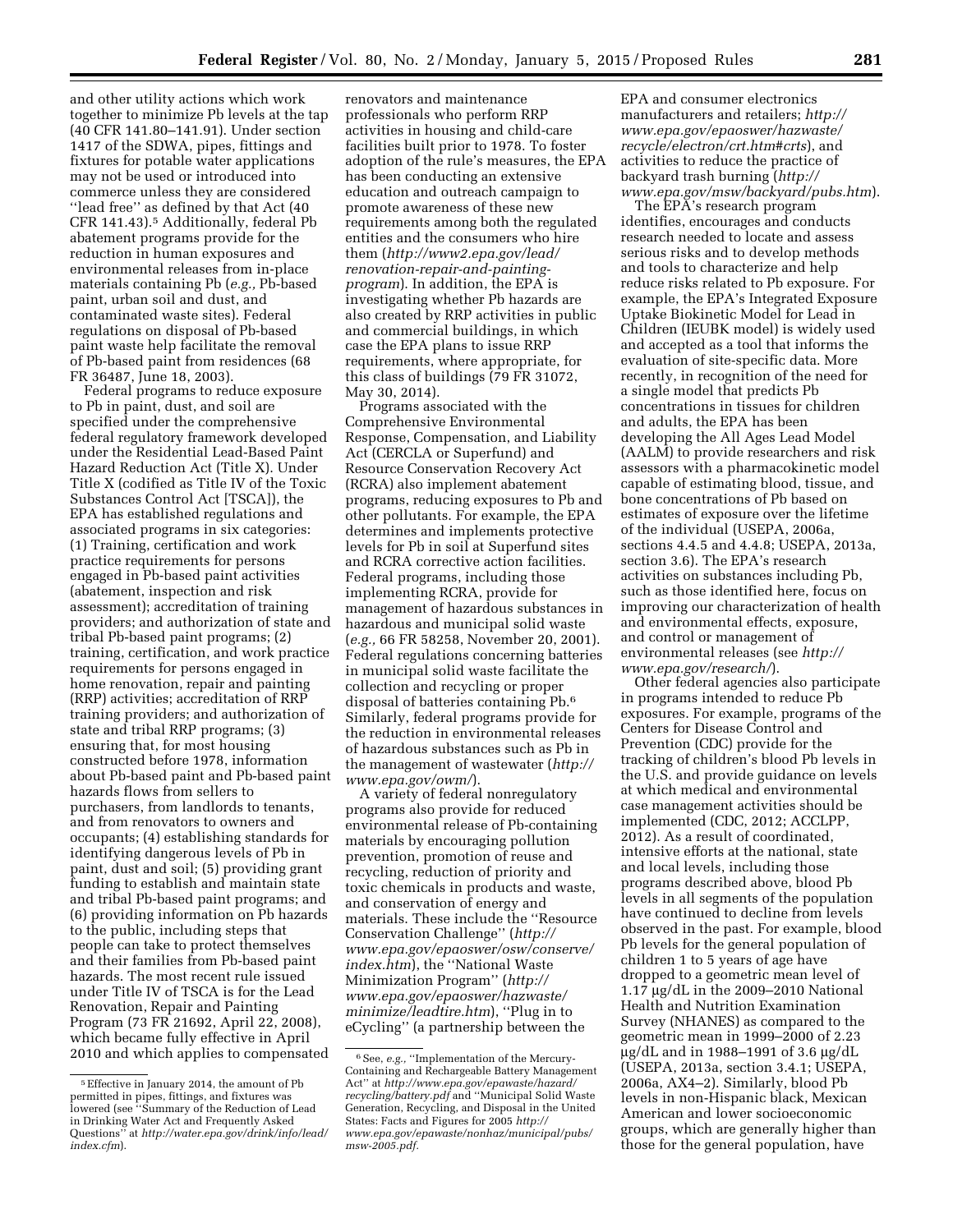also declined (USEPA, 2013a, sections 3.4.1, 5.2.3 and 5.2.4; Jones et al., 2009).

The EPA also participates in a broad range of international programs focused on reducing environmental releases and human exposures in other countries. For example, the Partnership for Clean Fuels and Vehicles program engages governments and stakeholders in developing countries to eliminate Pb in gasoline globally.7 From 2007 to 2011, the number of countries known to still be using leaded gasoline was reduced from just over 20 to six, with three of the six also offering unleaded fuel. All six were expected to eliminate Pb from fuel in the near future (USEPA, 2011c). The EPA is a contributor to the Global Alliance to Eliminate Lead Paint, a cooperative initiative jointly led by the World Health Organization and the United Nations Environment Programme (UNEP) to focus and catalyze the efforts to achieve international goals to prevent children's Pb exposure from paints containing Pb and to minimize occupational exposures to Pb paint. This alliance has the broad objective of promoting a phase-out of the manufacture and sale of paints containing Pb and eventually to eliminate the risks that such paints pose. The UNEP is also engaged on the problem of managing wastes containing Pb, including Pb-containing batteries. The Governing Council of the UNEP, of which the U.S. is a member, has adopted decisions focused on promoting the environmentally sound management of products, wastes and contaminated sites containing Pb and reducing risks to human health and the environment from Pb and cadmium throughout the life cycles of those substances (UNEP Governing Council, 2011, 2013). The EPA is also engaged in the issue of environmental impacts of spent Pb-acid batteries internationally through the Commission for Environmental Cooperation (CEC), where the EPA Administrator along with the cabinetlevel or equivalent representatives of Mexico and Canada comprise the CEC's senior governing body (CEC Council).8

# *C. Review of the Air Quality Criteria and Standards for Lead*

Unlike pollutants such as particulate matter and carbon monoxide, air quality criteria had not been issued for Pb as of the enactment of the CAA of 1970, which first set forth the requirement to set NAAQS based on air quality criteria. In the years just after enactment of the CAA, the EPA did not list Pb under Section 108 of the Act, having determined to control Pb air pollution through regulations to phase out the use of Pb additives in gasoline (See 41 FR 14921, April 8, 1976). However, the decision not to list Pb under Section 108 was challenged by environmental and public health groups, and the U.S. District Court for the Southern District of New York concluded that the EPA was required to list Pb under Section 108. *Natural Resources Defense Council*  v. *EPA,* 411 F. Supp. 864 21 (S.D. N.Y. 1976), affirmed, 545 F.2d 320 (2d Cir. 1978). Accordingly, on April 8, 1976, the EPA published a notice in the **Federal Register** that Pb had been listed under Section 108 as a criteria pollutant (41 FR 14921, April 8, 1976) and on October 5, 1978, the EPA promulgated primary and secondary NAAQS for Pb under Section 109 of the Act (43 FR 46246, October 5, 1978). Both primary and secondary standards were set at a level of 1.5 micrograms per cubic meter  $(\mu g/m^3)$ , measured as Pb in total suspended particles (Pb–TSP), not to be exceeded by the maximum arithmetic mean concentration averaged over a calendar quarter. These standards were based on the 1977 *Air Quality Criteria for Lead* (USEPA, 1977).

The first review of the Pb standards was initiated in the mid-1980s. The scientific assessment for that review is described in the 1986 *Air Quality Criteria for Lead* (USEPA, 1986a; henceforth referred to as the 1986 CD), the associated Addendum (USEPA, 1986b) and the 1990 Supplement (USEPA, 1990a). As part of the review, the agency designed and performed human exposure and health risk analyses (USEPA, 1989), the results of which were presented in a 1990 Staff Paper (USEPA, 1990b). Based on the scientific assessment and the human exposure and health risk analyses, the 1990 Staff Paper presented recommendations for consideration by the Administrator (USEPA, 1990b). After consideration of the documents developed during the review and the significantly changed circumstances since Pb was listed in 1976, the agency did not propose any revisions to the 1978 Pb NAAQS. In a parallel effort, the agency developed the broad, multiprogram, multimedia, integrated *U.S. Strategy for Reducing Lead Exposure*  (USEPA, 1991). As part of implementing this strategy, the agency focused efforts primarily on regulatory and remedial clean-up actions aimed at reducing Pb exposures from a variety of nonair sources judged to pose more extensive public health risks to U.S. populations, as well as on actions to reduce Pb emissions to air, such as bringing more areas into compliance with the existing Pb NAAQS (USEPA, 1991). The EPA continues this broad, multi-program, multimedia approach to reducing Pb exposures today, as described in section I.B above.

The last review of the Pb air quality criteria and standards was initiated in November 2004 (69 FR 64926, November 9, 2004); the agency's plans for preparation of the Air Quality Criteria Document and conduct of the NAAQS review were presented in documents completed in 2005 and early 2006 (USEPA, 2005a; USEPA 2006b).9 The schedule for completion of the review was governed by a judicial order in *Missouri Coalition for the Environment* v. *EPA* (No. 4:04CV00660 ERW, September 14, 2005; and amended on April 29, 2008 and July 1, 2008).

The scientific assessment for the review is described in the 2006 *Air Quality Criteria for Lead* (USEPA, 2006a; henceforth referred to as the 2006 CD), multiple drafts of which received review by CASAC and the public. The EPA also conducted human exposure and health risk assessments and a pilot ecological risk assessment for the review, after consultation with CASAC and receiving public comment on a draft analysis plan (USEPA, 2006c). Drafts of these quantitative assessments were reviewed by CASAC and the public. The pilot ecological risk assessment was released in December 2006 (ICF International, 2006), and the final health risk assessment report was released in November 2007 (USEPA, 2007a). The policy assessment, based on both of these assessments, air quality analyses and key evidence from the 2006 CD, was presented in the Staff Paper (USEPA, 2007b), a draft of which also received CASAC and public review. The final Staff Paper presented OAQPS staff's evaluation of the public health and welfare policy implications of the key studies and scientific information contained in the 2006 CD and presented and interpreted results from the quantitative risk/exposure analyses

<sup>7</sup> International programs in which the U.S. participates, including those identified here, are described at: *[http://epa.gov/international/air/](http://epa.gov/international/air/pcfv.html) [pcfv.html,](http://epa.gov/international/air/pcfv.html) http://www.unep.org/transport/pcfv/, http://www.unep.org/hazardoussubstances/Home/ tabid/197/hazardoussubstances/LeadCadmium/ PrioritiesforAction/GAELP/tabid/6176/ Default.aspx.* 

<sup>&</sup>lt;sup>8</sup>The CEC was established to support cooperation among the North American Free Trade Agreement partners to address environmental issues of continental concern, including the environmental challenges and opportunities presented by continent-wide free trade.

<sup>9</sup> In the current review, these two documents have been combined in the *Integrated Review Plan for the National Ambient Air Quality Standards for Lead* (USEPA, 2011a).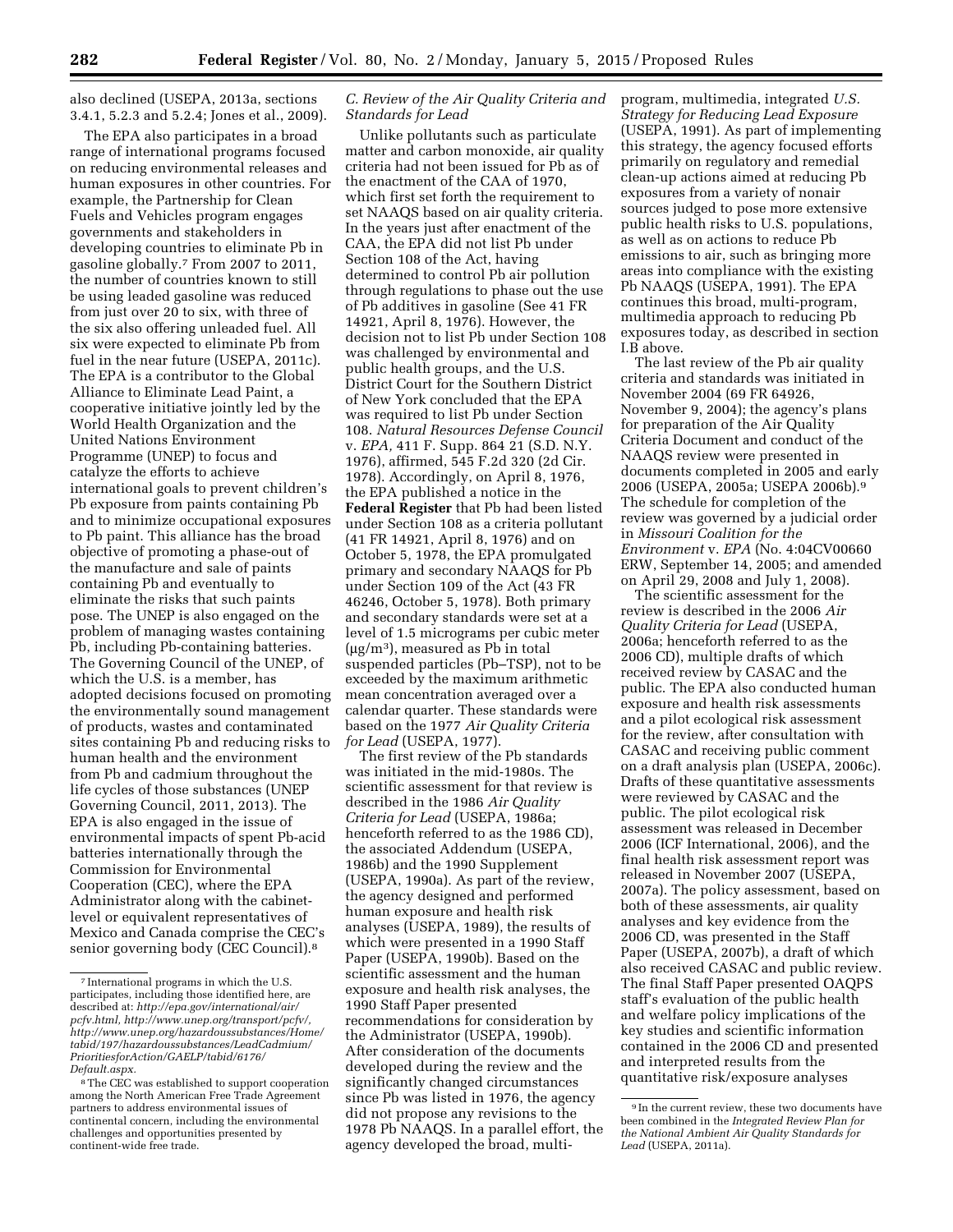conducted for this review. Based on this evaluation, the Staff Paper presented OAQPS staff recommendations that the Administrator give consideration to substantially revising the primary and secondary standards to a range of levels at or below  $0.2 \mu g/m^3$ .

Immediately subsequent to completion of the Staff Paper, the EPA issued an advance notice of proposed rulemaking (ANPR) that was signed by the Administrator on December 5, 2007 (72 FR 71488, December 17, 2007).10 CASAC provided advice and recommendations to the Administrator with regard to the Pb NAAQS based on its review of the ANPR and the previously released final Staff Paper and risk assessment reports. In 2008, the proposed decision on revisions to the Pb NAAQS was signed on May 1 and published in the **Federal Register** on May 20 (73 FR 29184, May 20, 2008). Members of the public provided comments and the CASAC Pb Panel also provided advice and recommendations to the Administrator based on its review of the proposal notice. The final decision on revisions to the Pb NAAQS was signed on October 15, 2008, and published in the **Federal Register** on November 12, 2008 (73 FR 66964, November 12, 2008).

The November 2008 notice described the EPA's decision to revise the primary and secondary NAAQS for Pb, as discussed more fully in section II.A.1 below. In consideration of the muchexpanded health effects evidence on neurocognitive effects of Pb in children, the EPA substantially revised the primary standard from a level of 1.5  $\mu$ g/  $m<sup>3</sup>$  to a level of 0.15  $\mu$ g/m<sup>3</sup>. The averaging time was revised to a rolling 3-month period with a maximum (notto-be-exceeded) form, evaluated over a 3-year period. The indicator of Pb–TSP was retained, reflecting the evidence that Pb particles of all sizes pose health risks. The secondary standard was revised to be identical in all respects to the revised primary standard (40 CFR 50.16). Revisions to the NAAQS were accompanied by revisions to the data handling procedures, the treatment of exceptional events and the ambient air monitoring and reporting requirements, as well as emissions inventory reporting requirements. One aspect of the revised data handling requirements is the allowance for the use of monitoring for particulate matter with mean diameter below 10 microns (Pb– $PM_{10}$ ) for Pb

NAAQS attainment purposes in certain limited circumstances at non-sourceoriented sites. Subsequent to the 2008 rulemaking, additional revisions were made to the monitoring network requirements (75 FR 81126, December 27, 2010). Guidance on the approach for implementation of the new standards was described in the **Federal Register**  notices for the proposed and final rules (73 FR 29184, May 20, 2008; 73 FR 66964, November 12, 2008).

On February 26, 2010, the EPA formally initiated its current review of the air quality criteria and standards for Pb, requesting the submission of recent scientific information on specified topics (75 FR 8934, February 26, 2010). Soon after this, the EPA held a workshop to discuss the policy-relevant science, which informed identification of key policy issues and questions to frame the review of the Pb NAAQS (75 FR 20843, April 21, 2010). Drawing from the workshop discussions, the EPA developed the draft Integrated Review Plan (draft IRP, USEPA, 2011d). The draft IRP was made available in late March 2011 for consultation with the CASAC Pb Review Panel and for public comment (76 FR 20347, April 12, 2011). This document was discussed by the Panel via a publicly accessible teleconference consultation on May 5, 2011 (76 FR 21346, April 15, 2011; Frey, 2011a). The final *Integrated Review Plan for the National Ambient Air Quality Standards for Lead* (IRP), developed in consideration of the CASAC consultation and public comment, was released in November 2011 (USEPA, 2011a; 76 FR 76972, December 9, 2011).

In developing the Integrated Science Assessment (ISA) for this review, the EPA held a workshop in December 2010 to discuss with invited scientific experts preliminary draft materials and released the first external review draft of the document for CASAC review and public comment in May 2011 (USEPA, 2011e; 76 FR 26284, May 6, 2011; 76 FR 36120, June 21, 2011). The CASAC Pb Review Panel met at a public meeting on July 20, 2011, to review the draft ISA (76 FR 36120, June 21, 2011). The CASAC provided comments in a December 9, 2011, letter to the EPA Administrator (Frey and Samet, 2011). The second external review draft ISA was released for CASAC review and public comment in February 2012 (USEPA, 2012a; 77 FR 5247, February 2, 2012) and was the subject of a public meeting on April 10– 11, 2012 (77 FR 14783, March 13, 2012). The CASAC provided comments in a July 20, 2012, letter (Samet and Frey, 2012). The third external review draft was released for CASAC review and public comment in November 2012

(USEPA, 2012b; 77 FR 70776, November 27, 2012) and was the subject of a public meeting on February 5–6, 2013 (78 FR 938, January 7, 2013). The CASAC provided comments in a June 4, 2013, letter (Frey, 2013a). The final ISA was released in late June 2013 (USEPA, 2013a, henceforth referred to as the ISA; 78 FR 38318, June 26, 2013).

In June 2011, the EPA developed and released the *Risk and Exposure Assessment Planning Document* (REA Planning Document) for consultation with CASAC and public comment (USEPA, 2011b; 76 FR 58509). This document presented a critical evaluation of the information related to Pb human and ecological exposure and risk (*e.g.,* data, modeling approaches) newly available in this review, with a focus on consideration of the extent to which new or substantially revised REAs for health and ecological risk might be warranted by the newly available evidence. Evaluation of the newly available information with regard to designing and implementing health and ecological REAs for this review led us to conclude that the currently available information did not provide a basis for developing new quantitative risk and exposure assessments that would have substantially improved utility for informing the agency's consideration of health and welfare effects and evaluation of the adequacy of the current primary and secondary standards, respectively (REA Planning Document, sections 2.3 and 3.3, respectively). The CASAC Pb Review Panel provided consultative advice on that document and its conclusions at a public meeting on July 21, 2011 (76 FR 36120, June 21, 2011; Frey, 2011b). Based on their consideration of the REA Planning Document analysis, the CASAC Pb Review Panel generally concurred with the conclusion that a new REA was not warranted in this review (Frey, 2011b; Frey, 2013b). In consideration of the conclusions reached in the REA Planning Document and CASAC's consultative advice, the EPA has not developed REAs for health and ecological risk for this review. Accordingly, we consider the risk assessment findings from the last review for human exposure and health risk (USEPA, 2007a, henceforth referred to as the 2007 REA) and ecological risk (ICF International, 2006; henceforth referred to as the 2006 REA) with regard to any appropriate further interpretation in light of the evidence newly available in this review.

A draft of the Policy Assessment (PA) was released for public comment and review by CASAC in January 2013 (USEPA, 2013b; 77 FR 70776, November

<sup>10</sup>The ANPR, one of the features of the revised NAAQS review process that EPA instituted in 2006, was replaced by reinstatement of the Policy Assessment prepared by OAQPS staff (previously termed the OAQPS Staff Paper) in 2009 (Jackson, 2009).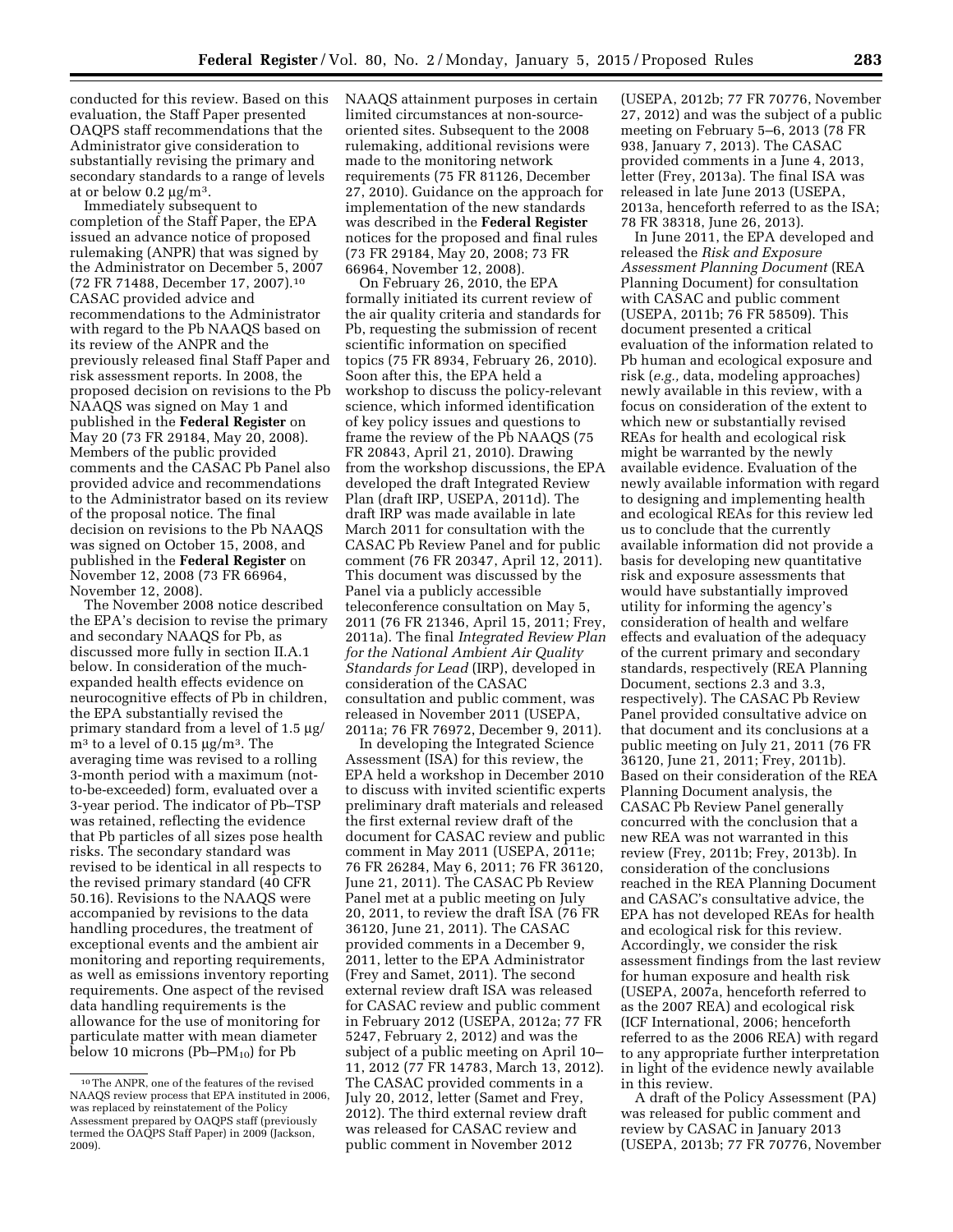27, 2012) and was the subject of a public meeting on February 5–6, 2013 (78 FR 938, January 7, 2013). Comments provided by the CASAC in a June 4, 2013 letter (Frey, 2013b), as well as public comments received on the draft PA were considered in preparing the final PA, which was released in May 2014 (USEPA, 2014; 79 FR 26751, May 9, 2014).

### *D. Multimedia, Multipathway Aspects of Lead*

Since Pb distributes from air to other media and is persistent, our review of the NAAQS for Pb considers the protection provided against such effects associated both with exposures to Pb in ambient air and with exposures to Pb that makes its way into other media from ambient air. Additionally, in assessing the adequacy of protection afforded by the current NAAQS, we are mindful of the long history of greater and more widespread atmospheric emissions that occurred in previous years (both before and after establishment of the 1978 NAAQS) and that contributed to the Pb that exists in human populations and ecosystems today. Likewise, we also recognize the role of other, nonair sources of Pb now and in the past that also contribute to the Pb that exists in human populations and ecosystems today.

Lead emitted to ambient air is transported through the air and is also distributed from air to other media. This multimedia distribution of Pb emitted into ambient air (air-related Pb) contributes to multiple air-related pathways of human and ecosystem exposure (ISA, sections 3.1.1 and 3.7.1). Air-related pathways may also involve media other than air, including indoor and outdoor dust, soil, surface water and sediments, vegetation and biota. Air-related Pb exposure pathways for humans include inhalation of ambient air or ingestion of food, water or other materials, including dust and soil, that have been contaminated through a pathway involving Pb deposition from ambient air (ISA, section 3.1.1.1). Ambient air inhalation pathways include both inhalation of air outdoors and inhalation of ambient air that has infiltrated into indoor environments. The air-related ingestion pathways occur as a result of Pb passing through the ambient air, being distributed to other environmental media and contributing to human exposures via contact with and ingestion of indoor and outdoor dusts, outdoor soil, food and drinking water.

Lead exposures via the various inhalation and ingestion air-related pathways may vary with regard to the time in which they respond to changes in air Pb concentrations. For example, exposures resulting from human exposure pathways most directly involving Pb in ambient air and exchanges of ambient air with indoor air (*e.g.,* inhalation) can respond most quickly, while those for pathways involving exposure to Pb deposited from ambient air into the environment (*e.g.,*  diet) may be expected to respond more slowly. The extent of this will be influenced by the magnitude of change, as well as—for deposition-related pathways—the extent of prior deposition and environment characteristics influencing availability of prior deposited Pb.

Lead currently occurring in nonair media may also derive from sources other than ambient air (nonair Pb sources) (ISA, sections 2.3 and 3.7.1). For example, Pb in dust inside some houses or outdoors in some urban areas may derive from the common past usage of leaded paint, while Pb in drinking water may derive from the use of leaded pipe or solder in drinking water distribution systems (ISA, section 3.1.3.3). We also recognize the history of much greater air emissions of Pb in the past, such as that associated with leaded gasoline usage and higher industrial emissions which have left a legacy of Pb in other (nonair) media.

The relative importance of different pathways of human exposure to Pb, as well as the relative contributions from Pb resulting from recent and historic air emissions and from nonair sources, vary across the U.S. population as a result of both extrinsic factors, such as a home's proximity to industrial Pb sources or its history of leaded paint usage, and intrinsic factors, such as a person's age and nutritional status (ISA, sections 5.1, 5.2, 5.2.1, 5.2.5 and 5.2.6). Thus, the relative contributions from specific pathways is situation specific (ISA, p. 1–11), although a predominant Pb exposure pathway for very young children is the incidental ingestion of indoor dust by hand-to-mouth activity (ISA, section 3.1.1.1). For adults, however, diet may be the primary Pb exposure pathway (2006 CD, section 3.4). Similarly, the relative importance of air-related and nonair-related Pb also varies with the relative magnitudes of exposure by those pathways, which may vary with different circumstances.

The distribution of Pb from ambient air to other environmental media also influences the exposure pathways for organisms in terrestrial and aquatic ecosystems. Exposure of terrestrial animals and vegetation to air-related Pb can occur by contact with ambient air or by contact with soil, water or food items

that have been contaminated by Pb from ambient air (ISA, section 6.2). Transport of Pb into aquatic systems similarly provides for exposure of biota in those systems, and exposures may vary among systems as a result of differences in sources and levels of contamination, as well as characteristics of the systems themselves, such as salinity, pH and turbidity (ISA, section 2.3.2). In addition to Pb contributed by current atmospheric deposition, Pb may occur in aquatic systems as a result of nonair sources such as industrial discharges or mine-related drainage, of historical air Pb emissions (*e.g.,* contributing to deposition to a water body or via runoff from soils near historical air sources) or combinations of different types of sources (*e.g.,* resuspension of sediments contaminated by urban runoff and surface water discharges).

The persistence of Pb contributes an important temporal aspect to lead's environmental pathways, and the time (or lag) associated with realization of the impact of air Pb concentrations on concentrations in other media can vary with the media (*e.g.,* ISA, section 6.2.2). For example, exposure pathways most directly involving Pb in ambient air or surface waters can respond more quickly to changes in ambient air Pb concentrations while pathways involving exposure to Pb in soil or sediments generally respond more slowly. An additional influence on the response time for nonair media is the environmental presence of Pb associated with past, generally higher, air concentrations. For example, after a reduction in air Pb concentrations, the time needed for sediment or surface soil concentrations to indicate a response to reduced air Pb concentrations might be expected to be longer in areas of more substantial past contamination than in areas with lesser past contamination. Thus, considering the Pb concentrations occurring in nonair environmental media as a result of air quality conditions that meet the current NAAQS is a complexity of this review, as it also was, although to a lesser degree, with regard to the prior standard in the last review.

## *E. Air Quality Monitoring*

Lead emitted to the air is predominantly in particulate form. Once emitted, particle-bound Pb can be transported long or short distances depending on particle size, which influences the amount of time spent in the aerosol phase. In general, larger particles tend to deposit more quickly, within shorter distances from emissions points, while smaller particles remain in aerosol phase and travel longer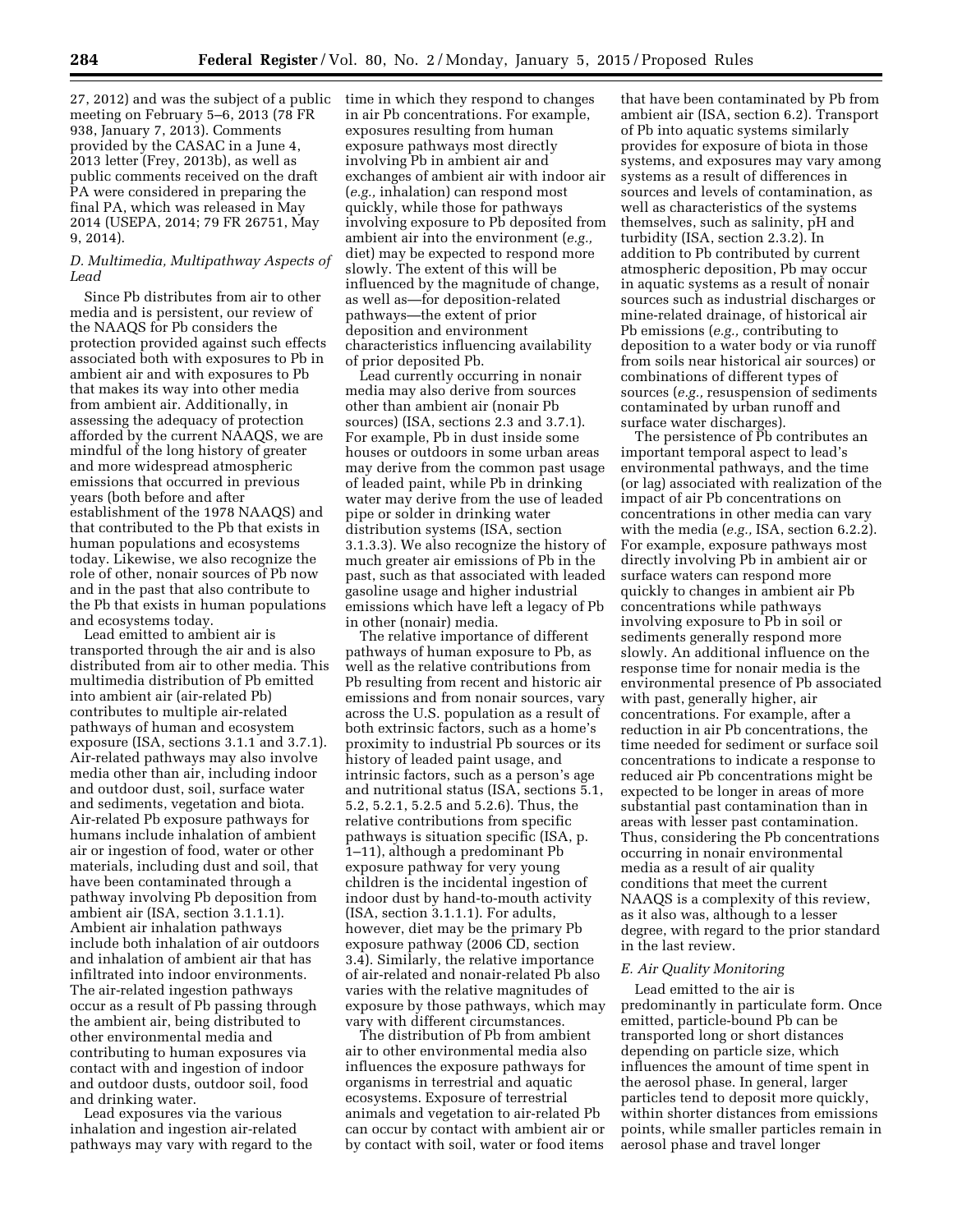distances before depositing (ISA, section 1.2.1). Accordingly, airborne concentrations of Pb near sources are much higher (and the representation of larger particles generally greater) than at sites not directly influenced by sources (PA, Figure 2–11; ISA sections 2.3.1 and 2.5.3).

Ambient air monitoring data for Pb, in terms of Pb–TSP, Pb– $PM_{10}$  or Pb in particulate matter with mean diameter smaller than 2.5 microns (Pb– $PM_{2.5}$ ), are currently collected in several national networks. Monitoring conducted for purposes of Pb NAAQS surveillance is regulated to ensure accurate and comparable data for determining compliance with the NAAQS. In order to be used in NAAQS attainment designations, ambient Pb concentration data must be obtained using either the federal reference method (FRM) or a federal equivalent method (FEM). The FRMs for sample collection and analysis are specified in 40 CFR part 50. The procedures for approval of FRMs and FEMs are specified in 40 CFR part 53. In 2013, after consultation with CASAC's Ambient Air Monitoring and Methods Subcommittee, the EPA adopted a new FRM for Pb–TSP, based on inductively coupled plasma-mass spectrometry (78 FR 40000, July 3, 2013). The previous FRM was retained as an FEM, and existing FEMs were retained as well.

The Pb monitoring network design requirements (40 CFR part 58, Appendix D, paragraph 4.5) include two types of monitoring sites—source-oriented monitoring sites and non-sourceoriented monitoring sites—as well as the collection of a year of Pb–TSP measurements at 15 specific airports. The indicator for the current Pb NAAQS is Pb–TSP, although in some situations,<sup>11</sup> ambient Pb–P $M_{10}$ concentrations may be used in judging nonattainment. Currently, approximately 260 Pb–TSP monitors are in operation; these are a mixture of source- and non-source-oriented monitors.

Since the phase-out of Pb in on-road gasoline, Pb is widely recognized as a source-oriented air pollutant. Variability in air Pb concentrations is highest in areas including a Pb source, ''with high concentrations downwind of the sources and low concentration at areas far from

sources'' (ISA, p. 2–92). The current requirements for source-oriented monitoring include placement of monitor sites near sources of air Pb emissions which are expected to or have been shown to contribute to ambient air Pb concentrations in excess of the NAAQS. At a minimum, there must be one source-oriented site located to measure the maximum Pb concentration in ambient air resulting from each nonairport Pb source which emits 0.50 or more tons of Pb per year and from each airport which emits 1.0 or more tons of Pb per year.12 The EPA Regional Administrators may require additional monitoring beyond the minimum requirements where the likelihood of Pb air quality violations is significant. Such locations may include those near additional industrial Pb sources, recently closed industrial sources and other sources of resuspended Pb dust, as well as airports where piston-engine aircraft emit Pb associated with combustion of leaded aviation fuel (40 CFR part 58, Appendix D, section 4.5(c)). A single year of monitoring was also required near 15 specific airports 13 in order to gather additional information on the likelihood of NAAQS exceedances due to the combustion of leaded aviation gasoline (75 FR 81126, December 27, 2010; 40 CFR part 58, Appendix D, 4.5(a)(iii)). These airport monitoring data along with other data gathering and analyses will inform the EPA's ongoing investigation into the potential for Pb emissions from pistonengine aircraft to cause or contribute to air pollution that may reasonably be anticipated to endanger public health or welfare. This investigation is occurring under section 231 of the CAA, separate from the Pb NAAQS review. As a whole, the various data gathering and analyses are expected to improve our understanding of Pb concentrations in ambient air near airports and conditions influencing these concentrations.

Monitoring agencies are also required, under 40 CFR part 58, Appendix D, to

13These airports were selected based on three criteria: annual Pb inventory between 0.5 ton/year and 1.0 ton/year, ambient air within 150 meters of the location of maximum emissions (*e.g.,* the end of the runway or run-up location), and airport configuration and meteorological scenario that leads to a greater frequency of operations from one runway. These criteria are expected, collectively, to identify airports with the highest potential to have ambient air Pb concentrations approaching or exceeding the Pb NAAQS (75 FR 81126).

conduct non-source-oriented Pb monitoring at the NCore sites 14 required in metropolitan areas with a population of 500,000 or more (as defined by the U.S. Census Bureau).15 Either Pb–TSP or Pb–PM10 monitoring may be performed at these sites. Currently, all 50 NCore Pb sites are operational and measuring Pb concentrations, with 28 measuring Pb in TSP and 24 measuring Pb in PM10 (2 sites are measuring both Pb in TSP and Pb in  $PM_{10}$ ). In a separate action addressing a range of issues related to monitoring requirements for criteria pollutants, the EPA is proposing to remove the requirement for Pb monitoring at NCore sites (79 FR 54395, September 11, 2014). This change is being proposed in consideration of current information indicating concentrations at these sites to be well below the Pb NAAQS and of the presence of other monitoring networks that provide information on Pb concentrations in urban areas not directly impacted by Pb sources. The data available for these sites indicate maximum 3-month average concentrations (of  $Pb-PM_{10}$  or  $Pb-TSP$ ) well below the level of the Pb NAAQS, with the vast majority of sites showing concentrations less than  $0.01 \mu g/m^3$ . Additionally, other monitoring networks provide data on Pb in  $PM_{10}$  or PM2.5, at non-source-oriented urban, and some rural, sites. These include the National Air Toxics Trends Stations for PM<sub>10</sub> and the Chemical Speciation Network for  $PM_{2.5}$ . Data on Pb in  $PM_{2.5}$ are also provided at the rural sites of the Interagency Monitoring of Protected Visual Environments network.

The long-term record of Pb monitoring data documents the dramatic decline in atmospheric Pb concentrations that has occurred since the 1970s in response to reduced emissions (PA, Figures 2–1 and 2–7). Currently, the highest concentrations occur near some metals industries where some individual locations have concentrations that exceed the NAAQS (PA, Figure 2–10). Concentrations at non-source-oriented monitoring sites are much lower than those at sourceoriented sites and well below the standard (PA, Figure 2–11).

<sup>&</sup>lt;sup>11</sup> The Pb–P $M_{10}$  measurements may be used for NAAQS monitoring as an alternative to Pb–TSP measurements in certain conditions defined in 40 CFR part 58, Appendix C, section 2.10.1.2. These conditions include where Pb concentrations are not expected to equal or exceed  $0.10 \mu\text{g/m}^3$  as an arithmetic 3-month mean and where the source of Pb emissions is expected to emit a substantial majority of its Pb in the size fraction captured by  $PM_{10}$  monitors.

<sup>12</sup>The Regional Administrator may waive this requirement for monitoring near Pb sources if the state or, where appropriate, local agency can demonstrate the Pb source will not contribute to a maximum 3-month average Pb concentration in ambient air in excess of 50 percent of the NAAQS level based on historical monitoring data, modeling, or other means (40 CFR part 58, Appendix D, section  $4.5(a)(ii)$ .

<sup>14</sup>The NCore network, that formally began in January 2011, is a subset of the state and local air monitoring stations network that is intended to meet multiple monitoring objectives (*e.g.*, long-term trends analysis, model evaluation, health and ecosystem studies, as well as NAAQS compliance). The complete NCore network consists of 63 urban and 15 rural stations, with each state containing at least one NCore station; 46 of the states plus Washington, DC and Puerto Rico have at least one urban station.

<sup>15</sup>*[http://www.census.gov/population/www/](http://www.census.gov/population/www/metroareas/metroarea.html) [metroareas/metroarea.html.](http://www.census.gov/population/www/metroareas/metroarea.html)*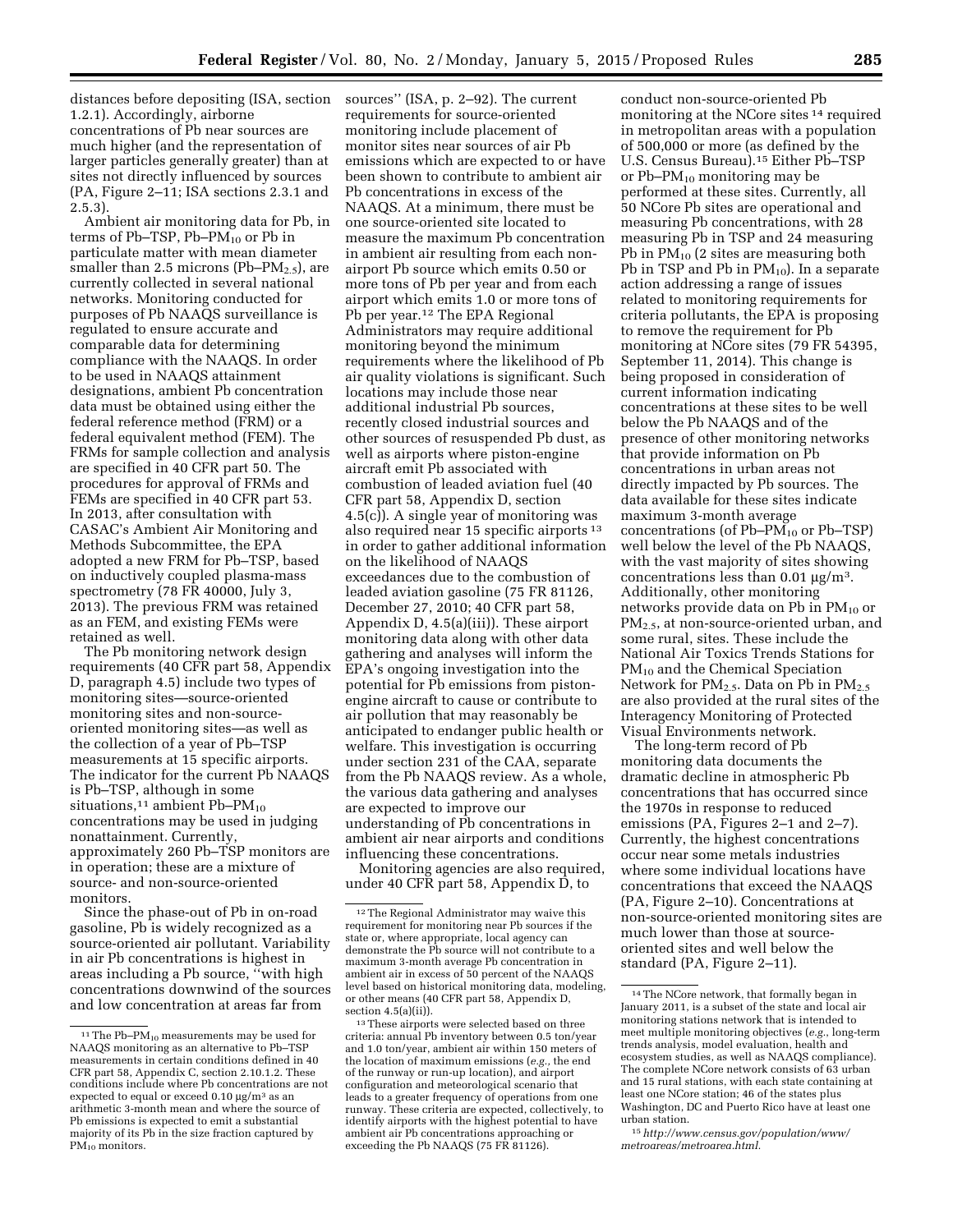## **II. Rationale for Proposed Decision on the Primary Standard**

This section presents the rationale for the Administrator's proposed decision to retain the existing Pb primary standard. As discussed more fully below, this rationale is based on a thorough review, in the ISA, of the latest scientific information, generally published through September 2011,16 on human health effects associated with Pb and pertaining to the presence of Pb in the ambient air. This proposal also takes into account: (1) The PA's staff assessments of the most policy-relevant information in the ISA and staff analyses of air quality, human exposure and health risks, upon which staff conclusions regarding appropriate considerations in this review are based; (2) CASAC advice and recommendations, as reflected in discussions of drafts of the ISA and PA at public meetings, in separate written comments, and in CASAC's letters to the Administrator; and (3) public comments received during the development of these documents, either in connection with CASAC meetings or separately.

In presenting the rationale and its foundations, section II.A provides background on the general approach for review of the primary NAAQS for Pb, including a summary of the approach used in the last review (section II.A.1) and the general approach for the current review (section II.A.2). Sections II.B and II.C summarize the body of evidence supporting this rationale, focusing on consideration of key policy-relevant questions, and section II.D summarizes the exposure/risk information for this review. Section II.E presents the Administrator's proposed conclusions on adequacy of the current standard, drawing on both evidence-based and exposure/risk-based considerations (sections II.E.1 and II.E.2), and advice from CASAC (section II.E.3).

### *A. General Approach*

The past and current approaches described below are both based, most fundamentally, on using the EPA's assessment of the current scientific evidence and associated quantitative analyses to inform the Administrator's judgment regarding a primary standard for Pb that protects public health with

an adequate margin of safety. We note that in drawing conclusions with regard to the primary standard, the final decision on the adequacy of the current standard is largely a public health policy judgment to be made by the Administrator. The Administrator's final decision must draw upon scientific information and analyses about health effects, population exposure and risks, as well as judgments about how to consider the range and magnitude of uncertainties that are inherent in the scientific evidence and analyses. Our approach to informing these judgments, discussed more fully below, is based on the recognition that the available health effects evidence generally reflects a continuum, consisting of levels at which scientists generally agree that health effects are likely to occur, through lower levels at which the likelihood and magnitude of the response become increasingly uncertain. This approach is consistent with the requirements of the NAAQS provisions of the Act and with how the EPA and the courts have historically interpreted the Act. These provisions require the Administrator to establish primary standards that, in the judgment of the Administrator, are requisite to protect public health with an adequate margin of safety. In so doing, the Administrator seeks to establish standards that are neither more nor less stringent than necessary for this purpose. The Act does not require that primary standards be set at a zero-risk level, but rather at a level that avoids unacceptable risks to public health including the health of sensitive groups.17 The four basic elements of the NAAQS (indicator, averaging time, level, and form) are considered collectively in evaluating the health protection afforded by the current standard.

### 1. Approach in the Last Review

The last review of the NAAQS for Pb was completed in 2008 (73 FR 66964, November 12, 2008). The 2008 decision to substantially revise the primary standard was based on the extensive body of scientific evidence published over almost three decades, from the time

the standard was originally set in 1978 through 2005–2006. In so doing, the 2008 decision considered the body of evidence as assessed in the 2006 CD (USEPA, 2006a), as well as the 2007 Staff Paper assessment of the policyrelevant information contained in the CD and the quantitative risk/exposure assessment (USEPA, 2007a, 2007b), the advice and recommendations of CASAC (Henderson 2007a, 2007b, 2008a, 2008b), and public comment. While recognizing that Pb has been demonstrated to exert ''a broad array of deleterious effects on multiple organ systems,'' the review focused on the effects most pertinent to ambient air exposures, which given ambient air Pb reductions over the past 30 years, are those associated with relatively lower exposures and associated blood Pb levels (73 FR 66975, November 12, 2008). In so doing, the EPA recognized the general consensus that the developing nervous system in children is among the most sensitive health endpoints associated with Pb exposure, if not the most sensitive one. Thus, primary attention was given to consideration of nervous system effects, including neurocognitive and neurobehavioral effects, in children (73 FR 66976, November 12, 2008). The body of evidence included associations of such effects in study populations of variously aged children with mean blood Pb levels below 10 μg/dL, extending from 8 down to 2  $\mu$ g/dL (73 FR 66976, November 12, 2008). The public health implications of effects of air-related Pb on cognitive function (*e.g.,* IQ) in young children were given particular focus in the review.

The conclusions reached by the Administrator in the last review were based primarily on the scientific evidence, with the risk- and exposurebased information providing support for various aspects of the decision. In reaching his conclusion on the adequacy of the then-current standard, which was set in 1978, the Administrator placed primary consideration on the large body of scientific evidence available in the review including significant new evidence concerning effects at blood Pb concentrations substantially below those identified when the standard was initially set (73 FR 66987, November 12, 2008; 43 FR 46246, October 5, 1978). Given particular attention was the robust evidence of neurotoxic effects of Pb exposure in children, recognizing: (1) That while blood Pb levels in U.S. children had decreased notably since the late 1970s, newer epidemiological studies had investigated and reported

<sup>16</sup> In addition to the review's opening ''call for information'' (75 FR 8934), ''literature searches were conducted routinely to identify studies published since the last review, focusing on studies published from 2006 (close of the previous scientific assessment) through September 2011,'' and references ''that were considered for inclusion or actually cited in this ISA can be found at *<http://hero.epa.gov/lead>*'' (ISA, p. 1–2).

<sup>17</sup>The at-risk population groups identified in a NAAQS review may include low-income or minority groups. Where low-income/minority groups are among the at-risk populations, the rulemaking decision will be based on providing protection for these and other at-risk populations and lifestages (*e.g.,* children, older adults, persons with pre-existing heart and lung disease). To the extent that low-income/minority groups are not among the at-risk populations identified in the ISA, a decision based on providing protection of the atrisk lifestages and populations would be expected to provide protection for the low-income/minority groups.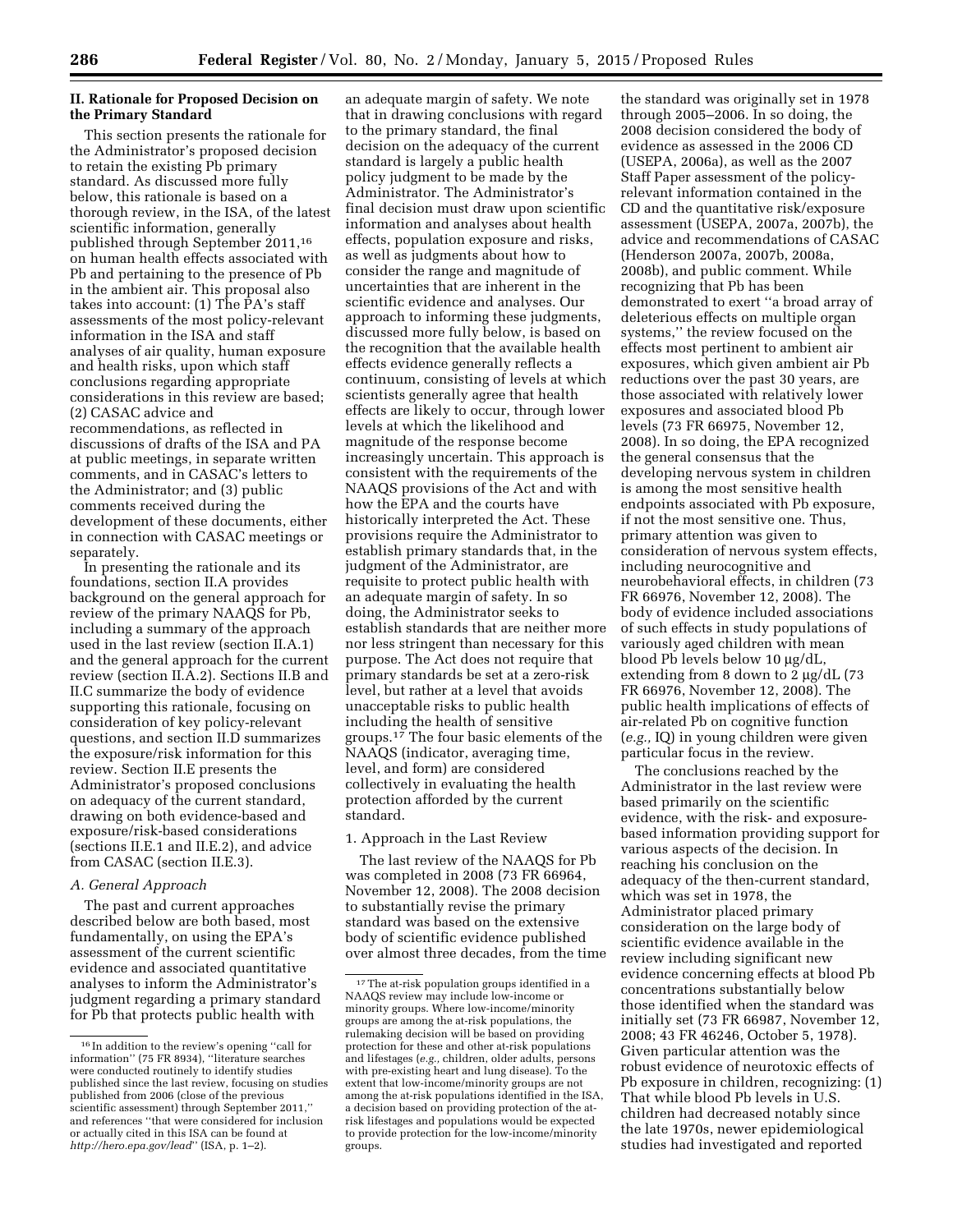associations of effects on the neurodevelopment of children with those more recent lower blood Pb levels and (2) that the toxicological evidence included extensive experimental laboratory animal evidence substantiating well the plausibility of the epidemiological findings observed in human children and expanding our understanding of likely mechanisms underlying the neurotoxic effects (73 FR 66987, November 12, 2008). Additionally, within the range of blood Pb levels investigated in the available evidence base, a threshold level for neurocognitive effects was not identified (73 FR 66984, November 12, 2008; 2006 CD, p. 8–67). Further, the evidence indicated a steeper concentration-response (C–R) relationship for effects on cognitive function at those lower blood Pb levels than at higher blood Pb levels that were more common in the past, ''indicating the potential for greater incremental impact associated with exposure at these lower levels'' (73 FR 66987, November 12, 2008). As at the time when the standard was initially set in 1978, the health effects evidence and exposure/risk assessment available in the last review supported the conclusion that air-related Pb exposure pathways contribute to blood Pb levels in young children by inhalation and ingestion (73 FR 66987, November 12, 2008). The available information in the last review also indicated, however, a likely greater change in blood Pb per unit of air Pb than was estimated when the standard was initially set (73 FR 66987, November 12, 2008).

In the Administrator's decision on the adequacy of the 1978 standard, the Administrator considered the evidence using a very specifically defined framework, referred to as an air-related IQ loss evidence-based framework. This framework integrates evidence for the relationship between Pb in air and Pb in young children's blood with evidence for the relationship between Pb in young children's blood and IQ loss (73 FR 66987, November 12, 2008). This evidence-based approach considers airrelated effects on neurocognitive function (using the quantitative metric of IQ loss) associated with exposure in those areas with elevated air concentrations equal to potential alternative levels for the Pb standard. In simplest terms, the framework focuses on children exposed to air-related Pb in those areas with elevated air Pb concentrations equal to specific potential standard levels, providing for estimation of a mean air-related IQ decrement for young children in the

high end of the national distribution of air-related exposures. Thus, the conceptual context for the framework is that it provides estimates of air-related IQ loss for the subset of U.S. children living in close proximity to air Pb sources that contribute to such elevated air Pb concentrations. In such cases, when a standard of a particular level is just met at a monitor sited to record the highest source-oriented concentration in an area, the large majority of children in the larger surrounding area would likely experience exposures to concentrations well below that level.

The two primary inputs to the evidence-based air-related IQ loss framework are air-to-blood ratios and C– R functions for the relationship between blood Pb and IQ response in young children. Additionally taken into consideration in applying and drawing conclusions from the framework were the uncertainties inherent in these inputs. Application of the framework also entailed consideration of an appropriate level of protection from airrelated IQ loss to be used in conjunction with the framework. The framework estimates of mean air-related IQ loss are derived through multiplication of the following factors: standard level (µg/ m3), air-to-blood ratio (albeit in terms of  $\mu$ g/dL blood Pb per  $\mu$ g/m<sup>3</sup> air concentration), and slope for the C–R function in terms of points IQ decrement per µg/dL blood Pb.

Based on the application of the airrelated IQ loss framework to the evidence, the Administrator concluded that, for exposures projected for air Pb concentrations at the level of the 1978 standard, the quantitative estimates of IQ loss associated with air-related Pb indicated risk of a magnitude that, in his judgment, was significant from a public health perspective, and that the evidence-based framework supported a conclusion that the 1978 standard did not protect public health with an adequate margin of safety (73 FR 66987, November 12, 2008). The Administrator further concluded that the evidence indicated the need for a substantially lower standard level to provide increased public health protection, especially for at-risk groups (most notably children), against an array of effects, most importantly including effects on the developing nervous system (73 FR 66987, November 12, 2008). In addition to giving primary consideration to the much expanded evidence base since the standard was set, the Administrator also took into consideration the exposure/risk assessments. In so doing, he observed that, while taking into consideration their inherent uncertainties and

limitations, the quantitative estimates of IQ loss associated with air-related Pb in air quality scenarios just meeting the then-current standard also indicated risk of a magnitude that, in his judgment, was significant from a public health perspective. Thus, the Administrator concluded the exposure/ risk estimates provided additional support to the evidence-based conclusion that the standard needed revision (73 FR 66987, November 12, 2008).

In considering appropriate revisions to the prior standard in the review completed in 2008, each of the four basic elements of the NAAQS (indicator, averaging time, form and level) was evaluated. The rationale for decisions on those elements is summarized below.

With regard to indicator, consideration was given to replacing Pb–TSP with  $Pb-PM_{10}$ . The EPA recognized, however, that Pb in all particle sizes contributes to Pb in blood and associated health effects, additionally noting that the difference in particulate Pb captured by TSP and  $PM_{10}$  monitors may be on the order of a factor of two in some areas (73 FR 66991, November 12, 2008). Further, the Administrator recognized uncertainty with regard to whether a  $Pb-PM_{10}$ -based standard would also effectively control ultra-coarse 18 Pb particles, which may have a greater presence in areas near sources where Pb concentrations are highest (73 FR 66991, November 12, 2008). The Administrator decided to retain Pb–TSP as the indicator to provide sufficient public health protection from the range of particle sizes of ambient air Pb, including ultracoarse particles (73 FR 66991, November 12, 2008). Additionally, a role was provided for Pb–PM10 in the monitoring required for a Pb–TSP standard (73 FR 66991, November 12, 2008) based on the conclusion that use of Pb–PM10 measurements at sites not influenced by sources of ultra-coarse Pb, and where Pb concentrations are well below the standard, would take advantage of the increased precision of these measurements and decreased spatial variation of  $Pb-PM_{10}$ concentrations, without raising the same concerns over a lack of protection against health risks from all particulate Pb emitted to the ambient air that

<sup>18</sup>The term ''ultra-coarse'' refers to particles collected by a TSP sampler but not by a PM10 sampler. This terminology is consistent with the traditional usage of ''fine'' to refer to particles collected by a PM2.5 sampler, and ''coarse'' to refer to particles collected by a  $PM_{10}$  sampler but not by a PM2.5 sampler, recognizing that there will be some overlap in the particle sizes in the three types of collected material.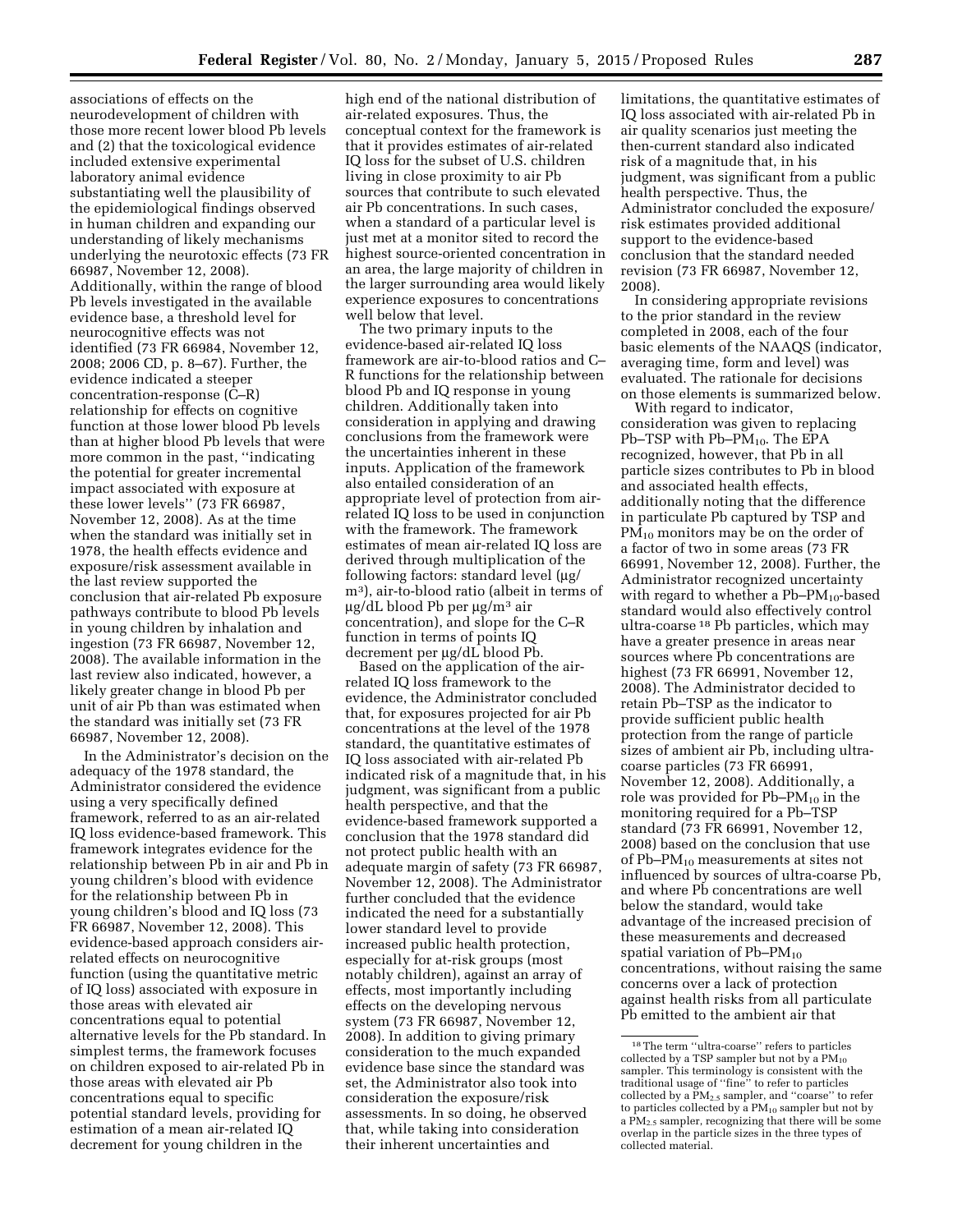support retention of Pb–TSP as the indicator (versus revision to  $Pb-PM_{10}$ ) (73 FR 66991, November 12, 2008). Accordingly, allowance was made for the use of  $Pb-PM_{10}$  monitoring for  $Pb$ NAAQS attainment purposes in certain limited circumstances, at non-sourceoriented sites, where the Pb concentrations are expected to be substantially below the standard and ultra-coarse particles are not expected to be present (73 FR 66991, November 12, 2008).

With regard to averaging time and form for the revised standard, consideration was given to a monthly averaging time, with a form of second maximum, and to 3-month and calendar quarter averaging times, with not-to-be exceeded forms. While the Administrator recognized that there were some factors that might imply support for a period as short as a month for averaging time, he also noted other factors supporting use of a longer time. He additionally took note of the complexity inherent in this consideration for the primary Pb standard, which is greater than in the case of other criteria pollutants due to the multimedia nature of Pb and its multiple pathways of human exposure. In this situation for Pb, the Administrator emphasized the importance of considering all of the relevant factors, both those pertaining to the human physiological response to changes in Pb exposures and those pertaining to the response of air-related Pb exposure pathways to changes in airborne Pb, in an integrated manner.

As discussed further in the PA, the evidence on human physiological response to changes in Pb exposure available in the last review indicated that children's blood Pb levels respond quickly to increased Pb exposure, particularly during the time of leaded gasoline usage but likely with lessened immediacy since that time as children's exposure pathways have changed (PA, section 4.1.1.2). The Administrator also recognized limitations and uncertainties in the evidence and variability with regard to the information regarding the response time of indoor dust Pb to ambient airborne Pb. In consideration of the uncertainty associated with the evidence, the Administrator noted that the two changes in form for the standard (to a rolling 3-month average and to providing equal weighting to each month in deriving the 3-month average) both afford greater weight to each individual month than did the calendar quarter form of the 1978 standard, tending to control both the likelihood that any month will exceed the level of the standard and the magnitude of any

such exceedance. Thus, based on an integrated consideration of the range of relevant factors, the averaging time was revised to a rolling 3-month period with a maximum (not-to-be-exceeded) form, evaluated over a 3-year period. As compared to the previous averaging time and form of calendar quarter (notto-be exceeded), this revision was considered to be more scientifically appropriate and more health protective (73 FR 66996, November 12, 2008). The rolling average gives equal weight to all 3-month periods, and the new calculation method gives equal weight to each month within each 3-month period (73 FR 66996, November 12, 2008). Further, the rolling average yields twelve 3-month averages each year to be compared to the NAAQS versus four averages in each year for the block calendar quarters pertaining to the previous standard (73 FR 66996, November 12, 2008).

Lastly, based on the body of scientific evidence and information available, as well as CASAC recommendations and public comment, the Administrator decided on a standard level that, in combination with the specified choice of indicator, averaging time, and form, he judged requisite to protect public health, including the health of sensitive groups, with an adequate margin of safety (73 FR 67006, November 12, 2008). In reaching the decision on level for the revised standard, the Administrator considered as a useful guide the evidence-based framework developed in that review. As described above, that framework integrates evidence for the relationship between Pb in air and Pb in children's blood and the relationship between Pb in children's blood and IQ loss. Application of the air-related IQ loss evidence-based framework was recognized, however, to provide ''no evidence- or risk-based bright line that indicates a single appropriate level'' for the standard (73 FR 67006, November 12, 2008). Rather, the framework was seen as a useful guide for consideration of health risks from exposure to ambient levels of Pb in the air, in the context of a specified averaging time and form, with regard to the Administrator's decision on a level for a revised NAAQS that provides public health protection that is sufficient but not more than necessary under the Act (73 FR 67004, November 12, 2008).

As noted above, use of the evidencebased air-related IQ loss framework to inform selection of a standard level involved consideration of the evidence with regard to two input parameters. The two input parameters are an air-toblood ratio and a C–R function for

population IQ response associated with blood Pb level (73 FR 67004, November 12, 2008). The evidence at the time of the last review indicated a broad range of air-to-blood ratio estimates,19 each with limitations and associated uncertainties. Based on the thenavailable evidence, the Administrator concluded that 1:5 to 1:10 represented a reasonable range to consider and identified 1:7 as a generally central value on which to focus (73 FR 67004, November 12, 2008). With regard to C– R functions, in light of the evidence of nonlinearity and of steeper slopes at lower blood Pb levels, the Administrator concluded it was appropriate to focus on C–R analyses based on blood Pb levels that most closely reflected the then-current population of children in the U.S.,20 recognizing the EPA's identification of four such analyses and giving weight to the central estimate or median of the resultant C–R functions (73 FR 67003, November 12, 2008, Table 3; 73 FR 67004, November 12, 2008). The median estimate for the four C–R slopes of  $-1.75$  IQ points decrement per µg/dL blood Pb was selected for use with the framework. With the framework, potential alternative standard levels  $(\mu g/m^3)$  are multiplied by estimates of air-to-blood ratio  $\mu$ g/dL blood Pb per  $\mu$ g/m<sup>3</sup> air Pb) and the median slope for the C–R function (points IQ decrement per mg/dL blood Pb), yielding estimates of a mean airrelated IQ decrement for a specific subset of young children (*i.e.,* those children exposed to air-related Pb in areas with elevated air Pb concentrations equal to specified alternative levels). As such, the application of the framework yields estimates for the mean air-related IQ decrements of the subset of children expected to experience air-related Pb exposures at the high end of the distribution of such exposures. The associated mean IQ loss estimate is the average for this highly exposed subset and is not the average air-related IQ loss projected for the entire U.S. population of children. Uncertainties and limitations were recognized in the use

<sup>19</sup>The term ''air-to-blood ratio'' describes the increase in blood Pb (in  $\mu$ g/dL) estimated to be associated with each unit increase of air Pb (in ug/ m3). Ratios are presented in the form of 1:x, with the 1 representing air Pb (in  $\mu$ g/m<sup>3</sup>) and x representing blood Pb (in µg/dL). Description of ratios as higher or lower refers to the values for x (*i.e.,* the change in blood Pb per unit of air Pb).

<sup>20</sup>The geometric mean blood Pb level for U.S. children aged 5 years and below, reported for NHANES in 2003–04 (the most recent years for which such an estimate was available at the time of the 2008 decision) was 1.8 µg/dL and the 5th and 95th percentiles were 0.7  $\mu$ g/dL and 5.1  $\mu$ g/dL, respectively (73 FR 67002).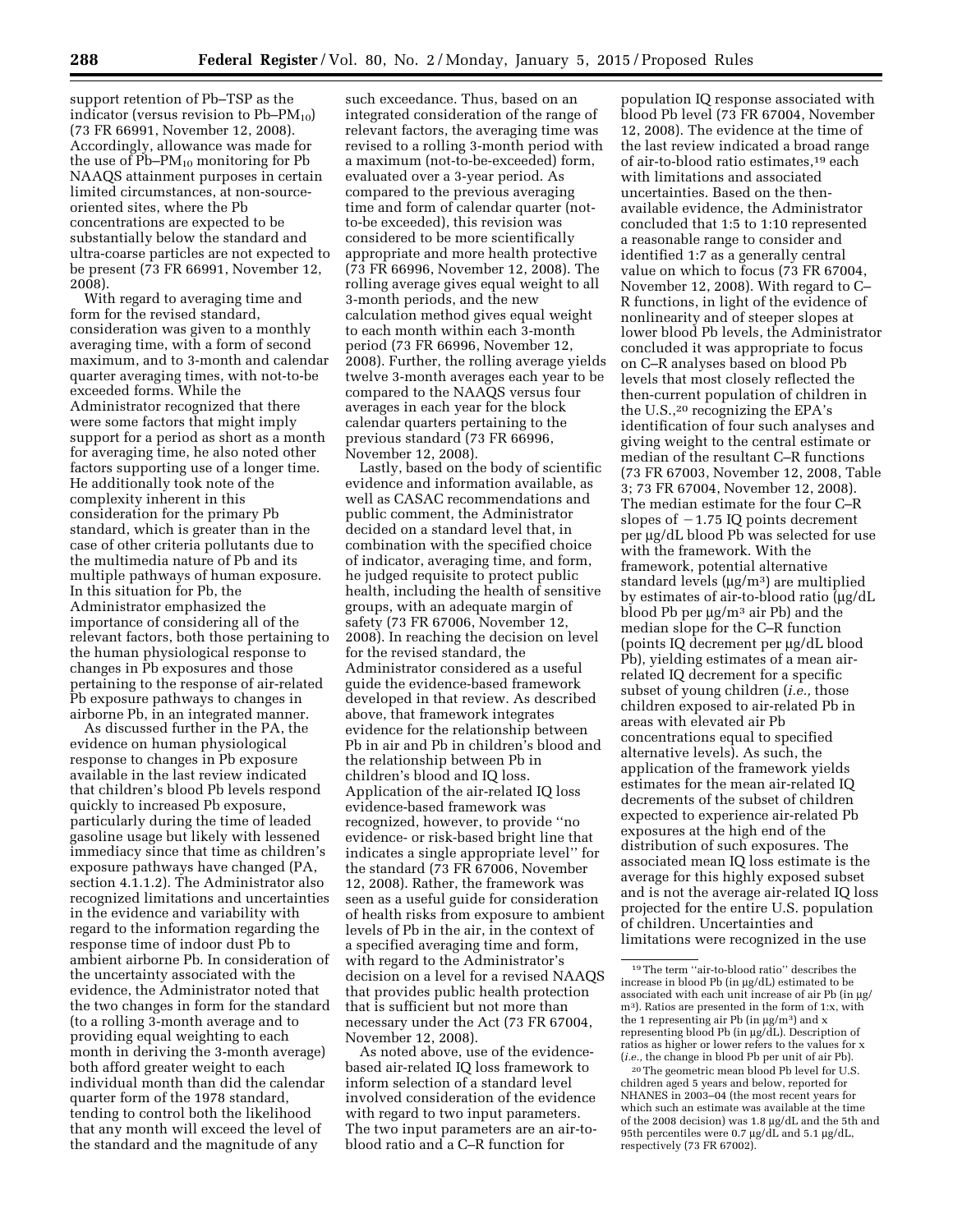of the framework and in the resultant estimates (73 FR 67000, November 12, 2008).

In considering the use of the evidence-based air-related IQ loss framework to inform his judgment as to the appropriate degree of public health protection that should be afforded by the NAAQS to provide requisite protection against risk of neurocognitive effects in sensitive populations, such as IQ loss in children, the Administrator recognized in the 2008 review that there were no commonly accepted guidelines or criteria within the public health community that would provide a clear basis for such a judgment. During the 2008 review, CASAC commented regarding the significance from a public health perspective of a 1–2 point IQ loss in the entire population of children and along with some commenters, emphasized that the NAAQS should prevent air-related IQ loss of a significant magnitude, such as on the order of 1–2 IQ points, in all but a small percentile of the population. Similarly, the Administrator stated that ''ideally air-related (as well as other) exposures to environmental Pb would be reduced to the point that no IQ impact in children would occur'' (73 FR 66998, November 12, 2008). The Administrator further recognized that, in the case of setting a NAAQS, he was required to make a judgment as to what degree of protection is requisite to protect public health with an adequate margin of safety (73 FR 66998, November 12, 2008). The NAAQS must be sufficient but not more stringent than necessary to achieve that result, and the Act does not require a zero-risk standard (73 FR 66998, November 12, 2008). The Administrator additionally recognized that the evidence-based air-related IQ loss framework did not provide estimates pertaining to the U.S. population of children as a whole. Rather, the framework provided estimates (with associated uncertainties and limitations) for the mean of a subset of that population, the subset of children assumed to be exposed to the level of the standard. As described in the final decision ''[t]he framework in effect focuses on the sensitive subpopulation that is the group of children living near sources and more likely to be exposed at the level of the standard'' (73 FR 67000, November 12, 2008). As further noted in the final decision (73 FR 67000, November 12, 2008):

*EPA is unable to quantify the percentile of the U.S. population of children that corresponds to the mean of this sensitive subpopulation. Nor is EPA confident in its ability to develop quantified estimates of airrelated IQ loss for higher percentiles than the* 

*mean of this subpopulation. EPA expects that the mean of this subpopulation represents a high, but not quantifiable, percentile of the U.S. population of children. As a result, EPA expects that a standard based on consideration of this framework would provide the same or greater protection from estimated air-related IQ loss for a high, albeit unquantifiable, percentage of the entire population of U.S. children.* 

In reaching a judgment as to the appropriate degree of protection, the Administrator considered advice and recommendations from CASAC and public comments and recognized the uncertainties in the health effects evidence and related information as well as the role of, and context for, a selected air-related IQ loss in the application of the framework, as described above. Based on these considerations, the Administrator identified an air-related IQ loss of 2 points for use with the framework, as a tool for considering the evidence with regard to the level for the standard (73 FR 67005, November 12, 2008). In so doing, the Administrator was not determining that such an IQ decrement value was appropriate in other contexts (73 FR 67005, November 12, 2008). Given the various uncertainties associated with the framework and the scientific evidence base, and the focus of the framework on the sensitive subpopulation of children that are more highly exposed to air-related Pb, a standard level selected in this way, in combination with the selected averaging time and form, was expected to significantly reduce and limit for a high percentage of U.S. children the risk of experiencing an air-related IQ loss of that magnitude (73 FR 67005, November 12, 2008). At the standard level of 0.15  $\mu$ g/m<sup>3</sup>, with the combination of the generally central estimate of air-to-blood ratio of 1:7 and the median of the four C–R functions  $(-1.75$  IQ point decrement per  $\mu$ g/dL blood Pb), the framework estimates of air-related IQ loss were below 2 IQ points (73 FR 67005, November 12, 2008, Table 4).

In reaching the decision in 2008 on a level for the revised standard, the Administrator also considered the results of the quantitative risk assessment to provide a useful perspective on risk from air-related Pb. In light of important uncertainties and limitations for purposes of evaluating potential standard levels, however, the Administrator placed less weight on the risk estimates than on the evidencebased assessment. Nevertheless, in recognition of the general comparability of quantitative risk estimates for the case studies considered most conceptually similar to the scenario

represented by the evidence-based framework, he judged the quantitative risk estimates to be ''roughly consistent with and generally supportive'' of the evidence-based framework estimates (73 FR 67006, November 12, 2008).

Based on consideration of the entire body of evidence and information available in the review, as well as the recommendations of CASAC and public comments, the Administrator decided that a level for the primary Pb standard of 0.15  $\mu$ g/m<sup>3</sup>, in combination with the specified choice of indicator, averaging time and form, was requisite to protect public health, including the health of sensitive groups, with an adequate margin of safety (73 FR 67006, November 12, 2008). In reaching decisions on level as well as the other elements of the revised standard, the Administrator took note of the complexity associated with consideration of health effects caused by different ambient air concentrations of Pb and with uncertainties with regard to the relationships between air concentrations, exposures, and health effects. For example, selection of a maximum, not to be exceeded, form in conjunction with a rolling 3-month averaging time over a 3-year span was expected to have the effect that the atrisk population of children would be exposed below the standard most of the time (73 FR 67005, November 12, 2008). The Administrator additionally considered the provision of an adequate margin of safety in making decisions on each of the elements of the standard, including, for example ''selection of TSP as the indicator and the rejection of the use of  $PM_{10}$  scaling factors; selection of a maximum, not to be exceeded form, in conjunction with a 3-month averaging time that employs a rolling average, with the requirement that each month in the 3-month period be weighted equally (rather than being averaged by individual data) and that a 3-year span be used for comparison to the standard; and the use of a range of inputs for the evidence-based framework, that includes a focus on higher air-to-blood ratios than the lowest ratio considered to be supportable, and steeper rather than shallower C–R functions, and the consideration of these inputs in selection of 0.15  $\mu$ g/m<sup>3</sup> as the level of the standard'' (73 FR 67007, November 12, 2008).

The Administrator additionally noted that a standard with this level would reduce the risk of a variety of health effects associated with exposure to Pb, including effects indicated in the epidemiological studies at lower blood Pb levels, particularly including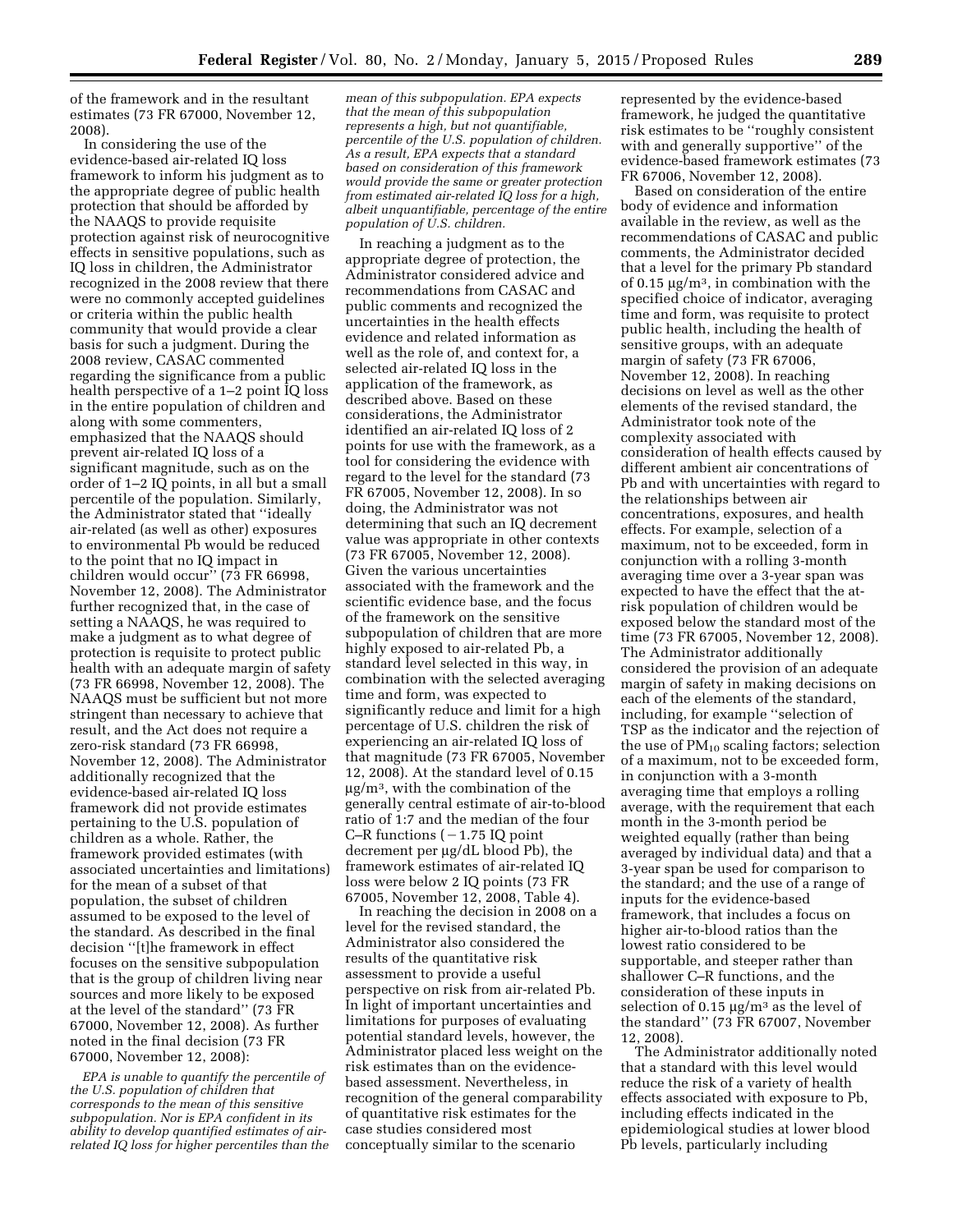neurological effects in children, and the potential for cardiovascular and renal effects in adults (73 FR 67006, November 12, 2008). The Administrator additionally considered higher and lower levels for the standard, concluding that a level of  $0.15 \mu g/m^3$ provided for a standard that was neither more or less stringent than necessary for this purpose, recognizing that the Act does not require that primary standards be set at a zero-risk level, but rather at a level that reduces risk sufficiently so as to protect public health with an adequate margin of safety (73 FR 67007, November 12, 2008). For example, the Administrator additionally considered potential public health protection provided by standard levels above 0.15  $\mu$ g/m<sup>3</sup>, which he concluded were insufficient to protect public health with an adequate margin of safety. The Administrator also noted that in light of all of the evidence, including the evidence-based framework, the degree of public health protection likely afforded by standard levels below 0.15  $\mu$ g/m<sup>3</sup> would be greater than what is necessary to protect public safety with an adequate margin of safety.

The Administrator concluded, based on review of all of the evidence (including the evidence-based framework), that when taken as a whole the selected standard, including the indicator, averaging time, form, and level, would be ''sufficient but not more than necessary to protect public health, including the health of sensitive subpopulations, with an adequate margin of safety'' (73 FR 67007, November 12, 2008).

## 2. Approach for the Current Review

The approach in this review of the current primary standard takes into consideration the approach used in the last Pb NAAQS review, addressing key policy-relevant questions in light of currently available scientific and technical information. To evaluate whether it is appropriate to consider retaining the current primary Pb standard, or whether consideration of revision is appropriate, the EPA has adopted an approach in this review that builds upon the general approach used in the last review and reflects the broader body of evidence and information now available. As summarized above, the Administrator's decisions in the prior review were based on an integration of information on health effects associated with exposure to Pb with that on relationships between ambient air Pb and blood Pb; expert judgments on the adversity and public health significance of key health effects; and policy judgments as to when the

standard is requisite to protect public health with an adequate margin of safety. These considerations were informed by air quality and related analyses, quantitative exposure and risk assessments, and qualitative assessment of impacts that could not be quantified.

Similarly in this review, as described in the PA, we draw on the current evidence and quantitative assessments of exposure pertaining to the public health risk of Pb in ambient air. In considering the scientific and technical information here as in the PA, we consider both the information available at the time of the last review and information newly available since the last review, including most particularly that which has been critically analyzed and characterized in the current ISA. We additionally consider the quantitative exposure/risk assessments from the last review that estimated Pbrelated IQ decrements associated with different air quality conditions in simulated at-risk populations in multiple case studies (PA, section 3.4; 2007 REA). The evidence-based discussions presented below draw upon evidence from epidemiological studies and experimental animal studies evaluating health effects related to exposures to Pb, as discussed in the ISA. The exposure/risk-based discussions have drawn from the quantitative health risk analyses for Pb performed in the last Pb NAAQS review in light of the currently available evidence (PA, section 3.4; 2007 REA; REA Planning Document). Sections II.B through II.D below summarize the current health effects and exposure/risk information with a focus on the specific policy-relevant questions identified for these categories of information in the PA (PA, chapter 3).

### *B. Health Effects Information*

### 1. Array of Effects

Lead has been demonstrated to exert a broad array of deleterious effects on multiple organ systems as described in the assessment of the evidence available in this review and consistent with conclusions of past CDs (ISA, section 1.6; 2006 CD, section 8.4.1). A sizeable number of studies on Pb health effects are newly available in this review and are critically assessed in the ISA as part of the full body of evidence. The newly available evidence reaffirms conclusions on the broad array of effects recognized for Pb in the last review (see ISA, section 1.10).<sup>21</sup> Consistent with those

conclusions, in the context of pollutant exposures considered relevant to the Pb NAAQS review,<sup>22</sup> the ISA determines that causal relationships 23 exist for Pb with effects on the nervous system in children (cognitive function decrements and the group of externalizing behaviors comprising attention, impulsivity and hyperactivity), the hematological system (altered heme synthesis and decreased red blood cell survival and function), and the cardiovascular system (hypertension and coronary heart disease), and on reproduction and development (postnatal development and male reproductive function) (ISA, Table 1–2). Additionally, the ISA describes relationships between Pb and effects on the nervous system in adults, on immune system function and with cancer 24 as likely to be causal 25 (ISA, Table 1–2, sections 1.6.4 and 1.6.7).

In some categories of health effects, there is newly available evidence regarding some aspects of the effects described in the last review or that strengthens our conclusions regarding aspects of Pb toxicity on a particular

22 In drawing judgments regarding causality for the criteria air pollutants, the ISA places emphasis ''on evidence of effects at doses (*e.g.,* blood Pb concentration) or exposures (*e.g.,* air concentrations) that are relevant to, or somewhat above, those currently experienced by the population. The extent to which studies of higher concentrations are considered varies . . . but generally includes those with doses or exposures in the range of one to two orders of magnitude above current or ambient conditions. Studies that use higher doses or exposures may also be considered

 $\dot{ }$ . [t]hus, a causality determination is based on weight of evidence evaluation . . ., focusing on the evidence from exposures or doses generally ranging from current levels to one or two orders of magnitude above current levels'' (ISA, pp. lx–lxi).

23 In determining a causal relationship to exist for Pb with specific health effects, the EPA concludes that ''[e]vidence is sufficient to conclude that there is a causal relationship with relevant pollutant exposures (*i.e.,* doses or exposures generally within one to two orders of magnitude of current levels)'' (ISA, p. lxii).

24The EPA concludes that a causal relationship is likely to exist between Pb exposure and cancer, based primarily on consistent, strong evidence from experimental animal studies, but inconsistent epidemiological evidence (ISA, section 4.10.5). Lead has also been classified as a probable human carcinogen by the International Agency for Research on Cancer, based mainly on sufficient animal evidence, and as reasonably anticipated to be a human carcinogen by the U.S. National Toxicology Program (ISA, section 4.10).

25 In determining that there is likely to be a causal relationship for Pb with specific health effects, the EPA has concluded that ''[e]vidence is sufficient to conclude that a causal relationship is likely to exist with relevant pollutant exposures, but important uncertainties remain'' (ISA, p. lxii).

<sup>21</sup>Since the last Pb NAAQS review, the ISAs which have replaced CDs in documenting each review of the scientific evidence (or air quality criteria) employ a systematic framework for

weighing the evidence and describing associated conclusions with regard to causality using established descriptors: ''causal'' relationship with relevant exposure, ''likely'' to be a causal relationship, evidence is ''suggestive'' of a causal relationship, ''inadequate'' evidence to infer a causal relationship, and ''not likely'' to be a causal relationship (ISA, Preamble).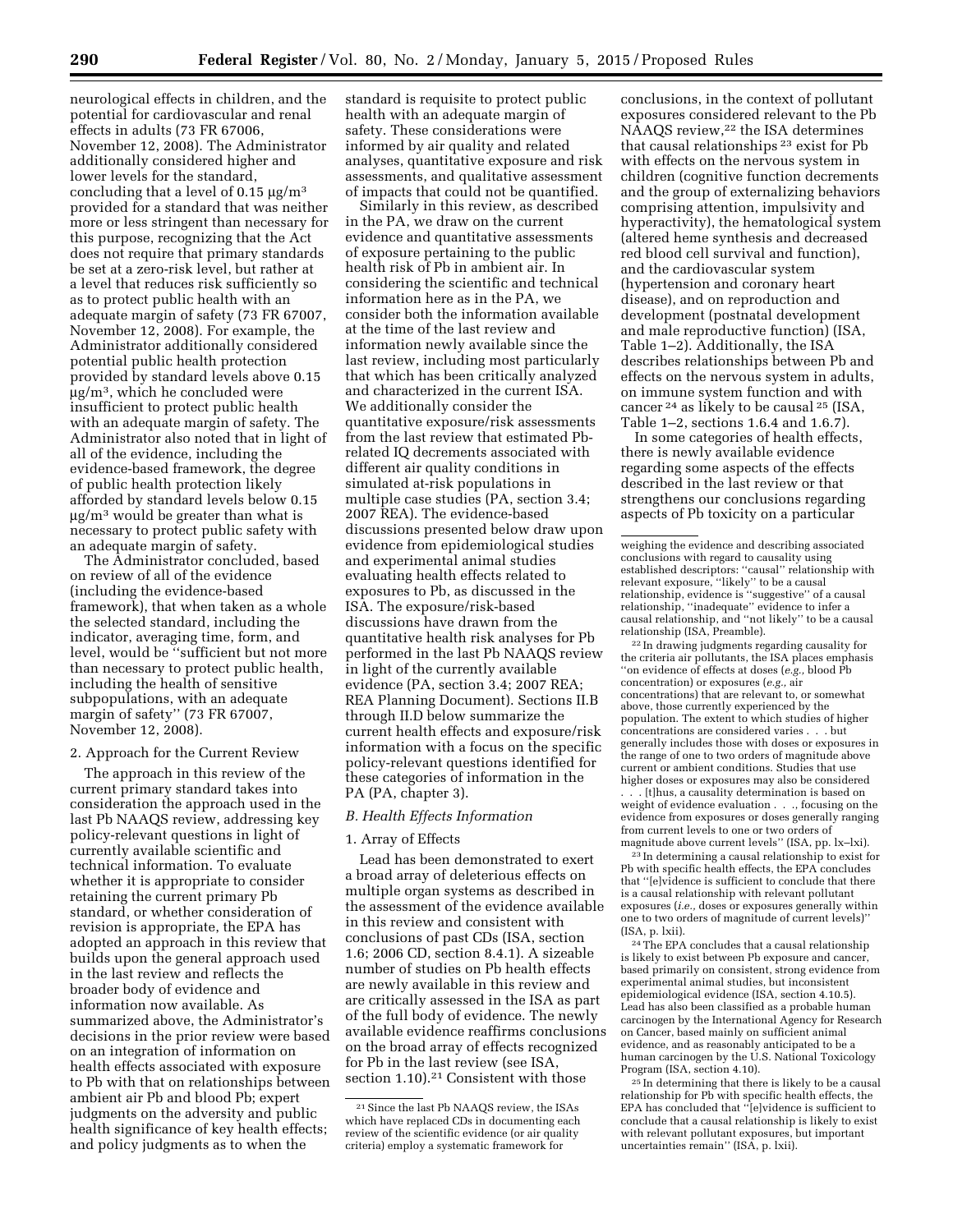physiological system. Among the nervous system effects of Pb, the newly available evidence is consistent with conclusions in the previous review which recognized that ''[t]he neurotoxic effects of Pb exposure are among those most studied and most extensively documented among human population groups'' (2006 CD, p. 8–25) and took note of the diversity of studies in which such effects of Pb exposure early in development (from fetal to postnatal childhood periods) have been observed (2006 CD, p. E–9). Nervous system effects that receive prominence in the current review, as in previous reviews, include those affecting cognitive function and behavior in children (ISA, section 4.3), with conclusions that are consistent with findings of the last review.

Across the broad array of Pb effects for systems and processes other than the nervous system, the evidence base has been augmented with additional epidemiological investigations in a number of areas, including developmental outcomes, such as puberty onset, and adult outcomes related to cardiovascular function, for which several large cohorts have been analyzed (ISA, Table 1–8 and sections 4.4 and 4.8). Conclusions on these other systems and processes are generally consistent with conclusions reached in the last review, while also extending our conclusions on some aspects of these effects (ISA, section 4.4 and Table 1–8).

Based on the extensive assessment of the full body of evidence available in this review, the major conclusions drawn by the ISA regarding health effects of Pb in children include the following (ISA, p. lxxxvii).

*Multiple epidemiologic studies conducted in diverse populations of children consistently demonstrate the harmful effects of Pb exposure on cognitive function (as measured by IQ decrements, decreased academic performance and poorer performance on tests of executive function). . . . Evidence suggests that some Pb-related cognitive effects may be irreversible and that the neurodevelopmental effects of Pb exposure may persist into adulthood (Section 1.9.4). Epidemiologic studies also demonstrate that Pb exposure is associated with decreased attention, and increased impulsivity and hyperactivity in children (externalizing behaviors). This is supported by findings in animal studies demonstrating both analogous effects and biological plausibility at relevant exposure levels. Pb exposure can also exert harmful effects on blood cells and blood producing organs, and is likely to cause an increased risk of symptoms of depression and anxiety and withdrawn behavior (internalizing behaviors),decreases in auditory and motor function, asthma and allergy, as well as conduct disorders in children and young* 

*adults. There is some uncertainty about the Pb exposures contributing to the effects and blood Pb levels observed in epidemiologic studies; however, these uncertainties are greater in studies of older children and adults than in studies of young children (Section 1.9.5).* 

Based on the extensive assessment of the full body of evidence available in this review, the major conclusions drawn by the ISA regarding health effects of Pb in adults include the following (ISA, p. lxxxviii).

*A large body of evidence from both epidemiologic studies of adults and experimental studies in animals demonstrates the effect of long-term Pb exposure on increased blood pressure (BP) and hypertension (Section 1.6.2). In addition to its effect on BP, Pb exposure can also lead to coronary heart disease and death from cardiovascular causes and is associated with cognitive function decrements, symptoms of depression and anxiety, and immune effects in adult humans. The extent to which the effects of Pb on the cardiovascular system are reversible is not well-characterized. Additionally, the frequency, timing, level, and duration of Pb exposure causing the effects observed in adults has not been pinpointed, and higher past exposures may contribute to the development of health effects measured later in life.* 

As in prior reviews of the Pb NAAQS, this review is focused on those effects most pertinent to ambient air Pb exposures. Given the reductions in ambient air Pb concentrations over the past decades, these effects are generally those associated with the lowest levels of Pb exposure that have been evaluated. Additionally, we recognize the limitations on our ability to draw conclusions regarding the exposure conditions contributing to the findings from epidemiological analyses of blood Pb levels in populations of older children and adults, particularly in light of their history of higher Pb exposures. Evidence available in future reviews may better inform this issue. In the last review, while recognizing the range of health effects in variously aged populations related to Pb exposure, we focused on the health effects for which the evidence was strongest with regard to relationships with the lowest exposure levels, neurocognitive effects in young children.

As is the case for studies of nervous system effects in children (discussed in more detail in section II.B.3 below), newly available studies of other effects in child and adult cohorts include cohorts with similar or somewhat lower mean blood Pb levels than in previously available studies. Categories of effects for which a causal relationship has been concluded in the ISA and for which there are a few newly available

epidemiological studies indicating blood Pb associations with effects in study groups with somewhat lower blood Pb levels than previously available for these effects include effects on development (delayed puberty onset) and reproduction (male reproductive function) and on the cardiovascular system (hypertension) (ISA, sections 4.4 and 4.8; 2006 CD, sections 6.5 and 6.6). With regard to the former category, study groups in the newly available studies include groups composed of older children ranging up to age 18 years, for which there is increased uncertainty regarding historical exposures and their role in the observed effects.26 An additional factor that handicaps our consideration of exposure levels associated with these findings is the appreciable uncertainty associated with our understanding of Pb biokinetics during this lifestage (ISA, sections 3.2, 3.3, and 4.8.6). The evidence newly available for Pb relationships with cardiovascular effects in adults include some studies with somewhat lower blood Pb levels than in the last review. The long exposure histories of these cohorts, as well as the generally higher Pb exposures of the past, complicate conclusions regarding exposure levels that may be eliciting observed effects (ISA, sections 4.4.2.4 and 4.4.7).27 Accordingly, as discussed further below, we focus in this review, as in the last, on neurocognitive effects in young children.

### 2. Critical Periods of Exposure

As in the last review, we base our current understanding of health effects associated with different Pb exposure circumstances at various stages of life or in different populations on the full body of available evidence and primarily on epidemiological studies of health effects associated with population Pb biomarker levels (discussed further in section II.B.3 below). The epidemiological evidence is overwhelmingly composed of studies that rely on blood Pb for the exposure metric, with the remainder largely including a focus on bone Pb. Because these metrics reflect Pb in the body (*e.g.,*  as compared to Pb exposure concentrations) and, in the case of blood Pb, reflect Pb available for distribution to target sites, they strengthen the

 $^{26}\rm{Several}$  of these studies involve NHANES III cohorts for which early childhood exposures were generally much higher than those common in the U.S. today (ISA, section 4.8.5).

<sup>27</sup>Studies from the late 1960s and 1970s suggest that adult blood Pb levels during that period ranged from roughly 13 to 16  $\mu$ g/dL and from 15 to 30  $\mu$ g/ dL in children aged 6 and younger (ISA, section 4.4.1).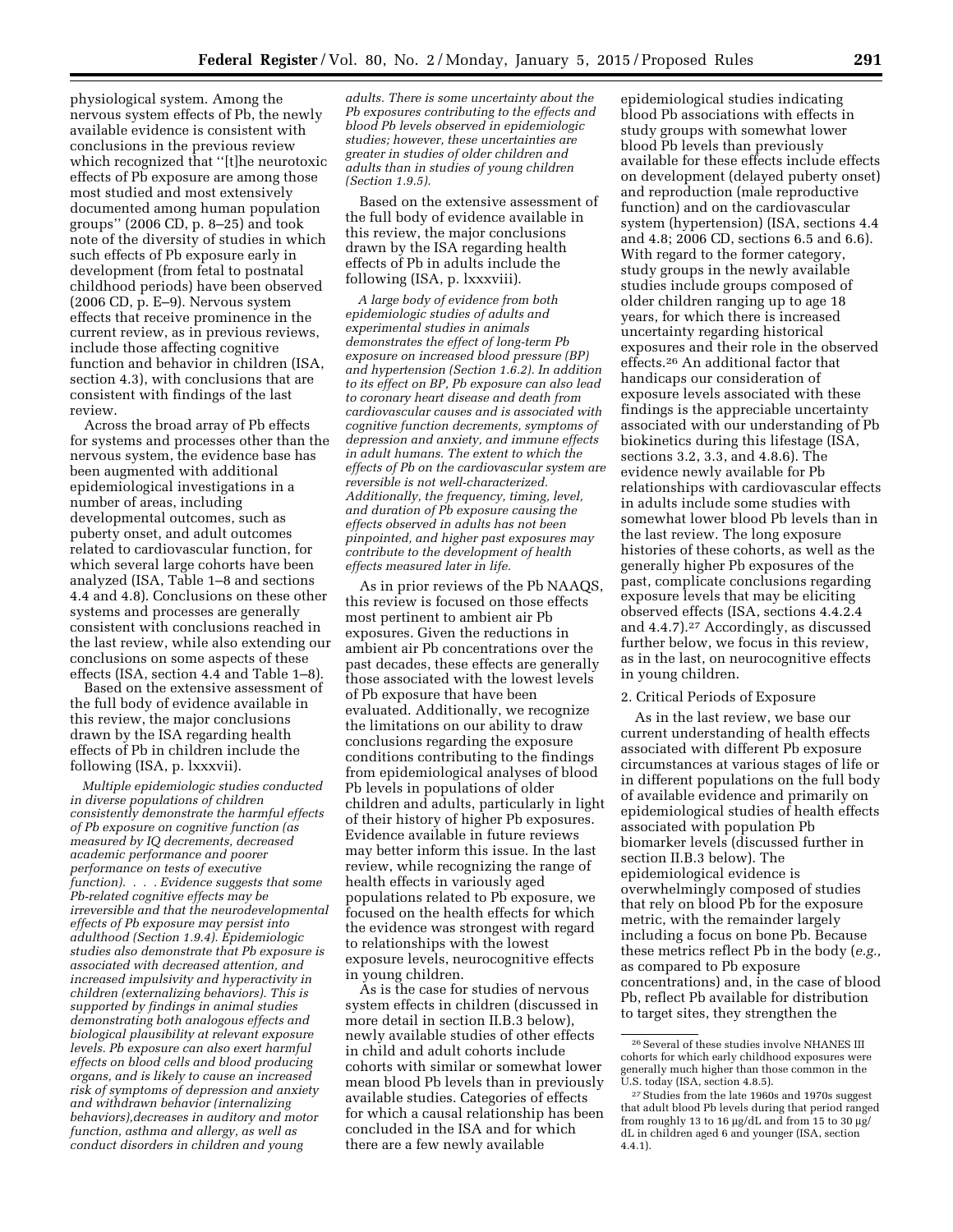evidence base for purposes of drawing causal conclusions with regard to Pb generally. The complexity of Pb exposure pathways and internal dosimetry, however, tends to limit the extent to which these types of studies inform our more specific understanding of the Pb exposure circumstances (*e.g.,*  timing within lifetime, duration, frequency and magnitude) eliciting the various effects.

As at the time of the last review (and discussed more fully in section II.B.3 below), assessment of the full evidence base, including evidence newly available in this review, demonstrates that Pb exposure prenatally and also in early childhood can contribute to neurocognitive impacts in childhood, with evidence also indicating the potential for effects persisting into adulthood (ISA, sections 1.9.4, 1.9.5, and 1.10). In addition to the observed associations of prenatal and childhood blood Pb with effects at various ages in childhood, there is also evidence of Pbrelated cognitive function effects in nonoccupationally exposed adults (ISA, section 4.3.11). This includes evidence of associations of such effects in adulthood with childhood blood Pb levels and in other cohorts, with concurrent (adult) blood Pb levels (ISA, sections 4.3.2.1, 4.3.2.7 and 4.3.11). As the studies finding associations of adult effects with childhood blood Pb levels did not examine adult blood Pb levels, the relative influence of adult Pb exposure cannot be ascertained, and a corresponding lack of early life exposure or biomarker measurements for the latter studies limits our ability to draw conclusions regarding specific Pb exposure circumstances eliciting the observed effects (4.3.11). Findings of stronger associations for adult neurocognitive effects with bone Pb, however, indicate the role of historical or cumulative exposures for those effects (ISA, section 4.3).

A critical aspect of much of the epidemiological evidence, particularly studies focused on adults (and older children) in the U.S. today, is the backdrop of generally declining environmental Pb exposure (from higher exposures during their younger years) that is common across many study populations (ISA, p. 4–2).28 An additional factor complicating the interpretation of health effect associations with blood Pb measurements in older children and

younger adults is the common behaviors of younger children (*e.g.,* hand-to-mouth contact) that generally contribute to relatively greater exposures earlier in life (ISA, sections 3.1.1, 4.2.1). Such exposure histories for adults and older children complicate our ability to draw conclusions regarding critical time periods and lifestages for Pb exposures eliciting the effects for which associations with Pb biomarkers have been observed in these populations (*e.g.,*  ISA, section 1.9.6).29 Thus, our confidence is greatest in the role of early childhood exposure in contributing to Pb-related neurocognitive effects that have been associated with blood Pb levels in young children. This is due, in part, to the relatively short exposure histories of young children (ISA, sections 1.9.4, 1.9.6 and 4.3.11).

Epidemiological analyses evaluating risk of neurocognitive impacts (*e.g.,*  reduced IQ) associated with different blood Pb metrics in cohorts with differing exposure patterns (including those for which blood Pb levels at different ages were not highly correlated) also indicate associations with blood Pb measurements concurrent with full scale IQ (FSIQ) tests at ages of approximately 6–7 years. The analyses did not, however, conclusively demonstrate stronger findings for early (*e.g.,* age 2 years) or concurrent blood Pb (ISA, section 4.3.11).30 The experimental animal evidence additionally indicates early life susceptibility (ISA, section 4.3.15 and p. 5–21). Thus, while uncertainties remain with regard to the role of Pb exposures during a particular age of life in eliciting

30 In the collective body of evidence of nervous system effects in children, it is difficult to distinguish exposure in later lifestages (*e.g.,* school age) and its associated risk from risks resulting from exposure in prenatal and early childhood (ISA, section 4.3.11). While early childhood is recognized as a time of increased susceptibility, a difficulty in identifying a discrete period of susceptibility from epidemiological studies has been that the period of peak exposure, reflected in peak blood Pb levels, is around 18–27 months when hand-to-mouth activity is at its maximum (ISA, section 3.4.1 and 5.2.1.1; 2006 CD, p. 6–60). The task is additionally complicated by the role of maternal exposure history in contributing Pb to the developing fetus (ISA, section 3.2.2.4.).

nervous system effects, such as cognitive function decrements, the full evidence base continues to indicate prenatal and early childhood lifestages as periods of increased Pb-related risk (ISA, sections 4.3.11 and 4.3.15). We recognize increasing uncertainty, however, in our understanding of the relative impact on neurocognitive function of additional Pb exposure of children by school age or later that is associated with limitations of the currently available evidence, including epidemiological cohorts with generally similar temporal patterns of exposure.

As in the last review, there is also substantial evidence of other neurobehavioral effects in children, including effects on externalizing behaviors (reduced attention span, increased impulsivity, hyperactivity, and conduct disorders) and on internalizing behaviors. The evidence for many of these endpoints, as with neurocognitive effects, also includes associations of effects at various ages in childhood and for some effects, into adulthood, with blood Pb levels reflective of several different lifestages (*e.g.,* prenatal and several different ages in childhood) (ISA, sections 4.3.3 and 4.3.4). There is similar or relatively less extensive evidence to inform our understanding of such effects associated with specific time periods of exposure at specific lifestages than is the case for effects on cognitive function.

Across the range of Pb effects on physiological systems and processes other than the nervous system, the evidence base for blood pressure and hypertension is somewhat more informative with regard to the circumstances of Pb exposure eliciting the observed effects than are the evidence bases for many other effects. In the case of Pb-induced increases in blood pressure, the evidence indicates an importance of long-term exposure (ISA, sections 1.6.2 and 4.4.7.1). The greater uncertainties regarding the time, duration and magnitude of exposure contributing to these observed health effects complicate identification of sensitive lifestages and associated exposure patterns that might be compared with our understanding of the sensitivity of young children to neurocognitive impacts of Pb. Thus, while augmenting the evidence base on these additional endpoints, the newly available evidence does not lead us to identify a health endpoint expected to be more sensitive to Pb exposure than neurocognitive endpoints in children, leading us to continue to conclude that the appropriate primary focus for our review is on neurocognitive endpoints in children.

<sup>28</sup>The declines in Pb exposure concentrations occurring from the 1970s through the early 1990s (and experienced by middle aged and older adults of today), as indicated by NHANES blood Pb information, were particularly dramatic (ISA, section 3.4.1).

<sup>29</sup>The evidence from experimental animal studies can be informative with regard to key aspects of exposure circumstances in eliciting specific effects, thus informing our interpretation of epidemiological evidence. For example, the animal evidence base with regard to Pb effects on blood pressure demonstrates the etiologically-relevant role of long-term exposure (ISA, section 4.4.1). This finding then informs consideration of epidemiological studies of adult populations for whom historical exposures were likely more substantial than concurrent ones, suggesting that the observed effects may be related to the past exposure (ISA, section 4.4.1). For other health effects, the animal evidence base may or may not be informative in this manner.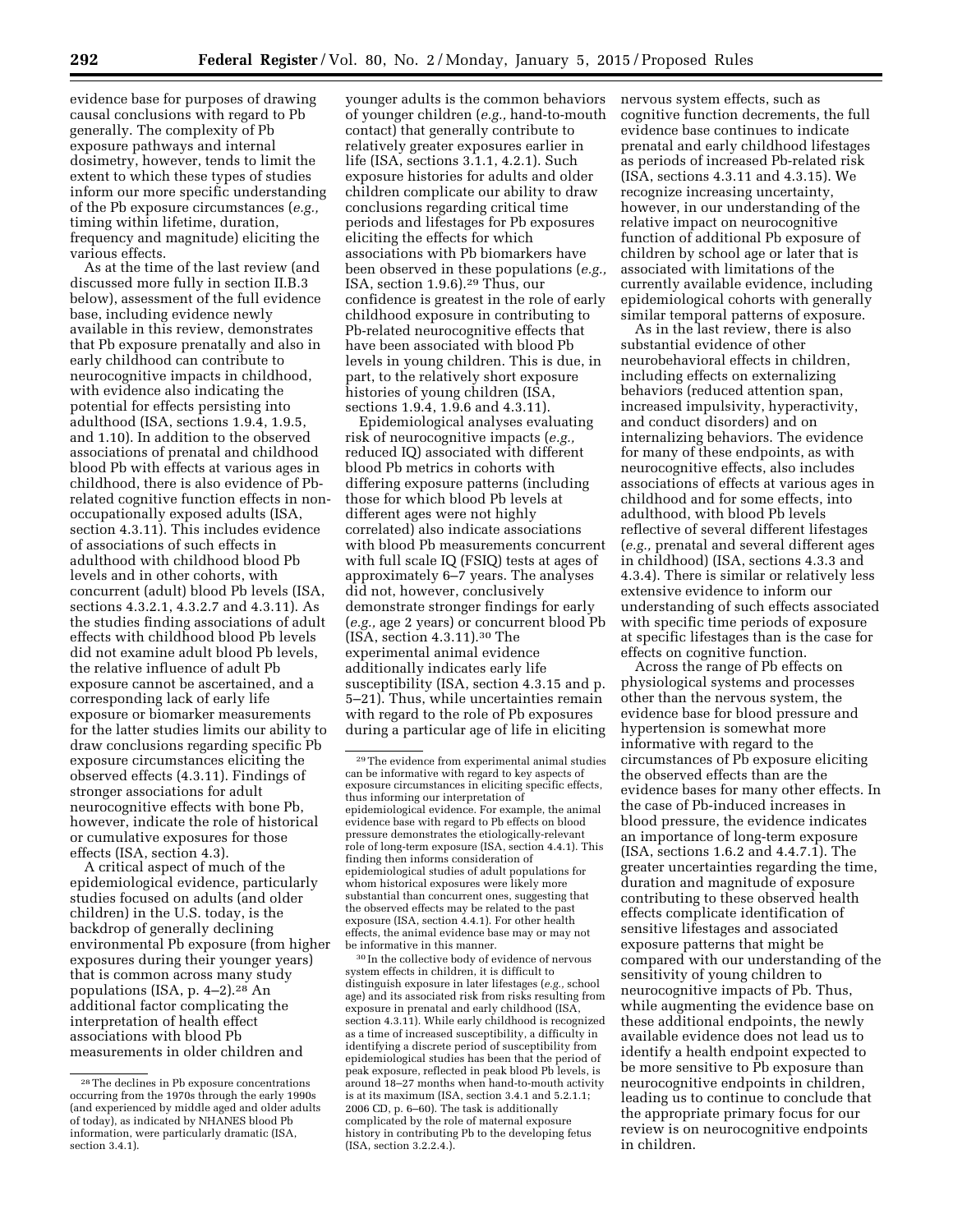In summary, as in the last review, we continue to recognize a number of uncertainties regarding the circumstances of Pb exposure, including timing or lifestages, eliciting specific health effects. Consideration of the evidence newly available in this review has not appreciably changed our understanding on this topic. The relationship of long-term exposure to Pb with hypertension and increased blood pressure in adults is substantiated despite some uncertainty regarding the exposures circumstances (*e.g.,*  magnitude and timing) contributing to blood Pb levels measured in epidemiological studies. Across the full evidence base, the effects for which our understanding of relevant exposure circumstances is greatest are neurocognitive effects in young children. Moreover, available evidence does not suggest a more sensitive endpoint. Thus, we continue to recognize and give particular attention to the role of Pb exposures relatively early in childhood in contributing to neurocognitive effects, some of which may persist into adulthood.

3. Nervous System Effects in Children

In considering the question of levels of Pb exposure at which health effects occur, we recognize, as discussed in sections II.B.1 and II.B.2 above, that the epidemiological evidence base for our consideration in this review, as in the past, includes substantial focus on internal biomarkers of exposure, such as blood Pb, with relatively less information specific to exposure levels, including those derived from air-related pathways. Given that blood and bone Pb are integrated markers of aggregate exposure across all sources and exposure pathways, our interpretation of studies relying on them is informed by what is known regarding the historical context and exposure circumstances of the study populations. For example, a critical aspect of much of the epidemiological evidence is the backdrop of generally declining Pb exposure over the past several decades (*e.g.,* ISA, sections 2.5 and 3.4.1; 2006 CD, section 3.4). Thus, as a generality, recent epidemiological studies of populations with similar characteristics as those studied in the past tend to involve lower overall Pb exposures and accordingly lower blood Pb levels. This has been of particular note in the evidence of blood Pb associations with nervous system effects, particularly impacts on cognitive function in children, for which we have seen associations with progressively lower childhood blood Pb levels across past reviews (ISA, section 4.3.12; 1986 CD;

USEPA, 1990a; 2006 CD; 73 FR 66976, November 12, 2008).

The evidence currently available with regard to the magnitude of blood Pb levels associated with neurocognitive effects in children is generally consistent with that available in the review completed in 2008. Nervous system effects in children, specifically effects on cognitive function, continue to be the effects that are best substantiated as occurring at the lowest blood Pb concentrations (ISA, pp. lxxxvii–lxxxviii). Associations of blood Pb with effects on cognitive function measures in children have been reported in many studies across a range of childhood blood Pb levels, including study group (mean/median) levels ranging down to 2 mg/dL (*e.g.,* ISA, p. lxxxvii and section 4.3.2).31

Among the analyses of lowest study group blood Pb levels at the youngest ages are analyses available in the last review of Pb associations with neurocognitive function decrement in study groups with mean levels on the order of 3–4 mg/dL in children aged 24 months or ranging from 5 to 7 years (73 FR 66978–66979, November 12, 2008; ISA, sections 4.3.2.1 and 4.3.2.2; Bellinger and Needleman, 2003; Canfield et al., 2003; Lanphear et al., 2005; Tellez-Rojo et al., 2006; Bellinger, 2008; Canfield, 2008; Tellez-Rojo, 2008; Kirrane and Patel, 2014).32 Newly available in this review are two studies reporting association of blood Pb levels prior to 3 years of age with academic performance on standardized tests in primary school; mean blood Pb levels in these studies were 4.2 and 4.8  $\mu$ g/dL (ISA, section 4.3.2.5; Chandramouli et al., 2009; Miranda et al., 2009). One of these two studies, which represented integer blood Pb levels as categorical variables, indicated a small effect on end-of-grade reading score of blood Pb

32The tests for cognitive function in these studies include age-appropriate Wechsler intelligence tests (Lanphear et al., 2005; Bellinger and Needleman, 2003), the Stanford-Binet intelligence test (Canfield et al., 2003), and the Bayley Scales of Infant Development (Tellez-Rojo et al., 2006). The Wechsler and Stanford-Binet tests are widely used to assess neurocognitive function in children and adults. These tests, however, are not appropriate for children under age 3. For such children, studies generally use the age-appropriate Bayley Scales of Infant Development as a measure of cognitive development.

levels as low as  $2 \mu g/dL$ , after adjustment for age of measurement, race, sex, enrollment in free or reduced lunch program, parental education, and school type (Miranda et al., 2009).

In a newly available study of blood Pb levels at primary school age, a significant association of blood Pb in children aged 8–11 years and concurrently measured FSIQ was reported for a cross-sectional cohort in Korea with a mean blood Pb level of 1.7  $\mu$ g/dL and range of 0.43–4.91  $\mu$ g/dL (Kim et al., 2009).33 In considering the blood Pb levels in this study, we note that blood Pb levels in children aged 8– 11 are generally lower than those in preschool children, for reasons related to behavioral and other factors (ISA, sections 3.3.5, 3.4.1 and 5.2.1.1). It is likely that the blood Pb levels of this study group at earlier ages, *e.g.,* prior to school entry, were higher and the available information does not provide a basis to judge whether the blood Pb levels in this study represent lower exposure levels than those experienced by the younger study groups. In still older children, a large cross-sectional investigation of blood Pb association with effects on memory and learning that was available in the last review was focused on children aged 6–16 years, born during 1972–1988, with a mean blood Pb of 1.9 µg/dL (Lanphear et al., 2000). A study newly available in this review, focused on a subset of the earlier study cohort (ages 12–16, born during 1975–1982), also reports a significant negative association of blood Pb with learning and memory test results with mean blood Pb levels of approximately  $2 \mu g/dL$  (ISA, section 4.3.2.3; Lanphear et al., 2000; Krieg et al., 2010). In considering these study findings with regard to the question of exposure levels eliciting effects, we recognize, however, that blood Pb levels are, in general, lower among teenagers than young children and also that, for these subjects specifically, the magnitude of blood Pb levels during the earlier childhood (*e.g.,* pre-school ages) was much higher. For example, the mean blood Pb levels for the 1–5 year old age group in the NHANES 1976–80 sample was  $15 \mu g/dL$ , declining to 3.6 mg/dL in the NHANES 1988–1991 sample (Pirkle et al., 1994; ISA, section 3.4.1). In summary, the available information is for population groups of ages for which the NHANES samples indicate exposure levels were higher earlier in childhood. Thus, in light of the NHANES information, although the

 $31$  The value of 2  $\mu$ g/dL refers to the regression analysis of blood Pb and end-of-grade test scores, in which blood Pb was represented by categories for integer values of blood Pb from 1  $\mu$ g/dL to 9 and >10 µg/dL from large statewide database. A significant effect estimate was reported for test scores with all blood Pb categories in comparison to the reference category  $(1 \mu\bar{g}/dL)$ , which included results at and below the limit of detection. Mean levels are not provided for any of the categories (Miranda et al., 2009).

<sup>33</sup>Limitations of this study included a lack of consideration of potential confounding by parental caregiving quality or IQ (ISA, Table 4-3).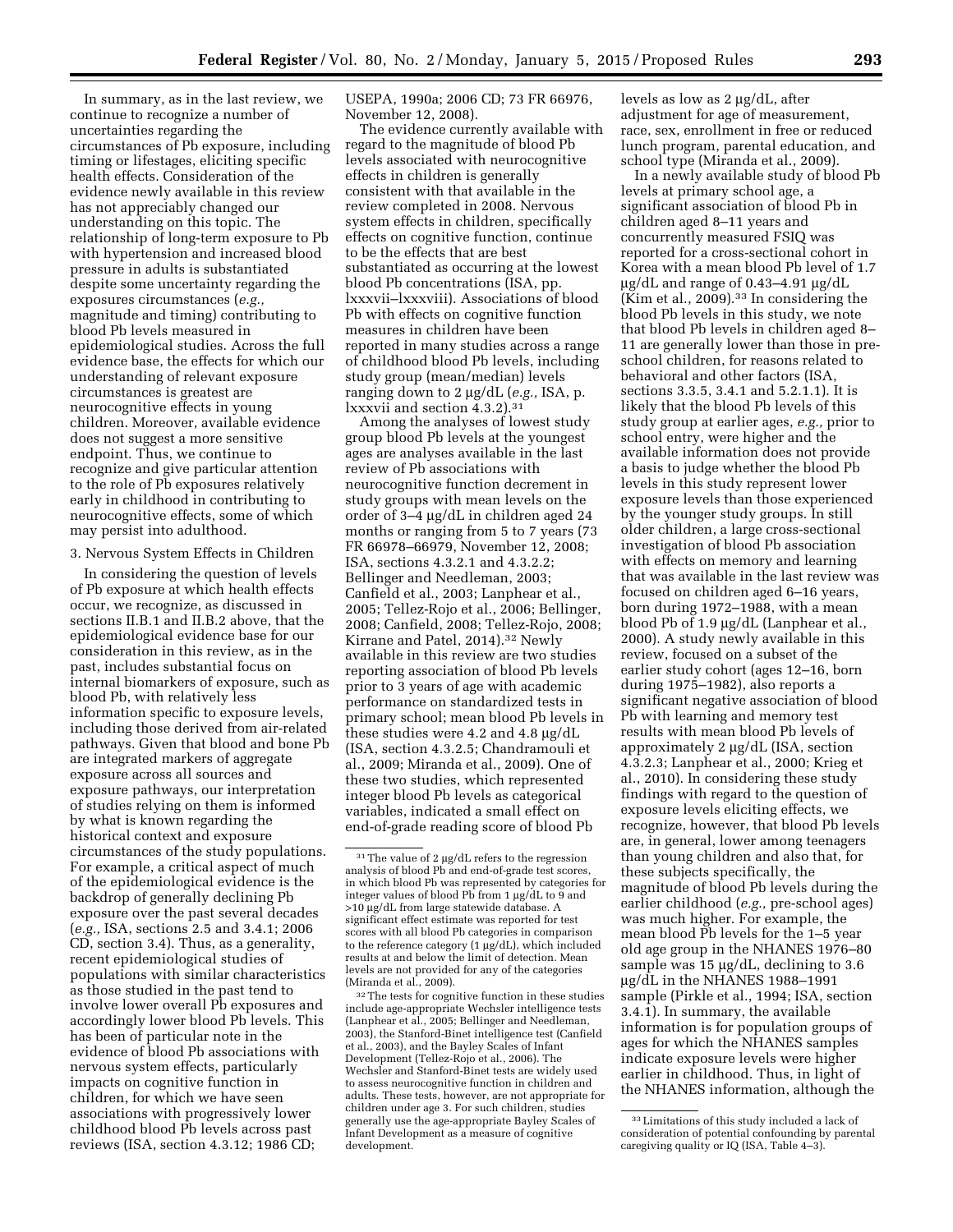blood Pb levels in the studies of cognitive effects in older child population groups are lower (at the time of the study) than the younger child study levels, the studies of older children do not provide a basis for concluding a role for lower Pb exposure levels than those experienced by the younger study groups.

With regard to other nervous system effects in children, the evidence base at lower blood Pb levels is somewhat extended since the last review with regard to the evidence on Pb and effects on externalizing behaviors, such as attention, impulsivity, hyperactivity and conduct disorders (ISA, section 4.3.3 and Table 4–17). Several newly available studies investigating the role of blood Pb levels in older children (primary school age and older) have reported significant associations for these effects with concurrent blood Pb levels, with mean levels generally on the order of  $5 \mu g/dL$  or higher (ISA, section 4.3.3). One exception is the newly available cross-sectional, categorical analysis of the NHANES 2001–2004 sample of children aged 8–15 years, which found higher prevalence of conduct disorder in the subgroup with concurrent blood Pb levels of  $0.8-1.0 \mu g/dL$  as compared to the  $<$ 0.8 µg/dL group (ISA, section 4.3.4 and Table 4–12). As noted above, we recognize that many of these children, born between 1986 and 1996, are likely to have had much higher Pb exposures (and associated blood Pb levels) in their earlier years than those commonly experienced by young children today, thus making this study relatively uninformative with regard to evidence of effects associated with lower exposure levels than provided by evidence previously available.

In summary, our conclusions regarding exposure levels at which Pb health effects occur, particularly with regard to such levels that might be common in the U.S. today, are complicated now, as in the last review, by several factors. These factors include the scarcity of information in epidemiological studies on cohort exposure histories, as well as by the backdrop of higher past exposure levels which frame the history of most, if not all, older study cohorts. Recognizing the complexity, as well as the potential role of higher exposure levels in the past, we continue to focus our consideration of this question on the evidence of effects in young children for which our understanding of exposure history is less uncertain.34 Within this evidence

base, we recognize the lowest study group blood Pb levels to be associated with effects on cognitive function measures, indicating that to be the most sensitive endpoint. As described above, the evidence available in this review is generally consistent with that available in the last review with regard to blood Pb levels at which such effects had been reported (ISA, section 4.3.2; 2006 CD, section 8.4.2.1; 73 FR 66976–66979, November 12, 2008). As blood Pb levels are a reflection of exposure history, particularly in early childhood (ISA, section 3.3.2), we conclude, by extension, that the currently available evidence does not indicate Pb effects at exposure levels appreciably lower than recognized in the last review.

We additionally note that, as in the last review, a threshold blood Pb level with which nervous system effects, and specifically cognitive effects, occur in young children cannot be discerned from the currently available studies (ISA, sections 1.9.3 and 4.3.12). Epidemiological analyses have reported blood Pb associations with cognitive effects (FSIQ or BSID MDI 35) for young child population subgroups (age 5 years or younger) with individual blood Pb measurements as low as approximately 1 µg/dL and mean concentrations as low as 2.9 to 3.8 mg/dL (ISA, section 4.3.12; Bellinger and Needleman, 2003; Bellinger, 2008; Canfield et al., 2003; Canfield, 2008; Tellez-Rojo et al., 2006; Tellez-Rojo, 2008). As concluded in the ISA, however, ''the current evidence does not preclude the possibility of a threshold for neurodevelopmental effects in children existing with lower blood levels than those currently examined'' (ISA, section 4.3.13).

Important uncertainties associated with the evidence of effects at low exposure levels are similar to those recognized in the last review, including the shape of the concentration-response relationship for effects on neurocognitive function at low blood Pb levels in today's young children. Also of note is our interpretation of associations between blood Pb levels and effects in epidemiological studies, with which we recognize uncertainty with regard to the specific exposure circumstances

(timing, duration, magnitude and frequency) that have elicited the observed effects, as well as uncertainties in relating ambient air concentrations (and associated air-related exposures) to blood Pb levels in early childhood, as discussed in section II.B.2 above. We additionally recognize uncertainties associated with conclusions drawn with regard to the nature of the epidemiological associations with blood Pb (*e.g.,* ISA, section 4.3.13), but note that, based on consideration of the full body of evidence for neurocognitive effects, the EPA has determined a causal relationship to exist between relevant blood Pb levels and neurocognitive impacts in children (ISA, section 4.3.15.1).

Based primarily on studies of FSIQ, the assessment of the currently available studies, as was the case in the last review, continues to recognize a nonlinear relationship between blood Pb and effects on cognitive function, with a greater incremental effect (greater slope) at lower relative to higher blood Pb levels within the range thus far studied, extending from well above 10  $\mu$ g/dL to below 5  $\mu$ g/dL (ISA, section 4.3.12). This was supported by the evidence available in the last review, including the analysis of the large pooled international dataset comprised of blood Pb measurements and IQ test results from seven prospective cohorts (Lanphear et al., 2005; Rothenberg and Rothenberg, 2005; ISA, section 4.3.12). The blood Pb measurements in this pooled dataset that were concurrent with the IQ tests ranged from 2.5  $\mu$ g/dL to 33.2 μg/dL. The study by Lanphear et al. (2005) additionally presented analyses that stratified the dataset based on peak blood Pb levels (*e.g.,* with cutpoints of 7.5  $\mu$ g/dL and 10  $\mu$ g/dL peak blood Pb) and found that the coefficients from linear models of the association for IQ with concurrent blood Pb were higher in the lower peak blood Pb level subsets than the higher groups (ISA, section 4.3.12; Lanphear et al., 2005).

We note that since the completion of the ISA, two errors have been identified with the pooled dataset analyzed by Lanphear et al. (2005) (Kirrane and Patel, 2014). A recent publication and the EPA have separately recalculated the statistics and mathematical model parameters of Lanphear et al. (2005) using the corrected pooled dataset (see Kirrane and Patel, 2014). While the magnitude of the loglinear and linear regression coefficients are modified slightly based on the corrections, the conclusions drawn from these coefficients, including the finding of a steeper slope at lower (as compared to

<sup>34</sup> In focusing on effects associated with blood Pb levels in early childhood, however, we additionally

recognize the evidence across categories of effects that relate to blood Pb levels in older child study groups (for which early childhood exposure may have had an influence) which provides additional support to an emphasis on nervous system effects (ISA, sections 4.3, 4.4, 4.5, 4.6, 4.7, 4.8).

<sup>35</sup>The Bayley Scales of Infant Development, Mental Development Index is a well-standardized and widely used assessment measure of infant cognitive development. Scores earlier than 24 months are not necessarily strongly correlated with later FSIQ scores in children with normal development (ISA, section 4.3.15.1).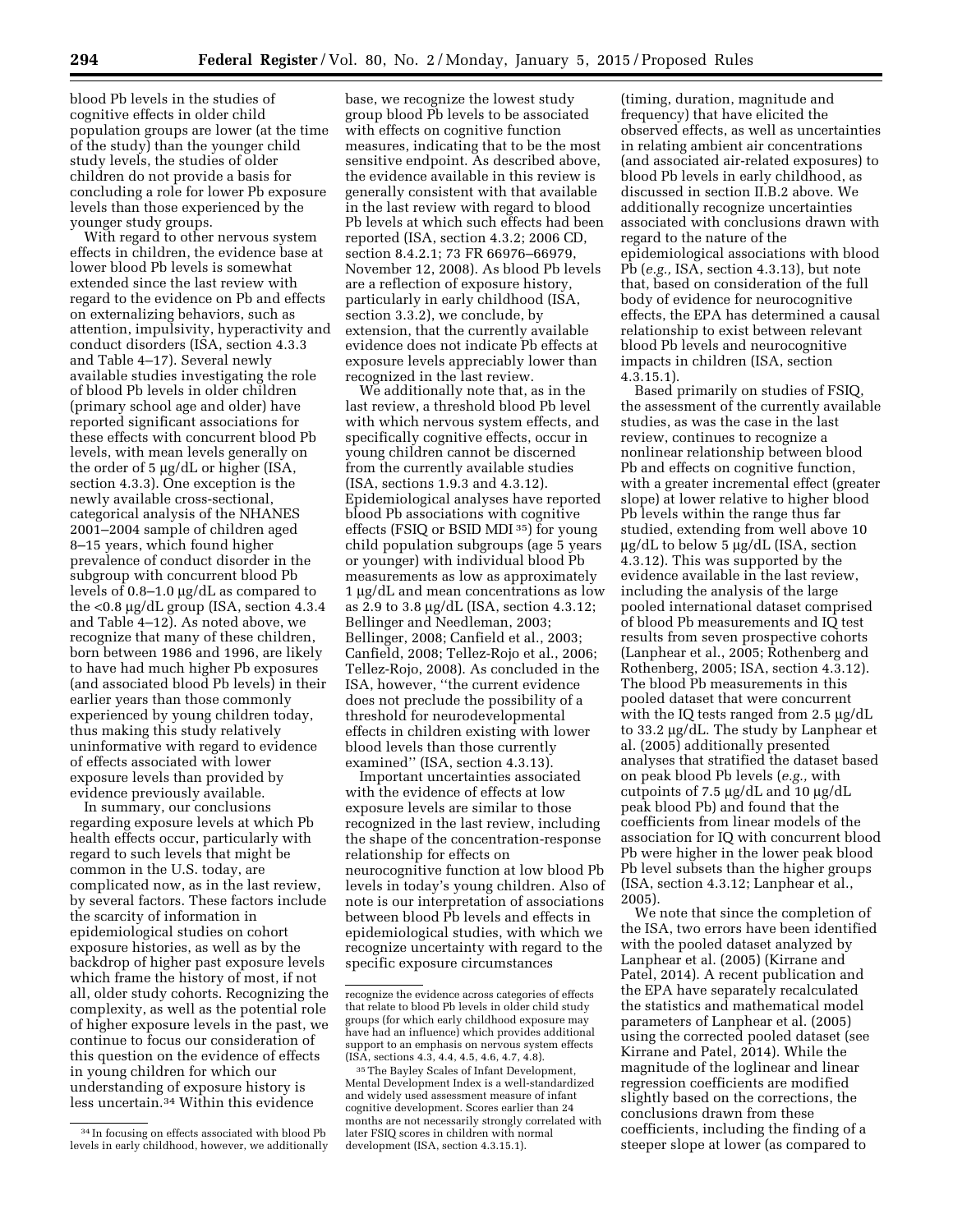higher) blood Pb concentrations, are not affected (Kirrane and Patel, 2014).

In other publications, stratified analyses of several individual cohorts also observed higher coefficients for blood Pb relationships with measures of neurocognitive function in lower as compared to higher blood Pb subgroups (ISA, section 4.3.12; Canfield et al., 2003; Bellinger and Needleman, 2003; Kordas et al., 2006; Tellez-Rojo et al.,

2006). Of these subgroup analyses, those involving the lowest mean blood Pb levels and closest to the current mean for U.S. preschool children are listed in Table 1 (drawn from Table 3 of the 2008 final rulemaking notice [73 FR 67003, November 12, 2008], and Kirrane and Patel, 2014).36 These analyses were important inputs for the evidence-based, air-related IQ loss framework which informed decisions on a revised

standard in the last review (73 FR 67005, November 12, 2008), discussed in section II.A.1 above. As the framework focused on the median of the four slopes in Table 1, the change to the one from Lanphear et al. (2005) based on the recent recalculation described above has no impact on conclusions drawn from the framework.

# TABLE 1—SUMMARY OF QUANTITATIVE RELATIONSHIPS OF IQ AND BLOOD PB FOR ANALYSES WITH BLOOD PB LEVELS CLOSEST TO THOSE OF YOUNG CHILDREN IN THE U.S. TODAY

| <b>Blood Pb levels</b><br>$(\mu q/dL)$ |                    | Study/analysis                                                                               | Average linear<br>slope <sup>A</sup>   |
|----------------------------------------|--------------------|----------------------------------------------------------------------------------------------|----------------------------------------|
| Geometric mean                         | Range<br>(min-max) |                                                                                              | (IQ <sup>B</sup> points)<br>per µg/dL) |
| $2.9$ .                                | $0.8 - 4.9$        | Tellez-Rojo et al. (2006) <sup>B</sup> , subgroup w. concurrent<br>blood $Pb < 5 \mu g/dL$ . | $-1.71$                                |
| $3.3$ .                                |                    | 0.9-7.4   Lanphear et al. $(2005)^{C}$ , subgroup w. peak blood Pb<br><7.5 μg/dL.            | $-2.53$                                |
|                                        | $0.5 - 8.4$        | Canfield et al. (2003) <sup>CD</sup> , subgroup w. peak blood Pb<br>$<$ 10 ug/dL.            | $-1.79$                                |
|                                        | $1 - 9.3$          | Bellinger and Needleman (2003) <sup>CE</sup> , subgroup w.<br>peak blood Pb <10 µg/dL.       | $-1.56$                                |
| Median value                           |                    |                                                                                              | $-1.75$                                |

A—Average linear slope estimates here are generally for relationship with IQ assessed concurrently with blood Pb measurement. As exceptions, Bellinger & Needleman (2003) slope is relationship for 10 year old IQ with blood Pb levels at 24 months, and the data for Boston cohort included in Lanphear et al. (2005) slope are relationship for 10 year old IQ with blood Pb levels at 5 years.

B—The slope for Tellez-Rojo et al. (2006) is for BSID (MDI), a measure of cognitive development appropriate to study population age (24 mos). The blood Pb levels for this subgroup are from Tellez-Rojo (2008).

C—The Lanphear et al. (2005) pooled international study also includes blood Pb data from the Rochester and Boston cohorts, although for different ages (6 and 5 years, respectively) than the ages analyzed in Canfield et al. (2003) and Bellinger and Needleman (2003). Thus, the ages at the blood Pb measurements used in derivation of the linear slope for the Lanphear et al. (2005) subgroup shown here are 5 to 7 years. The blood Pb levels and coefficient presented here for Lanphear et al. (2005) study group reflect the recalculation using the corrected pooled dataset (Kirrane and Patel, 2014).

D—Blood Pb levels for this subgroup are from Canfield (2008).

E—Blood Pb levels for this subgroup are from Bellinger (2008).

Several studies newly available in the current review have, in all but one instance, also found a nonlinear blood Pb-cognitive function relationship in nonparametric regression analyses of the cohort blood Pb levels analyzed (ISA, section 4.3.12). These studies, however, used statistical approaches that did not produce quantitative results for each blood Pb group (ISA, section 4.3.12). Thus, newly available studies have not extended the range of observation for quantitative estimates of this relationship to lower blood Pb levels than those of the previous review. The ISA further notes that the potential for nonlinearity has not been examined in detail within a lower, narrower range of blood Pb levels than those of the full cohorts thus far studied in the currently available evidence base (ISA, section

4.3.12). Such an observation in the last review supported the consideration of linear slopes with regard to blood Pb levels at and below those represented in Table 1. In summary, the newly available evidence does not substantively alter our understanding of the C–R relationship (including quantitative aspects) for neurocognitive impact, such as IQ with blood Pb in young children.

### 4. At-Risk Populations

In this section, we use the term ''atrisk populations'' 37 to recognize populations that have a greater likelihood of experiencing Pb-related health effects, *i.e.,* groups with characteristics that contribute to an increased risk of Pb-related health effects. These populations are also

sometimes referred to as sensitive groups (as in section I.A above). In identifying factors that increase risk of Pb-related health effects, the EPA has considered evidence regarding factors contributing to increased susceptibility, generally including physiological or intrinsic factors contributing to a greater response for the same exposure, and those contributing to increased exposure, including that resulting from behavior leading to increased contact with contaminated media (ISA, Chapter 5). Physiological risk factors include both conditions contributing to a group's increased risk of effects at a given blood Pb level, and those that contribute to blood Pb levels higher than those otherwise associated with a

<sup>36</sup>One of these four is from the analysis of the lowest blood Pb subset of the pooled international study by Lanphear et al. (2005). The nonlinear model developed from the full pooled dataset is the basis of the C–R functions used in the 2007 REA, in which risk was estimated over a large range of blood Pb levels (PA, section 3.4.3.3). Given the narrower focus of the evidence-based framework on

IQ response at the end of studied blood Pb levels (closer to U.S. mean level), the C–R functions in Table 1 are from linear analyses (each from separate publications) for the study group subsets with blood Pb levels closest to mean for children in the U.S. today.

<sup>&</sup>lt;sup>37</sup> In the context of "at-risk populations," the term ''population'' refers to persons having one or more

qualities or characteristics including, for example, a specific pre-existing illness or a specific age or lifestage, with lifestage referring to a distinguishable time frame in an individual's life characterized by unique and relatively stable behavioral and/or physiological characteristics that are associated with development and growth.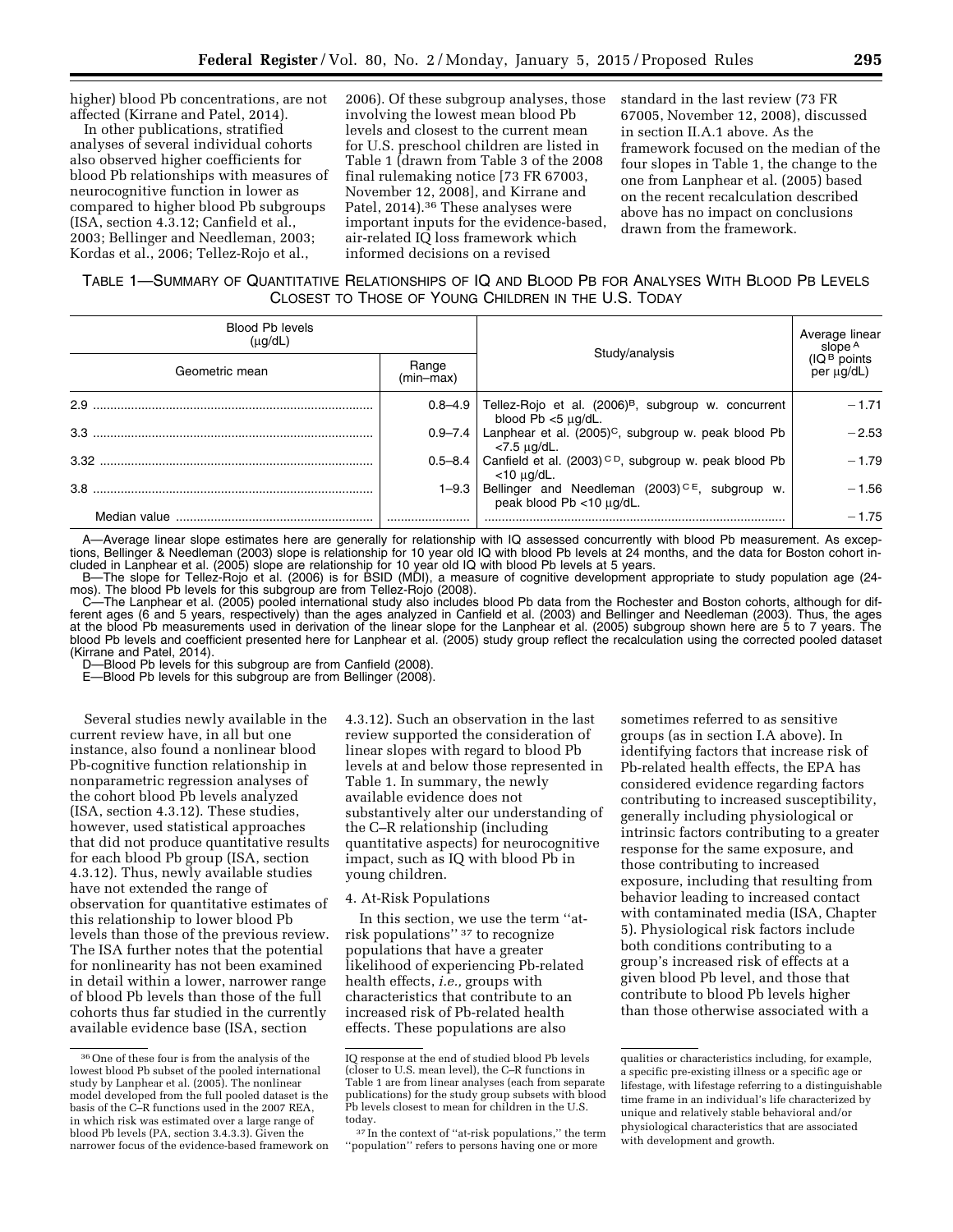given Pb exposure (*e.g.,* ISA, sections 5.3 and 5.1, respectively).

The information newly available in this review has not substantially altered our previous understanding of at-risk populations for Pb in ambient air. As in the last review, the factor most prominently recognized to contribute to increased risk of Pb effects is childhood (ISA, section 1.9.6). As noted in section II.B.2 above, although the specific ages or lifestages of greatest susceptibility 38 or risk have not been established (*e.g.,*  ISA, section 4.3.11), the at-risk status of young children to the neurodevelopmental effects of Pb is well recognized (*e.g.,* ISA, sections 1.9.6, 4.3, 5.2.1, 5.3.1, and 5.4). The evidence indicates that prenatal blood Pb levels are associated with nervous system effects, including mental development in very young children and can also be associated with cognitive decrements in

older children (ISA, section 4.3). Additionally, the coincidence during early childhood of behaviors that increase exposure, such as hand-tomouth contact by which children transfer Pb in settled particles to their mouths, and the development of the nervous system also contributes increased risk during this time (ISA, sections 3.7.1, 4.3.2.6, 5.2.1.1, 5.3.1.1 and 5.4). Collectively, however, the evidence indicates both the susceptibility of the developing fetus and early postnatal years, as well as the potential for continued susceptibility through childhood as the human central nervous system continues to mature and be vulnerable to neurotoxicants (ISA, sections 1.9.5 and 4.3.15; 2006 CD, section 6.2.12). As discussed in section II.B.2 above, while uncertainties remain with regard to the role of Pb exposures during a particular age of life in eliciting nervous system effects, such as cognitive function decrements, the full evidence base continues to indicate prenatal and early childhood lifestages as periods of increased Pb-related risk (ISA, sections 4.3.11 and 4.3.15).

Several physiological factors increase the risk of Pb-related health effects by contributing to increased blood Pb levels over those otherwise associated with a given Pb exposure (ISA, sections 3.2, 3.3 and 5.1). These include

nutritional status, which plays a role in Pb absorption from the gastrointestinal tract (ISA, sections 3.2.1.2, 5.1, 5.3.10 and 5.4). For example, diets deficient in iron, calcium or zinc can contribute to increased Pb absorption and associated higher blood Pb levels (ISA, sections 3.2.1.2, and 5.1). Evidence is suggestive of some genetic characteristics as potential risk factors, such as presence of the δ-aminolevulinic acid dehydratase-2 (ALAD–2) allele which has been indicated to increase blood Pb levels or Pb-related risk of health effects in some studies (ISA, sections 3.3.2 and 5.1).

Risk factors based on increased exposure include spending time in proximity to sources of Pb to ambient air or other environmental media (*e.g.,*  large active metals industries or locations of historical Pb contamination) (ISA, sections 1.9.6, 3.7.1, 5.2.5 and 5.4). Residential factors associated with other sources of Pb exposure (*e.g.,* leaded paint or plumbing with Pb pipes or solder) are another exposure-related risk factor (ISA, sections 3.7.1, 5.2.6 and 5.4). Additionally, some races or ethnicities have been associated with higher blood Pb levels, with differential exposure indicated in some cases as the cause (ISA, sections 5.2.3 and 5.4). Lower socioeconomic status (SES) has been associated with higher Pb exposure and higher blood Pb concentration, leading the ISA to conclude the evidence is suggestive for low SES as a risk factor (ISA, sections 5.3.16, 5.2.4 and 5.4). Although the differences in blood Pb levels between children of lower and higher income levels (as well as among some races or ethnicities) have lessened, blood Pb levels continue to be higher among lower-income children indicating higher exposure and/or greater influence of factors independent of exposure, such as nutritional factors (ISA, sections 1.9.6, 5.2.1.1 and 5.4).

In considering risk factors associated with increased Pb exposure or increased blood Pb levels, we note that the currently available evidence continues to support a nonlinear relationship between neurocognitive effects and blood Pb that indicates incrementally greater impacts at lower as compared to higher blood Pb levels (ISA, section 4.3.12), as described in section II.B.3 above. An important implication of this finding is that while children with higher blood Pb levels are at greater risk of Pb-related effects than children with lower blood Pb levels, on an incremental basis (*e.g.*, per µg/dL), the risk is greater for children at lower blood Pb levels. This was given particular attention in the last review of the Pb NAAQS, in which the standard

was revised with consideration of the incremental impact of air-related Pb on young children in the U.S. and the recognition of greater impact for those children with lower absolute blood Pb levels (73 FR 67002, November 12, 2008). Such consideration included a focus on those C–R studies involving the lowest blood Pb levels, as described in section II.A.1 above.

In summary, the information newly available in this review has not appreciably altered our understanding of human populations that are particularly sensitive to Pb exposures. In the current review, as at the time of the last review of the Pb NAAQS, we recognize young children as an important at-risk population, with sensitivity extending to prenatal exposures and into childhood development. Additional risk factors for increased blood Pb levels include deficiencies in dietary minerals (iron, calcium and zinc), some racial or ethnic backgrounds,39 and spending time in proximity to environmental sources of Pb or residing in older houses with Pb exposure related to paint or plumbing.40 The currently available evidence continues to additionally suggest a potential for increased risk associated with several other factors, including older adulthood,41 pre-existing disease

40The evidence for SES continues to indicate increased blood Pb levels in lower income children, although its role with regard to an increased health risk for the same blood Pb level is unclear and its role generally with regard to Pb-related risk is somewhat complicated. SES often serves as a marker term for one or a combination of unspecified or unknown environmental or behavioral variables. Further, it is independently associated with an adverse impact on neurocognitive development, and a few studies have examined SES as a potential modifier of the association of childhood Pb exposure with cognitive function with inconsistent findings regarding low SES as a potential risk factor. The ISA concludes the evidence for SES as a Pb risk factor is suggestive, based on the greater exposures or blood Pb levels in some low SES groups (ISA, section 5.4).

41The ISA identifies older adulthood as a lifestage of potentially greater risk of Pb-related health effects based primarily on the evidence of increases in blood Pb levels during this lifestage (ISA, sections 5.2.1.2, 5.3.1.2, and 5.4), as well as observed associations of some cardiovascular and nervous system effects with bone and blood Pb in older populations, with biological plausibility for the role of Pb provided by experimental animal studies (ISA, sections 4.3.5, 4.3.7 and 4.4). Exposure histories of older adult study populations, which included younger years during the time of leaded gasoline usage and other sources of Pb exposures which were more prevalent in the past than today, are likely contributors to their blood Pb levels (ISA, pp. lx–lxi; Figure 2–1 and sections 2.5.2, 3.3.5 and 5.2.1.2).

 $^{\rm 38}\, \rm As$  noted in the ISA, ''in most instances, 'susceptibility' refers to biological or intrinsic factors (*e.g.,* age and sex) while 'vulnerability' refers to nonbiological or extrinsic factors (*e.g.,*  socioeconomic status [SES])'' and the terms ''atrisk'' and ''sensitive'' populations have in various instances been used to encompass these concepts more generally (ISA, p. 5–1). In providing detail regarding factors contributing to an ''at-risk'' status in this section, we have used the other terms in particular instances, with our usage consistent with these common definitions.

<sup>39</sup>The ISA concludes that studies of race/ ethnicity provide adequate evidence that race/ ethnicity is an at-risk factor based on the higher exposure observed among non-white populations and some modification observed in studies of associations between Pb levels and some health effects, such as hypertension (ISA, section 6.4).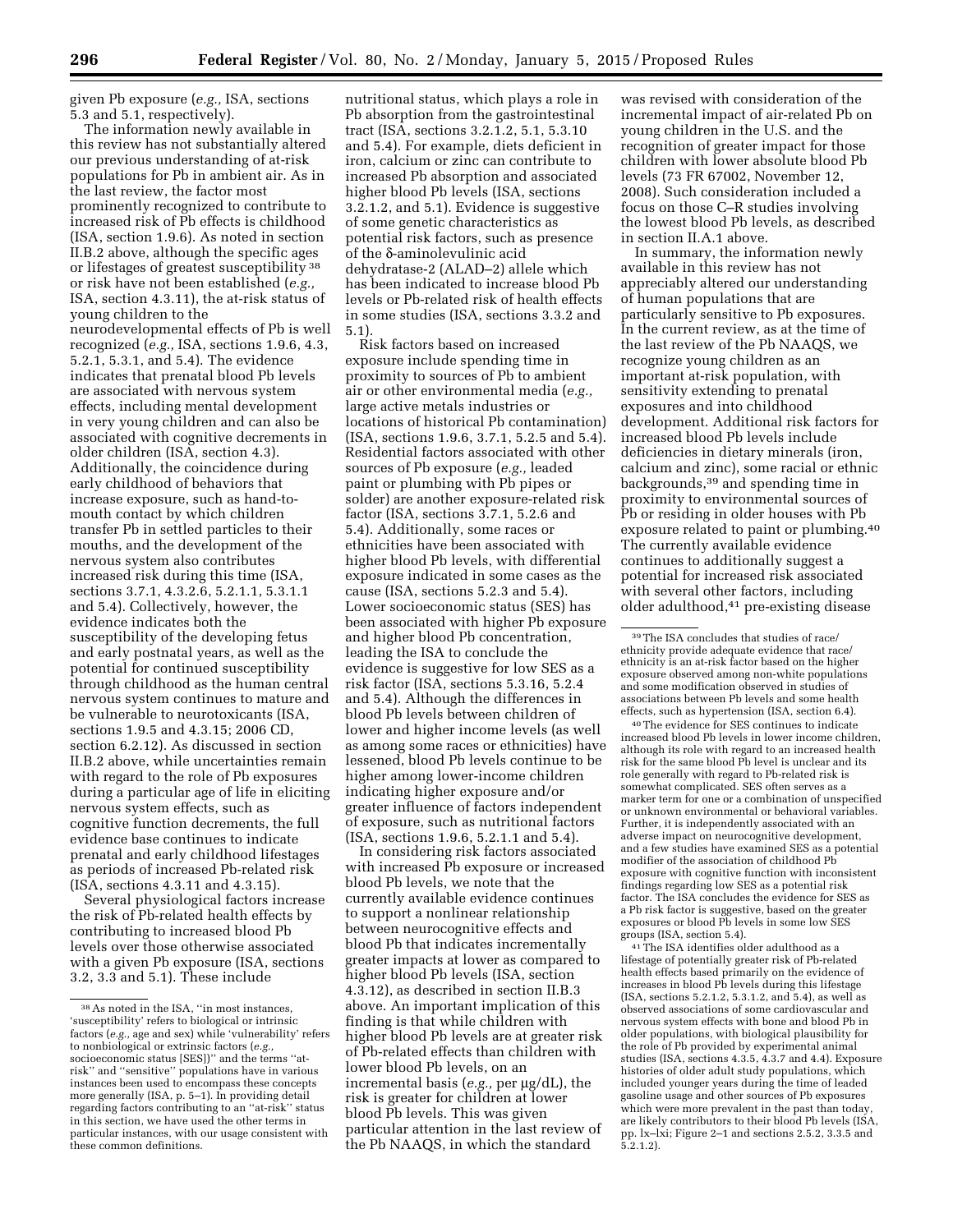(*e.g.,* hypertension), variants for certain genes and increased stress (ISA, section 5.3.4). As discussed above, we recognize the sensitivity of the prenatal period and several lifestages of childhood to an array of neurocognitive and behavioral effects, and we particularly recognize young children as an important at-risk population in light of current environmental exposure levels. Age or lifestage was used to distinguish potential groups on which to focus in the last review in recognition of its role in exposure and susceptibility, and young children were the focus of the REA in consideration of the health effects evidence regarding endpoints of greatest public health concern and in recognition of effects on the developing nervous system as a sentinel endpoint for public health impacts of Pb. This identification continues to be supported by the evidence available in the current review.

### 5. Potential Impacts on Public Health

There are several potential public health impacts associated with Pb exposure in the current U.S. population. In recognition of effects causally related to blood Pb levels somewhat near those most recently reported for today's population and for which the weight of the evidence is greatest, the potential public health impacts most prominently recognized in the ISA are population IQ impacts associated with childhood Pb exposure and prevalence of cardiovascular effects in adults (ISA, section 1.9.1). With regard to the latter category, as discussed above, the full body of evidence indicates a role of long-term cumulative exposure, with uncertainty regarding the specific exposure circumstances contributing to the effects in the epidemiological studies of adult populations, for whom historical Pb exposures were likely much higher than exposures that commonly occur today (ISA, section 4.4). There is less uncertainty regarding the exposure patterns contributing to the blood Pb levels reported in studies of younger populations (ISA, sections 1.9.4 and 1.10). Accordingly, the discussion of public health implications relevant to this review is focused predominantly on nervous system effects, including IQ decrements, in children.

The magnitude of a public health impact is dependent upon the type or severity of the effect, as well as the size of populations affected. Intelligence quotient is a well-established, widely recognized and rigorously standardized measure of neurocognitive function, as well as a global measure reflecting the integration of numerous processes (ISA,

section 4.3.2; 2006 CD, sections 6.2.2 and 8.4.2). Examples of other measures of cognitive function negatively associated with Pb exposure include other measures of intelligence and cognitive development and measures of other cognitive abilities, such as learning, memory, and executive functions, as well as academic performance and achievement (ISA, section 4.3.2). Although some neurocognitive effects of Pb in children may be transient, some may persist into adulthood (ISA, section 1.9.5).42 We also note that deficits in neurodevelopment early in life may have lifetime consequences as ''[n]eurodevelopmental deficits measured in childhood may set affected children on trajectories more prone toward lower educational attainment and financial well-being'' (ISA, section 4.3.14). Thus, population groups for which neurodevelopment is affected by Pb exposure in early childhood are at risk of related impacts on their success later in life. Further, in considering population risk, the ISA notes that ''[s]mall shifts in the population mean IQ can be highly significant from a public health perspective'' (ISA, p. xciii). For example, if Pb-related decrements are manifested uniformly across the range of IQ scores in a population, ''a small shift in the population mean IQ may be significant from a public health perspective because such a shift could yield a larger proportion of individuals functioning in the low range of the IQ distribution, which is associated with increased risk of educational, vocational, and social failure'' as well as a decrease in the proportion with high IQ scores (ISA, section 1.9.1).

As summarized above, young children are the at-risk population that may be most at risk of health effects associated with exposure to Pb and children at greatest risk from *air-related* Pb are those children with highest air-related Pb exposure which we consider to be those living in areas of higher ambient air Pb concentrations. To inform our understanding of the extent of this population potentially at risk from airrelated Pb, the PA includes two analyses. The first analysis is based on consideration of the available air Pb monitoring information. As the air quality data set available for the first

analysis may not be inclusive of all of the newly sited monitors (as discussed in section 2.2.1 of the PA) and there may be other areas with elevated Pb concentrations, a second analysis was performed in consideration of emissions estimates from the National Emissions Inventory (NEI), although with recognition of uncertainties associated with inferences drawn from such estimates with regard to ambient air Pb concentrations and exposures (PA, pp. 3–36 to 3–38).43

The first PA analysis indicates that approximately one hundredth of one percent of the full population of children aged 5 or under in the U.S. reside within 0.5 km of monitors exceeding or within 10 percent of the level of the current standard (PA, section 2.2.2.2, pp. 3–36 to 3–37, 4–25 and Table 3–4). In the second analysis, the size of young child populations residing in areas near large Pb sources was approximately four hundredths of one percent of the full U.S. population of children aged 5 years or younger (PA, pp. 3–37 to 3–38, 4–25). The PA recognized uncertainties and potential limitations associated with the use of the emissions estimates in the second analysis to make inferences regarding ambient air Pb exposures, uncertainties both with regard to the accuracy of such estimates and also with regard to the role of specific source characteristics and meteorology, not explicitly considered here, in influencing ambient air Pb concentrations and contributing to substantial variation in air Pb concentrations at source locations (*e.g.,*  PA, Figure 2–11). Accordingly, while the second analysis is considered informative with regard to the potential prevalence of airborne Pb emissions and potential exposure of human populations, it is limited with regard to its ability to identify populations living in areas of elevated ambient air Pb concentrations. The PA interprets the two analyses together to indicate that well below one tenth of one percent of the full population of children aged 5 years or younger in the U.S. today live in areas with air Pb concentrations near or above the current standard, with the current monitoring data indicating the size of this population to be approximately one hundredth of a percent of the full population of children aged 5 or younger (PA, pp. 3–36 to 3–38, 4–25, 4–32).

<sup>42</sup>The ISA states that the ''persistence of effects appears to depend on the duration and window of exposure as well as other factors that may affect an individual's ability to recover from an insult,'' with some evidence of greater recovery in children reared in households with more optimal caregiving characteristics and low concurrent blood Pb levels (ISA, p. 1–77; Bellinger et al., 1990).

<sup>43</sup>Such uncertainties include those with regard to specific source characteristics and meteorology, not explicitly considered in the analysis. In light of such uncertainties, the PA interprets the emissionsbased analysis to provide a bounding estimate below which the true value is expected to fall (PA, p. 3–37).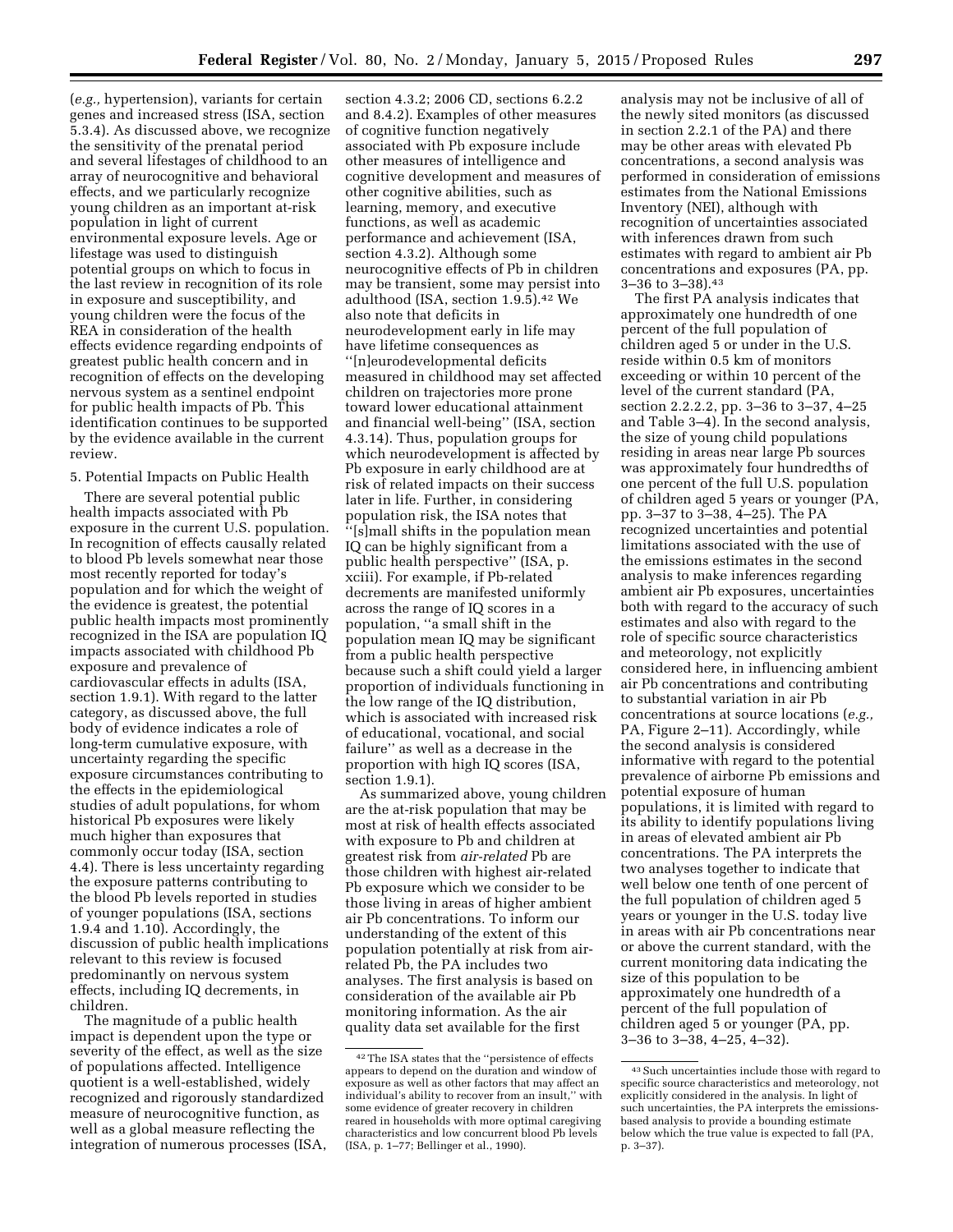## *C. Blood Lead as a Biomarker of Exposure and Relationships With Air Lead*

Blood Pb is well established as a biomarker of Pb exposure and of internal dose, with relationships between air Pb concentrations and blood Pb concentrations informing consideration of the NAAQS for Pb since its initial establishment in 1978. Lead associated with inhaled particles may, depending on particle size and Pb solubility, be absorbed into the systemic circulation or transported with particles to the gastrointestinal tract (ISA, section 3.2.1.1), where its absorption is influenced by a range of factors (ISA, section 3.2.1.2). Lead in the blood stream is quickly distributed throughout the body (*e.g.,* within days), available for exchange with the soft and skeletal tissues, the latter of which serves as the largest storage compartment (ISA, section 3.2.2.2). Given the association with exposure and the relative ease of collection, blood Pb levels are extensively used as an index or biomarker of exposure by national and international health agencies, as well as in epidemiological and toxicological studies of Pb health effects and doseresponse relationships (ISA, sections 3.3.2, 3.4.1, 4.3, 4.4, 4.5, 4.6, 4.7, and 4.8). While bone Pb measurements are also used in epidemiological studies as an indicator of cumulative Pb exposure, blood Pb measurements remain the predominant, well-established and wellcharacterized exposure approach.

Since 1976, the CDC has been monitoring blood Pb levels nationally through the NHANES. This survey has documented the dramatic decline in mean blood Pb levels in all ages of the U.S. population that has occurred since the 1970s (PA, Figure 3–1), and that coincides with actions on leaded fuels, leaded paint, Pb in food packaging, and Pb-containing plumbing materials that have reduced Pb exposure in the U.S. (ISA, section 3.4.1; Pirkle et al., 1994; Schwemberger et al., 2005). This decline has continued over the more recent past. For example, the 2009–2010 geometric mean blood Pb level in U.S. children aged  $1-5$  years is  $1.17 \mu g/dL$ , as compared to  $1.51 \mu g/dL$  in  $2007-2008$  $(ISA, section 3.4.1)$  and 1.8  $\mu$ g/dL in 2003–2004, the most recent data available at the time of the last review (73 FR 67002, November 12, 2008). Somewhat less dramatic declines have been reported in the upper tails of the distribution and in different groups with higher blood Pb levels than the general child population (ISA, Figures 3–17 and 3–19).

The blood Pb concentration in childhood (particularly early childhood) can more quickly (than in adulthood) reflect changes in total body burden (associated with the shorter exposure history) and can also reflect changes in recent exposures (ISA, section 3.3.5). The relationship of children's blood Pb to recent exposure may reflect their labile bone pool, with their rapid bone turnover in response to rapid childhood growth rates (ISA, section 3.3.5). The relatively smaller skeletal compartment of Pb in children (particularly very young children) compared to adults is subject to more rapid turnover. The distribution of Pb in the body is dynamic throughout life, with Pb in the body being exchanged between blood and bone and between blood and soft tissues (ISA, sections 3.3.5 and 3.2.2; 2006 CD, section 4.3.2). The rates of these exchanges vary with age, exposure and various physiological variables. For example, resorption of bone, which results in the mobilization of Pb from bone into the blood, is a somewhat rapid and ongoing process during childhood and a more gradual process in later adulthood (ISA, sections 3.2.2.2, 3.3.5 and 3.7.2; PA, pp. 3–2 to 3–3).

Lead in ambient air contributes to Pb in blood by multiple exposure pathways by both inhalation and ingestion exposure routes (ISA, section 3.1.1). Multiple studies have demonstrated young children's blood Pb levels to reflect Pb exposures, including exposures to Pb in surface dust (*e.g.,*  Lanphear and Roghmann, 1997; Lanphear et al., 1998). These and studies of child populations near sources of air Pb emissions, such as metal smelters, have further demonstrated the effect of airborne Pb on interior dust and on blood Pb (ISA, sections 3.4.1, 3.5.1 and 3.5.3; Hilts, 2003; Gulson et al., 2004).

As blood Pb is an integrated marker of aggregate Pb exposure across all pathways, the blood Pb C–R relationships described in epidemiological studies of Pb-exposed populations do not distinguish among different sources of Pb or pathways of Pb exposure (*e.g.,* inhalation, ingestion of indoor dust, ingestion of dust containing leaded paint). Thus, our interpretation of the health effects evidence for purposes of this review necessitates characterization of the relationships between Pb from those sources and pathways of interest in this review (*i.e.,* those related to Pb emitted into the air) and blood Pb.

The evidence for air-to-blood relationships derives from analyses of datasets for populations residing in areas with differing air Pb

concentrations, including datasets for circumstances in which blood Pb levels have changed in response to changes in air Pb. The control for variables other than air Pb that can affect blood Pb varies across these analyses. At the conclusion of the last review in 2008, the EPA interpreted the evidence as providing support for use (in informing the Administrator's decision on standard level) of a range of air-to-blood ratios 44 ''inclusive at the upper end of estimates on the order of 1:10 and at the lower end on the order of 1:5'' (73 FR 67002, November 12, 2008). This conclusion reflected consideration of the air-to-blood ratios presented in the 1986 CD 45 and associated observations regarding factors contributing to variation in such ratios, ratios reported subsequently and ratios estimated based on modeling performed in the REA, as well as advice from CASAC (73 FR 66973–66975, 67001–67002, November 12, 2008). The information available in this review, which is assessed in the ISA and largely, although not completely, comprises studies that were available in the last review, does not alter the primary scientific conclusions drawn in the last review regarding the relationships between Pb in ambient air and Pb in children's blood. The ratios summarized in the ISA in this review span a range generally consistent with the range concluded in 2008 (ISA, section 3.5.1).

The evidence pertaining to the quantitative relationship between air Pb and children's blood Pb is now, as in the past, limited by the circumstances in which the data are collected. These estimates are generally developed from studies of populations in a variety of Pb exposure circumstances. Accordingly, there is significant variability in air-toblood ratios among the different study populations exposed to Pb through different air-related exposure pathways and at different exposure levels. This variability in air-to-blood estimates can relate to the representation of air-related pathways and study populations, including, for example, relatively narrow age ranges for the population in order to reduce age-related variability in blood Pb, or including populations with narrowly specified dietary sources. It

45The 2006 CD did not include an assessment of then-current evidence on air-to-blood ratios.

 $^{\rm 44}$  The quantitative relationship between ambient air Pb and blood Pb, often termed a slope or ratio, describes the increase in blood Pb (in µg/dL) estimated to be associated with each unit increase of air Pb (in  $\mu$ g/m<sup>3</sup>). Ratios are presented in the form of 1:x, with the 1 representing air Pb (in  $\mu$ g/m<sup>3</sup>) and x representing blood Pb (in µg/dL). Description of ratios as higher or lower refers to the values for x (*i.e.,* the change in blood Pb per unit of air Pb). Slopes are presented as simply the value of x.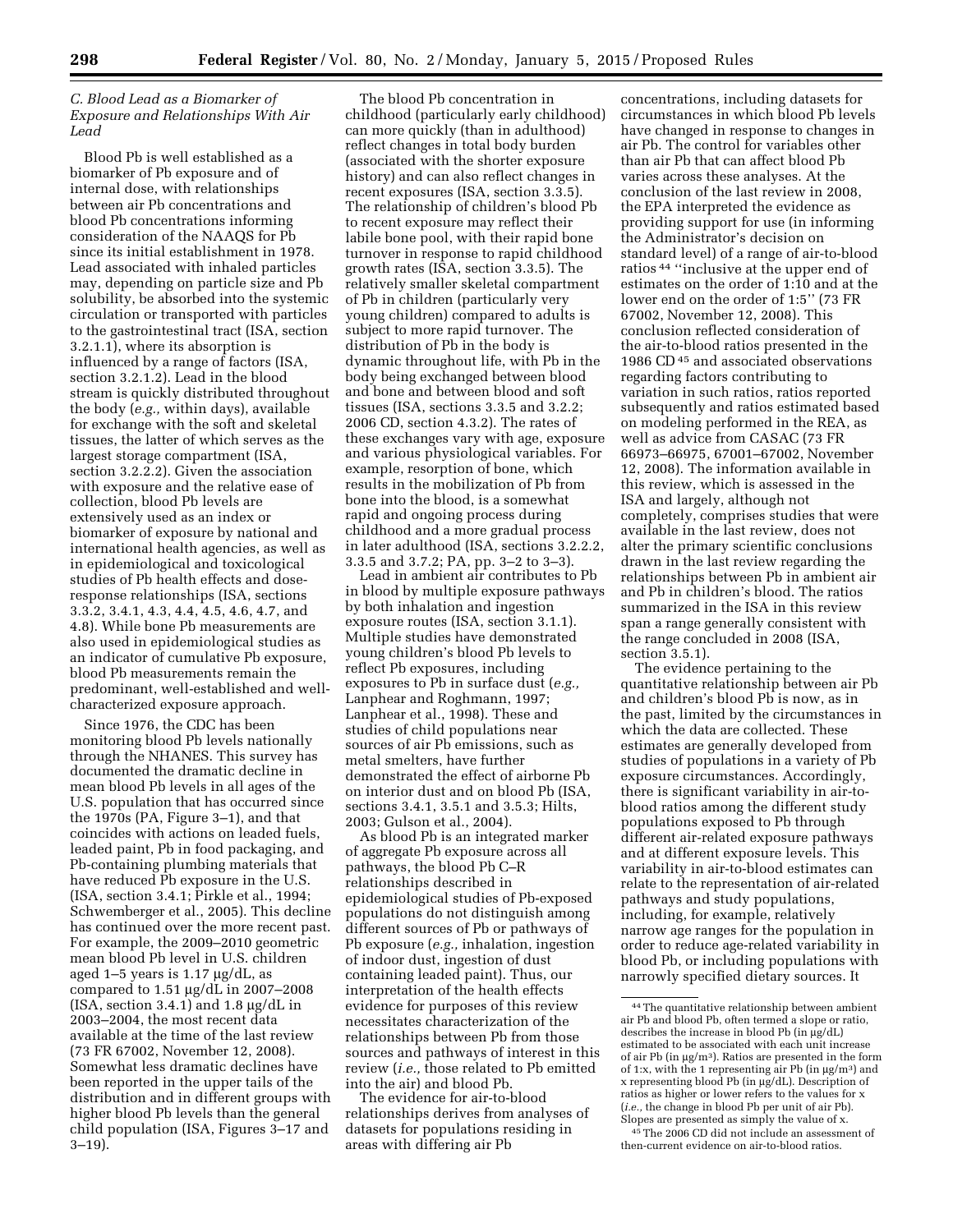can relate to the study population exposure and blood Pb levels (ISA, section 3.7.4). It can also relate to the precision of air and blood measurements and of the study circumstances, such as with regard to spatial and temporal aspects. Additionally, in situations where exposure to nonair sources covaries with air-related exposures that are not accounted for in deriving ratio estimates, uncertainties may relate to the potential for confounding by nonair exposure covariance (ISA, section 3.5). Most of the studies assessed in the ISA and PA have reported ratios for which the relationship is linear, while a subset are derived from nonlinear models (PA, Table 3–1; ISA, section 3.7.4).

As was noted in the last review, age is an important influence on the magnitude of air-to-blood ratio estimates derived. Ratios for children are generally higher than those for adults, and higher for young children than older children, perhaps due to behavioral differences between the age groups, as well as their shorter exposure history. Similarly, given the common pattern of higher blood Pb levels in preschool-aged children than during the rest of childhood, related to behaviors that increase environmental exposures (*e.g.,* hand-to-mouth activity), ratios would be expected to be highest in earlier childhood. Additionally, estimates of air-to-blood ratios that include air-related ingestion pathways in addition to the inhalation pathway are ''necessarily higher,'' in terms of blood Pb response, than those estimates based on inhalation alone (1986 CD, p. 11–106). Thus, the extent to which studies account for the full set of airrelated inhalation and ingestion exposure pathways affects the magnitude of the resultant air-to-blood estimates, such that including fewer pathways as ''air-related'' yields lower ratios. Estimates of air-to-blood ratios can also be influenced by population characteristics that may influence blood Pb; accordingly, some analyses include adjustments.

Given the recognition of young children as a key at-risk population in this review, as in the last (as discussed in section II.B.3 above), as well as the influence of age on blood Pb levels, we have considered the available studies in groups based on the extent of their inclusion of children younger than or barely school age (less than or equal to 5 years of age). Among the first group of studies, focused exclusively on young children, only one study dates from the end of or after the phase-out of leaded gasoline usage (Hilts, 2003). This study reports changes in children's blood Pb

levels associated with reduced Pb emissions and associated air concentrations near a Pb smelter in Canada (for children through age 5). Given the timing of this study, after the leaded gasoline phase-out, and its setting near a smelter, the ambient air Pb in this study may be somewhat more comparable to that near sources in the U.S. today than other studies discussed herein. The study authors report an airto-blood ratio of 1:6.46 An EPA analysis of the air and blood data reported for 1996, 1999 and 2001 results in a ratio of 1:6.5, and an analysis focused only on the 1996 and 1999 data (pre- and postthe new technology) yields a ratio of 1:7 (ISA, section 3.5.1; Hilts, 2003).47 The two other studies that focused on children of age 5 or younger analyzed variations in air Pb as a result of variations in leaded gasoline usage in Chicago, Illinois and reported somewhat higher ratios of 1:8 and 1:8.6 (Hayes et al., 1994; Schwartz and Pitcher, 1989). We note, however, the blood Pb concentrations in the two leaded gasoline studies are appreciably higher (a factor of two or more) than those in the study near the smelter (Hilts, 2003), and also than those commonly reported in the U.S. today.

The second group of studies includes but is not limited to children less than or equal to 5 years of age. This group includes a complex statistical analysis and associated dataset for a cohort of children born in Mexico City from 1987 through 1992 (Schnaas et al., 2004).

47This study considered changes in ambient air Pb levels and associated blood Pb levels over a 5year period which included closure of an older Pb smelter and subsequent opening of a newer facility in 1997 and a temporary (3-month) shutdown of all smelting activity in the summer of 2001. The author observed that the air-to-blood ratio for children in the area over the full period was approximately 1:6. The author noted limitations in the dataset associated with exposures in the second time period, after the temporary shutdown of the facility in 2001, including sampling of a different age group at that time and a shorter time period (3 months) at these lower ambient air Pb levels prior to collection of blood Pb levels. Consequently, the EPA calculated an alternate air-to-blood Pb ratio based on ambient air Pb and blood Pb reductions in the first time period, after opening of the new facility in 1997 (ISA, section 3.5.1).

Although this study, which was not assessed in the last review, encompasses the period of leaded gasoline usage, it further informs our understanding of factors influencing the quantitative relationship between air Pb and children's blood Pb. Air-to-blood ratios developed from this study are influenced by a number of factors and appear to range from roughly 1:2 to 1:6, in addition to an estimate of 1:9 (ISA, section 3.5.1), although the latter is derived from a data set restricted to the latter years of the study when little change in air Pb concentration occurred, such that the role of air Pb may be more uncertain. Estimates associated with the developmental period of highest exposure (*e.g.,* age 2 years) range up to approximately 1:6, illustrating the influence of age on the ratio (ISA, section 3.5.1). Also in the second group of studies are two much older studies of populations with age ranges extending well beyond 6 years. The first is the review and meta-analysis by Brunekreef (1984) using datasets available at the time for variously aged children as old as 18 years with identified air monitoring methods and reliable blood Pb data for 18 locations in the U.S. and internationally.48 Two air-to-blood ratio estimates derived from this study based on log-log models both round to 1:5 (for air concentrations corresponding to the geometric means of the two sets of data pairs [1.5 and  $0.54 \mu g/m^3$ ]). A ratio on the order of 1:9 was derived based on the study by Schwartz and Pitcher (1989) of the relationship between U.S. NHANES II blood Pb levels for white subjects, aged ≤74 years, and national usage of leaded gasoline, adjusted for age and other covariates (Henderson, 2007a, pp. D–2 to D–3; ISA, Table 3–12).

The last two studies are focused on older children, ages 6–11 in India and Germany (Tripathi et al., 2001; Ranft et al., 2008) and employed methods to characterize media Pb concentrations that differed from the other studies assessed (PA, p. 3–11). The locationspecific geometric mean blood Pb levels in the Indian study  $(8.6-14.4 \mu g/dL)$ indicate blood Pb distributions in this age group much higher than those pertinent to similarly aged children in the U.S. today and the air-to-blood ratio

<sup>46</sup>Sources of uncertainty include the role of factors other than ambient air Pb reduction in influencing decreases in blood Pb (ISA, section 3.5.1). The author cited remedial programs (*e.g.,*  community and home-based dust control and education) as potentially responsible for some of the blood Pb reduction seen during the study period (1997 to 2001), although the author notes that these programs were in place in 1992, suggesting they are unlikely to have contributed to the sudden drop in blood Pb levels occurring after 1997 (Hilts, 2003). Other aspects with potential implications for ratios include the potential for children with lower blood Pb levels not to return for subsequent testing, and the age range of 6 to 36 months in the 2001 blood screening compared to ages up to 60 months in earlier years of the study (Hilts, 2003).

<sup>48</sup> In the dataset reviewed by Brunekreef (1984), air-to-blood ratios from the subset of those studies that used quality control protocols and presented adjusted slopes include values of 3.6, (Zielhuis et al., 1979), 5.2 (Billick et al., 1979, 1980); 2.9 (Billick, 1983), and 8.5 (Brunekreef et al., 1983). The studies cited here adjusted for parental education (Zielhuis et al., 1979), age and race (Billick et al., 1979, 1980) and air Pb monitor height (Billick, 1983); Brunekreef (1984) used multiple regression to control for several confounders (73 FR 66974).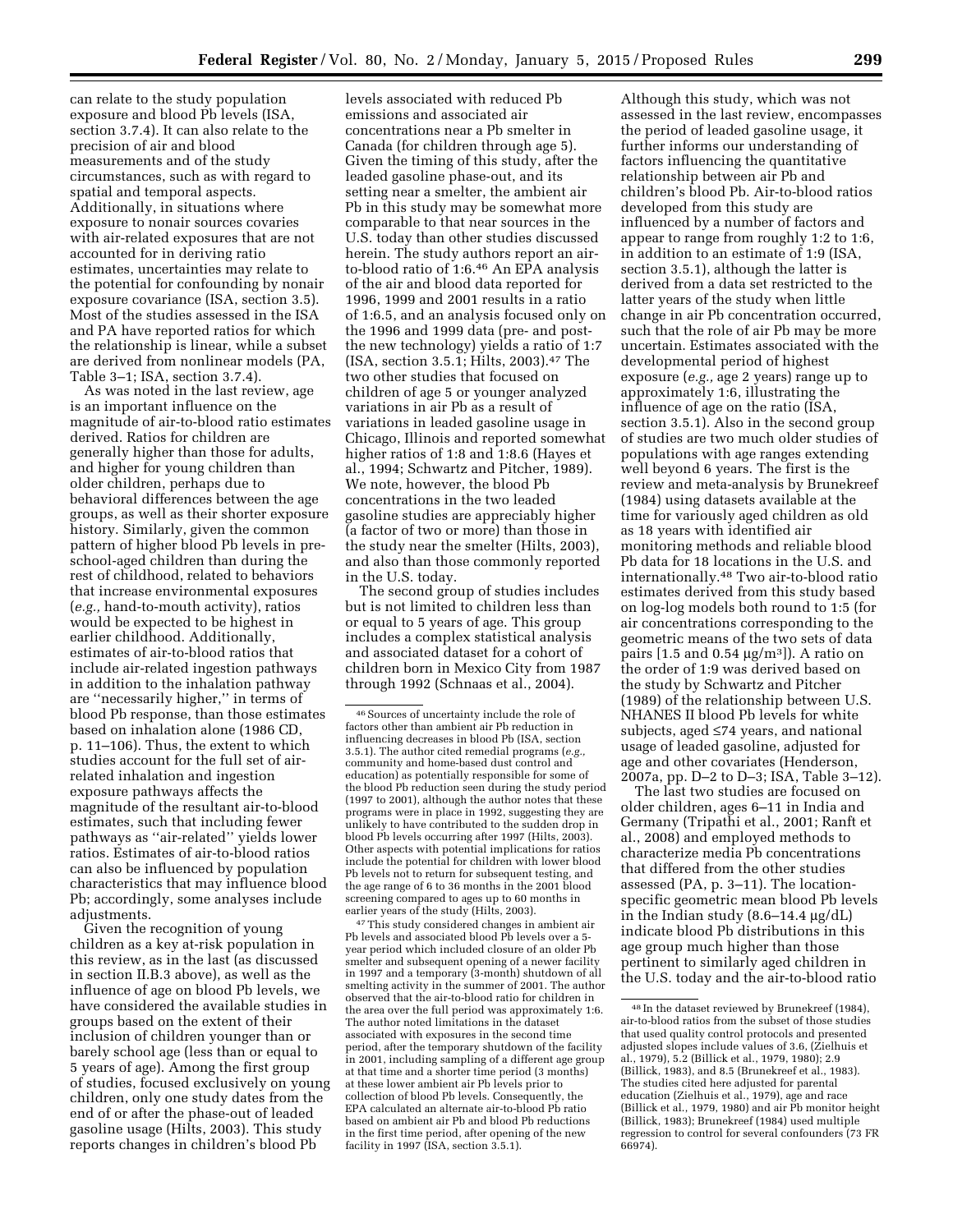estimate reported was 1:3.6 (Tripathi et al., 2001). The more recent German study by Ranft et al. (2008) analyzed data from a nearly 20-year period associated with the leaded gasoline phase-out, during which average blood Pb levels declined from  $9 \mu g/dL$  in 1983 (345 children, average age of 9 years) to 3 µg/dL in 2000 (162 children, average of 6 years).49 Average air Pb concentration declined from  $0.45 \mu g/m^3$ to 0.06  $\mu$ g/m<sup>3</sup> over the same period, with the largest reduction occurring between the first study year (derived from two monitoring sites for full study area) and the second study year, 1991, for which air concentrations were derived from a combination of dispersion modeling and the two monitoring sites.<sup>50</sup> For a mean air Pb concentration of 0.1  $\mu$ g/m<sup>3</sup>, the study's multivariate loglinear regression model predicted air-to-blood ratios of 3.2 and 6.4 for ''background'' blood Pb concentrations of 1.5 and 3  $\mu$ g/dL, respectively. In this study, background referred to Pb in blood from other sources; the blood Pb distribution over the study period, including levels when air Pb concentrations are lowest, indicates  $3 \mu$ g/dL may be the better estimate of background for this study population. Inclusion of soil Pb as a variable in the model may have contributed to an underestimation of the blood Pb-air Pb ratios for this study because some of the Pb in soil likely originated in air and the blood Pb-air Pb slope does not include the portion of the soil/dust Pb ingestion pathway that derives from air Pb. Using univariate linear, log-log and loglinear models on the median air and blood Pb concentrations reported for the 5 years included in this study, the ISA also derived air-to-blood ratio estimates for data from this study ranging from 9 to 17 (ISA, p. 3–126; Ranft et al., 2008, Table 2). Uncertainties related to this study's estimates include those related to the bulk of air concentration reduction occurring between the first two time points (1983 and 1991) and the difference among the year's air datasets (*e.g.,* two data sources [air monitors] in 1983 and multiple geographical points

from a combination of the monitors and modeling in subsequent years).

In this review, as in the 2008 Pb NAAQS review, in addition to considering the evidence presented in the published literature and that reviewed in the 1986 CD, we also consider air-to-blood ratios derived from the exposure assessment (PA, p. 3–14; 73 FR 66974, November 12, 2008; 2007 REA, section 5.2.5.2). In the exposure assessment (summarized in section II.D below), current modeling tools and information on children's activity patterns, behavior and physiology were used to estimate blood Pb levels associated with multimedia and multipathway Pb exposure. The results from the various case studies assessed, with consideration of the context in which they were derived (*e.g.,* the extent to which the range of air-related pathways was simulated, and the limitations associated with those simulations), and the multiple sources of uncertainty are also informative to our understanding of air-to-blood ratios. Estimates of air-to-blood ratios for the two REA case studies that represent localized population exposures exhibited an increasing trend across air quality scenarios representing decreasing air concentrations. For example, across the alternative standard levels assessed, which ranged from a calendar quarter average of 1.5  $\mu$ g/m<sup>3</sup> down to a monthly average of  $0.02 \mu$ g/ m3, the ratios ranged from 1:2 to 1:9 for the generalized (local) urban case study, with a similar trend, although of generally higher ratio, for the primary smelter case study subarea. This pattern of model-derived ratios is generally consistent with the range of ratios obtained from the literature, briefly discussed above. We continue to recognize a number of sources of uncertainty associated with these model-derived ratios which may contribute to high or low biases (as discussed further in section 3.1 of the PA)

The evidence on the quantitative relationship between air Pb and airrelated Pb in blood is now, as in the past, limited by the circumstances (such as those related to Pb exposure) in which the data were collected. Previous reviews have recognized the significant variability in air-to-blood ratios for different populations exposed to Pb through different air-related exposure pathways and at different air and blood levels, with the 1986 CD noting that ratios derived from studies involving the higher blood and air Pb levels pertaining to occupationally exposed workers are generally smaller than ratios from studies involving lower blood and

air Pb levels (ISA, p. 3–132; 1986 CD, p. 11–99). Consistent with this observation, slopes in the range of 3 to 5 were estimated for child population datasets assessed in the 1986 CD (ISA, p. 3–132; 1986 CD p. 11–100; Brunekreef, 1984). Additional studies considered in the last review and those assessed in the ISA provide evidence of ratios above this older range (ISA, p. 3– 133). For example, a ratio of 1:6.5–1:7 is indicated by the study by Hilts (2003), one of the few studies that evaluate the air Pb-blood Pb relationship in conditions that are closer to the current state in the U.S. (ISA, p. 3–132). We additionally note the variety of factors identified in the ISA that may potentially affect estimates of various ratios (including potentially coincident reductions in nonair Pb sources during the course of the studies), and for which a lack of complete information may preclude any adjustment of estimates to account for their role (ISA, section 3.5).

In summary, as at the time of the last review of the NAAQS for Pb, the currently available evidence includes estimates of air-to-blood ratios, both empirical and model-derived, with associated limitations and related uncertainties. These limitations and uncertainties, which are summarized here and also noted in the ISA, usually include uncertainty associated with reductions in other Pb sources during the study period. The limited amount of new information available in this review has not appreciably altered the scientific conclusions reached in the last review regarding relationships between Pb in ambient air and Pb in children's blood or with regard to the range of ratios. The currently available evidence continues to indicate ratios relevant to the population of young children in the U.S. today, reflecting multiple air-related pathways in addition to inhalation, to be generally consistent with the approximate range of 1:5 to 1:10 given particular attention in the 2008 NAAQS decision, including the ''generally central estimate'' of 1:7 (73 FR 67002, 67004, November 12, 2008; ISA, pp. 3–132 to 3–133).

### *D. Summary of Risk and Exposure Assessment Information*

The risk information available for this review and summarized here is based primarily on the exposure and risk assessment developed in the last review of the Pb NAAQS, described in the 2007 REA, the 2007 Staff Paper and the 2008 notice of final decision (USEPA, 2007a; USEPA, 2007b; 73 FR 66964, November 12, 2008), as considered in the context of the evidence newly available in this review (PA, section 3.4). As described in

<sup>49</sup>Blood Pb measurements were available on a total of 843 children across five time periods, in the first of which the average child age was 9 years while it was approximately 6 years in each of the latter years: 1983 (n=356), 1991 (n=147), 1994 (n=122), 1997 (n=56), and 2000 (n=162) (Ranft et al., 2008).

<sup>50</sup>The 1983 air Pb concentrations were based on two monitoring stations, while a combination of dispersion modeling and monitoring data was used in the later years. Surface soil Pb measurements were from 2000–2001, but geo-matched to blood Pb measurements across full study period (Ranft et al., 2008).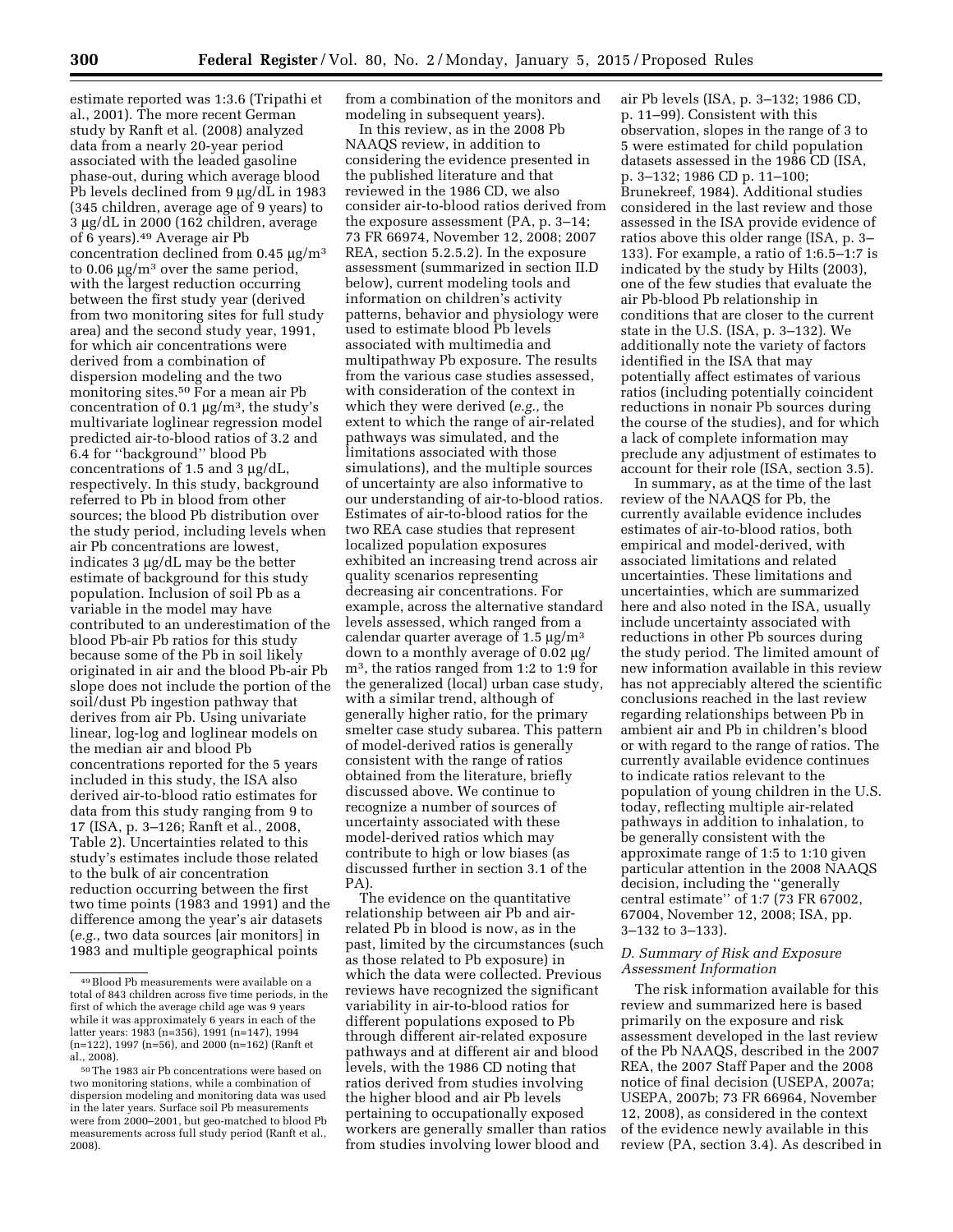the REA Planning Document, careful consideration of the information newly available in this review, with regard to designing and implementing a full REA for this review, led to the conclusion that performance of a new REA for this review was not warranted. We did not find the information newly available in this review to provide the means by which to develop an updated or enhanced risk model that would substantially improve the utility of risk estimates in informing the current Pb NAAQS review (REA Planning Document, section 2.3). Based on their consideration of the REA Planning Document analysis, the CASAC Pb Review Panel generally concurred with the conclusion that a new REA was not warranted in this review (Frey, 2011b).51 Accordingly, the risk/ exposure information considered in this review is drawn primarily from the 2007 REA, augmented by a limited new computation for one case study focused on risk associated with the current standard, as described below (PA, section 3.4 and Appendix 3A).

## 1. Overview

The focus for the risk assessment and associated estimates is on Pb derived from sources emitting Pb to ambient air. As discussed in section I.D above, the multimedia and persistent nature of Pb, the role of multiple exposure pathways, and the contributions of nonair sources of Pb to human exposure media all present challenges and contribute significant additional complexity to the health risk assessment that goes far beyond the situation for similar assessments typically performed for other NAAQS pollutants (*e.g.,* that focus only on the inhalation pathway). The conceptual model that informed planning for the 2007 REA identified sources, pathways, routes, exposed populations, and health endpoints, focusing on those aspects of Pb exposure most relevant to the review, while also recognizing the role of Pb exposure pathways unrelated to Pb in ambient air (2007 REA, section 2.1). Limitations in the available data and models affected our characterization of the various complexities associated with exposure to ambient air Pb. As a result, the assessment included a number of simplifying assumptions in a number of areas and the estimates of air-related Pb risk produced are approximate and are characterized by upper and lower bounds.

As recognized in I.D above, sources of human Pb exposure include current and historical air emissions sources, as well as miscellaneous nonair sources, which can contribute to multiple exposure media and associated pathways (*e.g.,*  inhalation of ambient air, ingestion of indoor dust, outdoor soil/dust and diet or drinking water). In addition to airborne emissions (recent or those in the past), sources of Pb to these pathways also include old leaded paint, including Pb mobilized indoors during renovation/repair activities, and contaminated soils. Lead in diet and drinking water may have air pathwayrelated contributions as well as contributions from nonair sources (*e.g.,*  Pb solder on water distribution pipes and Pb in materials used in food processing). Limitations in our data and modeling tools handicapped our ability to fully separate the nonair contributions to Pb exposure from estimates of air-related Pb exposure and risk. As a result, we have developed bounds within which we estimate airrelated Pb risk to fall. The lower bound is based on a combination of pathwayspecific estimates that do not completely represent all air-related pathways, while the upper bound is based on a combination of pathwayspecific estimates that includes pathways that are not air-related but the separating out of which is precluded by modeling and data limitations.

Inclusion of exposure populations, exposure/dose metric, health effects endpoint and risk metric in the 2007 REA were based on consideration of the then-currently available evidence as assessed in detail in the 2006 CD. As discussed in the REA Planning Document (USEPA, 2011b), these selections continue to be supported by the evidence now available in this review as described in the ISA. The REA focused on risk to the central nervous system in childhood as the most sensitive effect that could be quantitatively assessed, with decrement in IQ used as the risk metric. Exposure and biokinetic modeling was used to estimate blood Pb concentrations in children exposed to Pb up to age 7 years.52 This focus reflected the evidence for young children with regard to air-related exposure pathways and susceptibility to Pb health impacts (*e.g.,*  ISA, sections 3.1.1, 4.3, 5.2.1.1, 5.3.1.1, and 5.4). For example, the hand-tomouth activity of young children

contributes to their Pb exposure (*i.e.,*  incidental soil and indoor dust ingestion) and ambient air-related Pb has been shown to contribute to Pb in outdoor soil and indoor house dust (ISA, sections 3.1.1 and 3.4.1; 2006 CD, section 3.2.3).

The 2007 REA relied on a case study approach to provide estimates that inform our understanding of air-related exposure and risk in different types of air Pb exposure situations. Lead exposure and associated risk were estimated for multiple case studies that generally represent two types of residential population exposures to airrelated Pb: (1) Location-specific urban populations of children with a broad range of air-related exposures, reflecting existence of urban concentration gradients; and (2) children residing in localized areas with air-related exposures representing air concentrations specifically reflecting the standard level being evaluated (see PA, Table 3–6). Thus, the two types of case studies differed with regard to the extent to which they represented population variability in air-related Pb exposure.

In drawing on the 2007 REA for our purposes in this review, we focused on two case studies, one from each of these two categories: (1) The location-specific urban case study for Chicago and (2) the generalized (local) urban case study (PA, Table 3–6). Accordingly, our summary of analysis details below focuses on details particular to these two case studies. The generalized (local) urban case study (also referred to as *general urban case study*) was not based on a specific geographic location and reflected several simplifying assumptions in representing exposure including uniform ambient air Pb levels associated with the standard of interest across the hypothetical study area and a uniform study population. Based on the nature of the population exposures represented by the two categories of case study, the generalized (local) urban case study includes populations that are relatively more highly exposed by way of air pathways to air Pb concentrations near the standard level evaluated, compared with the populations in the location-specific urban case. The location-specific urban case studies provided representations of urban populations with a broad range of airrelated exposures due to spatial gradients in both ambient air Pb levels and population density. For example, the highest air concentrations in these case studies (*i.e.,* those closest to the standard being assessed) were found in very small parts of the study areas, while a large majority of the case study

<sup>51</sup> In their review of the draft PA, the CASAC Pb Review Panel reinforced their concurrence with the EPA's decision not to develop a new REA (Frey, 2013).

<sup>52</sup>The pathways represented in this modeling included childhood inhalation and ingestion pathways, as well as maternal contributions to newborn body burden (2007 REA, Appendix H, Exhibit H–6).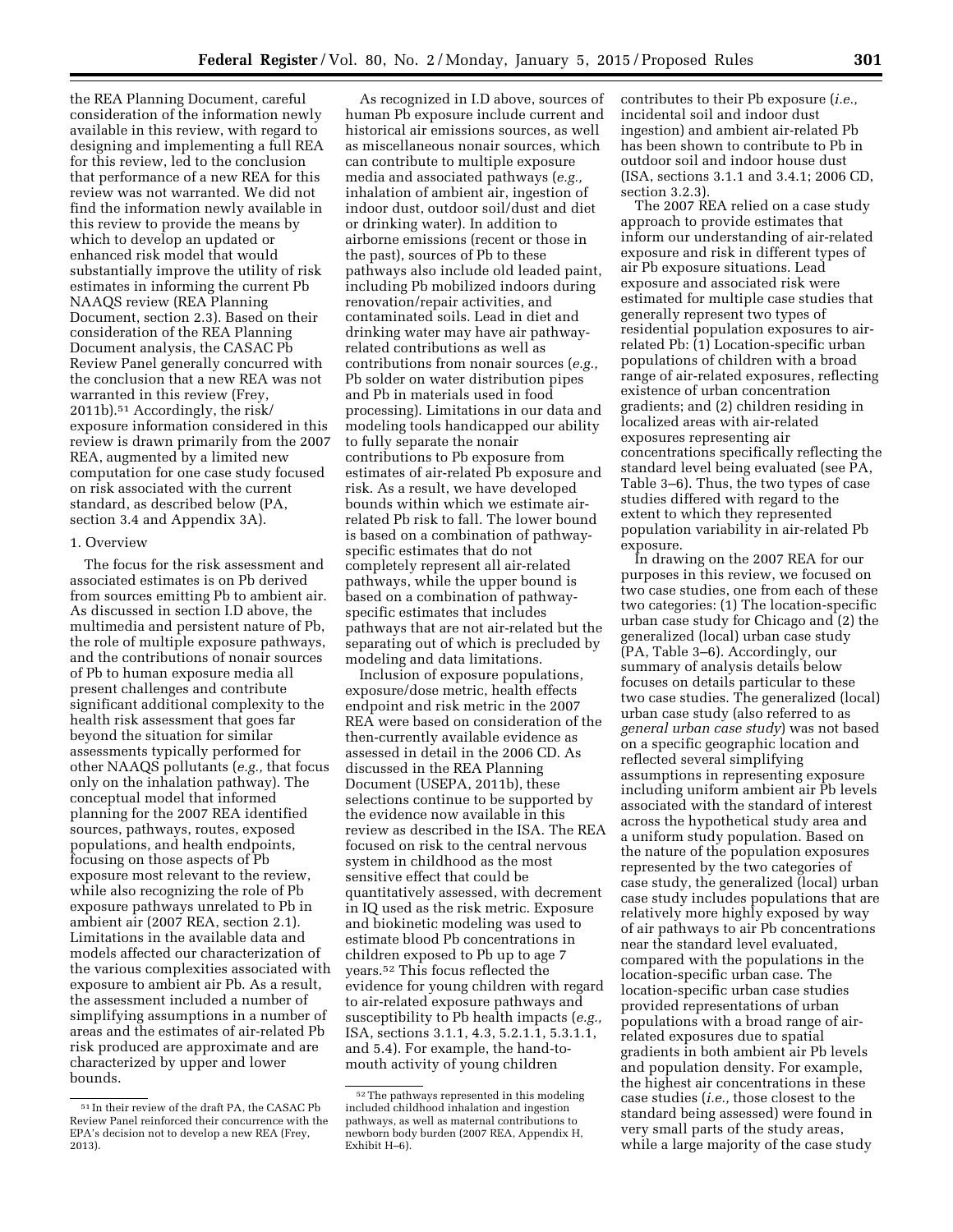populations resided in areas with much lower air concentrations.

## 2. Summary of Design Aspects

The approach to assessing exposure and risk for the two categories of case studies was comprised of four main analytical steps: (1) Estimation of ambient air Pb concentrations, (2) estimation of Pb concentrations in other key exposure media, including outdoor soil and indoor dust, (3) use of exposure media Pb concentrations, with other pathway Pb intake rates (*e.g.,* diet), to estimate blood Pb levels in children using biokinetic modeling, and (4) use of C–R functions derived from epidemiological studies to estimate IQ loss associated with the blood Pb levels.

Concentrations of Pb were estimated in ambient media and indoor dust using a combination of empirical data and modeling projections. The use of empirical data brings with it uncertainty related to the potential inclusion of nonair source signals in these measurements (*e.g.,* house paint contributions to indoor dust and outdoor soil Pb). Conversely, the use of modeling tools introduces other uncertainties (*e.g.,* model and parameter uncertainties).

Characterization of Pb in ambient air relied on (1) the use of ambient monitor data for the location-specific urban case studies and (2) an assumption of uniform ambient air Pb levels (matching the standard level being considered) for the generalized (local) urban case study. For the location-specific urban case studies, we used Pb monitors within each study area to characterize spatial gradients. By contrast, the generalized (local) urban case study is designed to assess exposure and risk for a smaller group of residents (*e.g.,* neighborhood) exposed at the level of the standard and, therefore, did not rely on monitor data; rather, ambient air Pb concentration was fixed at the standard being assessed. For the generalized (local) urban case study, which has a single exposure zone in which air Pb concentrations do not vary spatially, we derived a single air Pb concentration estimate to meet the standard assessed. Concentrations in the location-specific urban study areas, which relied on empirical (monitorbased) data to define ambient air Pb concentrations, reflected contributions from all sources affecting the concentrations in those locations, be they currently active stationary or mobile sources, resuspension of previously deposited Pb or other.53

The air quality scenarios assessed in the 2007 REA included conditions just meeting the NAAQS that was current at the time of the last review  $(1.5 \,\mu g/m^3)$ , as a calendar quarter average), conditions meeting several alternative, lower standards,<sup>54</sup> and current conditions in the three location-specific urban case studies (PA, section 3.4.3.2). The full impact of changes in air Pb conditions associated with attainment of lower standards was not simulated, however, due to limitations in the available data and modeling tools that precluded simulation of linkages between some media and air Pb. Specifically, while Pb concentrations in indoor dust were simulated to change with the different air quality scenarios for which there were differing ambient air Pb concentrations (outdoors and indoors), dietary and drinking water Pb concentrations, as well as soil Pb concentrations, were not varied across the air quality scenarios in any case study (see PA, Table 3–7).55

In estimating blood Pb levels using the IEUBK model, Pb concentrations in exposure media (*e.g.,* ambient air, diet, water, indoor dust) were held constant throughout the 7-year simulation period, while behavioral and physiological variables were changed with age of child (2007 REA, sections 3.2.1.1 and 5.2.4). Detail on methods used to characterize media Pb concentrations and all IEUBK inputs for each case study are in the 2007 REA, sections 3.1, 3.2, 5.2.3 and 5.2.4, and appendices C through H. Population variability in Pb intake and uptake was simulated through use of the IEUBK model to first generate a centraltendency estimate of the blood Pb levels for the group of children within a given exposure zone of a study area, coupled with use of a geometric standard deviation (GSD) and for the locationspecific case studies, Monte Carlo-based population sampling (PA, section 3.4; 2007 REA, Appendix H). The risk characterization step employed in the 2007 REA generated a distribution of IQ

55Characterization of Pb concentrations in outdoor surface soil/dust for the generalized (local) and location-specific urban cases studies was based on the use of nationally representative residential soil measurements obtained from the literature (2007 REA, sections 3.1.3 and 5.2.2.2 and Appendix F). Diet and drinking water intake and concentrations, as well as other model inputs, were based on the most current information (2007 REA, Appendix H).

loss estimates for the set of children simulated in the assessment.

Specifically, blood Pb estimates for the concurrent blood Pb metric 56 were combined with four C–R functions for blood Pb concentration with IQ loss based on the analysis by Lanphear et al. (2005) of a pooled international dataset of blood Pb and IQ (see the 2007 REA, section 5.3.1.1). We used the four different C–R functions to provide different characterizations of behavior at low exposures in recognition of uncertainty related to modeling this endpoint, particularly at lower blood Pb levels for which there is limited representation in the Lanphear et al. (2005) pooled dataset.57 In considering the risk estimates here (as in the last review), we focus on estimates for one of the four functions (referred to as the loglinear with low-exposure linearization C–R function [PA, section 3.4.3.3]). The range of risk estimates reflecting all four C–R functions provide perspective on the impact of uncertainty in this key modeling step. Additional detail on the C–R functions is provided in the PA and the 2007 Pb Staff Paper (PA, section 3.4.3.3; USEPA, 2007b, section 4.2.1).<sup>58</sup> We focus on the median IQ loss estimates, as in the last review, due to increased confidence in these estimates relative to the higher percentile estimates, for which we recognize significant uncertainty (PA,

57The 5th percentile for the concurrent blood Pb measurements in that dataset is 2.5 µg/dL, and the median is 9.7 µg/dL (Lanphear et al., 2005).

58As noted in section II.B.3 above, since the completion of the ISA in the current review, two errors have been identified with the pooled dataset analyzed by Lanphear et al., (2005) (Kirrane and Patel, 2014). The EPA and a recent publication have separately recalculated the statistics and mathematical models of Lanphear et al., (2005) using the corrected pooled dataset (Kirrane and Patel, 2014). While the conclusions drawn from these coefficients, including the finding of a steeper slope at lower (as compared to higher) blood Pb concentrations, are unaffected, the magnitude of the loglinear and linear regression coefficients are somewhat lower based on the corrections. For example, the loglinear model coefficient used for the C–R function, on which the EPA focused in the last review and also focuses on here, changed only negligibly from  $-2.7$  to  $-2.65$  when recalculated using the corrected pooled dataset (Kirrane and Patel, 2014). As a result, the risk estimates for this function would be expected to be very similar although slightly lower if derived using the recalculated loglinear model coefficient for the corrected dataset. Since the loglinear model coefficient calculated from the corrected dataset is unchanged at two significant figures from that original reported, any change to the risk estimates would be very small and, particularly in light of other uncertainties in the analysis, does not materially affect staff's consideration of the results.

<sup>53</sup>Additional detail on estimation of ambient (outdoor) and indoor air concentrations is presented

in section 5.2.2 and Appendices A through D of the 2007 REA.

<sup>54</sup>The alternatives lower than the NAAQS at the time of the last review for which air quality scenarios were assessed were a maximum calendar quarter average of  $0.2 \mu g/m^3$  and maximum monthly averages of 0.5, 0.2, 0.05 and 0.02  $\mu$ g/m<sup>3</sup> (PA, Table 3–8).

<sup>56</sup>As in the last review, we give primary emphasis to estimates based on the concurrent blood Pb metric, consistent with CASAC advice in the last review (Henderson, 2007b).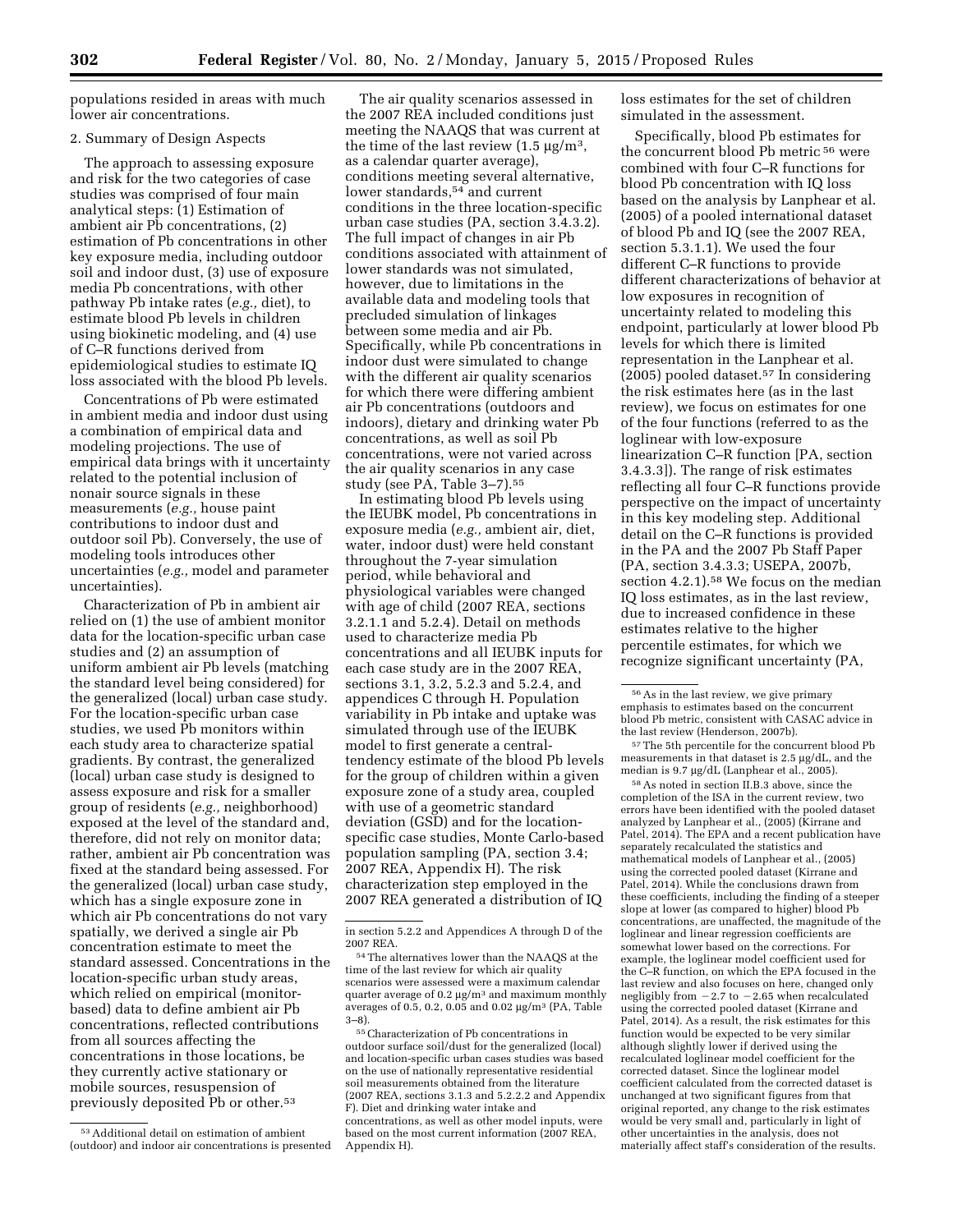sections 3.4.5, 3.4.6 and 3.4.7; 2007 Staff created from the two bracketing Paper, p. 4–20).

As the 2007 REA did not include an air quality scenario simulated to just meet the standard selected by the 2008 decision,59 we employed two different approaches to estimate risk pertaining to conditions just meeting the current Pb standard (set in 2008) for our purposes in this review. First, given the similarity to the current standard of the thencurrent conditions scenario for the Chicago case study (among all the 2007 REA scenarios), we consider the risk estimates for that scenario as informative with regard to risk associated with the current standard.60 To augment the risk information available in this current review and in recognition of the variation among specific locations and urban areas with regard to air quality patterns and exposed population, we have also newly developed estimates for an air quality scenario just meeting the current Pb NAAQS in the context of the generalized (local) urban case study. These estimates were derived based on interpolation from the risk estimates available for scenarios previously assessed for the generalized (local) urban case study. Such interpolated estimates were only developed for the generalized urban case study due to its use of a single exposure zone which greatly simplified the method employed.<sup>61</sup>

The general approach we followed to newly develop estimates for the current standard in the generalized (local) urban case study was to identify the two alternative standard scenarios simulated in the 2007 REA which represented air quality conditions bracketing those for the current standard and then linearly interpolate an estimate of risk for the current standard based on the slope

61We did not interpolate risk estimates for the current standard for the other case studies (*i.e.,* the primary Pb smelter and location-specific urban case studies) because those case studies utilized a more complex, spatially-differentiated and populationbased approach (see 2007 REA) which precludes application of the simple linear interpolation approach described, without introduction of substantial added uncertainty (relative to the other estimates for the same case study). The simplicity of the generalized (local) urban study area, however, with its single exposure zone, is amenable to the linear interpolation of risk described here.

estimates (PA, section 3.4.3.3.2 and Appendix 3A). By this method, the air quality scenario for the current standard  $(0.15 \text{ µg/m}^3, \text{ as a not-to-be-exceeded } 3-)$ month average) was found to be bracketed by the scenarios for alternative standards of  $0.20 \mu g/m<sup>3</sup>$ (maximum calendar quarter average) and  $0.20 \mu g/m^3$  (maximum monthly average). Using interpolation between the risk estimates for these two scenarios, we developed median risk estimates for the current standard (PA, Appendix 3A).

## 3. Key Limitations and Uncertainties

In characterizing risk associated with Pb from air-related exposure pathways, we faced a variety of challenges and employed a number of methods. The challenges related to significant data and modeling limitations which affected our ability to parse out the portion of total (all-pathway) blood Pb and IQ loss attributable to air-related pathways, as well as our representation of key sources of variability and characterization of uncertainty. Although we separated total estimates into risk estimates for diet/drinking water and two air-related categories (''recent air'' and ''past air''), significant limitations in our modeling tools and data resulted in an inability to parse risk estimates specific to the air-related pathways. For example, we recognize that Pb in diet and drinking water sources may include some Pb derived from Pb in the ambient air, as well as Pb from nonair sources, but limitations precluded explicit modeling of the contribution from air pathways to these exposure pathways, such that the airrelated component of these exposures was not estimated. Rather, we focused on estimates from the two air-related categories, which we considered to under- and over-estimate air-related risk, respectively, to create bounds within which we consider air-related risk to fall.

The first air-related category (''recent'') included Pb exposure pathways tied most directly to ambient air, which consequently have the potential to respond relatively more quickly to changes in air Pb (*i.e.,*  inhalation and ingestion of indoor dust Pb derived from the infiltration of ambient air Pb indoors). Importantly, media concentrations associated with the pathways in this category were simulated to change in response to air concentrations (as noted in section II.D.2 above and described in section 3.4.3.1 of the PA). The air-related Pb exposure pathways in the second airrelated category (''past air''), all of

which are associated with atmospheric deposition, included ingestion of Pb in outdoor dust/soil and ingestion of the portion of Pb in indoor dust that after deposition from ambient air outdoors is carried indoors with humans. While there is the potential for these other airrelated exposures to be affected (over some time frame) by changes in air Pb concentrations (associated with an adjustment to the Pb standard), limitations in our data and tools precluded simulation of that relationship. Consequently, risk estimated for this category reflects media measurements available for the 2007 REA and is identical for all air quality scenarios. Further, although paint is not an air-related source of Pb exposure, it may be reflected somewhat in estimates developed for the ''past air'' category, due to modeling constraints (2007 Staff Paper, section 4.2.4). Thus, as exposures included in the first airrelated category (''recent'') do not completely capture all air-related pathways, we consider risk for this category an underestimate of air-related risk. Yet, as exposures included in the second air-related category include pathways that are not air-related, we consider the summed risk across both categories to include a slight overestimate of air-related risk.

In summary, because of limitations in the assessment design, data and modeling tools, we consider our estimates of risk attributable to airrelated exposure pathways to be approximate and to be bounded on the low end by the risk estimated for the ''recent air'' category and on the upper end by the risk estimated for the ''recent air'' plus ''past air'' categories. With regard to the latter, we are additionally cognizant of the modeling and data limitations which reduce the extent to which the upper end of these bounds reflects impacts of alternative air quality conditions simulated. We note that this limitation will tend to contribute to estimates for the ''past air'' category representing relatively greater overestimates with relatively lower air Pb air quality scenarios.

We recognize several important sources of variability in air-related Pb exposures and associated risk, for which the approaches by which they were addressed in the 2007 REA are summarized here (PA, section 3.4.6).

• Variation in distributions of potential urban residential exposure and risk across U.S. urban residential areas is addressed by the inclusion of location-specific urban study areas that reflect a diverse set of urban areas in the U.S.

<sup>59</sup>The 2008 decision on the level for the revised NAAQS was based primarily on consideration of the evidence-based air-related IQ loss framework; risk estimates available for scenarios simulated in the 2007 REA were concluded to be roughly consistent with and generally supportive of the evidence-based air-related IQ loss estimates (see

 $60$  In the Chicago urban case study, the maximum monthly average concentration was  $0.31 \,\mathrm{\mu g/m^3}$ , and the maximum calendar quarter average concentration was  $0.14 \mu g/m^3$  (2003–2005 data; 2007 REA, Appendix O).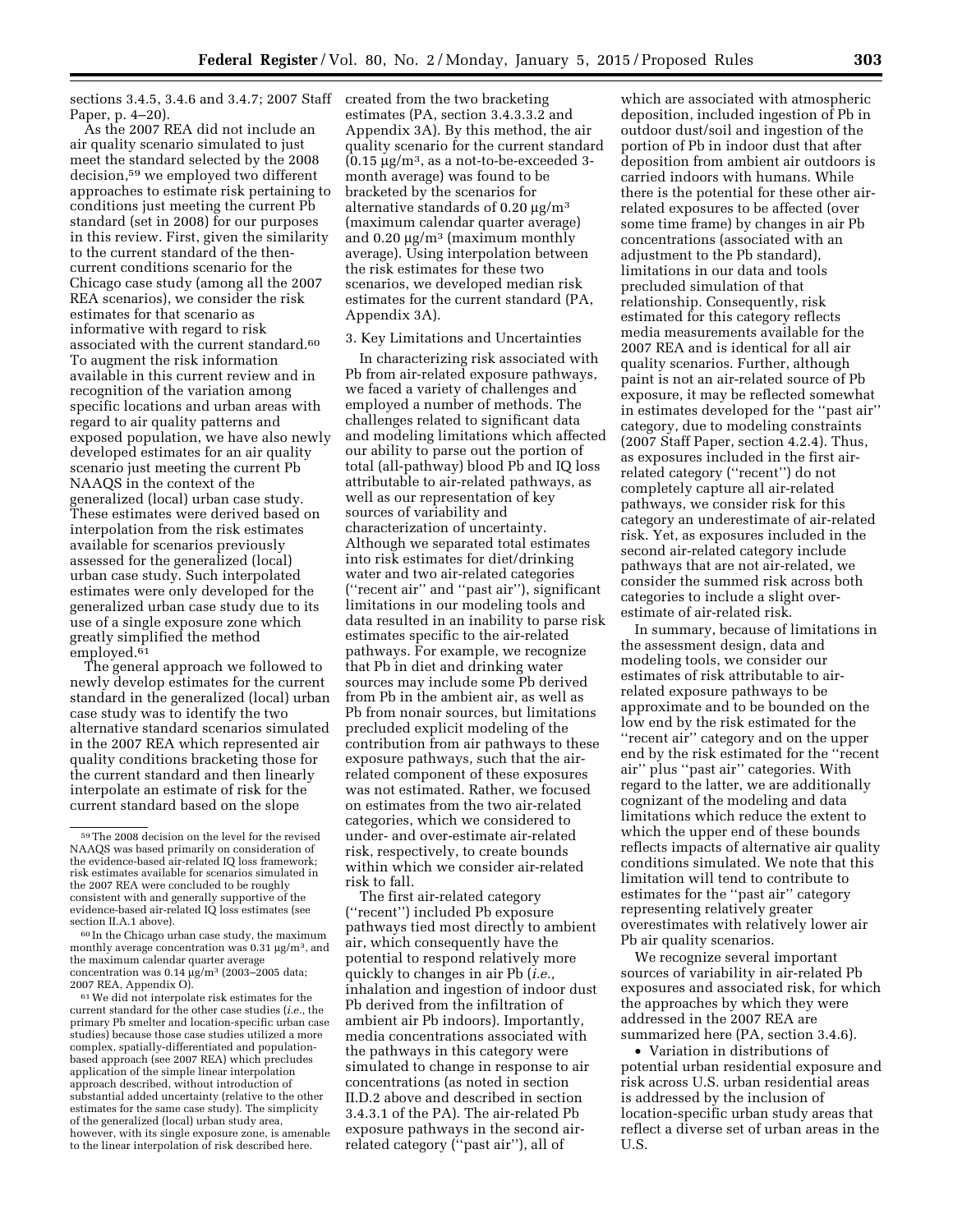• Representation of a more highly exposed subset of urban residents potentially exposed at the level of the standard is addressed by the inclusion of the generalized (local) urban study area.

• Variation in residential exposure to ambient air Pb within an urban area of the location-specific case studies is addressed through the partitioning of these study areas into exposure zones to provide some representation of spatial gradients in ambient air Pb and their interaction with population distribution and demographics.

• Inter-individual variability in blood Pb levels is addressed through the use of empirically derived GSDs to develop blood Pb distribution for the child population in each exposure zone, with GSDs selected particular to each case study population.

• Inter-individual variability in IQ response to blood Pb is addressed through the use of C–R functions for IQ loss based on a pooled analysis reflecting studies of diverse populations.

With regard to uncertainties, we recognize one overarching area concerning the precision of our estimation of the neurocognitive risk (as represented by IQ loss) associated with ambient air Pb. For reasons related to the evidence of nonlinear responses of blood Pb to Pb exposure and of Pbassociated IQ response to blood Pb, the 2007 REA first estimated blood Pb levels and associated risk for total Pb exposure (*i.e.,* including Pb from air-related and nonair exposure pathways) and then separated out estimates for pathways of interest (PA, section 3.4.4). However, as described above, significant limitations in our modeling tools affected our ability to develop precise estimates for air-related exposure pathways. We believe these limitations led to a slight overestimation of the risks for the ''past air'' category and to an underrepresentation of air-related pathways for the ''recent air'' category. Thus, we characterized the risk attributable to airrelated exposure pathways to be bounded by the estimates developed for the ''past air'' category and the sum of estimates for the ''recent air'' and ''past air'' categories. For air quality scenarios other than those for the previous NAAQS, this upper bound is recognized as having a potential upward bias with regard to its reflection of the simulated air quality conditions because modeling and data limitations precluded simulation of the influence of lower air Pb concentrations on the outdoor dust and soil exposure pathways (PA, section 3.4.4).

We recognize a range of additional uncertainties, limitations, and assumptions that are reflected in various ways in the 2007 REA and associated results (PA, section 3.4.7), which include the following.

• *Temporal Aspects:* During the 7-year exposure period, media concentrations remain fixed and the simulated child resides at the same residence (although exposure factors, including behavioral and physiological parameters, are adjusted to match the aging of the child). These aspects introduce uncertainty into the risk estimates, although the existence of a directional bias is unclear.

• *Generalized (local) Urban Case Study:* The design for this case study employs assumptions regarding uniformity that are reasonable in the context of a general description of a small neighborhood population but would contribute significant uncertainty to extrapolation of these estimates to a specific urban location, particularly a relatively large one. An additional area of uncertainty concerns the representation of variability in air quality. Given the relatively greater variability common in areas of high Pb concentrations, the approach used to reflect variability may bias the estimates high.

• *Location-specific Urban Case Studies:* Limitations in the spatial density of ambient air monitors in the simulated areas limit our characterization of spatial gradients of ambient air Pb levels in these case studies. This factor introduces uncertainty into the risk estimates for this category of case study; the existence of a directional bias is unclear.

• *Air Quality Simulation:* Focus on only then-current conditions (2003– 2005) scenario for the Chicago urban case study in this review precludes uncertainty associated with simulations of alternative air quality scenarios in the 2007 REA.

• *Outdoor Soil/Dust Pb Concentrations:* Limitations in datasets on Pb levels in surface soil/dust Pb in urban areas and in our ability to simulate the impact of reduced air Pb levels related to lowering the NAAQS in the 2007 REA contribute uncertainty to air-related risk estimates for the current standard in the generalized (local) urban case study. The likely impact is a high bias on these risk estimates (related to low bias on estimating risk reduction for lower standard levels in the 2007 REA) given lack of simulated changes in soil Pb related to changes in ambient air Pb.

• *Indoor Dust Pb Concentrations:*  Limitations and uncertainty in modeling of indoor dust Pb levels, including the

impact of reductions in ambient air Pb levels, contributes uncertainty to airrelated risk estimates. Although the indoor dust modeling does link changes in ambient air Pb to changes in indoor dust Pb, it does not include a link between ambient air Pb, outdoor soil Pb and subsequent changes in the level of Pb carried (or ''tracked'') into the house. This could introduce low bias into the total estimates of air-related Pb exposure and risk.

• *Interindividual Variability in Blood Pb Levels:* Uncertainty related to population variability in blood Pb levels related to interindividual variability in factors other than media concentration and limitations in modeling of this introduces significant uncertainty into blood Pb and IQ loss estimates for the 95th percentile of the population. The extent of any systematic bias from this source of uncertainty is unknown.

• *Pathway Apportionment for Higher Percentile Blood Pb and Risks:*  Limitations, primarily in data, prevented us from characterizing the degree of correlation among high-end Pb exposures for the various pathways (*e.g.,*  the degree to which an individual experiencing high drinking water Pb exposure would also experience high Pb paint exposure and high ambient airrelated Pb exposure). Our inability to characterize potential correlations between exposure pathways (particularly at the higher percentile exposure levels) limited our ability to (1) effectively model high-end Pb risk and (2) apportion that risk between different exposure pathways, including ambient air-related pathways.

• *IQ Loss C–R Functions:*  Specification of the quantitative relationship between blood Pb level and IQ loss is subject to greater uncertainty at lower blood Pb levels. The use of four C–R functions models (which each treat the response at low blood Pb levels in a different manner) is considered to provide a reasonable characterization of this source of uncertainty and its impact on risk estimates. Comparison of risk estimates from the four models indicates this source of uncertainty to have a potentially significant impact on risk.

4. Summary of Risk Estimates and Key Observations

In this summary of risk estimates, drawn from the PA, we focus on the estimates of air-related IQ loss derived using the C–R function in which we have greatest confidence (see PA, sections 3.4.3.3.1 and 3.4.7) for the median child in a given case study (exposure modeled through age 7 years), given the substantially greater uncertainty associated with air-related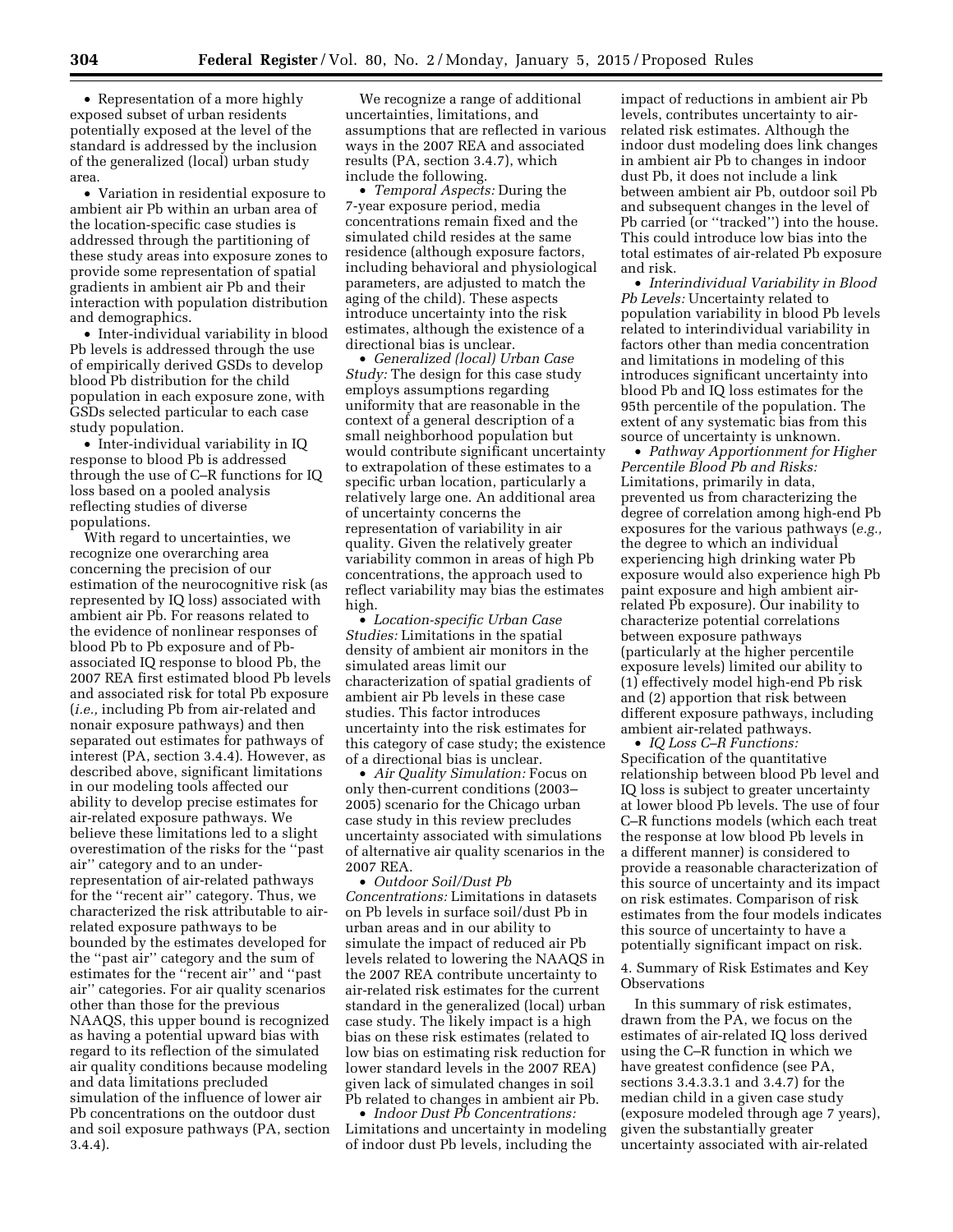risk estimates for extremes of the risk distribution, such as the 95th percentile (PA, section 3.4). Estimates for other risk metrics and the full range of case studies and air quality scenarios are described elsewhere in detail (*e.g.,* 2007 REA, sections 4.2 and 5.3.2 and appendices; 2007 Staff Paper, chapter 4; 73 FR 66964, November 12, 2008). Based on results from the 2007 REA for a location-specific urban study area (Chicago case study) and on those newly derived in this review based on interpolation from the 2007 REA results (for the generalized [local] urban case study), median air-related IQ loss for the current standard is estimated, with rounding, to generally fall near or somewhat above a rough lower bound of 1 point IQ loss and below a rough upper bound of 3 points IQ loss. As would be expected by the use of interpolation, the newly derived estimates are consistent with the estimates for similar air quality scenarios that were available in the last review (PA, section 3.4.5). For example, the generalized (local) urban case study current standard scenario estimates for median air-related IQ loss are identical to those for the scenario of just meeting a potential alternative of 0.2  $\mu$ g/m<sup>3</sup> maximum calendar quarter average for that case study (PA, Table 3–11). Further, the upper bound below which the median IQ loss is estimated to fall is also approximately 3 IQ points in the generalized (local) urban case study scenarios for just meeting potential alternatives of 0.2  $\mu$ g/m<sup>3</sup>, 0.05 and 0.02  $\mu$ g/m<sup>3</sup> maximum monthly average, providing an indication of the limitations associated with estimating air-related Pb exposures and risk for lower air Pb scenarios (PA, sections 3.4.4 and 3.4.5).

As summarized in section II.D.3 above, a range of limitations and areas of uncertainty were associated with the information available in the last review (PA, sections 3.4.4, 3.4.6 and 3.4.7). In this review, the REA Planning Document concluded that none of the primary sources of uncertainty identified to have the greatest impact on risk estimates would be substantially reduced through the use of newly available information (USEPA, 2011b). Thus, the key observations regarding air-related Pb risk modeled for the set of standard levels assessed in the 2007 REA, as well as the risk estimates interpolated for the current standard, are not significantly affected by the new information. Further, our overall characterization of uncertainty and variability associated with those estimates (as summarized above and in sections 3.4.6 and 3.4.7 of the PA) is not

appreciably affected by new information. As recognized at the time of the last review, exposure and risk modeling conducted for this analysis was complex and subject to significant uncertainties due to limitations in the data and models, among other aspects. Of particular note, limitations in the assessment design, data and modeling tools handicapped us from sharply separating Pb linked to ambient air from Pb that is not air related.

In summary, the estimates of risk attributable to air-related exposures, with which we recognize a variety of sources of uncertainty, are considered to be approximate, falling within upper and lower bounds. These bounds for scenarios just meeting the current standard are roughly estimated, with rounding, as 3 and 1 IQ points, which over- and underestimate risk, respectively. In characterizing the magnitude of air-related risk associated with the current standard, we focus on median estimates, for which we have appreciably greater confidence than estimates for outer ends of the risk distribution (see PA, section 3.4.7) and on risks derived using the C–R function in which we have greatest confidence (see PA, sections 3.4.3.3.1 and 3.4.7). These risk results for the current standard, both those estimated in the last review for one of the locationspecific urban study area populations and those newly derived in this review using interpolation of the estimates from the last review for the generalized (local) urban case study, which is recognized to reflect a generalized high end of air-related exposure for localized populations, provide approximate bounds for air-related risk, with attendant uncertainties described above. Focusing on the results for the generalized (local) urban case study, the interpolated estimates for the scenario representing the current standard are very similar to estimates for the two 0.2  $\mu$ g/m<sup>3</sup> scenarios (maximum monthly and calendar quarter averages) simulated in the 2007 REA <sup>62</sup> and are appreciably lower than those associated with the previous standard. For this case study, across the two  $0.2 \mu g/m^3$ scenarios, the current standard scenario and the more restrictive air quality scenarios, the upper bound below which air-related risk is estimated to fall rounds to the same value, reflecting the significant limitations associated with developing precise estimates of airrelated risk, particularly for the lower air Pb scenarios (PA, sections 3.4.4, 3.4.5, and 3.4.7).

# *E. Conclusions on Adequacy of the Current Primary Standard*

In evaluating whether, in view of the advances in scientific knowledge and additional information now available, it is appropriate to retain or revise the current standard, the Administrator builds upon the last review and reflects upon the body of evidence and information now available. The Administrator has taken into account both evidence-based and quantitative exposure- and risk-based considerations in developing conclusions on the adequacy of the current primary Pb standard. Evidence-based considerations draw upon the EPA's assessment and integrated synthesis of the scientific evidence from epidemiological studies and experimental animal studies evaluating health effects related to exposures to Pb, with a focus on policy-relevant considerations as discussed in the PA. The exposure/risk-based considerations draw from the results of the quantitative analyses presented in the 2007 REA, augmented as described in the PA, and summarized in section II.D above, and consideration of those results in the PA. More specifically, estimates of the magnitude of ambient Pb-related exposures for young children and associated impacts on IQ associated with just meeting the current primary Pb NAAQS have been considered. Together the evidence-based and riskbased considerations have informed the Administrator's proposed conclusions related to the adequacy of the current Pb standard in light of the currently available scientific evidence.

As described in section II.A.2 above, consideration of the evidence and the exposure/risk information in the PA and by the Administrator is framed by consideration of a series of key policyrelevant questions. The following sections describe the consideration of these questions in the PA, the advice received from CASAC, as well as the comments received from various parties, and then present the Administrator's proposed conclusions regarding the adequacy of the current primary standard.

1. Evidence-Based Considerations in the Policy Assessment

In considering the evidence with regard to the issue of adequacy of the current standard, the PA addresses several questions that build on the information summarized in sections II.B and II.C above (and sections 3.1 through

<sup>62</sup>There is uncertainty associated with judging differences between the current standard and these potential alternative standards due to the difference in air quality datasets used to estimate air concentration variability of the 2007 REA estimates versus the interpolated risk estimate.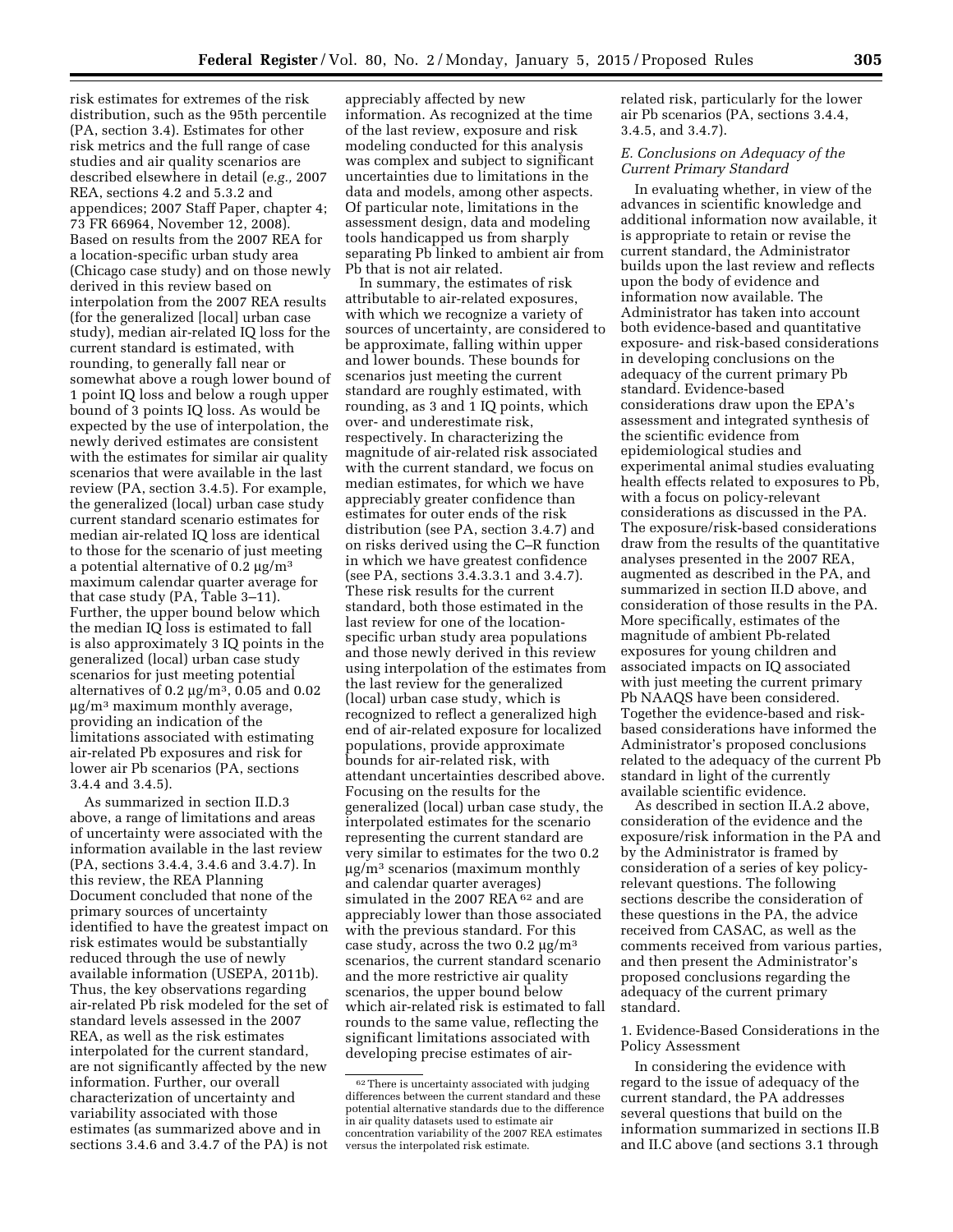3.3 of the PA) to more broadly address the extent to which the current evidence base supports the adequacy of the public health protection afforded by the current primary standard. The first question addresses the integrated consideration of the health effects evidence, in light of aspects described in sections II.A.1 and II.A.2 above. The second question focuses on consideration of associated areas of uncertainty. The third question then integrates consideration of the prior two questions with a focus on the standard, including each of the four elements. The PA considerations and conclusions with regard to these questions are summarized below.

In considering the extent to which information newly available in this review may have altered scientific support for the occurrence of health effects associated with Pb in ambient air, the PA concludes that the current evidence continues to support the EPA's conclusions from the previous review regarding key aspects of the health effects evidence for Pb and the health effects of multimedia exposure associated with levels of Pb occurring in ambient air in the U.S. (PA, section 4.2.1). The conclusions in this regard are based on consideration of the assessment of the currently available evidence in the ISA, particularly with regard to key aspects summarized in Chapter 3 of the PA, in light of the assessment of the evidence in the last review as described in the 2006 CD and summarized in the notice of final rulemaking (73 FR 66964, November 12, 2008). Key aspects of these conclusions are summarized below.

As at the time of the last review, blood Pb continues to be the predominant biomarker employed to assess exposure and health risk of Pb (ISA, Chapters 3 and 4), as discussed in section II.C above. This widely accepted role of blood Pb in assessing exposure and risk is illustrated by its established use in programs to prevent both occupational Pb poisoning and childhood Pb poisoning, with the latter program, implemented by the CDC, recently issuing updated guidance on blood Pb measurement interpretation (CDC, 2012). As in the past, the current evidence continues to indicate the close linkage of blood Pb levels in young children to their body burden; this linkage is associated with the ongoing bone remodeling during that lifestage (ISA, section 3.3.5). This tight linkage plays a role in the somewhat rapid response of children's blood Pb to changes in exposure (particularly to exposure increases), which contributes to its usefulness as an exposure

biomarker (ISA, sections 3.2.2, 3.3.5, and 3.3.5.1). Additionally, the weight of evidence documenting relationships between children's blood Pb and health effects, most particularly those on the nervous and hematological systems (*e.g.,* ISA, sections 4.3 and 4.7), speaks to its usefulness in assessing health risk.

As in the last review, the evidence on air-to-blood relationships available today continues to be composed of studies based on an array of circumstances and population groups (of different age ranges), analyzed by a variety of techniques, which together contribute to appreciable variability in the associated quantitative estimates and uncertainty with regard to the relationships existing in the U.S. today. Accordingly, interpretation of this evidence base, as discussed in section II.C above, also includes consideration of factors that may be influencing various study estimates. We consider the study estimates in light of such factors both with regard to the extent to which the factors affect the usefulness of specific study estimates for the general purpose here of quantitatively characterizing relationships between Pb in ambient air and air-related Pb in children's blood and also with regard to the pertinence of such factors more specifically to conditions and populations in the U.S. today. As noted in the PA, the current evidence, while including two additional studies not available at the time of the last review, is not appreciably changed from that available in the last review (PA, section 3.1). The range of estimates that can be derived from the full dataset is broad and not changed by the inclusion of the newly available estimates. Further, the PA recognizes significant uncertainties regarding the air Pb to air-related blood Pb relationship for the current conditions where concentrations of Pb in both ambient air and children's blood are substantially lower than they have been in the past. In considering the strengths, limitations and uncertainties associated with the full dataset, the currently available evidence appears to continue to support a range of estimates for the purpose at hand that is generally consistent with the range given weight in the last review, 1:5 to 1:10 (ISA, section 3.7.4 and Table 3–12; 73 FR 67001–2, 67004, November 12, 2008). The PA additionally notes that the generally central estimate of 1:7 identified for this range in the last review is consistent with the study involving blood Pb for pre-school children and air Pb conditions near a large source of Pb to ambient air with concentrations near (and/or previously

above) the level of the current Pb standard (ISA, section 3.5.1; Hilts, 2003).63 In so noting, the PA also recognizes the general overlap of such circumstances with those represented by the evidence-based, air-related IQ loss framework,<sup>64</sup> for which air-to-blood ratio is a key input. In characterizing the range of air-to-blood ratio estimates, we recognize uncertainty inherent in such estimates as well as the variation in currently available estimates resulting from a variety of factors, including differences in the populations examined, as well as in the Pb sources or exposure pathways addressed in those study analyses (ISA, section 3.7.4).

The scientific evidence continues to recognize a broad array of health effects on multiple organ systems or biological processes related to blood Pb, including Pb in blood prenatally (ISA, section 1.6). The currently available evidence continues to support identification of neurocognitive effects in young children as the most sensitive endpoint associated with blood Pb concentrations (ISA, section 1.6.1), which as an integrated index of exposure reflects the aggregate exposure to all sources of Pb through multiple pathways (inhalation and ingestion). Evidence continues to indicate that some neurocognitive effects in young children may not be reversible and may have effects that persist into adulthood (ISA, section 1.9.5). Thus, as discussed in section II.B. above, the evidence of Pb effects at the low end of the studied blood Pb levels (closest to those common in the U.S. today) continues to be strongest and of greatest concern for effects on the nervous system, most particularly those on cognitive function in children.

As in the last review, evidence on risk factors continues to support the identification of young children as an important at-risk population for Pb health effects (ISA, section 5.4). The current evidence also continues to indicate important roles as factors that increase risk of Pb-related health effects for the following: Nutritional factors, such as iron and calcium intake; elevated blood Pb levels; and proximity to sources of Pb exposure, such as industrial releases or buildings with old,

<sup>63</sup>The older study by Hayes et al. (1994) during time of leaded gasoline indicated a generally similar ratio of 1:8, although the blood Pb levels in that study were much higher than those in the study by Hilts (2003). Among the studies focused on this age group, the latter study includes blood Pb levels closest to those in U.S. today.

<sup>64</sup>Concentrations near air sources are higher than those at more distant sites (as described in PA, section 2.2.2); it is near-source locations where there is the potential for concentrations at or near the current standard.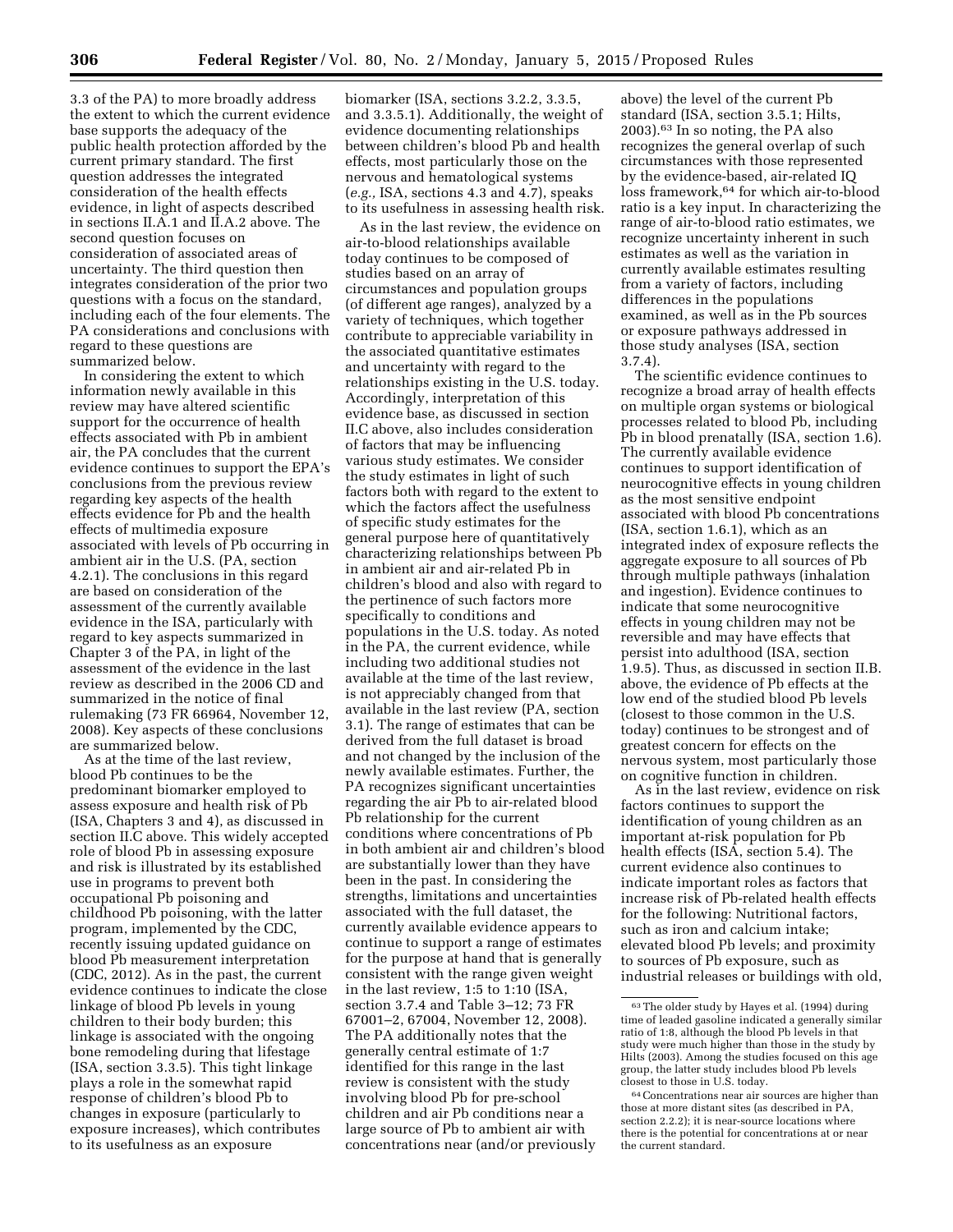deteriorating, leaded paint. Further, some races or ethnic groups continue to demonstrate increased blood Pb levels relative to others, which may be related to these and other factors (ISA, sections 5.1, 5.2 and 5.4).

With regard to our understanding of the relationship between exposure or blood Pb levels in young children and neurocognitive effects, the PA notes that the evidence in this review, as in the last, does not establish a threshold blood Pb level for neurocognitive effects in young children (ISA, sections 1.9.4 and 4.3.12). The lowest blood Pb levels at which associations with neurocognitive impacts have been observed in pre-school and school age children continue to range down below  $5 \mu g/dL$ , with the lowest group levels that have been associated with such effects ranging down to 2  $\mu$ g/dL (ISA, sections 1.6.1 and 4.3.15.1). Additionally, as in the last review, there is evidence that the relationship of young children's blood Pb with neurocognitive impacts, such as IQ, is nonlinear across a wide range of blood Pb, with greater incremental impacts at lower versus higher blood Pb levels (ISA, sections 1.9.4 and 4.3.12). Accordingly, as in the last review, the PA focuses on C–R relationships from study groups with blood Pb levels closest to those in children in the U.S. today, which are generally lower than epidemiological study groups. The currently available evidence does not identify additional C–R slopes for study groups of young children (*e.g.,* ≤7 years) with mean blood Pb levels below that of groups identified in the last review, 2.9  $3.8 \mu g/dL$ , as discussed in section II.B.3 above (ISA, section 4.3.12). Thus, the blood Pb concentration—IQ response functions or slopes identified in this review for epidemiological study groups of young children with mean blood Pb levels closest to that of children in the U.S. today include the same set recognized at the time of the last review (see Table 1 above), the median of which is 1.75 IQ points decrement per µg/dL blood Pb (73 FR 67003, November 12, 2008).

In considering the evidence with regard to the extent to which important uncertainties identified in the last review have been reduced or to which new uncertainties have emerged, as summarized in discussing the previous question and in section II.B above, the PA concludes that no new uncertainties were identified as emerging since the last review. However, the PA recognizes important uncertainties identified in the last review that remain today. Importantly, given our focus in this review, as in the last review, on

neurocognitive impacts associated with Pb exposure in early childhood, the PA recognizes remaining uncertainties in our understanding of the C–R relationship of neurocognitive impacts, such as IQ decrements, with blood Pb level in young children, particularly across the range of blood Pb levels common in the U.S. today. With regard to C–R relationships for IQ, the evidence available in this review does not include studies that appreciably extend the range of blood Pb levels studied beyond those available in the last review. As in the last review, the early childhood (*e.g.,* 2 to 7 years of age) blood Pb levels for which associations with IQ response have been reported continue to extend at the low end of the range to study group mean blood Pb levels of 2.9 to 3.8 mg/dL (*e.g.,* 73 FR 67003, November 12, 2008, Table 3). The studies examining C–R relationships down to these blood Pb levels, as summarized in section II.B.3 above, continue to indicate higher C–R slopes in those groups with lower blood Pb levels than in study groups with higher blood Pb levels (ISA, section 4.3.12). The lack of studies considering C–R relationships for Pb effects on IQ at still lower blood Pb levels contributes to uncertainty regarding the quantitative relationship between blood Pb and IQ response in populations with mean blood Pb levels closer to the most recently available mean for children aged 1 to 5 years of age (*e.g.*, 1.17 μg/dL in 2009–2010 [ISA, p. 3–85]).

Further, the PA recognizes important uncertainties in our understanding of the relationship between ambient air Pb concentrations and air-related Pb in children's blood. The evidence newly available in this review has not reduced such key uncertainties. As in the last review, air-to-blood ratios based on the available evidence continue to vary, with our conclusions based on the current evidence generally consistent with the range of 1:5 to 1:10 given emphasis in the last review (73 FR 67002, November 12, 2008; ISA, section 3.7.4). There continues to be uncertainty regarding the extent to which this range represents the relationship between ambient air Pb and Pb in children's blood (derived from the full set of airrelated exposure pathways) and with regard to its reflection of exposures associated with ambient air Pb levels common in the U.S. today and to circumstances reflecting just meeting the current Pb standard (ISA, section 3.7.4). The PA additionally notes the significant uncertainty remaining with regard to the temporal relationships of ambient Pb levels and associated

exposure with occurrence of a health effect (73 FR 67005, November 12, 2008).

In integrating consideration of the prior two questions with a focus on the standard, the PA then addresses the question regarding the extent to which newly available information supports or calls into question any of the basic elements of the current Pb standard. The PA addresses this question for each of the elements of the standard in light of the health effects evidence and other relevant information available in this review (and summarized in sections II.B and II.C above). As an initial matter, the PA recognizes the weight of the scientific evidence available in this review that continues to support our focus on effects on the nervous system of young children, specifically neurocognitive decrements, as the most sensitive endpoint. Consistent with the evidence available in the last review, the currently available evidence continues to indicate that a standard that provides requisite public health protection against the occurrence of such effects in at-risk populations would also provide the requisite public health protection against the full array of health effects of Pb. Accordingly, the discussion of the elements below is framed by that background.

#### Indicator

The indicator for the current Pb standard is Pb-TSP. Key considerations in retaining this indicator in the last review are summarized in section II.A.1. Exposure to Pb in all sizes of particles passing through ambient air can contribute to Pb in blood and associated health effects by a wide array of exposure pathways (ISA, section 3.1). These pathways include the ingestion route, as well as inhalation (ISA, section 3.1), and a wide array of particle sizes play a role in these pathways (ISA, section 3.1.1.1). As at the time of the last review, the PA recognizes the variability of the Pb-TSP FRM in its capture of airborne Pb particles (as discussed in section 2.2.1.3.1 of the PA). As in the last review, the PA also notes that an alternative approach for collection of a conceptually comparable range of particle sizes, including ultra-coarse particles, is not yet available. Additionally, the limited available information regarding relationships between Pb-TSP and Pb in other size fractions indicates appreciable variation in this relationship, particularly near sources of Pb emissions where concentrations and potential exposures are greatest. Thus, the PA concludes that the information available in this review does not address previously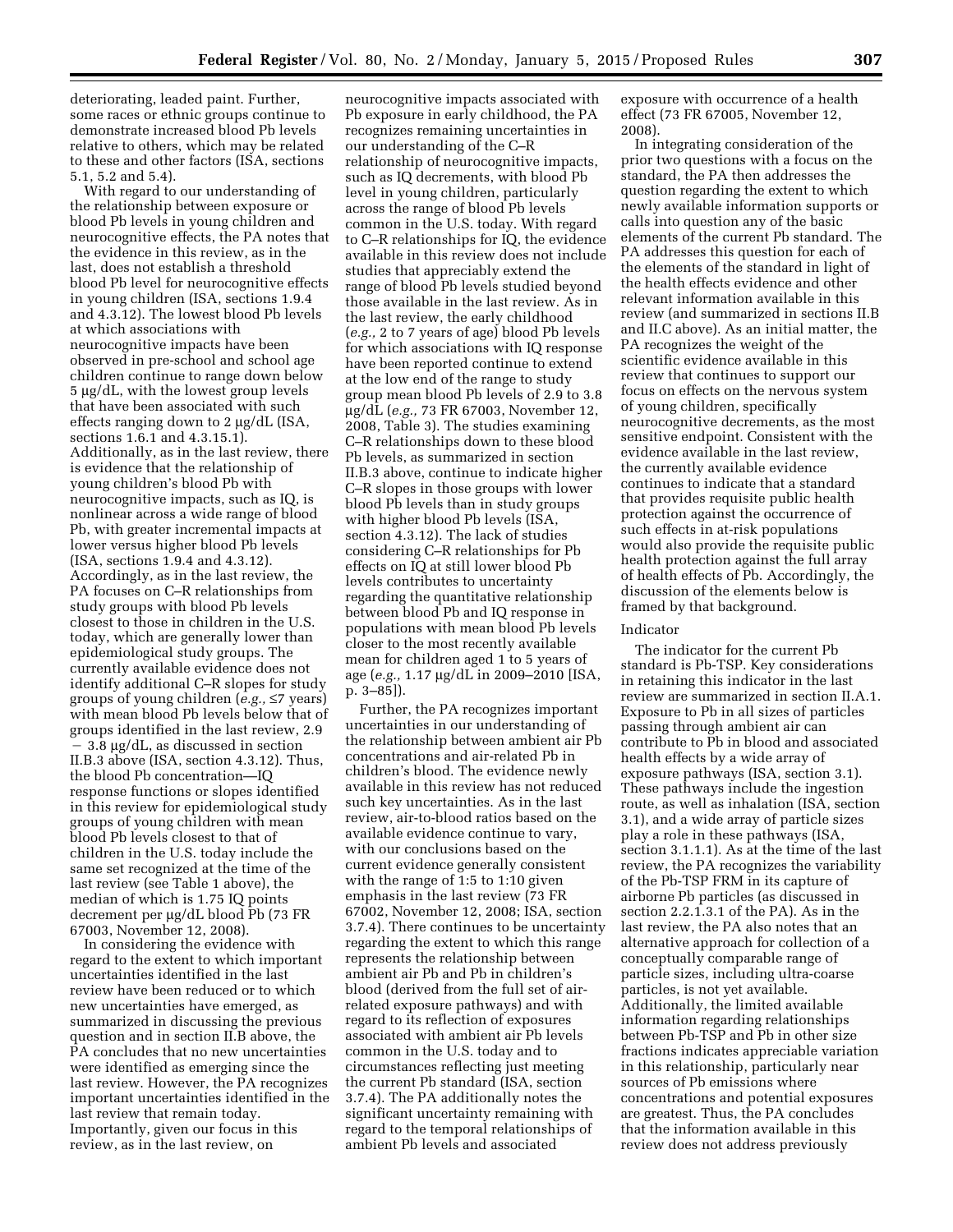identified limitations and uncertainties for the current indicator. Nor does the newly available information identify additional limitations or uncertainties.

The PA notes that the evidence available in this review continues to indicate the role of a range of air Pb particle sizes in contributing to Pb exposure (*e.g.,* ISA, section 3.1.1.1) that contributes to Pb in blood and associated health effects. For example, the evidence indicates larger particle sizes for Pb that occurs in soil and house dust and may be ingested as compared to Pb particles commonly occurring in the atmosphere and the size fraction of the latter that may be inhaled (ISA, section 3.1.1.1). Taken together, the PA concludes that the evidence currently available reinforces the appropriateness of an indicator for the Pb standard that reflects a wide range of airborne Pb particles.

## Averaging Time and Form

The averaging time and form of the standard were revised in the last Pb NAAQS review, based on considerations summarized in section II.A.1 above. The current standard is a not-to-be-exceeded rolling 3-month average (40 CFR 50.16), derived from three monthly averages calculated in accordance with the current data handling procedures (40 CFR part 50, Appendix R). The form is a maximum, evaluated within a 3-year period (40 CFR 50.16). As at the time of the last review, the PA notes that evidence continues to support the importance of periods on the order of 3 months and the prominent role of deposition-related exposure pathways, with uncertainty associated with characterization of precise time periods associating ambient air Pb with air-related health effects. The PA concludes that relevant factors continue to be those pertaining to the human physiological response to changes in Pb exposures and those pertaining to the response of air-related Pb exposure pathways to changes in airborne Pb. The PA concludes that the newly available evidence in this review does not appreciably improve our understanding of the period of time in which air Pb concentrations would lead to the health effects most at issue in this review (PA, section 4.2.1). Newly available evidence accordingly also does not appreciably improve our understanding of the period of time for which control of air Pb concentrations would protect against exposures most pertinent to the health effects most at issue in this review. Thus, while there continue to be limitations in the evidence to inform our consideration of these elements of the standard and

associated uncertainty, the available evidence continues to provide support for the decisions made in the last review regarding these elements of the current Pb standard.

### Level

The level of the current standard is  $0.15 \mu$ g/m<sup>3</sup> (40 CFR 50.16). As described in section II.A.1 above, this level was selected in 2008 with consideration of, among other factors, an evidence-based air-related IQ loss framework, for which there are two primary inputs: Air-toblood ratios and C–R functions for blood Pb–IQ response in young children. Additionally taken into consideration were the uncertainties inherent in these inputs.65 Application of the framework also entailed consideration of a magnitude of air-related IQ loss, which as further described in section II.A.1 above, is used in conjunction with this specific framework in light of the framework context, limitations and uncertainties. Additionally, selection of a level for the standard in 2008 was made in conjunction with decisions on indicator, averaging time and form.

As an initial matter, the PA considers the extent to which the evidence-based, air-related IQ loss framework which informed the Administrator's decision in the last review is supported by the currently available evidence and information. In so doing, the PA recognizes the support provided by the currently available evidence for the key conclusions drawn in the last review with regard to health effects of greatest concern, at-risk populations, the influence of Pb in ambient air on Pb in children's blood and the association between children's blood Pb and decrements in neurocognitive function (*e.g.,* IQ). The PA additionally notes the complexity associated with interpreting the scientific evidence with regard to specific levels of Pb in ambient air, given the focus of the evidence on blood Pb as the key biomarker of children's aggregate exposure. The need to make such interpretations in the face of the associated complexity supported use of the evidence-based framework in the last review. In considering the currently available evidence for the same purposes in this review, the PA concludes that the evidence-based framework continues to provide a useful tool for consideration of the evidence with regard to the level of the standard.

The PA next turned to consideration of the primary inputs to the framework:

Air-to-blood ratios and C–R functions for blood Pb–IQ response in young children. With regard to the former, the PA concludes the limited newly available information assessed in the ISA, and discussed in section II.C above, to be generally consistent with the information in this area that was available at the time of the last review. The PA additionally recognizes the variability and uncertainty associated with quantitative air-to-blood ratios based on this information, as also existed in the last review. As in the last review, factors contributing to the variability and uncertainty of these estimates are varied and include aspects of the study populations (*e.g.,* age and Pb exposure pathways) and the study circumstances (*e.g.,* length of study period and variations in sources of Pb exposure during the study period). The PA notes that the full range of estimates associated with the available evidence is wide and considers it appropriate to give emphasis to estimates pertaining to circumstances closest to those in the U.S. today with regard to ambient air Pb and children's blood Pb concentrations, while recognizing the limitations associated with the available information. With that in mind, the PA considers the currently available evidence to continue to support the range of estimates for air-to-blood ratios concluded in the last review to be most appropriate for the current population of young children in the U.S., in light of the multiple air-related exposure pathways by which children are exposed and of the levels of air and blood Pb common today. Identification of this range also included consideration of the limitations associated with the available information and inherent uncertainties. This range of air-to-blood ratios included 1:10 at the upper end and 1:5 at the lower end. The PA further recognizes that the limited evidence for air Pb and children's blood Pb concentrations closest to those in U.S. today continues to provide support for the Administrator's emphasis in the 2008 decision on the relatively central estimate of 1:7.

With regard to the second input to the evidence-based framework, C–R functions for the relationship of young children's blood Pb with neurocognitive impacts (*e.g.,* IQ decrements), the PA considers several aspects of the evidence. First, as discussed in section II.B.3 above, the currently available information continues to provide evidence that this C–R relationship is nonlinear across the range of blood Pb levels from the higher concentrations

 $^{65}\mathrm{As}$  discussed further below, the Administrator also considered the exposure/risk-based information, which he found to be roughly consistent and generally supportive of the framework estimates (73 FR 67004).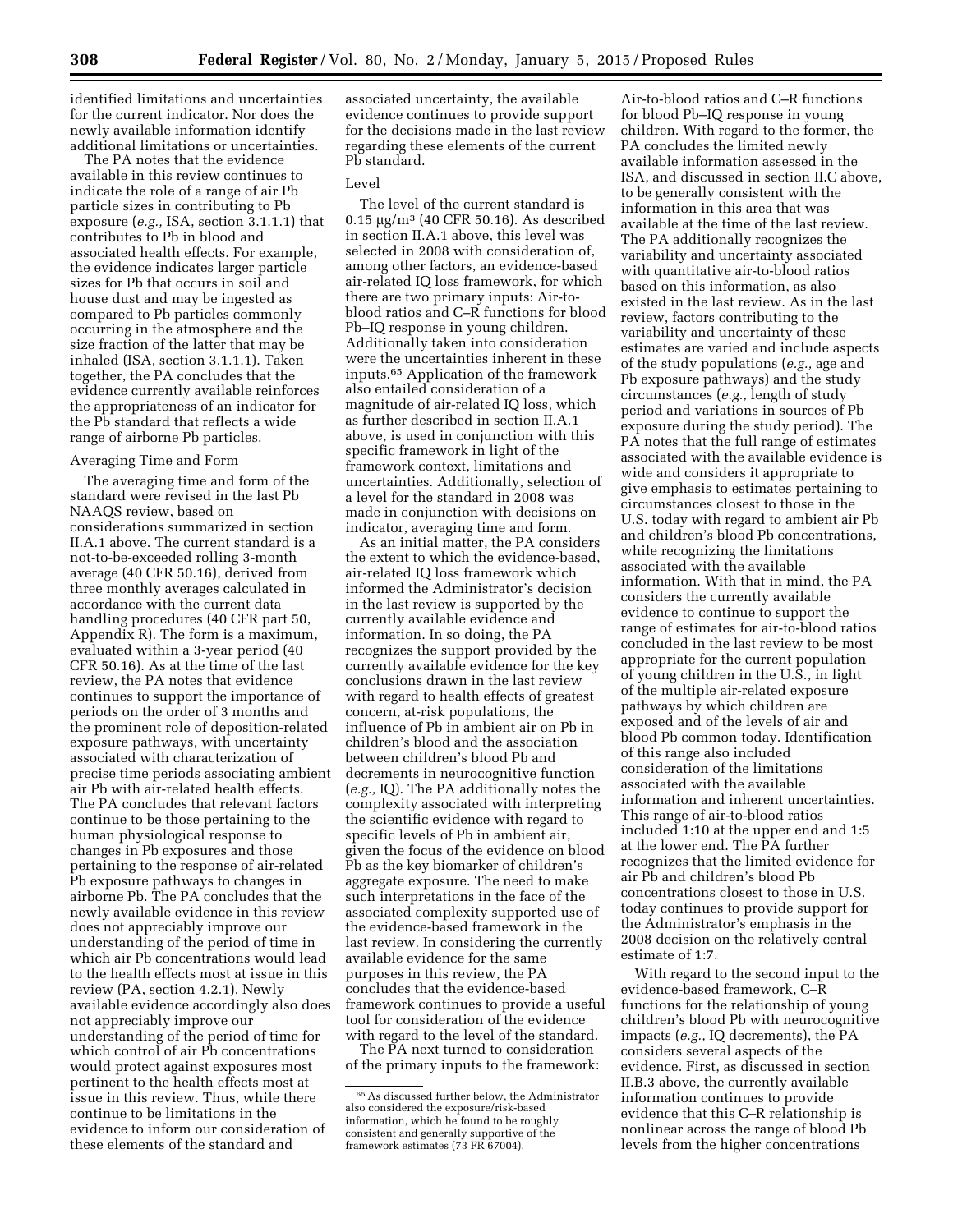more prevalent in the past to lower concentrations more common today. Thus, the PA continues to consider it particularly appropriate to focus on the evidence from studies with blood Pb levels closest to those of today's population which, as in the last review, includes studies with study group mean blood Pb levels ranging roughly from 3 to 4 µg/dL in children aged 24 months to 7 years (PA, Table 3–3). As discussed in section II.B.3 above, this is also consistent with the evidence currently available for this age group of young children, which does not include additional C–R slopes for incremental neurocognitive decrement with blood Pb levels at or below this range. In considering whether this set of functions continues to be well supported by the evidence, as assessed in the ISA (ISA, section 4.3.2), the PA notes the somewhat wide range in slopes encompassed by these study groups, while also noting the stability of the median. For example, omission of any of the four slopes considered in the last review does not appreciably change the median (*e.g.,* the median would change from  $-1.75$  IQ points per  $\mu$ g/dL blood Pb to  $-1.71$  or  $-1.79$ ). Thus, while differing judgments might be made with regard to inclusion of each of the four study groups, these estimates are generally supported by the current review of the evidence in the ISA. Further, the stability of the median to modifications to this limited dataset lead the PA to conclude that the currently available evidence continues to support consideration of  $-1.75$  IQ points per µg/dL blood Pb as a wellfounded and stable estimate for purposes of describing the neurocognitive impact quantitatively on this age group of U.S. children.

In summary, in considering the evidence and information available in this review pertaining to the level of the current Pb standard, the PA notes that the evidence available in this review, as summarized in the ISA, continues to support the air-related IQ loss evidencebased framework, with the inputs that were used in the last review. These include estimates of air-to-blood ratios ranging from 1:5 to 1:10, with a generally central estimate of 1:7. Additionally, the C–R functions most relevant to blood Pb levels in U.S. children today continue to be provided by the set of four analyses considered in the last review for which the median estimate is  $-1.75$  IQ points per  $\mu$ g/dL Pb in young children's blood. Thus, the PA observed that the evidence available in this review has changed little if at all with regard to the aspects given weight

in the conclusion on level for the new standard in the last review and would not appear to call into question any of the basic elements of the standard. In so doing, the PA additionally recognizes that the overall decision on adequacy of the current standard is a public health policy judgment by the Administrator.

# 2. Exposure/Risk-Based Considerations in the Policy Assessment

In consideration of the issue of adequacy of public health protection provided by the current standard, the PA also considered the quantitative exposure/risk assessment completed in the last review, augmented as described in section II.C above. The PA recognizes substantial uncertainty inherent in the REA estimates of air-related risk associated with localized conditions just meeting the current standard, which we have characterized as approximate and falling within rough bounds.66 This approximate estimate of risk for children living in such areas is generally overlapping with and consistent with the evidence-based air-related IQ loss estimates described in section II.A.1 above. The PA discussion with regard to interpretation of the exposure/risk information for air quality conditions associated with just meeting the current standard is organized around two questions, as summarized here (PA, section 4.2.2).

In considering the level of confidence associated with estimates of air-related risk generated for simulations just meeting the current Pb standard, the PA recognizes, as an initial matter, the significant limitations and complexity associated with the risk and exposure assessments for Pb that are far beyond those associated with similar assessments typically performed for other criteria pollutants. In completing the assessment, we were constrained by significant limitations with regard to data and tools particular to the problem at hand. Further, the multimedia and persistent nature of Pb and the role of multiple exposure pathways contribute significant additional complexity to the assessment as compared to other assessments that focus only on the inhalation pathway. As a result, the estimates of air-related exposure and risk are approximate, presented as upper and lower bounds within which we consider air-related risk likely to fall.

The description of overall confidence in this characterization of air-related risk is based on consideration of the overall design of the analysis (summarized in section II.D), the degree to which key sources of variability are reflected in the design of the analysis (summarized in section II.D.3), and our characterization of key sources of uncertainty (summarized in section II.D.3).

With regard to key sources of uncertainty, the PA notes particularly those affecting the precision of the airrelated risk estimates. Associated sources of uncertainty include the inability to simulate changes in airrelated Pb as a function of changes in ambient air Pb in exposure pathways other than those involving inhalation of ambient air and ingestion of indoor dust. This contributes to the positive bias of the upper bound for the airrelated risk estimates. The PA additionally recognizes the significant uncertainty associated with estimating upper percentiles of the distribution of *air-related* blood Pb concentration estimates (and associated IQ loss estimates) due to limitations in available information. Lastly, the PA recognizes the uncertainty associated with application of the C–R function at the lower blood Pb levels in the distribution; this relates to the limited representation of blood Pb levels of this magnitude in the dataset from which the C–R function is derived (PA, section 4.2.2).

In the quantitative risk information available in this review, we have airrelated risk estimates for simulations just meeting the current standard from one of the location-specific urban case studies (Chicago) and from the generalized (local) urban case study. With regard to the latter, the PA notes its simplified design that does not include multiple exposure zones; thus reducing the dimensions simulated. The PA concludes a reasonable degree of confidence in aspects of the generalized (local) urban case study for the specific situation we consider it to represent (*i.e.,* a temporal pattern of air Pb concentrations that just meets the level of the standard), and when the associated estimates are characterized as approximate, within upper and lower bounds (as described above), while also recognizing considerable associated uncertainty.

In considering the extent to which the estimated air-related risks remaining upon just meeting the current Pb standard are important from a public health perspective, the PA considers the nature and magnitude of such estimated risks (and attendant uncertainties), including such impacts on the affected

<sup>66</sup>We note that the value of the upper bound is influenced by risk associated with exposure pathways that were not varied with alternative standard levels, a modeling limitation with the potential to contribute to overestimation of the upper bound with air quality scenarios involving air Pb levels below current conditions for the study area (see sections 3.4.4 and 3.4.7 above).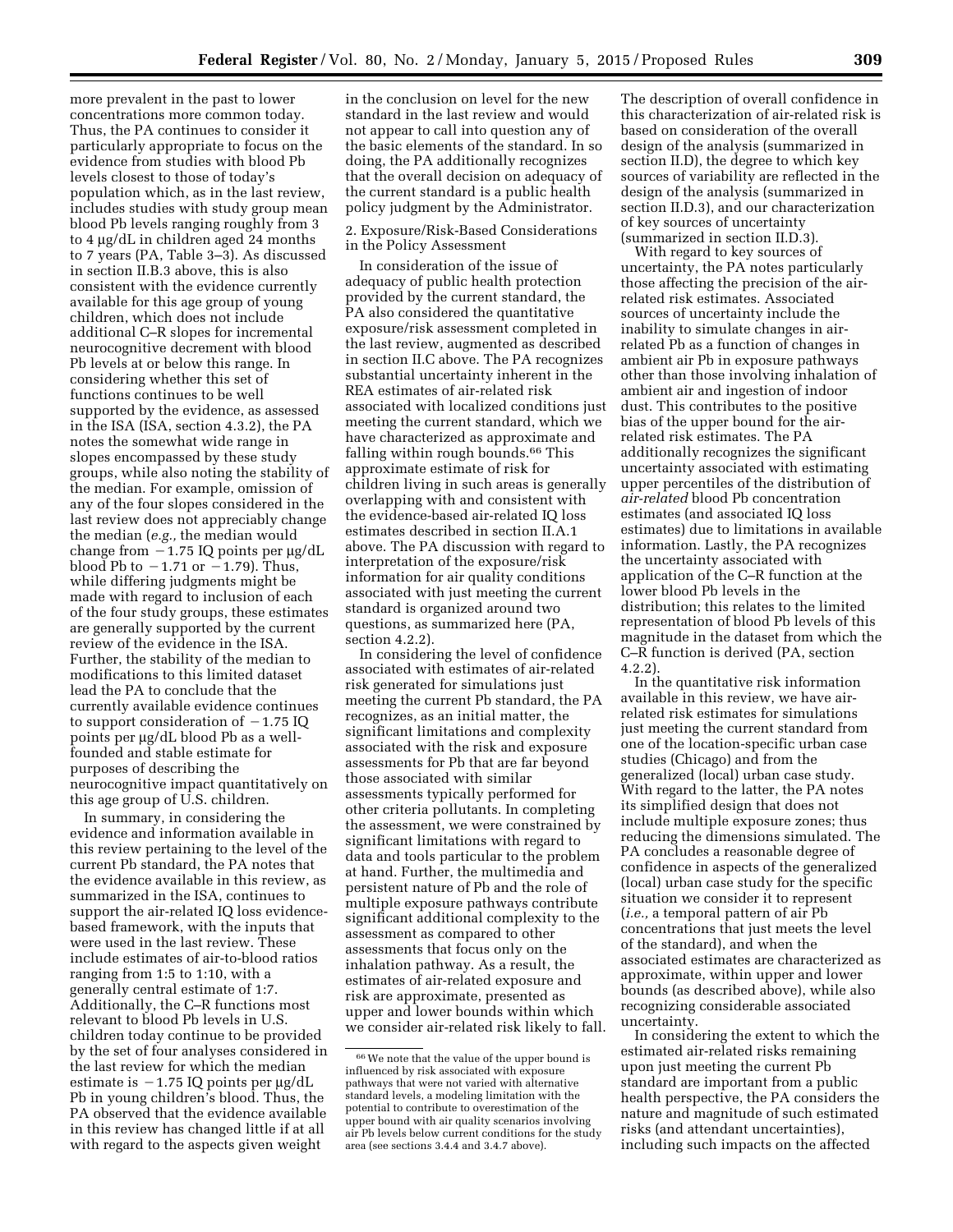population, and additionally considers the size of the affected population. In considering the quantitative risk estimates for decrements in IQ, we recognize that although some neurocognitive effects may be transient, some effects may persist into adulthood, affecting success later in life (ISA, sections 1.9.5 and 4.3.14). The PA additionally recognizes the potential population impacts of small changes in population mean values of metrics such as IQ, presuming a uniform manifestation of Pb-related decrement across the range of population IQ (ISA, section 1.9.1; PA, section 3.3).

As summarized in sections II.D above, limitations in modeling tools and data affected our ability to develop precise risk estimates for air-related Pb exposure pathways and contributed uncertainties to the risk estimates. The results are approximate estimates which we describe through the use of rough upper and lower bounds within which we estimate air-related risk to fall. We have recognized a number of uncertainties in the underlying risk estimates from the 2007 REA and in the interpolation approach employed in the new analyses for this review. We have characterized the magnitude of airrelated risk associated with the current standard with a focus on median estimates, for which we have appreciably greater confidence than estimates for outer ends of risk distribution (see section 3.4.7 of the PA) and on risks derived using the C–R function in which we have greatest confidence (see sections 3.4.3.3.1 and 3.4.7 of the PA). These risk estimates include estimates from the last review for one of the location-specific urban study area populations as well as estimates newly derived in this review based on interpolation from 2007 REA results for the generalized (local) urban case study, which is recognized to reflect a generalized high end of airrelated exposure for localized populations. Taken together, these results for just meeting the current standard include a high-end localized risk estimate for air-related Pb of a magnitude falling within general rough bounds of 1 and 3 points IQ loss, with attendant uncertainties, and with appreciably lower risks with increasing distance from the highest exposure locations.

In considering the importance of such risk from a public health perspective, the PA also considers the size of at-risk populations represented by the REA case studies. As summarized in section II.D.1 above (and described more fully in the PA, section 3.4), the generalized (local) urban case study is considered to

represent a localized urban population exposed near the level of the standard, such as a very small, compact neighborhood near a source contributing to air Pb concentrations just meeting the standard. This case study provides representation in the risk assessment for such small populations at the upper end of the gradient in ambient air concentrations expected to occur near sources; thus estimates for this case study reflect exposures nearest the standard being evaluated. While we do not have precise estimates of the number of young children living in such areas of the U.S. today, we have information that informs our understanding of their magnitude. For example, as summarized in section II.B.5 above, the PA estimates some 2,700 children, aged 5 years and younger, to be living in localized areas with elevated air Pb concentrations that are above or near the current standard. Based on the 2010 census estimates of approximately 24.3 million children in the U.S. aged 5 years or younger, this indicates the size of the population of young children of this age living in areas in close proximity to areas where air Pb concentrations may be above or near the current standard to be generally on the order of a hundredth of a percent of the full population of correspondingly aged children.67 68 While these estimates pertain to the age group of children aged 5 years and younger, the PA additionally notes that a focus on an alternative age range (*e.g.,*  through age 7), while increasing the number for children living in such locations, would not be expected to appreciably change the percentage of the full U.S. age group that the subset represents.

### 3. CASAC Advice

In the current review of the primary standard for Pb, the CASAC has provided advice and recommendations in their review of drafts of the ISA, of the REA Planning Document, and of the draft PA. We have additionally received comments from the public on drafts of these documents.69

In their comments on the draft PA, the CASAC concurred with staff's overall preliminary conclusions that it is appropriate to consider retaining the current primary standard without revision, stating that ''the current scientific literature does not support a revision to the Primary Lead (Pb) National Ambient Air Quality Standard (NAAQS)'' (Frey, 2013b). They further noted that ''[a]lthough the current review incorporates a substantial body of new scientific literature, the new literature does not justify a revision to the standards because it does not significantly reduce substantial data gaps and uncertainties (*e.g.,* air-blood Pb relationship at low levels; sources contributing to current population blood Pb levels, especially in children; the relationship between Pb and childhood neurocognitive function at current population exposure levels; the relationship between ambient air Pb and outdoor dust and surface soil Pb concentrations).'' In recognition of these limitations in the available information, the CASAC provided recommendations on research to address these data gaps and uncertainties so as to inform future Pb NAAQS reviews (Frey, 2013b).

The CASAC comments indicated agreements with key aspects of staff's consideration of the exposure/risk information and currently available evidence in this review (Frey, 2013b, Consensus Response to Charge Questions, p. 7).

*The use of exposure/risk information from the previous Pb NAAQS review appears appropriate given the absence of significant new information that could fundamentally change the interpretation of the exposure/ risk information. This interpretation is reasonable given that information supporting the current standard is largely unchanged since the current standard was issued.* 

*The CASAC agrees that the adverse impact of low levels of Pb exposure on neurocognitive function and development in children remains the most sensitive health endpoint, and that a primary Pb NAAQS designed to protect against that effect will offer satisfactory protection against the many other health impacts associated with Pb exposure.* 

*The CASAC concurs with the draft PA that the scientific findings pertaining to air-toblood Pb ratios and the C–R relationships between blood Pb and childhood IQ decrements that formed the basis of the current Pb NAAQS remain valid and are consistent with current data.* 

<sup>67</sup>The areas included in this estimate where the standard is currently exceeded are treated, for present purposes, as areas with air Pb concentrations just meeting the current standard and are included for purposes of this analysis (PA, pp. 3–36 to 3–38). This is in light of the requirement for areas not in attainment with the standard to attain the standard as expeditiously as practicable, but no later than 5 years after designation.

<sup>68</sup>A second PA analysis, performed in recognition of the potential for the first analysis to underrepresent sites with elevated Pb concentrations, but with its own attendant uncertainties, indicates the potential for the population group in such areas to be only slightly larger, in terms of hundredths of a percent of the full population of children in this age group (PA, pp. 3–36 to 3–38, 4–25, 4–32).

<sup>69</sup>As noted in section II.E.3 above, written comments submitted to the agency, as well as transcripts and minutes of the public meetings held in conjunction with CASAC's reviews of documents for the review will be available in the docket for this rulemaking.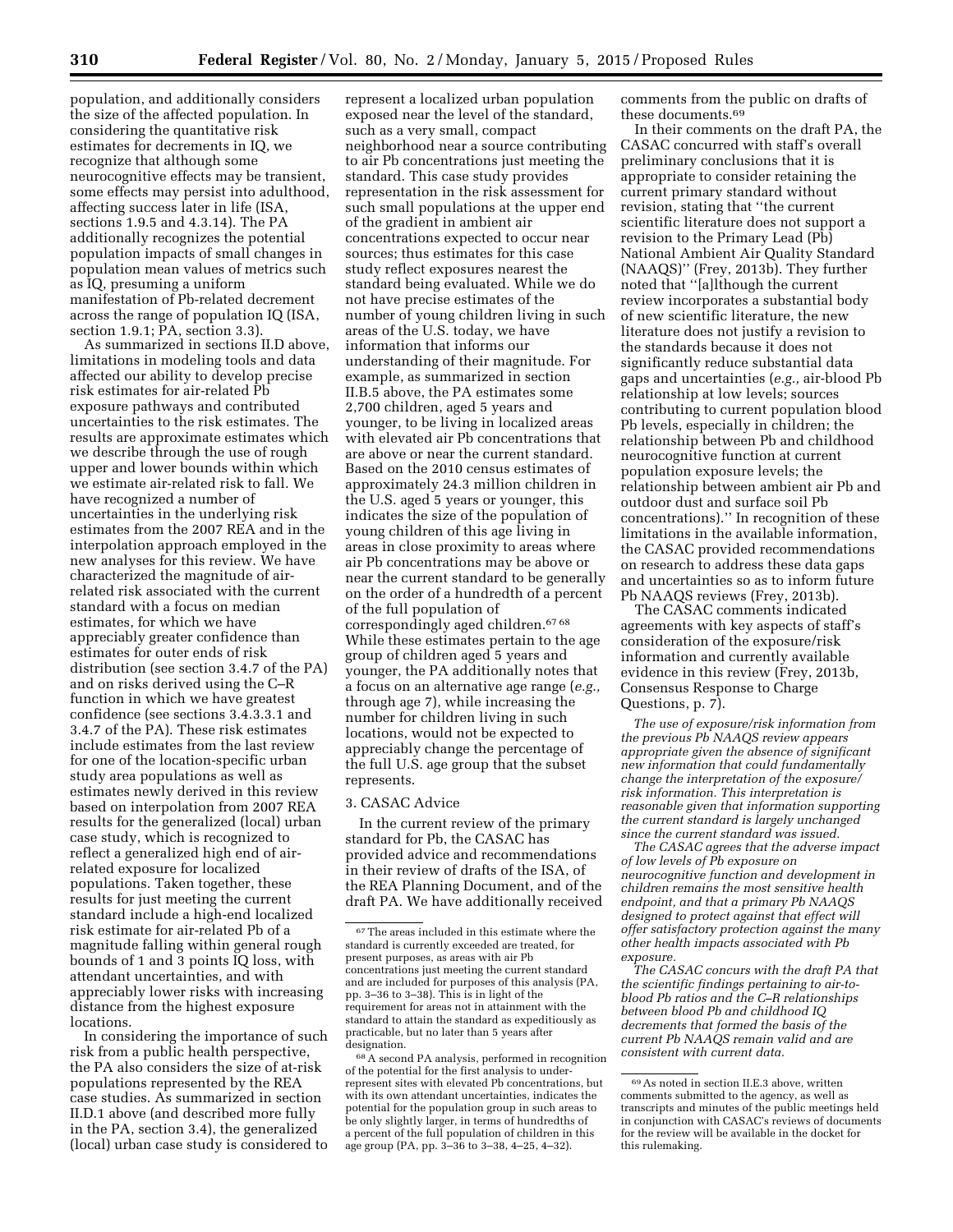The CASAC concurred with the appropriateness of the application of the evidence-based framework from the last Pb NAAQS review. With regard to the key inputs to that framework, CASAC concluded that ''[t]he new literature published since the previous review provides further support for the health effect conclusions presented in that review'' and that the studies newly available in this review ''do not fundamentally alter the uncertainties for air-to-blood ratios or C–R functions for IQ decrements in young children'' (Frey, 2013b, Consensus Response to Charge Questions, p. 6).

The comments from CASAC also took note of the uncertainties that remain in this review, which contribute to the uncertainties associated with drawing conclusions regarding air-related exposures and associated health risk at or below the level of the current standard, stating their agreement with ''the EPA conclusion that 'there is appreciable uncertainty associated with drawing conclusions regarding whether there would be reductions in blood Pb levels from alternative lower levels as compared to the level of the current standard' '' (Frey, 2013b, Consensus Response to Charge Questions, p. 6).

Of the limited public comments received on this review to date that have addressed adequacy of the current primary Pb standard, all but one state support for retaining the current standard without revision, citing uncertainties in the available evidence and risk information. The other commenter expressed the view that the standard should be revised to be more restrictive given the evidence of Pb effects in populations with mean blood Pb levels below 10 µg/dL.

### 4. Administrator's Proposed Conclusions on the Adequacy of the Current Primary Standard

Based on the large body of evidence concerning the health effects and potential public health impacts of exposure to Pb emitted into ambient air, and taking into consideration the attendant uncertainties and limitations of the evidence, the Administrator proposes to conclude that the current primary standard provides the requisite protection of public health, with an adequate margin of safety and should be retained.

In considering the adequacy of the current standard, the Administrator has carefully considered the assessment of the available evidence and conclusions contained in the ISA; the technical information, including exposure/risk information, staff conclusions, and associated rationale, presented in the

PA; the advice and recommendations from CASAC; and public comments to date in this review. In the discussion below, the Administrator gives weight to the PA conclusions, with which CASAC has concurred, and takes note of key aspects of the rationale presented for those conclusions which contribute to her proposed decision.

As an initial matter, the Administrator takes note of the PA discussion with regard to the complexity involved in considering the adequacy of protection in the case of the primary Pb standard, which differs substantially from that involved in consideration of the primary NAAQS for other pollutants, for which the limited focus on the inhalation pathway is a relatively simpler context. Additionally, while an important component of the evidence base for most other NAAQS pollutants is the availability of studies that have investigated an association between current concentrations of the pollutant in ambient air and the occurrence of health effects plausibly related to ambient air exposure to that pollutant, the evidence base that supports conclusions in this review of the Pb NAAQS includes most prominently epidemiological studies focused on associations of blood Pb levels in U.S. populations with health effects plausibly related to Pb exposures. Support for conclusions regarding the plausibility for ambient air Pb to play a role in such findings derives, in part, from studies linking Pb in ambient air with the occurrence of health effects. However, such studies (dating from the past or from other countries) involve ambient air Pb concentrations many times greater than those that would meet the current standard. Thus, in considering the adequacy of the current Pb standard, rather than considering studies that have directly investigated current concentrations of Pb in ambient air (including in locations where the current standard is met) and the occurrence of health effects, we primarily consider the evidence for, and risk estimated from, models, based upon key relationships, such as those among ambient air Pb, Pb exposure, blood Pb and health effects. This evidence, with its associated limitations and uncertainties, contributes to the EPA's conclusions regarding a relationship between ambient air Pb conditions under the current standard and health effects.

With regard to the current evidence, the Administrator first takes note of the well-established body of evidence on the health effects of Pb, augmented in some aspects since the last review, which continues to support

identification of neurocognitive effects in young children as the most sensitive endpoint associated with Pb exposure. The evidence, as summarized in the PA and discussed in detail in the ISA, continues to indicate that a standard that provides protection from neurocognitive effects in young children additionally provides protection for other health effects of Pb, such as those reported in adult populations. The Administrator takes note of the PA finding that application of the evidencebased, air-related IQ loss framework, developed in the last review, continues to provide a useful approach for considering and integrating the evidence on relationships between Pb in ambient air and Pb in children's blood and risks of neurocognitive effects (for which IQ loss is used as an indicator). She additionally takes note of the PA finding (described in section II.E.1 above) that the currently available evidence base, while somewhat expanded since the last review, is not appreciably expanded or supportive of appreciably different conclusions with regard to air-to-blood ratios or C–R functions for neurocognitive decrements in young children. She concurs with the PA findings, summarized in section II.E.1 above, that application of this framework, in light of the current evidence and exposure/risk information, continues to support a standard as protective as the current standard.

In considering the nature and magnitude of the array of uncertainties that are inherent in the scientific evidence and analyses, the Administrator recognizes that our understanding of the relationships between the presence of a pollutant in ambient air and associated health effects is based on a broad body of information encompassing not only more established aspects of the evidence, but also aspects in which there may be substantial uncertainty. In the case of the Pb NAAQS review, she takes note of the recognition in the PA of increased uncertainty in characterizing the relationship of effects on IQ with blood Pb levels below those represented in the evidence base and in projecting the magnitude of blood Pb response to ambient air Pb concentrations at and below the level of the current standard. The PA recognizes this increased uncertainty, particularly in light of the multiple factors that play a role in such a projection (*e.g.,* meteorology, atmospheric dispersion and deposition, human physiology and behavior), each of which carry attendant uncertainties. The Administrator recognizes that collectively, these aspects of the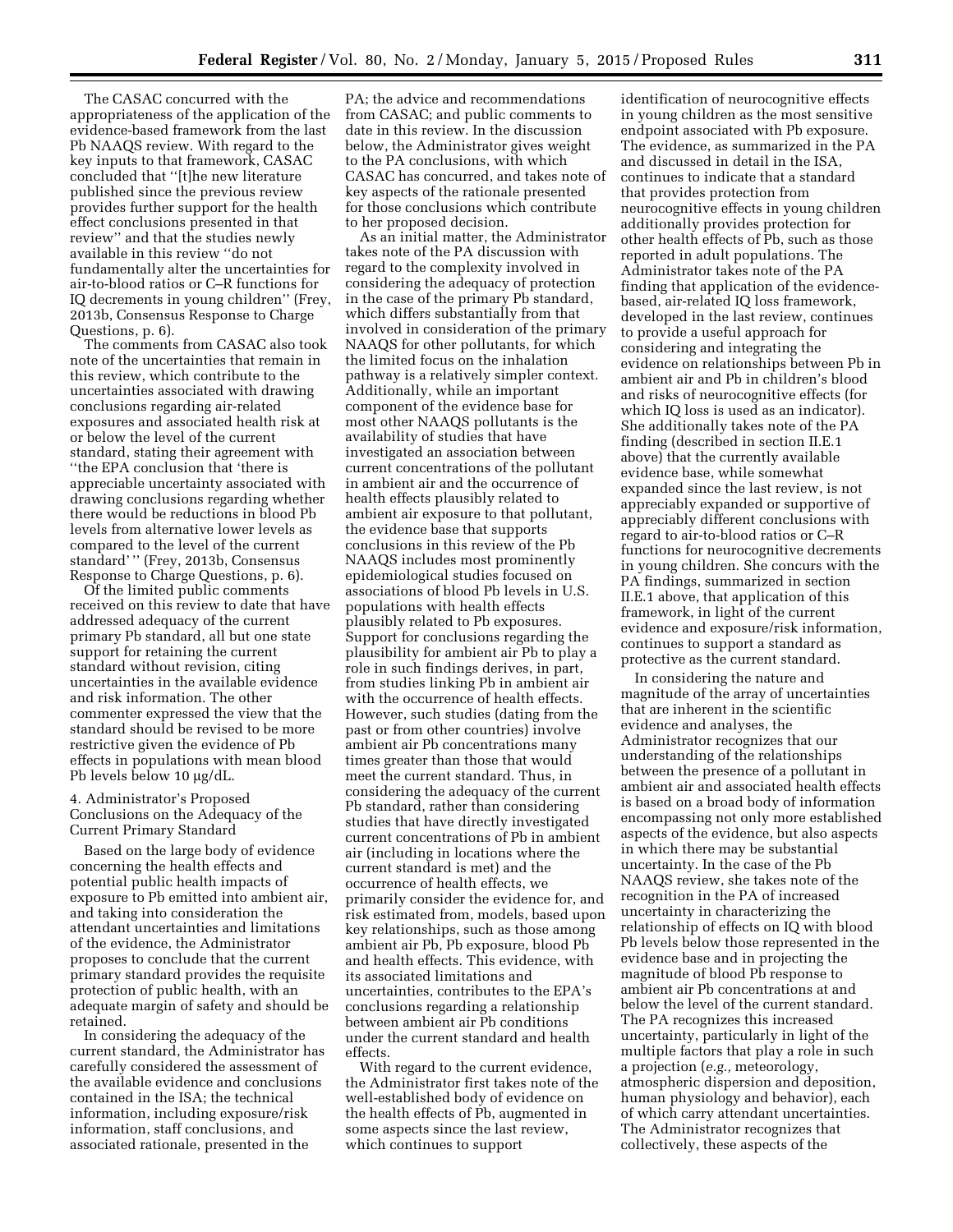evidence and associated uncertainties contribute to a recognition that for Pb, as for other pollutants, the available health effects evidence generally reflects a continuum, consisting of levels at which scientists generally agree that health effects are likely to occur, through lower levels at which the likelihood and magnitude of the response become increasingly uncertain.

In making a judgment on the point at which health effects associated with Pb become important from a public health perspective, the Administrator has considered the public health significance of a decrement of a very small number of IQ points in the at-risk population of young children, in light of associated uncertainties. She notes that her judgment on this matter relates to her consideration of the IQ loss estimates yielded by the air-related IQ loss evidence-based framework for specific combinations of standard level, air-to-blood ratio and C–R function. In considering the public health significance of IQ loss estimates in young children, the Administrator gives weight to the comments of CASAC and some public commenters in the last review which recognized a population mean IQ loss of 1 to 2 points to be of public health significance and recommended that a very high percentage of the population be protected from such a magnitude of IQ loss (73 FR 67000, November 12, 2008). In so doing, the Administrator additionally notes that the EPA is aware of no new information or new commonly accepted guidelines or criteria within the public health community for interpreting public health significance of neurocognitive effects in the context of a decision on adequacy of the current Pb standard (PA, pp. 4–33 to 4–34).

With the objective identified by CASAC in the 2008 review in mind, the Administrator considers the role of the air-related IQ loss evidence-based framework in informing consideration of standards that might be concluded to provide such a level of protection. In so doing, she first recognizes, like the Administrator at the time of the last review, that the IQ loss estimates produced with the evidence-based framework do not correspond to a specific quantitative public health policy goal for air-related IQ loss that would be acceptable or unacceptable for the entire population of children in the U.S. Rather, the conceptual context for the evidence-based framework is that it provides estimates for the mean airrelated IQ loss of a subset of the population of U.S. children (*i.e.,* the subset living in close proximity to air Pb

sources that contributed to elevated air Pb concentrations that equal the current level of the standard). This is the subset expected to experience air-related Pb exposures at the high end of the national distribution of such exposures. The associated mean IQ loss estimate is the average for this highly exposed subset and is not the average air-related IQ loss projected for the entire U.S. population of children. Further, the Administrator recognizes uncertainties associated with those estimates, and notes the PA conclusion that the uncertainties increase with estimates associated with successively lower standard levels. The Administrator additionally takes note of the PA estimates for the size of such a population, drawn from information on numbers of young children (aged 5 years or younger) living near monitors registering ambient Pb concentrations above or within 10 percent of the NAAQS, which indicate it to be on the order of one hundredth of one percent of the U.S. population of children of this age, with an upper bound of approximately four hundredths of one percent, drawn from similar demographic information based on proximity to large Pb sources, as identified using the NEI (PA, pp. 3–36 to 3–38). In summary, the current evidence, as considered within the conceptual and quantitative context of the evidence-based framework, and current air monitoring information indicates that the current standard would be expected to satisfy the public health policy goal recommended by CASAC in the last Pb NAAQS review, and CASAC did not provide a different goal in the present review. Thus, the evidence indicates that the current standard provides protection for young children from neurocognitive impacts, including IQ loss, consistent with advice from CASAC regarding IQ loss of public health significance.

In drawing conclusions from application of the evidence-based framework with regard to adequacy of the current standard, the Administrator further recognizes the degree to which IQ loss estimates drawn from the airrelated IQ loss evidence-based framework reflect mean blood Pb levels that are below those represented in the currently available evidence for young children. For example, in the case of the current standard level of  $0.15 \mu g/m^3$ , multiplication by the air-to-blood ratio of 1:7, the value that was the focus of the last review and which the evidence continues to support in this review, yields a mean air-related blood Pb level of  $1.05 \mu g/dL$ . This blood Pb level is half

the level of the lowest blood Pb subgroup of pre-school children in which neurocognitive effects have been observed (PA, Table 3–2; Miranda et al., 2009) and well below the means of subgroups for which continuous C–R functions have been estimated (Table 1 above). The Administrator views such an extension below the lowest studied levels to be reasonable given the lack of identified blood Pb level threshold in the current evidence base for neurocognitive effects and the need for the NAAQS to provide a margin of safety. She takes note, however, of the PA finding that the framework IQ loss estimates for standard levels lower than the current standard level represent still greater extrapolations from the current evidence base with corresponding increased uncertainty (PA, section 3.2, pp. 4–32 to 4–33).

In considering application of the evidence-based framework in this review with regard to the extent there is support within the evidence for a standard with greater protection, the Administrator additionally takes note of the uncertainties that remain in our understanding of important aspects of ambient air Pb exposure and associated health effects, as discussed in the PA (PA, Chapter 3) and summarized in sections II.B and II.C above. With regard to the air-to-blood ratios that reflect the relationship between concentrations of Pb in ambient air and air-related Pb in children's blood, she particularly notes the limitations and uncertainties identified in the ISA and PA with regard to the available studies and the gaps and uncertainties in the evidence base. These include gaps and uncertainties with regard to studies that have investigated such quantitative relationships under conditions pertaining to the current standard (*e.g.,*  in localized areas near air Pb sources where the standard is just met in the U.S. today), as well as with regard to evidence to inform our understanding of the quantitative aspects of relationships between ambient air Pb and outdoor soil/dust Pb and indoor dust Pb. These critical exposure pathways are also represented in the evidence-based airrelated IQ loss framework within the estimates of air-to-blood ratios. In light of these uncertainties and limitations in the evidence base, the Administrator gives weight to the PA conclusion of greater uncertainty with regard to relationships between concentrations of Pb in ambient air and air-related Pb in children's blood, and with regard to estimates of the slope of the C–R function of neurocognitive impacts (IQ loss) for application of the framework to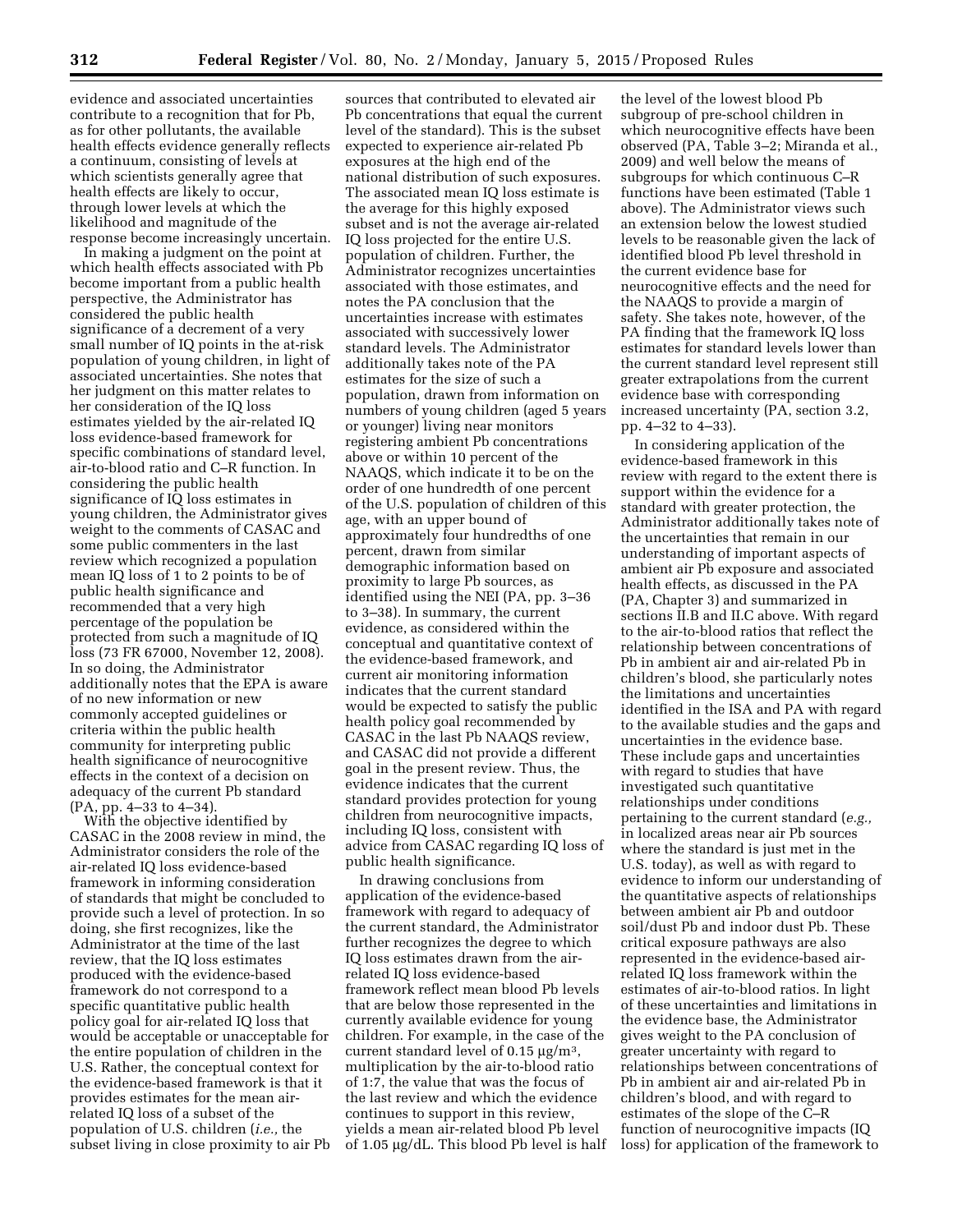levels below the current standard, given the weaker linkage with existing evidence as discussed in the PA (PA, sections 3.1, 3.2 and 4.2.1).

With respect to exposure/risk-based considerations, as in the last review, the Administrator notes the complexity of the REA modeling analyses and the associated limitations and uncertainties. Based on consideration of the riskrelated information for conditions just meeting the current standard, the Administrator takes note of the attendant uncertainties, discussed in detail in the PA (PA, sections 3.4 and 4.2.2), while finding that the quantitative risk estimates, with a focus on those for the generalized (local) urban case study, are ''roughly consistent with and generally supportive'' of estimates from the evidence-based air-related IQ loss framework. She further takes note of the PA finding of increasing uncertainty for air quality scenarios involving air Pb concentrations increasingly below the current conditions for each case study, due in part to modeling limitations that derive from uncertainty regarding relationships between ambient air Pb and outdoor soil/dust Pb and indoor dust Pb (PA, sections 3.4.3.1 and 3.4.7).

Based on the above considerations and with consideration of advice from CASAC, the Administrator reaches the conclusion that the current body of evidence, in combination with the exposure/risk information, supports a primary standard as protective as the current standard. Based on consideration of the evidence and exposure/risk information available in this review with its attendant uncertainties and limitations and information that might inform public health policy judgments, as well as advice from CASAC, including their concurrence with the PA conclusions that revision of the primary Pb standard is not warranted at this time, the Administrator further concludes that it is appropriate to consider retaining the current standard without revision.

The Administrator bases these proposed conclusions on consideration of the health effects evidence, including consideration of this evidence in the context of the evidence-based, airrelated IQ loss framework, and with support from the exposure/risk information, recognizing the uncertainties attendant with both. In so doing, she takes note of the PA description of the complexities and limitations in the evidence base associated with reaching conclusions regarding the magnitude of risk associated with the current standard, as well as the increasing uncertainty of risk estimates for lower air Pb concentrations. Inherent in the Administrator's conclusions are public health policy judgments on the public health implications of the blood Pb levels and risk estimated for air-related Pb under the current standard, including the public health significance of the Pb effects being considered, as well as aspects of the use of the evidence-based framework that may be considered to contribute to the margin of safety. These public health policy judgments include judgments related to the appropriate degree of public health protection that should be afforded to protect against risk of neurocognitive effects in at-risk populations, such as IQ loss in young children, as well as with regard to the appropriate weight to be given to differing aspects of the evidence and exposure/risk information, and how to consider their associated uncertainties. Based on these considerations and the judgments identified here, the Administrator concludes that the current standard provides the requisite protection of public health with an adequate margin of safety, including protection of at-risk populations, such as young children living near Pb emissions sources where ambient concentrations just meet the standard.

In reaching this conclusion with regard to the adequacy of public health protection afforded by the existing primary standard, the Administrator recognizes that in establishing primary standards under the Act that are requisite to protect public health with an adequate margin of safety, she is seeking to establish standards that are neither more nor less stringent than necessary for this purpose. The Act does not require that primary standards be set at a zero-risk level, but rather at a level that avoids unacceptable risks to public health, even if the risk is not precisely identified as to nature or degree. The CAA requirement that primary standards provide an adequate margin of safety was intended to address uncertainties associated with inconclusive scientific and technical information available at the time of standard setting, as described in section I.A above. This requirement was also intended to provide a reasonable degree of protection from hazards that research has not yet identified.

In this context, the Administrator's proposed conclusion that the current standard provides the requisite protection and that a more restrictive standard would not be requisite additionally recognizes that the uncertainties and limitations associated with the many aspects of the estimated

relationships between air Pb concentrations and blood Pb levels and associated health effects are amplified with consideration of increasingly lower air concentrations. In so doing, she takes note of the PA conclusion, with which CASAC has agreed, that based on the current evidence, there is appreciable uncertainty associated with drawing conclusions regarding whether there would be reductions in blood Pb levels and risk to public health from alternative lower levels of the standard as compared to the level of the current standard (PA, pp. 4–35 to 4–36; Frey, 2013b, p. 6). The Administrator judges this uncertainty to be too great for the current evidence and exposure/risk information to provide a basis for revising the current standard. Thus, based on the public health policy judgments described above, including the weight given to uncertainties in the evidence, the Administrator proposes to conclude that the current standard should be retained, without revision. The Administrator solicits comment on this conclusion.

## **III. Rationale for Proposed Decision on the Secondary Standard**

This section presents information relevant to the rationale for the Administrator's proposed decision to retain the existing secondary Pb standard, which as discussed more fully below, is based on a thorough review in the ISA of the latest scientific information, generally published through September 2011,70 on ecological or welfare effects associated with  $\bar{P}b$  and pertaining to the presence of Pb in the ambient air. This proposal also takes into account: (1) The PA's staff assessments of the most policyrelevant information in the ISA and staff analyses of potential ecological exposures and risk, upon which staff conclusions regarding appropriate considerations in this review are based; (2) CASAC advice and recommendations, as reflected in discussions of drafts of the ISA and PA at public meetings, in separate written comments, and in CASAC's letters to the Administrator; and (3) public comments received during the development of these documents, either in connection with CASAC meetings or separately.

<sup>70</sup> In addition to the review's opening ''call for information'' (75 FR 8934), ''literature searches were conducted routinely to identify studies published since the last review, focusing on studies published from 2006 (close of the previous scientific assessment) through September 2011'' and references ''that were considered for inclusion or actually cited in this ISA can be found at *[http://](http://hero.epa.gov/lead) [hero.epa.gov/lead](http://hero.epa.gov/lead)*'' (ISA, p. 1–2).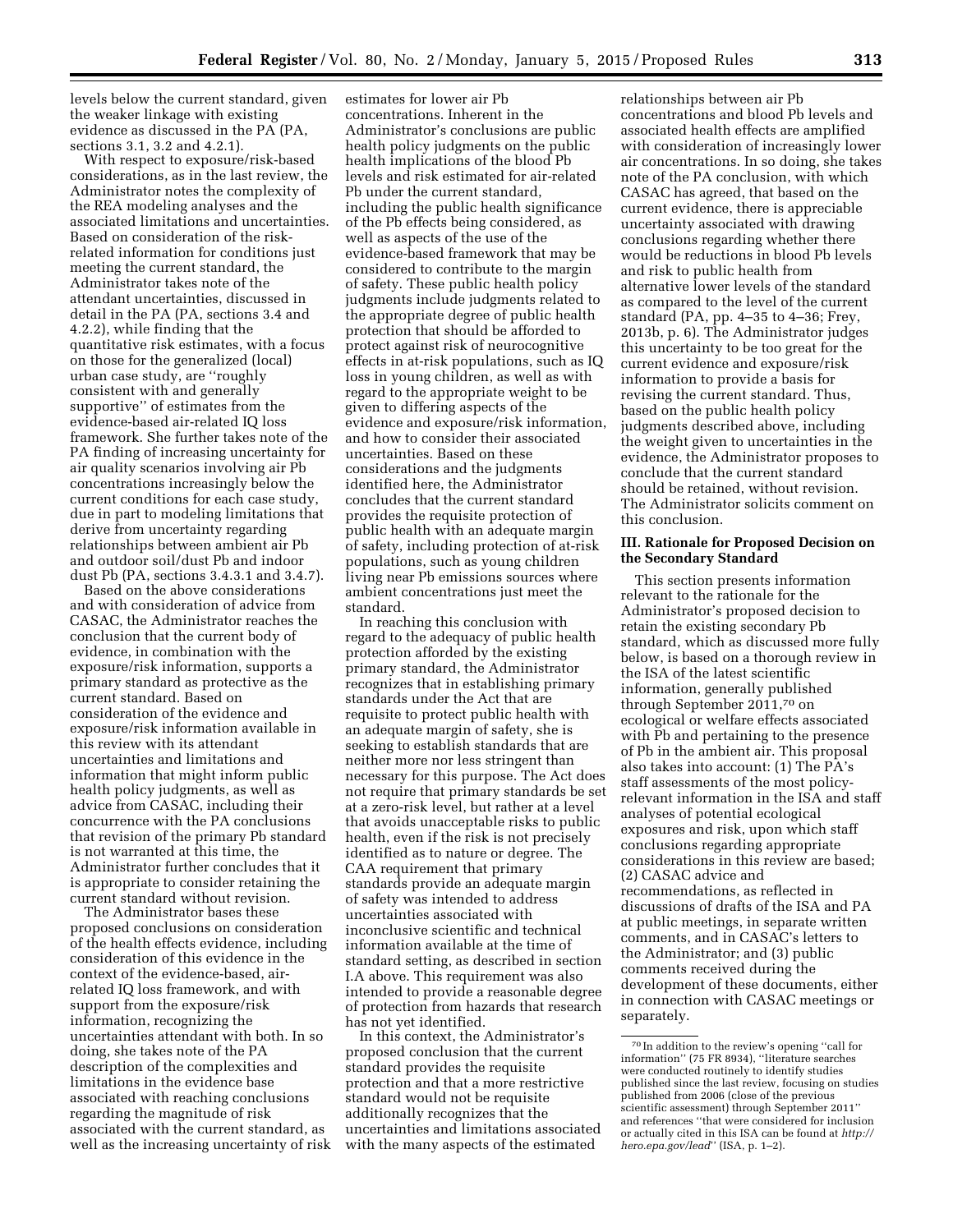Section III.A provides background on the general approach for review of the secondary NAAQS for Pb, including a summary of the approach used in the last review (section III.A.1) and the general approach for the current review (section III.A.2). Section III.B summarizes the body of evidence on ecological or welfare effects associated with Pb exposures, focusing on consideration of key policy-relevant questions, and section III.C summarizes the exposure/risk information in this review. Section III.D presents the Administrator's proposed conclusions on adequacy of the current standard, drawing on both evidence-based and exposure/risk-based considerations (sections III.D.1), and advice from CASAC (section III.D.2).

# *A. General Approach*

The past and current approaches described below are all based most fundamentally on using the EPA's assessment of the current scientific evidence and previous quantitative analyses to inform the Administrator's judgment with regard to the secondary standard for Pb. In drawing conclusions for the Administrator's consideration with regard to the secondary standard, we note that the final decision on the adequacy of the current secondary Pb standard is largely a public welfare policy judgment to be made by the Administrator. The Administrator's final decision must draw upon scientific information and analyses about welfare effects, exposure and risks, as well as judgments about the appropriate response to the range of uncertainties that are inherent in the scientific evidence and analyses. This approach is consistent with the requirements of the NAAQS provisions of the Act. These provisions require the Administrator to establish a secondary standard that, in the judgment of the Administrator, is ''requisite to protect the public welfare from any known or anticipated adverse effects associated with the presence of the pollutant in the ambient air.'' In so doing, the Administrator seeks to establish standards that are neither more nor less stringent than necessary for this purpose.

### 1. Approach in the Last Review

In the last review, completed in 2008, the current secondary standard for Pb was set equal to the primary standard (73 FR 66964, November 12, 2008). As summarized in sections I.C and II.A.1 above, the primary standard was substantially revised in the last review. The 2008 decision considered the body of evidence as assessed in the 2006 CD (USEPA, 2006a) as well as the 2007 Staff

Paper assessment of the policy-relevant information contained in the 2006 CD and the screening-level ecological risk assessment (2006 REA; USEPA, 2007b), the advice and recommendations of CASAC (Henderson 2007a, 2007b, 2008a, 2008b), and public comment.

In the previous review, the Staff Paper concluded, based on laboratory studies and current media concentrations in a wide range of locations, that it seemed likely that adverse effects were occurring from ambient air-related Pb, particularly near point sources, under the then-current standard (73 FR 67010, November 12, 2008). Given the limited data on Pb effects in ecosystems, and associated uncertainties, such as those with regard to factors such as the presence of multiple metals and historic environmental burdens, it was at the time, as it is now, necessary to look at evidence of Pb effects on organisms and extrapolate to ecosystem effects. Taking into account the available evidence and current media concentrations in a wide range of locations, the Administrator concluded that there was potential for adverse effects occurring under the then-current standard; however there were insufficient data to provide a quantitative basis for setting a secondary standard different from the primary (73 FR 67011, November 12, 2008). Therefore, citing a general lack of data that would indicate the appropriate level of Pb in environmental media that may be associated with adverse effects, as well as the comments of the CASAC Pb panel that a significant change to current air concentrations (*e.g.,* via a significant change to the standard) was likely to have significant beneficial effects on the magnitude of Pb exposures in the environment, the secondary standard was revised to be consistent with the revised primary standard (73 FR 67011, November 12, 2008).

# 2. Approach for the Current Review

Our approach for reviewing the current secondary standard takes into consideration the approaches used in the last Pb NAAQS review and involves addressing key policy-relevant questions in light of currently available scientific and technical information. In evaluating whether it is appropriate to consider retaining the current secondary Pb standard, or whether consideration of revision is appropriate, we have adopted an approach in this review that builds on the general approach from the last review and reflects the body of evidence and information now available. As summarized above, the Administrator's decisions in the previous review were based on the

conclusion that there was the potential for adverse ecological effects under the previous standard.

In our approach here, we focus on consideration of the extent to which a broader body of scientific evidence is now available that would inform decisions on either the potential for adverse effects to ecosystems under the current standard or the ability to set a more ecologically relevant secondary standard than was feasible in the previous review. In considering the scientific and technical information in sections II.B and II.C below, as in the PA, we draw on the ecological effects evidence presented in detail in the ISA and aspects summarized in the PA, along with the information associated with the screening-level risk assessment also in the PA. In section III.D below, we have taken into account both evidence-based and risk-based considerations framed by a series of policy-relevant questions presented in the PA. These questions generally discuss the extent to which we are able to better characterize effects and the likelihood of adverse effects in the environment under the current standard. Our approach to considering these issues recognizes that the available welfare effects evidence generally reflects laboratory-based evidence of toxicological effects on specific organisms exposed to concentrations of Pb. It is widely recognized, however, that environmental exposures from atmospherically derived Pb are likely to be lower than those commonly assessed in laboratory studies and that studies of exposures similar to those in the environment are often accompanied by significant confounding and modifying factors (*e.g.,* other metals, acidification), increasing our uncertainty about the likelihood and magnitude of organism and ecosystem responses.

## *B. Welfare Effects Information*

Welfare effects addressed by the secondary NAAQS include, but are not limited to, effects on soils, water, crops, vegetation, manmade materials, animals, wildlife, weather, visibility and climate, damage to and deterioration of property, and hazards to transportation, as well as effects on economic values and on personal comfort and wellbeing. This discussion presents key aspects of the current evidence of Pb-related welfare effects that are assessed in the ISA and the 2006 CD, drawing from the summary of policy-relevant aspects in the PA (PA, section 5.1).

Lead has been demonstrated to have harmful effects on reproduction and development, growth, and survival in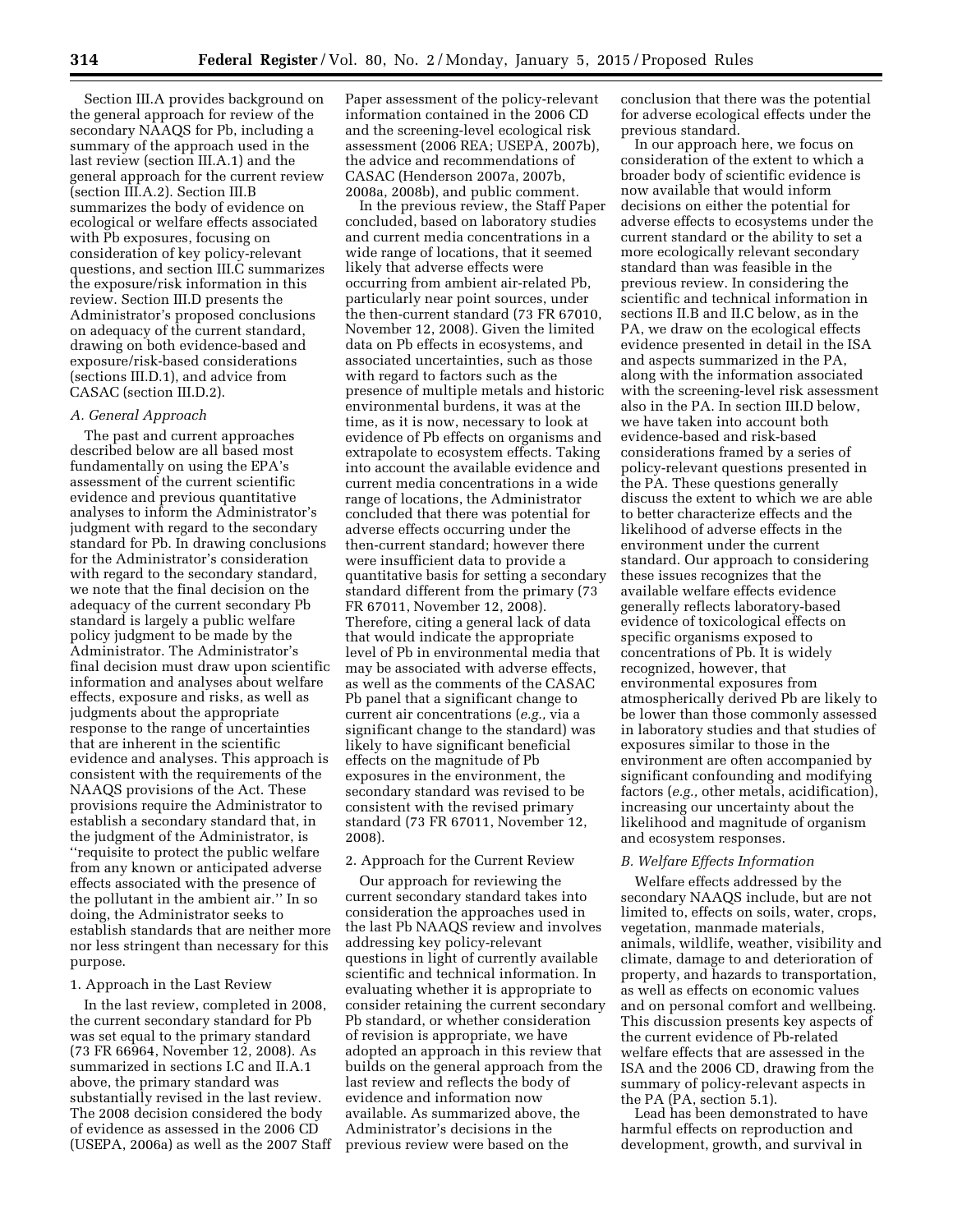many species as described in the assessment of the evidence available in this review and consistent with the conclusions drawn in the last review (ISA, section 1.7; 2006 CD, sections 7.1.5 and 7.2.5). A number of studies on ecological effects of Pb are newly available in this review and are critically assessed in the ISA as part of the full body of evidence. The full body of currently available evidence reaffirms conclusions on the array of effects recognized for Pb in the last review (ISA, section 1.7). In so doing, in the context of pollutant exposures considered relevant the ISA determines 71 that causal 72 or likely causal 73 relationships exist in both freshwater and terrestrial ecosystems for Pb with effects on reproduction and development in vertebrates and invertebrates; growth in plants and invertebrates; and survival in vertebrates and invertebrates (ISA, Table 1–3). In drawing judgments regarding causality for the criteria air pollutants, the ISA places emphasis on ''evidence of effects at doses (*e.g.,* blood Pb concentration) or exposures (*e.g.,* air concentrations) that are relevant to, or somewhat above, those currently experienced by the population.'' The ISA notes that the ''extent to which studies of higher concentrations are considered varies . . . but generally includes those with doses or exposures in the range of one to two orders of magnitude above current or ambient conditions.'' Studies ''that use higher doses or exposures may also be considered . . . [t]hus, a causality determination is based on weight of evidence evaluation for health, ecological or welfare effects, focusing on the evidence from exposures or doses generally ranging from current levels to

72 In determining that a causal relationship exists for Pb with specific ecological or welfare effects, the EPA has concluded that ''[e]vidence is sufficient to conclude that there is a causal relationship with relevant pollutant exposures (*i.e.,* doses or exposures generally within one to two orders of magnitude of current levels)'' (ISA, p. lxii).

73 In determining a likely causal relationship exists for Pb with specific ecological or welfare effects, the EPA has concluded that ''[e]vidence is sufficient to conclude that there is a likely causal association with relevant pollutant exposures . . . but uncertainties remain'' (ISA, p. lxii).

one or two orders of magnitude above current levels'' (ISA, pp. lx to lxi).

Although considerable uncertainties are recognized in generalizing effects observed under particular, small-scale conditions, up to the ecosystem level of biological organization, the ISA determines that the cumulative evidence reported for Pb effects at such higher levels of biological organization and for endpoints in single species with direct relevance to population and ecosystem level effects (*i.e.,*  development and reproduction, growth, survival) is sufficient to conclude that a causal relationship is likely to exist between Pb exposures and community and ecosystem-level effects in freshwater and terrestrial systems (ISA, section 1.7.3.7).

The ISA also presents evidence for saltwater ecosystems, concluding that current evidence is inadequate to make causality determinations for most population-level responses, as well as community and ecosystem effects, while finding the evidence to be suggestive linking Pb and effects on reproduction and development in marine invertebrates (ISA, Table 1–3, sections 6.3.12 and 6.4.21).

As in prior reviews of the Pb NAAQS, this review is focused on those effects most pertinent to ambient air Pb exposures. Given the reductions in ambient air Pb concentrations over the past decades, these effects are generally those associated with the lowest levels of Pb exposure that have been evaluated. Additionally, we recognize the limitations on our ability to draw conclusions about environmental exposures from ecological studies of organism-level effects, as most studies were conducted in laboratory settings which may not accurately represent field conditions or the multiple variables that govern exposure.

The relationship between ambient air Pb and ecosystem response is important in making the connection between current emissions of Pb and the potential for adverse ecological effects. The limitations in the data available on this subject for the last review were significant. There is no new evidence since the last review that substantially improves our understanding of the relationship between ambient air Pb and measurable ecological effects. As stated in the last review, the role of ambient air Pb in contributing to ecosystem Pb has been declining over the past several decades. It remains difficult to apportion exposure between air and other sources to inform our understanding of the potential for ecosystem effects that might be associated with air emissions. As noted

in the ISA, *''[t]he amount of Pb in ecosystems is a result of a number of inputs and it is not currently possible to determine the contribution of atmospherically-derived Pb from total Pb in terrestrial, freshwater or saltwater systems''* (ISA, section 6.5). Further, considerable uncertainties also remain in drawing conclusions from effects evidence observed under laboratory conditions with regard to effects expected at the ecosystem level in the environment. In many cases it is difficult to characterize the nature and magnitude of effects and to quantify relationships between ambient concentrations of Pb and ecosystem response due to the existence of multiple stressors, variability in field conditions, and differences in Pb bioavailability at that level of organization (ISA, section 6.5). In summary, the ISA concludes that ''[r]ecent information available since the 2006 Pb AQCD, includes additional field studies in both terrestrial and aquatic ecosystems, but the connection between air concentration and ecosystem exposure continues to be poorly characterized for Pb and the contribution of atmospheric Pb to specific sites is not clear'' (ISA, section 6.5).

It is also important to consider the fate and transport of both current Pb and Pb emitted in the past. It is this past legacy of Pb that was cited as a significant source of uncertainty in the last review. The extensive history of Pb uses in developed countries coupled with atmospheric transport processes has left a legacy of Pb in ecosystems globally (*e.g.,* 2006 CD, sections 2.3.1 and 7.1; 1977 CD, section 6.3.1). Records of U.S. atmospheric emissions of Pb in the twentieth and late nineteenth centuries have been documented in sediment cores (PA, section 2.3; ISA, section 2.6.2; Landers et al., 2010). Once deposited, Pb can be transported by stormwater runoff or resuspension to catchments and nearby water bodies or stored in soil layers in forested areas, its further movement influenced by soil or sediment composition and chemistry and physical processes. Some new studies are available that provide additional information, briefly summarized below, on Pb cycling, flux and retention within terrestrial and aquatic systems. This new information does not fundamentally change our understanding from the last review of Pb movement through or accumulation in ecosystems over time but rather improves our understanding of some of the underlying processes and

<sup>71</sup>Since the last Pb NAAQS review, the ISAs, which have replaced CDs in documenting each review of the scientific evidence (or air quality criteria), employ a systematic framework for weighing the evidence and describing associated conclusions with regard to causality, using established descriptors: ''causal'' relationship with relevant exposure, ''likely'' to be a causal relationship, evidence is ''suggestive'' of a causal relationship, ''inadequate'' evidence to infer a causal relationship, and ''not likely'' to be a causal relationship (ISA, Preamble).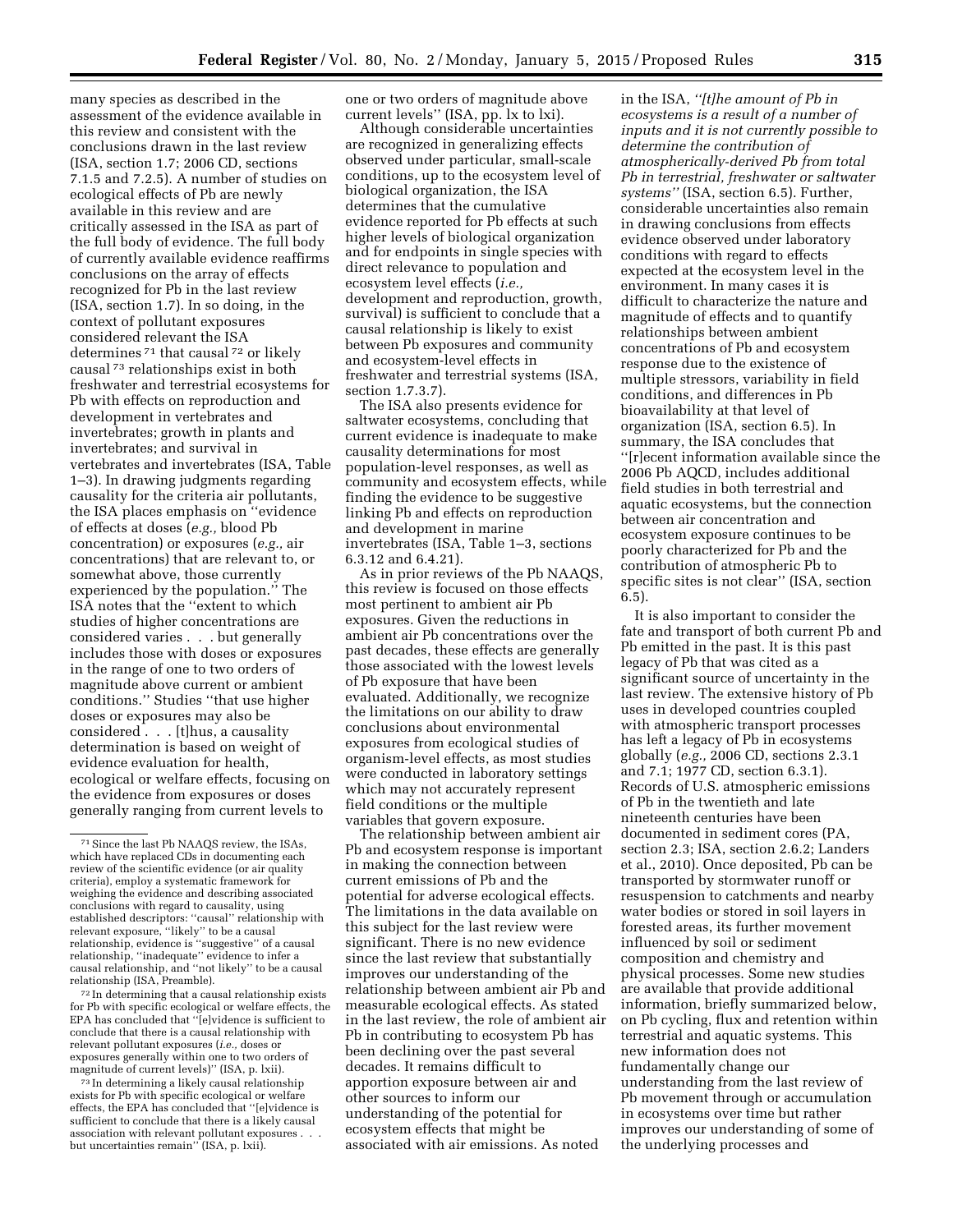mechanisms in soil, water and sediment. There is little new information, however, on fate and transport in ecosystems specifically related to air-derived Pb (ISA, section 2.3). There is limited newly available information with regard to the timing of ecosystem recovery from historic atmospheric deposition of Pb (ISA, sections 2.3.2.4 and 2.3.3.3).

Overall, recent studies in terrestrial ecosystems provide deposition data consistent with deposition fluxes reported in the 2006 CD and demonstrate consistently that atmospheric deposition of Pb has decreased since the phase-out of leaded on-road gasoline (PA, section 2.3.2.2; ISA, section 2.3.3). Follow-up studies in several locations at high elevation sites indicate little change in soil Pb concentrations since the phase-out of leaded onroad gasoline in surface soils, consistent with the high retention reportedly associated with reduced microbial activity at lower temperatures associated with high elevation sites. However, amounts of Pb in the surface soils at some lower altitude sites were reduced over the same time period in the same study (ISA, section 2.3.3). New studies in the ISA also enhance our understanding of Pb sequestration in forest soils by providing additional information on the role of leaf litter as a Pb reservoir in some situations and the effect of litter decomposition on Pb distribution (ISA, section 2.3.3).

Recent research on Pb transport in aquatic systems has provided a large body of observations confirming that such transport is dominated by colloids rich in iron and organic material (ISA, section 2.3.2). Recent research on Pb flux in sediments provides greater detail on resuspension processes than was available in the 2006 CD, including research on resuspended Pb largely associated with organic material or iron and manganese particles and research on the important role played by anoxic or depleted oxygen environments in Pb cycling in aquatic systems. This newer research is consistent with prior evidence in indicating that appreciable resuspension and release from sediments largely occurs during discrete events related to storms. It has also confirmed that resuspension is an important process that strongly influences the lifetime of Pb in bodies of water. Finally, there have been advances in understanding and modeling of Pb partitioning between organic material and sediment in aquatic environments (ISA, section 2.7.2).

The bioavailability of Pb is also an important component of understanding

the effects Pb is likely to have on organisms and ecosystems (ISA, section 6.3.3). It is the amount of Pb that can interact within the organism that leads to toxicity, and there are many factors which govern this interaction (ISA, sections 6.2.1 and 6.3.3). The bioavailability of metals varies widely depending on the physical, chemical, and biological conditions under which an organism is exposed (ISA, section 6.3.3). Studies newly available since the last Pb NAAQS review provide additional insight into factors that influence the bioavailability of Pb to specific organisms (ISA, section 6.3.3). In general, this evidence is supportive of previous conclusions and does not identify significant new variables from those identified previously. Section 6.3.3 of the ISA provides a detailed discussion of bioavailability in terrestrial systems. With regard to aquatic systems, a detailed discussion of bioavailability in freshwater systems is provided in sections 6.4.3 and 6.4.4 of the ISA, and section 6.4.14 of the ISA discusses bioavailability in saltwater systems.

In terrestrial systems, the amount of bioavailable Pb present determines the impact of soil Pb to a much greater extent than does the total amount present (ISA, section 6.3.11). In such ecosystems, Pb is deposited either directly onto plant surfaces or onto soil where it can bind with organic matter or dissolve in pore water. The Pb dissolved in pore water is particularly bioavailable to organisms in the soil and, therefore, the impact of this Pb on the ecosystem is potentially greater than soil Pb that is not in pore water (ISA, section 6.3.11).

In aquatic systems as in terrestrial systems, the amount of Pb bioavailable to organisms is a better predictor of effect on organisms than the overall amount of Pb in the system. Once atmospherically derived Pb enters surface water bodies through deposition or runoff, its fate and bioavailability are influenced by many water quality characteristics, such as pH, suspended solids levels and organic content (ISA, section 6.4.2). In sediments, bioavailability of Pb to sedimentdwelling organisms may be influenced by the presence of other metals, sulfides, iron oxides and manganese oxides and also by physical disturbance (ISA, section 2.6.2). For many aquatic organisms, Pb dissolved in the water column can be the primary exposure route, while for others sediment ingestion is significant (ISA, section 2.6.2). As recognized in the 2006 CD and further supported in the ISA, there is a body of evidence showing that

uptake and elimination of Pb vary widely among aquatic species.

There is a substantial amount of new evidence in this review regarding the ecological effects of Pb on individual terrestrial and aquatic species with less new information available on marine species and ecosystems. On the whole, this evidence supports previous conclusions that Pb has effects on growth, reproduction and survival, and that under some conditions these effects can be adverse to organisms and ecosystems. The ISA provides evidence of effects in additional species and in a few cases at lower exposures than reported in the previous review, but does not substantially alter our understanding of the ecological endpoints affected by Pb from the previous review. Looking beyond organism-level evidence, the evidence of adversity in natural systems remains sparse due to the difficulty in determining the effects of confounding factors such as co-occurring metals or system characteristics that influence bioavailability of Pb in field studies. The following paragraphs summarize the information presented in this review for terrestrial, aquatic and marine systems.

With regard to terrestrial ecosystems, recent studies cited in this review support previous conclusions about the effects of Pb, namely that increasing soil Pb concentrations in areas of Pb contamination (*e.g.,* mining sites and industrial sites) can cause decreases in microorganism abundance, diversity, and function. Previous reviews have also reported on effects on bird and plant communities (2006 CD, section AX7.1.3). The shifts in bacterial species and fungal diversity have been observed near long-established sources of Pb contamination (ISA, section 6.3.12.7). Most recent evidence for Pb toxicity to terrestrial plants, invertebrates and vertebrates is from single-species assays in laboratory studies which do not capture the complexity of bioavailability and other modifiers of effect in natural systems (ISA, section 6.3.12.7). Further, models that might account for modifiers of bioavailability have proven difficult to develop (ISA, p. 6–16).

Evidence presented in the ISA and prior CDs demonstrates the toxicity of Pb in aquatic ecosystems and the role of many factors, including Pb speciation and various water chemistry properties, in modifying toxicity (ISA, section 1.7.2). Since the 2006 CD, additional evidence for community and ecosystem level effects of Pb is available, primarily in microcosm studies or field studies with other metals present (ISA, section 6.4.11). Such evidence described in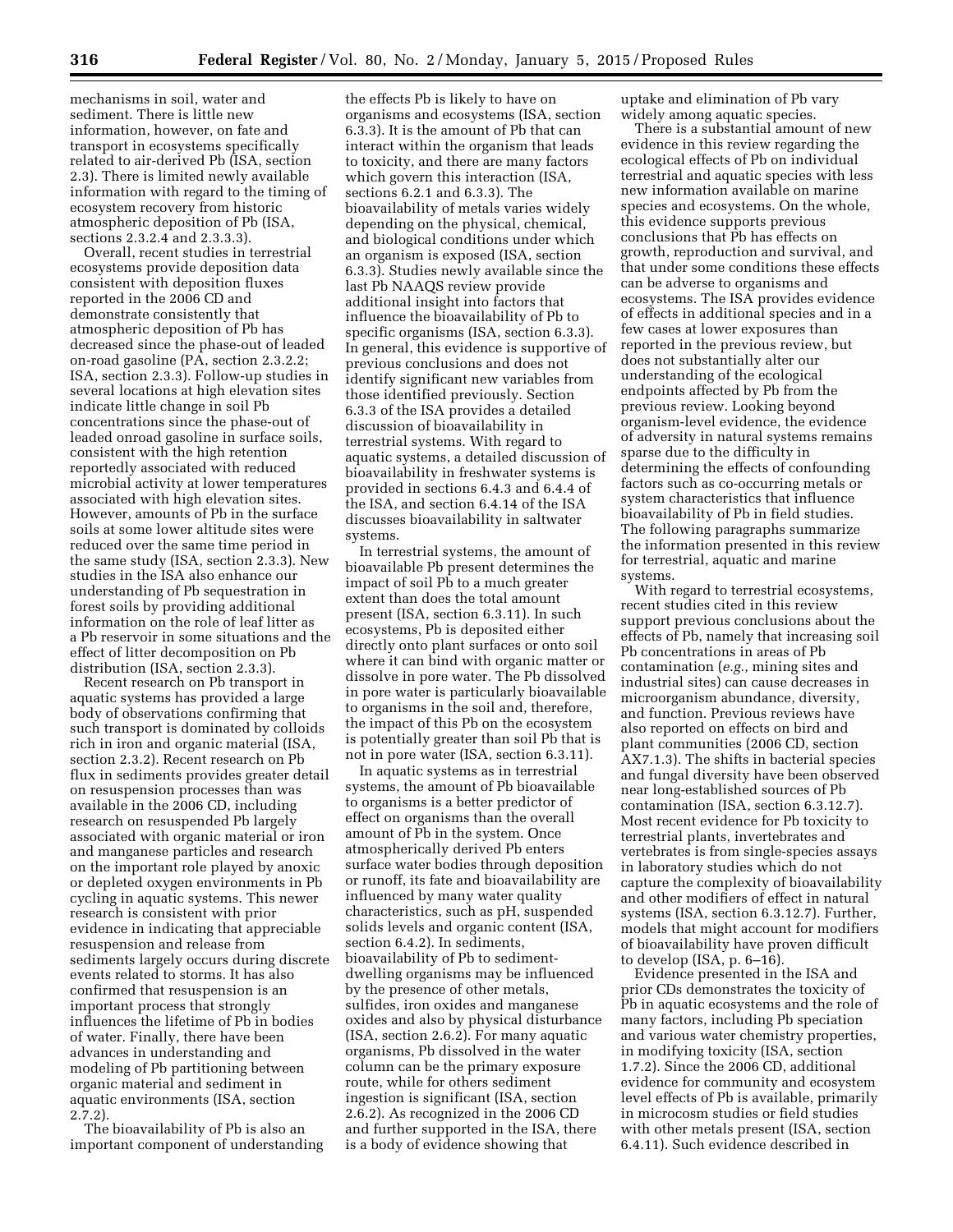previous CDs includes alteration of predator-prey dynamics, species richness, species composition, and biodiversity. New studies available in this review provide evidence in additional habitats for these community and ecological-scale effects, specifically in aquatic plant communities and sediment-associated communities at both acute and chronic exposures involving concentrations similar to those previously reported (ISA, section 6.4.7). In many cases, it is difficult to characterize the nature and magnitude of effects and to quantify relationships between ambient concentrations of Pb and ecosystem response due to existence of multiple ecosystem-level stressors, variability in field conditions, and differences in Pb bioavailability (ISA, sections 1.7.3.7 and 6.4.7). Additionally, the degree to which air concentrations have contributed to such effects in freshwater ecosystems is largely unknown.

With regard to evidence in marine ecosystems, recently available evidence on the toxicity of Pb to marine algae augments the 2006 CD findings of variation in sensitivity across marine species. Recent studies on Pb exposure include reports of growth inhibition and oxidative stress in a few additional species of marine algae (ISA, section 6.4.15). Recent literature provides little new evidence of endpoints or effects in marine invertebrates beyond those reported in the 2006 CD. For example, some recent studies strengthen the evidence presented in the 2006 CD regarding negative effects of Pb exposure on marine invertebrates (ISA, section 6.4.15.2). Recent studies also identify several species exhibiting particularly low sensitivity to high acute exposures (ISA, section 6.4.15.2). Little new evidence is available of Pb effects on marine fish and mammals for reproductive, growth and survival endpoints that are particularly relevant to the population level of biological organization and higher (ISA, section 6.4.15). New studies on organism-level effects from Pb in saltwater ecosystems (ISA, section 6.4.15) provide little evidence to inform our understanding of linkages among atmospheric concentrations, ambient exposures in saltwater systems and such effects or to inform our conclusions regarding the likelihood of adverse effects under conditions associated with the current NAAQS for Pb. Nor does the currently available evidence indicate significantly different exposure levels from the previous review at which ecological systems or receptors are expected to experience effects.

During the last review, the 2006 CD assessed the available information on critical loads for Pb (2006 CD, section 7.3). This information included publications on methods and example applications, primarily in Europe, specific to the bedrock geology, soil types, vegetation, and historical deposition trends in each European country (2006 CD, p. E–24), with no analyses available for U.S. locations (2006 CD, sections 7.3.4–7.3.6). As a result, the 2006 CD concluded that ''[c]onsiderable research is necessary before critical load estimates can be formulated for ecosystems extant in the United States'' (2006 CD, p. E–24).

For this current review, newly available evidence pertaining to critical loads analysis includes limited recent research on consideration of bioavailability in characterizing Pb effect concentrations or indices and on modeling approaches to incorporate chemistry effects on Pb speciation and bioavailability (ISA, sections 6.3.7 and 6.4.8). With consideration of this information and the four critical load analysis studies newly available in this review (none of which are for U.S. ecosystems), the ISA does not modify the conclusions noted above from the 2006 CD (ISA, sections 6.1.3, 6.3.7 and 6.4.8). In summary, the new information in this review does not appreciably change our evidence base or further inform our understanding of critical loads of Pb, including critical loads in sensitive U.S. ecosystems.

There is no new evidence since the last review that substantially improves our understanding of the relationship between ambient air Pb and measurable ecological effects. As stated in the last review, the role of ambient air Pb in contributing to ecosystem Pb has been declining over the past several decades. It remains difficult to apportion exposure between air and other sources to better inform our understanding of the potential for ecosystem effects that might be associated with air emissions. As noted in the ISA, ''[t]he amount of Pb in ecosystems is a result of a number of inputs and it is not currently possible to determine the contribution of atmospherically-derived Pb from total Pb in terrestrial, freshwater or saltwater systems'' (ISA, section 6.5). Further, considerable uncertainties also remain in drawing conclusions from evidence of effects observed under laboratory conditions with regard to effects expected at the ecosystem level in the environment. In many cases it is difficult to characterize the nature and magnitude of effects and to quantify relationships between ambient concentrations of Pb and ecosystem

response due to the existence of multiple stressors, variability in field conditions, and differences in Pb bioavailability at that level of organization (ISA, section 6.5). In summary, the ISA concludes that ''[r]ecent information available since the 2006 Pb AQCD, includes additional field studies in both terrestrial and aquatic ecosystems, but the connection between air concentration and ecosystem exposure continues to be poorly characterized for Pb and the contribution of atmospheric Pb to specific sites is not clear'' (ISA, section 6.5).

### *C. Summary of Risk Assessment Information*

The risk assessment information available in this review and summarized here is based on the screening-level risk assessment performed for the last review, described in the 2006 REA, 2007 Staff Paper and 2008 notice of final decision (73 FR 66964, November 12, 2008), as considered in the context of the evidence newly available in this review (PA, section 5.2). As described in the REA Planning Document, careful consideration of the information newly available in this review, with regard to designing and implementing a full REA for this review, led us to conclude that performance of a new REA for this review was not warranted (REA Planning Document, section 3.3). Based on their consideration of the REA Planning Document analysis, the CASAC Pb Review Panel generally concurred with the conclusion that a new REA was not warranted in this review (Frey, 2011b). Accordingly, the risk/exposure information considered in this review is drawn primarily from the 2006 REA as summarized below (PA, section 5.2 and Appendix 5A; REA Planning Document, section 3.1).

The 2006 screening-level assessment focused on estimating the potential for ecological risks associated with ecosystem exposures to Pb emitted into ambient air (PA, section 5.2; 2006 REA, section 7). A national-scale screen was used to evaluate surface water and sediment monitoring locations across the U.S. for the potential for ecological impacts that might be associated with atmospheric deposition of Pb (2006 REA, section 7.1.2). In addition to the national-scale screen (2006 REA, section 3.6), the assessment involved a case study approach, with case studies for areas surrounding a primary Pb smelter (2006 REA, section 3.1) and a secondary Pb smelter (2006 REA, section 3.2), as well as a location near a non-urban roadway (2006 REA, section 3.4). An additional case study, focused on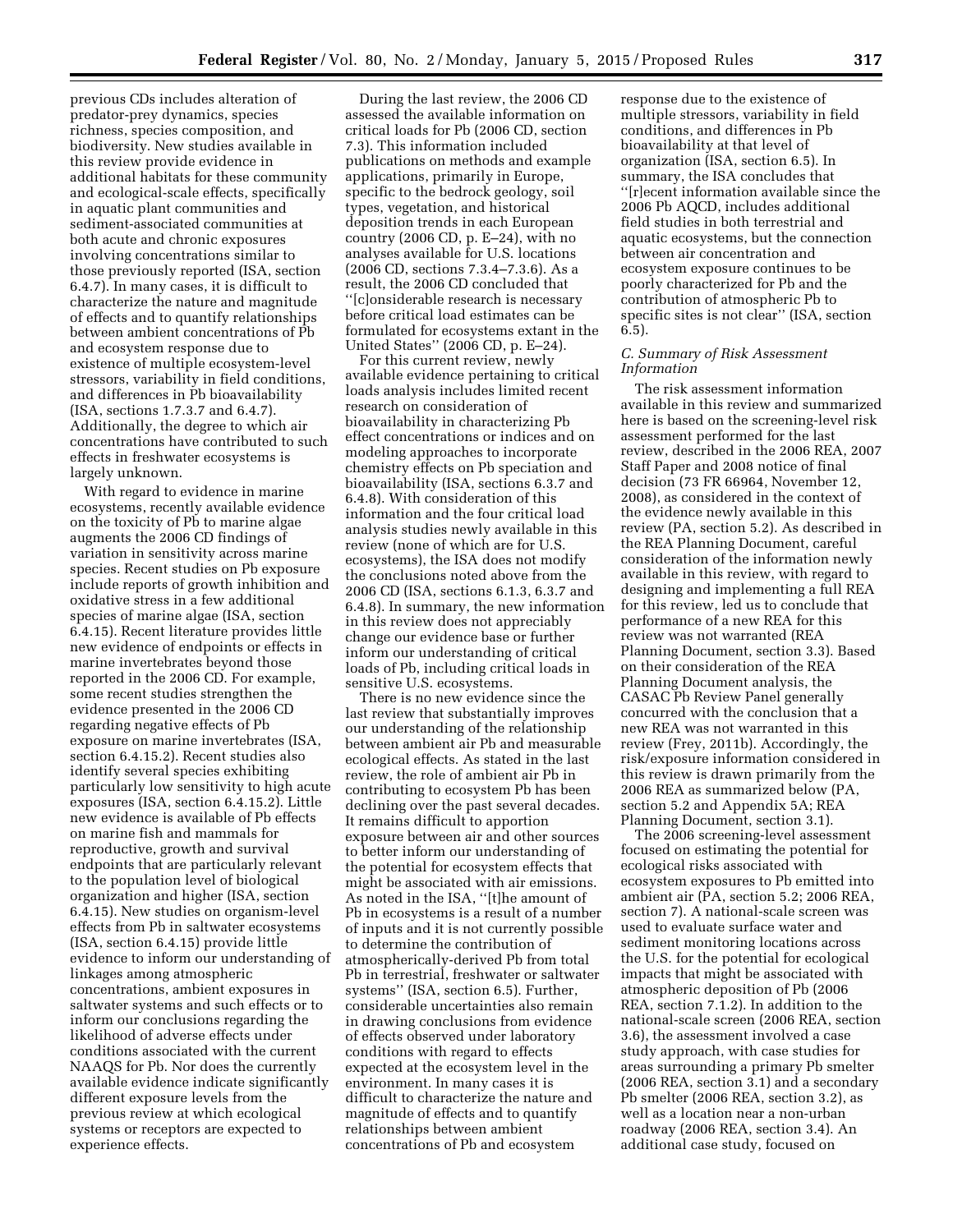consideration of atmospherically derived Pb effects on an ecologically vulnerable ecosystem (Hubbard Brook Experimental Forest), was identified (2006 REA, section 3.5). The Hubbard Brook Experimental Forest (HBEF), in the White Mountain National Forest, near North Woodstock, New Hampshire, was selected as a fourth case study because of its location and its long record of available data on concentration trends of Pb in three media (air or deposition from air, soil, and surface water). The HBEF case study was a qualitative analysis focusing on a summary review of the literature, without new quantitative analyses (2006 REA, Appendix E). For the other three case studies, exposure concentrations of Pb in soil, surface water, and/or sediment concentrations were estimated from available monitoring data or modeling analysis and then compared to ecological screening benchmarks (2006 REA, section 7.1).

In interpreting the results from the 2006 REA, the PA considers newly available evidence that may inform interpretation of risk under the now current standard (PA, section 5.2). Factors that could alter our interpretation of risk would include new evidence of harm at lower concentrations of Pb, new linkages that enable us to draw more explicit conclusions as to the air contribution of environmental exposures, and new methods of interpreting confounding factors that were largely uncontrolled in the previous risk assessment. In general, however, the key uncertainties identified in the last review remain today.

The results for the ecological screening assessment for the three case studies and the national-scale screen for surface water and for sediment in the last review indicated a potential for adverse effects from ambient Pb to multiple ecological receptor groups in terrestrial and aquatic locations. Detailed descriptions of the locationspecific case studies and the national screening assessment, key findings of the risk assessment for each, and an interpretation of the results with regard to past air conditions can be found in the 2006 REA. In considering the potential for adverse welfare effects to result from levels of air-related Pb that would meet the current standard, the findings of the 2006 REA, as summarized in the PA, are discussed below.

While the contribution to Pb concentrations from air as compared to nonair sources is not quantified, air emissions from the primary Pb smelter

case study facility were substantial (2006 REA, Appendix B). In addition, this facility, which closed in 2013, had been emitting Pb for many decades, including some seven decades prior to establishment of any Pb NAAQS, such that it is likely air concentrations associated with the facility were substantial relative to the 1978 NAAQS, which it exceeded at the time of the last review. At the time of the last review and also since the adoption of the current standard, concentrations monitored near this facility have exceeded the level of the applicable NAAQS (2007 Staff Paper, Appendix 2B–1; PA, Appendices 2D and 5A). Accordingly, this case study is not informative for considering the likelihood of adverse welfare effects related to Pb from air sources under air quality conditions associated with meeting the current Pb standard.

The secondary Pb smelter case study location continues to emit Pb, and the county where this facility is located does not meet the current Pb standard (PA, Appendices 2D and 5A). Given the exceedances of the current standard, which likely extend back over 4 to 5 decades, this case study also is not informative for considering the likelihood of adverse welfare effects related to Pb from air sources under air quality conditions associated with meeting the current Pb standard.

The locations for the near-roadway non-urban case study are highly impacted by past deposition of gasoline Pb. It is unknown whether current conditions at these sites exceed the current Pb standard, but, given evidence from the past of Pb concentrations near highways that ranged above the previous (1978) Pb standard (1986 CD, section 7.2.1), conditions at these locations during the time of leaded gasoline very likely exceeded the current standard. Similarly, those conditions likely resulted in Pb deposition associated with leaded gasoline that exceeds that being deposited under air quality conditions that would meet the current Pb standard. Given this legacy, consideration of the potential for environmental risks from levels of airrelated Pb associated with meeting the current Pb standard in these locations is highly uncertain.

The extent to which past air emissions of Pb have contributed to surface water or sediment Pb concentrations at the locations identified in the national scale surface water and sediment screen is unclear. For some of the surface water locations, nonair sources likely contributed significantly to the surface water Pb

concentrations. For other locations, a lack of nearby nonair sources indicated a potential role for air sources to contribute to observed surface water Pb concentrations. Additionally, these concentrations may have been influenced by Pb in resuspended sediments and may reflect contribution of Pb from erosion of soils with Pb derived from historic as well as current air emissions.

The most useful case study to the current review is that of the Vulnerable Ecosystem Case Study located in the HBEF. This case study was focused on consideration of information which included a long record (from 1976 through 2000) of available data on concentration trends of Pb in three media (air or deposition from air, soil, and surface water). While no quantitative analyses were performed, a summary review of literature published on HBEF was developed. This review indicated: (1) Atmospheric Pb inputs do not directly affect stream Pb levels at HBEF because deposited Pb is almost entirely retained in the soil profile; and (2) soil horizon analysis results showed Pb to have become more concentrated at lower soil depths over time, with the soil serving as a Pb sink, appreciably reducing Pb in pore water as it moves through the soil layers to streams (dissolved Pb concentrations were reduced from  $5 \mu g/L$  to about  $5 \text{ ng/L}$ from surface soil to streams). As a result, the HBEF studies concluded that the contribution of dissolved Pb from soils to streams was insignificant (2006 REA, Appendix E). Further, atmospheric input of Pb, based on bulk precipitation data, was estimated to decline substantially from the mid-1970s to 1989; forest floor soil Pb concentrations between 1976 and 2000 were also estimated to decline appreciably (2006 REA, sections E.1 and E.2). In considering HBEF and other terrestrial sites with Pb burdens derived primarily from long-range atmospheric transport, the 2006 CD found that ''[d]espite years of elevated atmospheric Pb inputs and elevated concentrations in soils, there is little evidence that sites affected primarily by long-range Pb transport have experienced significant effects on ecosystem structure or function'' (2006 CD, p. AX7–98). The explanation suggested by the 2006 CD for this finding is ''[l]ow concentrations of Pb in soil solutions, the result of strong complexation of Pb by soil organic matter'' (2006 CD, p. AZX7–98). While more recent soil or stream data on Pb concentrations are not available, we find it unlikely, given the general evidence for air Pb emissions and concentration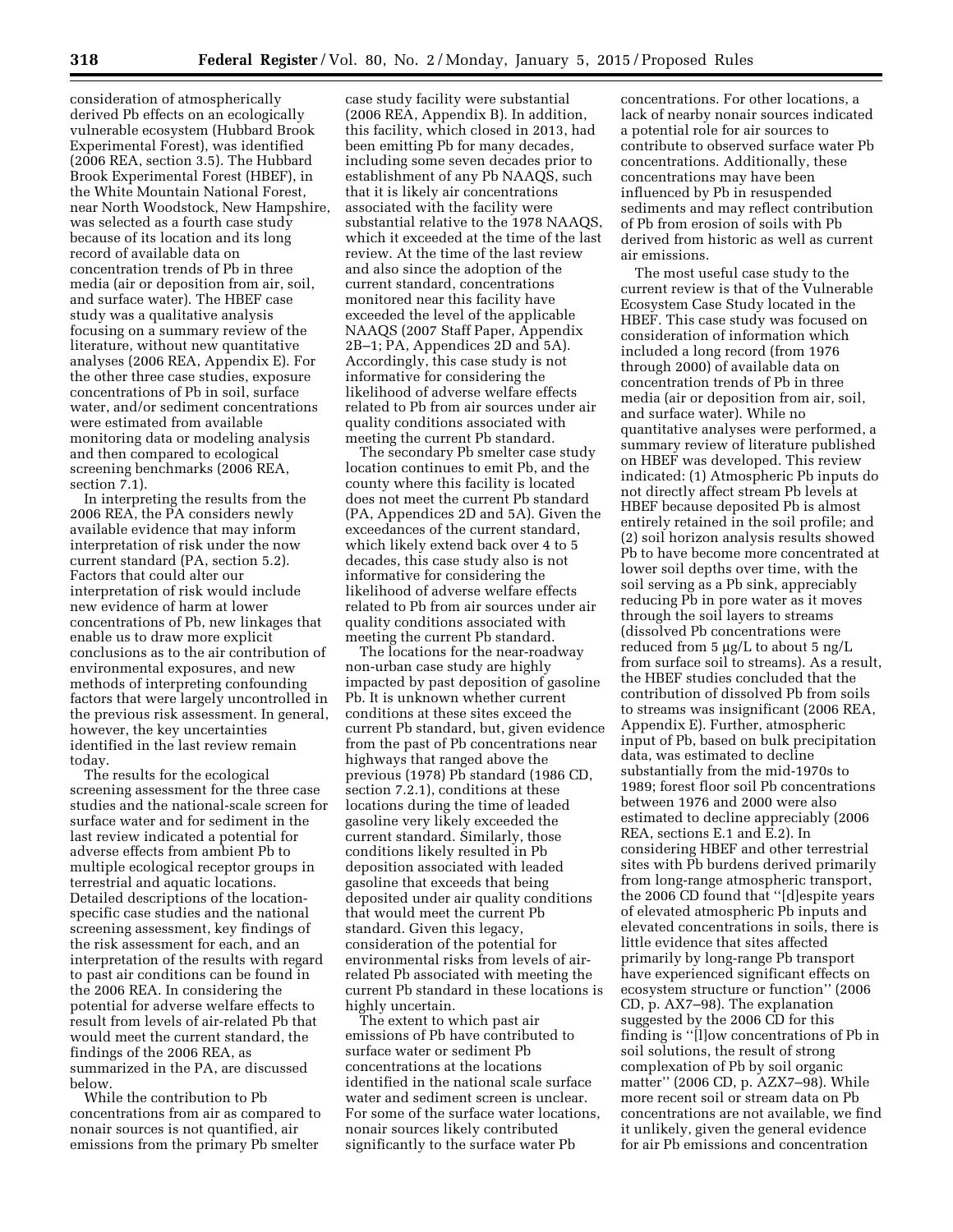declines over the past several decades (*e.g.,* PA, Figures 2–1, 2–7 and 2–8), that conditions would have worsened from those on which these conclusions were drawn (*e.g.,* soil data through 2000). Therefore, this information suggests that the now-lower ambient air concentrations associated with meeting the current standard would not be expected to directly impact stream Pb levels.

With regard to new evidence of Pb effects at lower concentrations, it is necessary to consider that the evidence of adversity due specifically to Pb in natural systems is limited, in no small part because of the difficulty in determining the effects of confounding factors such as multiple metals and modifying factors influencing bioavailability in field studies. Modeling of Pb-related exposure and risk to ecological receptors is subject to a wide array of sources of both variability and uncertainty. Variability is associated with geographic location, habitat types, physical and chemical characteristics of soils and water that influence Pb bioavailability and terrestrial and aquatic community composition. Lead uptake rates by invertebrates, fish, and plants may vary by species and season. For wildlife, variability also is associated with food ingestion rates by species and season, prey selection, and locations of home ranges for foraging relative to the Pb contamination levels (USEPA, 2005b).

There are significant difficulties in quantifying the role of air emissions under the current standard, which is significantly lower than the previous standard. As recognized in the PA, Pb deposited before the standard was enacted remains in soils and sediments, complicating interpretations regarding the impact of the current standard; historic Pb emitted from leaded gasoline usage continues to move slowly through systems along with more recently deposited Pb and Pb derived from nonair sources (PA, section 1.3.2). The results from the location-specific case studies and the surface and sediment screen performed in the last review are difficult to interpret in light of the current standard and are largely not useful in informing judgments of the potential for adverse effects at levels of deposition meeting the current standard.

## *D. Conclusions on Adequacy of the Current Secondary Standard*

1. Evidence- and Risk-Based Considerations in the Policy Assessment

The current evidence, as discussed more fully in the PA, continues to

support the conclusions from the previous review regarding key aspects of the ecological effects evidence for Pb and the effects of exposure associated with levels of Pb occurring in ecological media in the U.S. The EPA's conclusions in this regard are based on consideration of the assessment of the currently available evidence in the ISA, particularly with regard to key aspects summarized in the PA.

In considering the welfare effects evidence with respect to the adequacy of the current standard, the PA considers the array of evidence newly assessed in the ISA with regard to the degree to which this evidence supports conclusions about the effects of Pb in the environment that were drawn in the last review and the extent to which it reduces previously recognized areas of uncertainty. Further, the PA considers the current evidence and associated conclusions about the potential for effects to occur as a result of the much lower ambient Pb concentrations allowed by the current secondary standard (set in 2008) than those allowed by the prior standard, which was the focus of the last review. These considerations, as discussed below, inform the Administrator's conclusions regarding the extent to which the evidence supports or calls into question the adequacy of protection afforded by the current standard.

The range of effects that Pb can exert on terrestrial and aquatic organisms indicated by information available in the current review is summarized in the ISA (ISA, sections 1.7, 6.3 and 6.4) and largely mirrors the findings of the previous review (PA, section 5.1). The integrated synthesis contained in the ISA conveys how effects of Pb can vary with species and life stage, duration of exposure, form of Pb, and media characteristics such as soil and water chemistry. A wide range of organism effects are recognized, including effects on growth, development (particularly of the nervous system) and reproductive success (ISA, sections 6.3 and 6.4). Lead is recognized to distribute from the air into multiple environmental media, as summarized in section I.D above, contributing to multiple exposure pathways for ecological receptors. As discussed in section 5.1 of the PA, many factors affect the bioavailability of Pb to receptors in terrestrial and aquatic ecosystems, contributing to differences between laboratory-assessed toxicity and Pb toxicity in these ecosystems, and challenging our consideration of environmental impacts of Pb emitted to ambient air.

In studies in a variety of ecosystems, adverse ecosystem-level effects

(including decreases in species diversity, loss of vegetation, changes to community composition, primarily in soil microbes and plants, decreased growth of vegetation, and increased number of invasive species) have been demonstrated near smelters, mines and other industries that have released substantial amounts of Pb, among other materials, to the environment (ISA, sections 6.3.12 and 6.4.12). As noted in the PA, however, our ability to characterize the role of air emissions of Pb in contributing to these effects is complicated because of coincident releases to other media and of other pollutants. Co-released pollutants include a variety of other heavy metals, in addition to sulfur dioxide, which may cause toxic effects in themselves and may interact with Pb in the environment, contributing uncertainty to characterization of the role of Pb from ambient air with regard to the reported effects (PA, section 5.1). These uncertainties limit our ability to draw conclusions regarding the extent to which Pb-related effects may be associated with ambient air conditions that would meet the current standard.

The role of historically emitted Pb poses additional complications in addressing this question, as discussed in the PA (PA, section 1.3.2). The vast majority of Pb in the U.S. environment today, particularly in terrestrial ecosystems, was deposited in the past during the use of Pb additives in gasoline (2006 CD, pp. 2–82, AX7–36 to AX7–38, AX7–98; Johnson et al., 2004), although contributions from industrial activities, including metals industries, have also been documented (ISA, section 2.2.2.3, Jackson et al., 2004). The gasoline-derived Pb was emitted in very large quantities (2006 CD, p. AX7–98 and ISA, Figure 2–8) and predominantly in small sized particles which were widely dispersed and transported across large distances, within and beyond the U.S. (ISA, section 2.2). As recognized in the PA, historical records provided by sediment cores in various environments document the substantially reduced Pb deposition (associated with reduced Pb emissions) in many locations (PA, sections 2.3.1 and 2.3.3.2; ISA, section 2.2.1). As Pb is persistent in the environment, these substantial past environmental releases are expected to generally dominate current nonair media concentrations.

There is very limited evidence to relate specific ecosystem effects with current ambient air concentrations of Pb through deposition to terrestrial and aquatic ecosystems and subsequent movement of deposited Pb through the environment (*e.g.,* soil, sediment, water,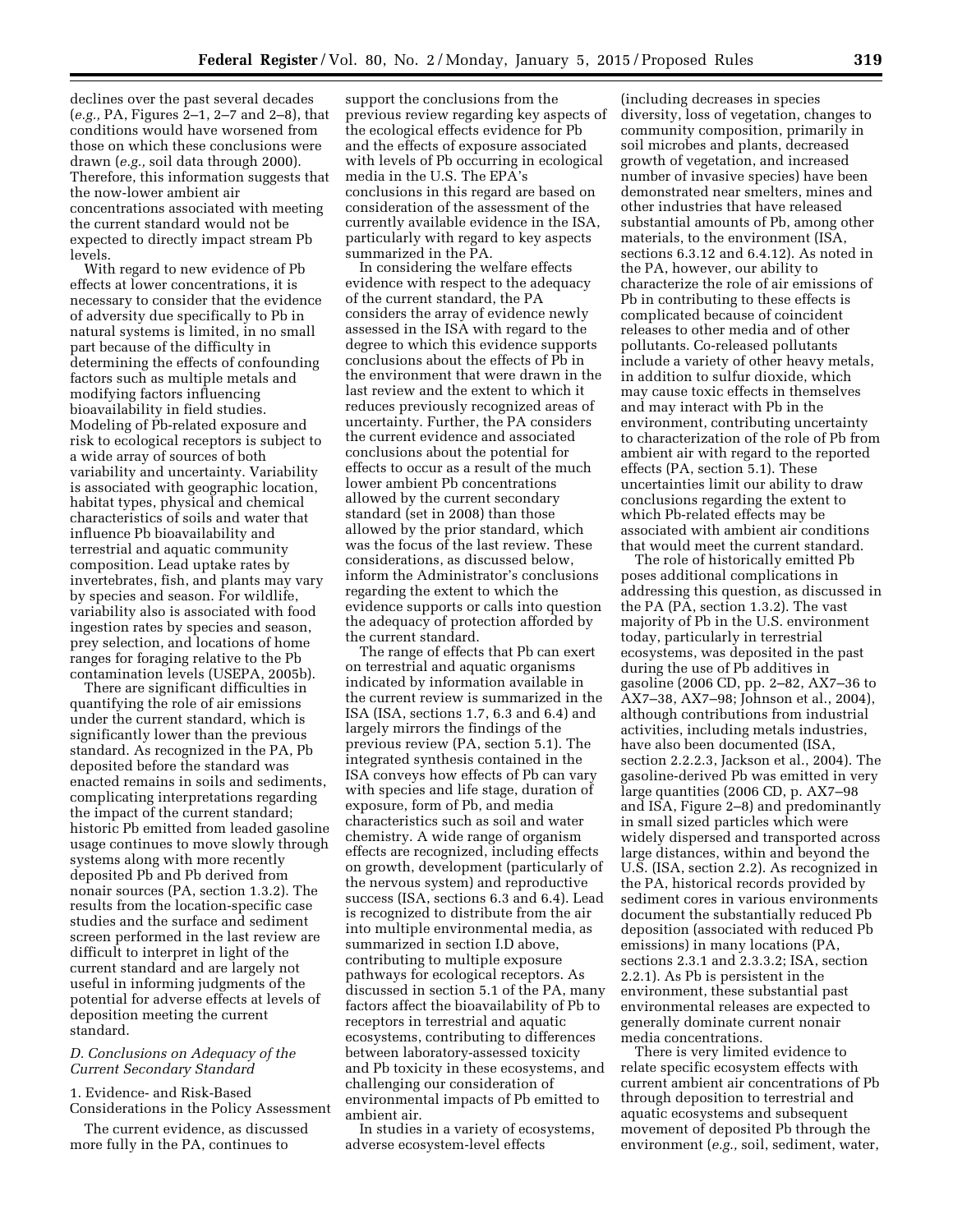organisms). The potential for ecosystem effects of Pb from atmospheric sources under conditions meeting the current standard is difficult to assess due to limitations on the availability of information to fully characterize the distribution of Pb from the atmosphere into ecosystems over the long term, as well as limitations on information on the bioavailability of atmospherically deposited Pb (as affected by the specific characteristics of the receiving ecosystem). Therefore, while information available since the 2006 CD includes additional terrestrial and aquatic field studies, ''the connection between air concentration and ecosystem exposure and associated potential for welfare effects continues to be poorly characterized for Pb'' (ISA, section 6.5). Such a connection is even harder to characterize with respect to the current standard than it was in the last review with respect to the previous, much higher, standard.

The current evidence also continues to support conclusions from the last review with regard to interpreting the risk and exposure results. These conclusions are based on consideration of the screening-level ecological risk assessment results from the last review as described in the 2006 REA and summarized in the notice of final rulemaking (73 FR 67009, November 12, 2008) and in light of the currently available evidence in the ISA (PA, section 5.2). As noted in section III.C above, the results from three of the four case studies and from the national screens are largely not useful in informing judgments of the potential for adverse effects at levels of deposition associated with conditions that meet the current standard. The Vulnerable Ecosystem Case Study at the HBEF is more illustrative with regard to the current review and, accordingly, is given primary consideration. The EPA concluded that atmospheric Pb inputs of the past did not directly affect stream Pb levels at HBEF because deposited Pb is almost entirely retained in the soil profile and that there was ''little evidence that sites affected primarily by long-range Pb transport [such as this one] have experienced significant effects on ecosystem structure or function'' (2006 CD, p. AX–98). We further note here that, as conditions are unlikely to have worsened since those on which those conclusions were based, we find it likely that current ambient air concentrations do not directly impact stream Pb levels under air quality conditions associated with meeting the now-current standard.

The available risk and exposure information continues to be sufficient to conclude that the 1978 standard was not providing adequate protection to ecosystems and, when considered with regard to air-related ecosystem exposures likely to occur with air Pb levels that just meet the now-current standard, additionally does not provide evidence of adverse effects under the current standard.

## 2. CASAC Advice

In the current review of the secondary standard for Pb, the CASAC has provided advice and recommendations in their review of drafts of the ISA, of the REA Planning Document, and of the draft PA. We have additionally received comments from the public on drafts of these documents.74

In their advice and comments conveyed in the context of their review of the draft PA, the CASAC agreed with staff's preliminary conclusions that the available information since the last review is not sufficient to warrant revision to the secondary standard (Frey, 2013b). On this subject, the CASAC letter said that ''[o]verall, the CASAC concurs with the EPA that the current scientific literature does not support a revision to the Primary Lead (Pb) National Ambient Air quality Standard (NAAQS) nor the Secondary Pb NAAQS'' (Frey, 2013b, p. 1). The CASAC also recognized the many uncertainties and data gaps in the new scientific literature and recommended that research be performed in the future to address these limitations (Frey, 2013b, p. 2).

Given the existing scientific data, the CASAC concurs with retaining the current secondary standard without revision. However, the CASAC also notes that important research gaps remain. For example questions remain regarding the relevance of the primary standard's indicator, level, averaging time, and form for the secondary standard. Other areas for additional research to address data gaps and uncertainty include developing a critical loads approach for U.S. conditions and a multi-media approach to account for legacy Pb and contributions from different sources. Addressing these gaps may require reconsideration of the secondary standard in future assessments.

The very few public comments received on this review to date that have addressed adequacy of the current secondary Pb standard indicate support for retaining the current standard without revision, generally grouping the secondary standard with their similar view on the primary standard.

3. Administrator's Proposed Conclusions on the Adequacy of the Current Standard

Based on the evidence and risk assessment information that is available in this review concerning the ecological effects and potential public welfare impacts of Pb emitted into ambient air, the Administrator proposes to conclude that the current secondary standard provides the requisite protection of public welfare from adverse effects and should be retained.

In considering the adequacy of the current standard, the Administrator has considered the assessment of the available evidence and conclusions contained in the ISA; the staff assessment of and conclusions regarding the policy-relevant technical information, including screening-level risk information, presented in the PA; the advice and recommendations from CASAC; and public comments to date in this review. In the discussion below, the Administrator gives weight to the PA conclusions, with which CASAC has concurred, and takes note of key aspects of the rationale presented for those conclusions which contribute to her proposed decision.

The Administrator notes the conclusion in the PA that the body of evidence on the ecological effects of Pb, expanded in some aspects since the last review, continues to support identification of ecological effects in organisms relating to growth, reproduction, and survival as the most relevant endpoints associated with Pb exposure. In consideration of the appreciable influence of site-specific environmental characteristics on the bioavailability and toxicity of environmental Pb in our assessment here, the PA noted the lack of studies conducted under conditions closely reflecting the natural environment. The currently available evidence, while somewhat expanded since the last review, does not include evidence of significant effects at lower concentrations or evidence of higher level ecosystem effects beyond those reported in the last review. There continue to be significant difficulties in interpreting effects evidence from laboratory studies to the natural environment and linking those effects to ambient air Pb concentrations. Further, the PA notes that the EPA is aware of no new critical loads information that would inform our interpretation of the public welfare significance of the effects of Pb in various U.S. ecosystems (PA, section 5.1). In summary, while new research has added to the understanding of Pb biogeochemistry and expanded the

<sup>74</sup>All written comments submitted to the agency will be available in the docket for this rulemaking, as will be transcripts and minutes of the public meetings held in conjunction with CASAC's review of drafts of the PA, the REA Planning Document and the ISA.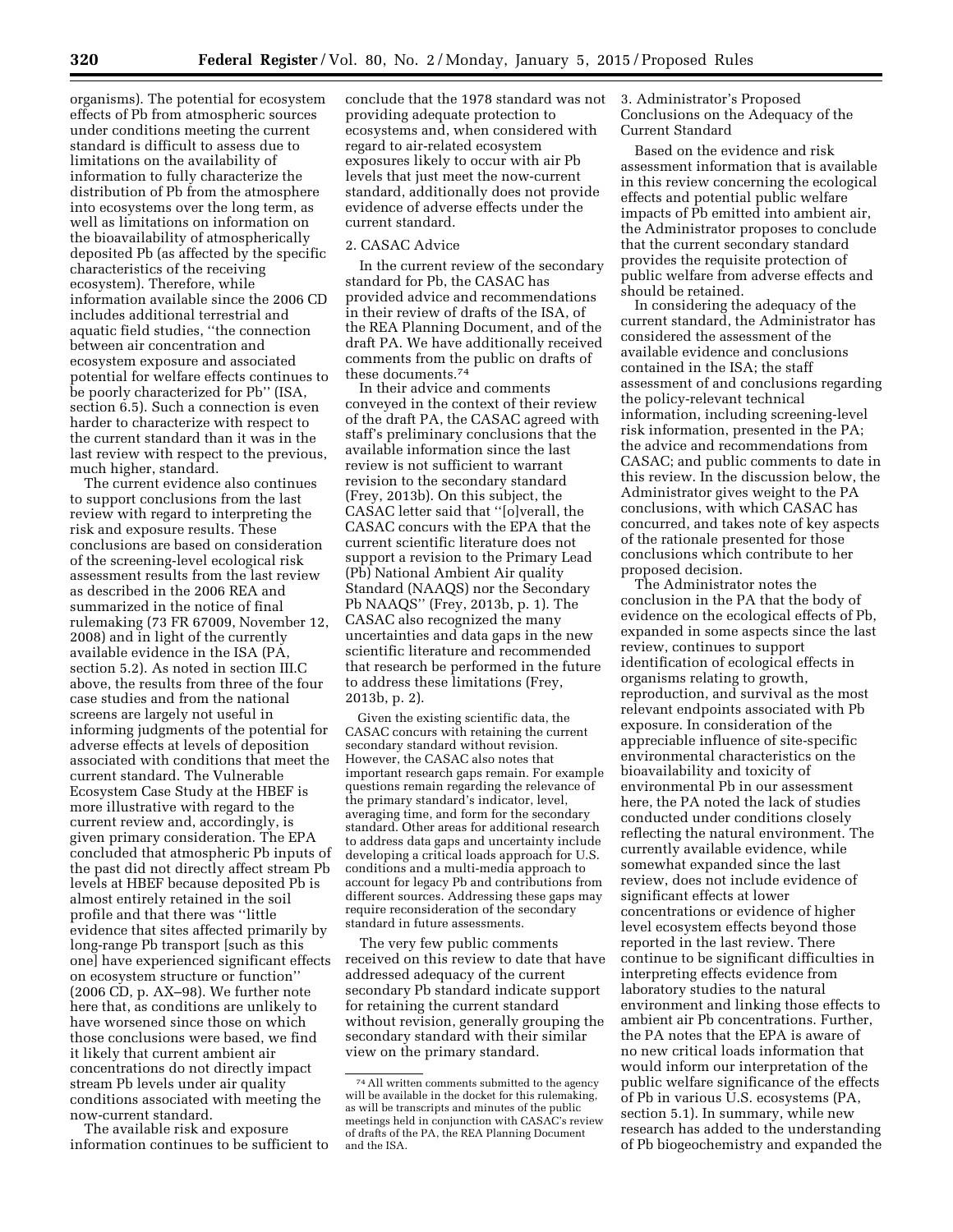list of organisms for which Pb effects have been described, the PA notes there remains a significant lack of knowledge about the potential for adverse effects on public welfare from ambient air Pb in the environment and the exposures that occur from such air-derived Pb, particularly under conditions meeting the current standard (PA, section 6.2.1). Thus, the scientific evidence presented in detail in the ISA, inclusive of that newly available in this review, is not substantively changed, most particularly with regard to the adequacy of the now current standard, from the information that was available in and supported the decision for revision in the last review (PA, section 6.2.1).

With respect to exposure/risk-based considerations, the PA recognizes the complexity of interpreting the previous risk assessment with regard to the ecological risk of ambient air Pb associated with conditions meeting the current standard and the associated limitations and uncertainties of such assessments. For example, the locationspecific case studies as well as the national screen conducted in the last review reflect both current air Pb deposition as well as past air and nonair source contributions (PA, section 6.3). The Administrator takes note of the PA conclusion that the previous assessment is consistent with and generally supportive of the evidence-based conclusions about Pb in the environment, yet the limitations on our ability to apportion Pb between past and present air contributions and between air and nonair sources remain significant.

In the Administrator's consideration of the information available in this review of the Pb secondary standard, she gives weight to the PA conclusion that the currently available evidence and exposure/risk information do not call into question the adequacy of the current standard to provide the requisite protection for public welfare (PA, section 6.3). In so doing, she also notes the advice from CASAC in this review, including that ''[g]iven the existing scientific data, the CASAC concurs with retaining the current secondary standard without revision.'' In light of these and the above considerations, the Administrator finds that the currently available information does not call into question the adequacy of the current standard to provide the requisite protection for public welfare and, accordingly, reaches the conclusion that it is appropriate to retain the current secondary standard without revision. The Administrator solicits comment on this conclusion.

## **IV. Statutory and Executive Order Reviews**

Additional information about these statutes and Executive Orders can be found at *[http://www2.epa.gov/laws](http://www2.epa.gov/laws-regulations/laws-and-executive-orders)[regulations/laws-and-executive-orders.](http://www2.epa.gov/laws-regulations/laws-and-executive-orders)* 

*A. Executive Order 12866: Regulatory Planning and Review and Executive Order 13563: Improving Regulation and Regulatory Review* 

This action is not a significant regulatory action and was, therefore, not submitted to the Office of Management and Budget for review.

#### *B. Paperwork Reduction Act*

This action does not impose an information collection burden under the Paperwork Reduction Act. There are no information collection requirements directly associated with revisions to a NAAQS under section 109 of the CAA and this action does not propose any revisions to the NAAQS.

### *C. Regulatory Flexibility Act*

I certify that this action will not have a significant economic impact on a substantial number of small entities under the Regulatory Flexibility Act. This action will not impose any requirements on small entities. Rather, this action proposes to retain, without revision, existing national standards for allowable concentrations of lead in ambient air as required by section 109 of the CAA. *See also* American Trucking Associations v. EPA. 175 F.3d at 1044– 45 (NAAQS do not have significant impacts upon small entities because NAAQS themselves impose no regulations upon small entities).

### *D. Unfunded Mandates Reform Act*

This action does not contain any unfunded mandate as described in the Unfunded Mandates Reform Act, 2 U.S.C. 1531–1538 and does not significantly or uniquely affect small governments. This action imposes no enforceable duty on any state, local or tribal governments or the private sector.

#### *E. Executive Order 13132: Federalism*

This action does not have federalism implications. It will not have substantial direct effects on the states, on the relationship between the national government and the states, or on the distribution of power and responsibilities among the various levels of government.

## *F. Executive Order 13175: Consultation and Coordination With Indian Tribal Governments*

This action does not have tribal implications, as specified in Executive Order 13175. This action does not change existing regulations. It does not have a substantial direct effect on one or more Indian Tribes, since Tribes are not obligated to adopt or implement any NAAQS. The Tribal Authority Rule gives Tribes the opportunity to develop and implement CAA programs such as the Pb NAAQS, but it leaves to the discretion of the Tribe whether to develop these programs and which programs, or appropriate elements of a program, they will adopt. Thus, Executive Order 13175 does not apply to this action.

## *G. Executive Order 13045: Protection of Children From Environmental Health and Safety Risks*

This action is not subject to Executive Order 13045 because it is not economically significant as defined in Executive Order 12866. The health effects evidence and risk assessment information for this action, which focuses on children in addressing the atrisk population, is summarized in sections II.B, II.C and II.D, and described in the ISA and PA, copies of which are in the public docket for this action.

## *H. Executive Order 13211: Actions That Significantly Affect Energy Supply, Distribution or Use*

This action is not subject to Executive Order 13211, because it is not a significant regulatory action under Executive Order 12866.

## *I. National Technology Transfer and Advancement Act*

This rulemaking does not involve technical standards.

## *J. Executive Order 12898: Federal Actions To Address Environmental Justice in Minority Populations and Low-Income Populations*

The EPA believes that this action will not have disproportionately high and adverse human health or environmental effects on minority, low-income or indigenous populations. The action proposed in this notice is to retain without revision the existing NAAQS for Pb based on the Administrator's conclusion that the existing standards protect public health, including the health of sensitive groups, with an adequate margin of safety. As discussed earlier in this preamble (see section II), the EPA expressly considered the available information regarding health effects among at-risk populations in reaching the proposed decision that the existing standards are requisite.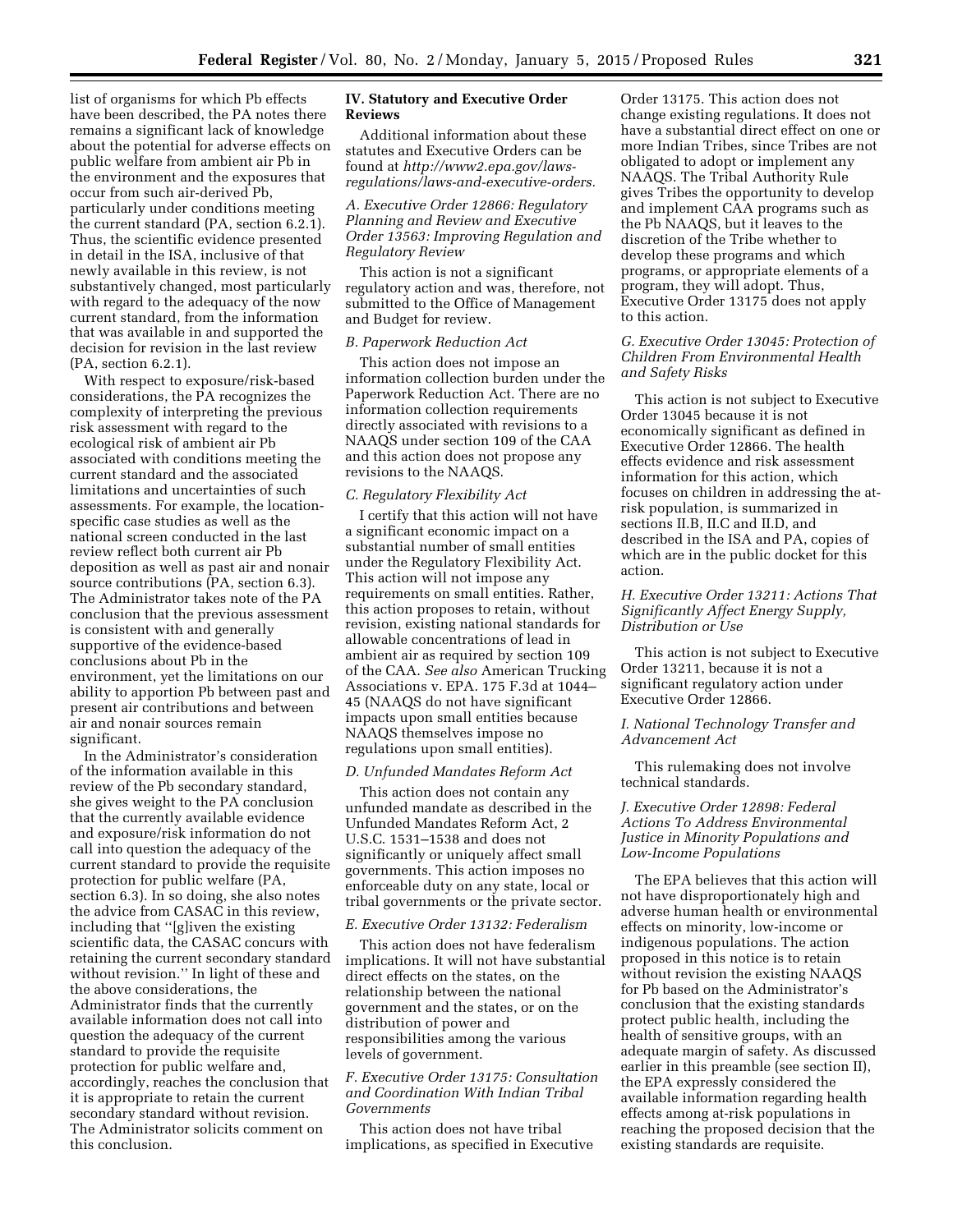## *K. Determination Under Section 307(d)*

Section 307(d)(1)(V) of the CAA provides that the provisions of section 307(d) apply to ''such other actions as the Administrator may determine.'' Pursuant to section  $307(d)(1)(V)$ , the Administrator determines that this action is subject to the provisions of section 307(d).

# **References**

- Advisory Committee on Childhood Lead Poisoning Prevention (ACCLPP). (2012). Low Level Lead Exposure Harms Children: A Renewed Call for Primary Prevention. Report of the Advisory Committee on Childhood Lead Poisoning Prevention of the Centers for Disease Control and Prevention. January 4, 2012. Available at: *[http://www.cdc.gov/nceh/lead/ACCLPP/](http://www.cdc.gov/nceh/lead/ACCLPP/blood_lead_levels.htm) blood*\_*lead*\_*[levels.htm.](http://www.cdc.gov/nceh/lead/ACCLPP/blood_lead_levels.htm)*
- Alliance to End Childhood Lead Poisoning. (1991). The First Comprehensive National Conference: Final Report. October 6,7,8, 1991.
- Bellinger, D.C. and Needleman, H.L. (2003). Intellectual impairment and blood lead levels [letter]. N. Engl. J. Med. 349: 500.
- Bellinger, D. (2008). Email message to Jee-Young Kim, U.S. EPA. February 13, 2008. Docket document number EPA–HQ–OAR– 2006–0735–5156.
- Billick, I.H.; Curran, A.S.; Shier, D.R. (1979). Analysis of pediatric blood lead levels in New York City for 1970–1976. Environ. Health Perspect. 31: 183–190.
- Billick, I.H.; Curran, A.S.; Shier, D.R. (1980). Relation of pediatric blood lead levels to lead in gasoline. Environ. Health Perspect. 34: 213–217.
- Billick, I.H. (1983). Sources of lead in the environment. In: Rutter, M.; Russell Jones, R., eds. Lead versus health: Sources and effects of low level lead exposure. New York, NY: John Wiley and Sons, Ltd; pp. 59–77.
- Brunekreef, B.; Noy, D.; Biersteker, K.; Boleij, J. (1983). Blood lead levels of Dutch city children and their relationship to lead in the environment. J. Air Pollut. Control Assoc. 33: 872–876.
- Brunekreef, B. (1984). The relationship between air lead and blood lead in children: A critical review. Science of the total environment, 38: 79–123.
- Canfield, R.L.; Henderson, C.R., Jr.; Cory-Slechta, D.A.; Cox, C.; Jusko, T.A.; Lanphear, B.P. (2003). Intellectual impairment in children with blood lead concentrations below 10 µg per deciliter. N. Engl. J. Med. 348: 1517–1526.
- Canfield, R.L. (2008). Email messages to Jee-Young Kim, U.S. EPA. February 7 through August 12, 2008. Docket document number EPA–HQ–OAR–2006–0735–5811.
- Centers for Disease Control and Prevention. (2012) CDC Response to Advisory Committee on Childhood Lead Poisoning Prevention Recommendations in ''Low Level Lead Exposure Harms Children: A Renewed Call of Primary Prevention.'' Atlanta, GA: U.S. Department of Health and Human Services, Public Health Service. June 7, 2012.
- Chandramouli, K; Steer, C.D.; Ellis, M; Emond, A.M. (2009). Effects of early childhood lead exposure on academic performance and behaviour of school age children. Arch Dis Child 94: 844–848.
- Frey, H.C. (2011a). Letter from Dr. H. Christopher Frey, Chair, Clean Air Scientific Advisory Committee Lead Review Panel, to Administrator Lisa P. Jackson. Re: Consultation on EPA's Draft Integrated Review Plan for the National Ambient Air Quality Standards for Lead. May 25, 2011.
- Frey, H.C. (2011b). Letter from Dr. H. Christopher Frey, Chair, Clean Air Scientific Advisory Committee Lead Review Panel, to Administrator Lisa P. Jackson. Re: Consultation on EPA's Review of the National Ambient Air Quality Standards for Lead: Risk and Exposure Assessment Planning Document. October 14, 2011.
- Frey, H.C. and Samet, J.M. (2011). Letter from Drs. H. Christopher Frey, Chair, Clean Air Scientific Advisory Committee Lead Review Panel, and Jonathan M. Samet, Chair, Clean Air Scientific Advisory Committee, to Administrator Lisa P. Jackson. Re: CASAC Review of the EPA's Integrated Science Assessment for Lead (First External Review Draft—May 2011). December 9, 2011.
- Frey, H.C. (2013a). Letter from Dr. H. Christopher Frey, Chair, Clean Air Scientific Advisory Committee and Clean Air Scientific Advisory Committee Lead Review Panel, to Acting Administrator Bob Perciasepe. Re: CASAC Review of the EPA's Integrated Science Assessment for Lead (Third External Review Draft— November 2012). June 4, 2013.
- Frey, H.C. (2013b). Letter from Dr. H. Christopher Frey, Chair, Clean Air Scientific Advisory Committee and Clean Air Scientific Advisory Committee Lead Review Panel, to Acting Administrator Bob Perciasepe. Re: CASAC Review of the EPA's Policy Assessment for Lead (External Review Draft—January 2013). June 4, 2013.
- Gulson, B.L.; Mizon, K.J.; Davis, J.D.; Palmer, J.M.; Vimpani, G. (2004). Identification of sources of lead in children in a primary zinc-lead smelter environment. Environ Health Perspect 112: 52–60.
- Hayes, E.B.; McElvaine, M.D.; Orbach, H.G.; Fernandez, A.M.; Lyne, S.; Matte, T.D. (1994). Long-term trends in blood lead levels among children in Chicago: Relationship to air lead levels. Pediatrics 93:195–200.
- Henderson, R. (2007a). Letter from Dr. Rogene Henderson, Chair, Clean Air Scientific Advisory Committee, to Administrator Stephen L. Johnson. Re: Clean Air Scientific Advisory Committee's (CASAC) Review of the 1st Draft Lead Staff Paper and Draft Lead Exposure and Risk Assessments. March 27, 2007.
- Henderson, R. (2007b). Letter from Dr. Rogene Henderson, Chair, Clean Air Scientific Advisory Committee, to Administrator Stephen L. Johnson. Re: Clean Air Scientific Advisory Committee's (CASAC) Review of the 2nd Draft Lead Human Exposure and Health Risk

Assessments Document. September 27, 2007.

- Henderson, R. (2008a). Letter from Dr. Rogene Henderson, Chair, Clean Air Scientific Advisory Committee, to Administrator Stephen L. Johnson. Re: Clean Air Scientific Advisory Committee's (CASAC) Review of the Advance Notice of Proposed Rulemaking (ANPR) for the NAAQS for lead. January 22, 2008.
- Henderson, R. (2008b). Letter from Dr. Rogene Henderson, Chair, Clean Air Scientific Advisory Committee, to Administrator Stephen L. Johnson. Re: Clean Air Scientific Advisory Committee's (CASAC) Review of the Notice of Proposed Rulemaking for the NAAQS for lead. July 18, 2008.
- Hilts, S.R. (2003). Effect of smelter emission reductions on children's blood lead levels. Sci. Total Environ. 303: 51–58.
- ICF International. (2006). Lead Human Exposure and Health Risk Assessments and Ecological Risk Assessment for Selected Areas. Pilot Phase. Draft Technical Report with Appendices. Prepared for the U.S. EPA's Office of Air Quality Planning and Standards, Research Triangle Park, NC. December 2006.
- Jackson, B.P., Winger P.V., Lasier P.J. (2004). Atmospheric lead deposition to Okefenokee Swamp, Georgia, USA. Environ Poll. 130: 445–451.
- Jackson, L. (2009) Memorandum from Administrator Lisa Jackson, Subject: Process for Reviewing National Ambient Air Quality Standards. May 21, 2009. Available at: *[http://www.epa.gov/ttn/](http://www.epa.gov/ttn/naaqs/pdfs/NAAQSReviewProcessMemo52109.pdf) [naaqs/pdfs/](http://www.epa.gov/ttn/naaqs/pdfs/NAAQSReviewProcessMemo52109.pdf)*
- *[NAAQSReviewProcessMemo52109.pdf.](http://www.epa.gov/ttn/naaqs/pdfs/NAAQSReviewProcessMemo52109.pdf)*  Jones, R.L.; Homa, D.M.; Meyer, P.A.; Brody, D.J.; Caldwell, K.L.; Pirkle, J.L.; Brown, M.J. (2009). Trends in blood lead levels and blood lead testing among US children aged 1 to 5 Years, 1988–2004. Pediatrics 123: e376–e385.
- Kim, Y.; Kim, B.N.; Hong, Y.C.; Shin, M.S.; Yoo, H.J.; Kim, J.W.; Bhang, S.Y.; Cho, S.C. (2009). Co-exposure to environmental lead and manganese affects the intelligence of school-aged children. Neurotoxicology 30: 564–571.
- Kirrane, E; Patel, M. (2014). Memorandum to Integrated Science Assessment for Lead Docket (EPA–HQ–ORD–2011–0051). Docket document number EPA–HQ–ORD– 2011–0051–0050. May 9, 2014.
- Kordas, K; Canfield, R.L.; Lopez, P; Rosado, J.L.; Vargas, G.G.; Cebrian, M.E.; Rico, J.A.; Ronquillo, D.; Stoltzfus, R.J. (2006). Deficits in cognitive function and achievement in Mexican first-graders with low blood lead concentrations. Environ Res 100: 371–386.
- Krieg, E.F., Jr; Butler, M. A.; Chang, M.; Liu, T; Yesupriya, A.; Dowling, N.; Lindegren, M.L. (2010). Lead and cognitive function in VDR genotypes in the Third National Health and Nutrition Examination Survey. Neurotoxicol Teratol 32: 262–272.
- Lanphear, B.P.; Roghmann, K.J. (1997). Pathways of lead exposure in urban children. Environ Res 74: 67–73.
- Lanphear, B.P.; Matte, T.D.; Rogers, J.; Clickner, R.P.; Dietz, B.; Bornschein, R.L.; Succop, P.; Mahaffey, K.R.; Dixon, S.;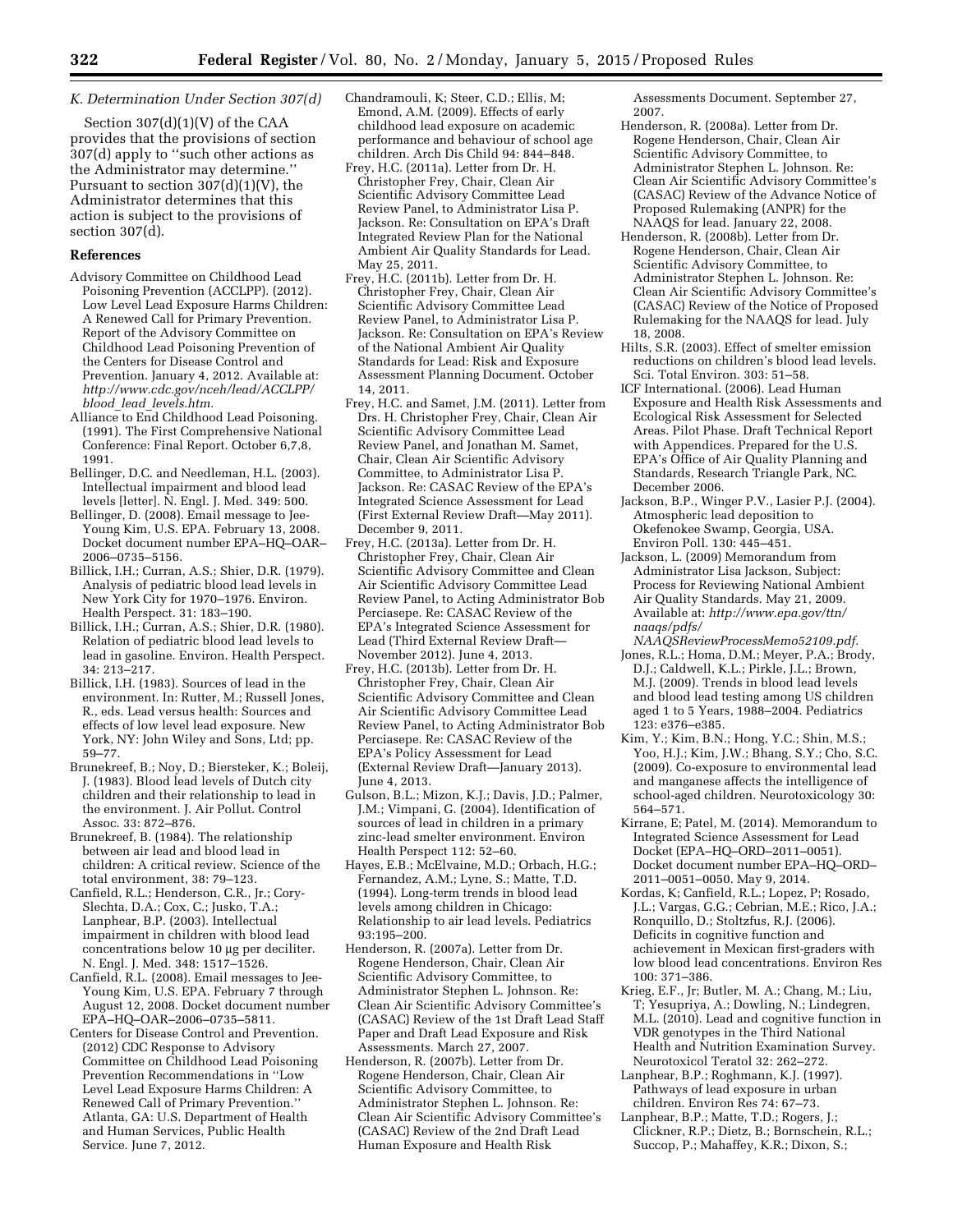Galke, W.; Rabinowitz, M.; Farfel, M.; Rohde, C.; Schwartz, J.; Ashley, P.; Jacobs, D.E. (1998). The contribution of leadcontaminated house dust and residential soil to children's blood lead levels: A pooled analysis of 12 epidemiologic studies. Environ Res 79: 51–68.

Lanphear, B.P.; Dietrich, K.; Auinger, P.; Cox, C. (2000). Cognitive deficits associated with blood lead concentrations <10 microg/dL in U.S. children and adolescents. Public Health Rep 115: 521– 529.

Lanphear, B. P.; Hornung, R.; Khoury, J.; Yolton, K.; Baghurst, P.; Bellinger, D.C.; Canfield, R.L.; Dietrich, K. N.; Bornschein, R.; Greene, T.; Rothenberg, S.J.; Needleman, H.L.; Schnaas, L.; Wasserman, G.; Graziano, J.; Roberts, R. (2005). Lowlevel environmental lead exposure and children's intellectual function: an international pooled analysis. Environ. Health Perspect. 113: 894–899.

Miranda, M.L.; Kim, D.; Reiter, J.; Overstreet Galeano, M. A.; Maxson, P. (2009). Environmental contributors to the achievement gap. Neurotoxicology 30: 1019–1024.

Pirkle, J.L.; Brody, D.J.; Gunter, E.W.; Kramer, R.A.; Paschal, D.C.; Flegal, K.M.; Matte, T. D. (1994). The decline in blood lead levels in the United States: The National Health and Nutrition Examination Surveys (NHANES). JAMA 272: 284–291.

Ranft, U.; Delschen, T.; Machtolf, M.; Sugiri, D.; Wilhelm, M. (2008). Lead concentration in the blood of children and its association with lead in soil and ambient air: Trends between 1983 and 2000 in Duisburg. J Toxicol Environ Health A 71: 710–715.

Rothenberg, S.J.; Rothenberg, J.C. (2005). Testing the dose-response specification in epidemiology: Public health and policy consequences for lead. Environ. Health Perspect. 113: 1190–1195.

Samet, J.M. and Frey, H.C. (2012). Letter from Drs. Jonathan M. Samet, Chair, Clean Air Scientific Advisory Committee and H. Christopher Frey, Chair, Clean Air Scientific Advisory Committee Lead Review Panel, to Administrator Lisa P. Jackson. Re: CASAC Review of the EPA's Integrated Science Assessment for Lead (Second External Review Draft—February 2012). July 20, 2012.

Schnaas, L; Rothenberg, S.J.; Flores, M.F.; Martinez, S.; Hernandez, C.; Osorio, E.; Perroni, E. (2004). Blood lead secular trend in a cohort of children in Mexico City (1987–2002). Environ Health Perspect 112: 1110–1115.

Schwartz, J., and Pitcher, H. (1989). The relationship between gasoline lead and blood lead in the United States. J Official Statistics 5(4):421–431.

Schwemberger, M.S., J.E. Mosby, M.J. Doa, D. E. Jacobs, P.J. Ashley, D.J. Brody, M. J. Brown, R.L. Jones, D. Homa. (2005). Blood lead levels—United States, 1999–2002. Mortal Morb Weekly Rept 54(20):513–516. May 27, 2005.

Téllez-Rojo, M.M.; Bellinger, D.C.; Arroyo-Quiroz, C.; Lamadrid-Figueroa, H.; Mercado-García, A.; Schnaas-Arrieta, L.; Wright, R. O.; Hernández-Avila, M.; Hu, H. (2006). Longitudinal associations between

blood lead concentrations  $< 10 \mu g/dL$  and neurobehavioral development in environmentally-exposed children in Mexico City. Pediatrics 118: e323–e330.

- Téllez-Rojo, M. (2008). Email message to Jee-Young Kim, U.S. EPA. February 11, 2008. Docket document number EPA–HQ–OAR– 2006–0735–5123.
- Tripathi, R.M.; Raghunath, R.; Kumar, A.V.; Sastry, V.N.; Sadasivan, S. (2001). Atmospheric and children's blood lead as indicators of vehicular traffic and other emission sources in Mumbai, India. Sci Total Enviro 267: 101–108.
- UNEP Governing Council. (2011). Proceedings of the Governing Council/ Global Ministerial Environment Forum at its twenty-sixth session. Decision number 26/3. UNEP/GC.26/19. 24 February 2011. Available at: *[http://www.unep.org/gc/gc26/](http://www.unep.org/gc/gc26/docs/Proceedings/K1170817_E-GC26-19_Proceedings.pdf) [docs/Proceedings/K1170817](http://www.unep.org/gc/gc26/docs/Proceedings/K1170817_E-GC26-19_Proceedings.pdf)*\_*E-GC26-19*\_ *[Proceedings.pdf.](http://www.unep.org/gc/gc26/docs/Proceedings/K1170817_E-GC26-19_Proceedings.pdf)*
- UNEP Governing Council. (2013). Decisions adopted by the Governing Council at its twenty-seventh session and first universal session. Decision 27/12: Chemicals and waste management. February 2013. Available at: *[http://www.unep.org/GC/](http://www.unep.org/GC/GC27/Docs/decisions/GC_27_decisions-English.pdf) [GC27/Docs/decisions/GC](http://www.unep.org/GC/GC27/Docs/decisions/GC_27_decisions-English.pdf)*\_*27*\_*decisions-[English.pdf.](http://www.unep.org/GC/GC27/Docs/decisions/GC_27_decisions-English.pdf)*
- U.S. Environmental Protection Agency. (1977). Air quality criteria for lead. Research Triangle Park, NC: Health Effects Research Laboratory, Criteria and Special Studies Office; EPA report no. EPA–600/8– 77–017. Available from: NTIS, Springfield, VA; PB–280411.
- U.S. Environmental Protection Agency. (1986a). Air quality criteria for lead. Research Triangle Park, NC: Office of Health and Environmental Assessment, Environmental Criteria and Assessment Office; EPA report no. EPA–600/8–83/ 028aF–dF. 4v. Available from: NTIS, Springfield, VA; PB87–142378.
- U.S. Environmental Protection Agency. (1986b). Lead effects on cardiovascular function, early development, and stature: an addendum to U.S. EPA Air Quality Criteria for Lead (1986). In: Air quality criteria for lead, v. 1. Research Triangle Park, NC: Office of Health and Environmental Assessment, Environmental Criteria and Assessment Office; pp. A1– A67; EPA report no. EPA–600/8–83/028aF. Available from: NTIS, Springfield, VA; PB87–142378.
- U.S. Environmental Protection Agency. (1989). Review of the national ambient air quality standards for lead: Exposure analysis methodology and validation: OAQPS staff report. Research Triangle Park, NC: Office of Air Quality Planning and Standards; report no. EPA–450/2–89/ 011. Available on the web: *[http://www.epa.](http://www.epa.gov/ttn/naaqs/standards/pb/data/rnaaqsl_eamv.pdf) [gov/ttn/naaqs/standards/pb/data/rnaaqsl](http://www.epa.gov/ttn/naaqs/standards/pb/data/rnaaqsl_eamv.pdf)*\_ *[eamv.pdf.](http://www.epa.gov/ttn/naaqs/standards/pb/data/rnaaqsl_eamv.pdf)*
- U.S. Environmental Protection Agency. (1990a). Air quality criteria for lead: supplement to the 1986 addendum. Research Triangle Park, NC: Office of Health and Environmental Assessment, Environmental Criteria and Assessment Office; report no. EPA/600/8–89/049F. Available from: NTIS, Springfield, VA; PB91–138420.
- U.S. Environmental Protection Agency. (1990b). Review of the national ambient air quality standards for lead: assessment of scientific and technical information: OAQPS staff paper. Research Triangle Park, NC: Office of Air Quality Planning and Standards; report no. EPA–450/2–89/ 022. Available from: NTIS, Springfield, VA; PB91–206185. Available on the web: *[http://www.epa.gov/ttn/naaqs/standards/](http://www.epa.gov/ttn/naaqs/standards/pb/data/rnaaqsl_asti.pdf) [pb/data/rnaaqsl](http://www.epa.gov/ttn/naaqs/standards/pb/data/rnaaqsl_asti.pdf)*\_*asti.pdf.*
- U.S. Environmental Protection Agency. (1991). U.S. EPA Strategy for Reducing Lead Exposure. Available from U.S. EPA Headquarters Library/Washington, DC (Library Code EJBD; Item Call Number: EAP 100/1991.6; OCLC Number 2346675). *[http://www.epa.gov/ttn/naaqs/standards/](http://www.epa.gov/ttn/naaqs/standards/pb/s_pb_pr.html) pb/s*\_*pb*\_*[pr.html.](http://www.epa.gov/ttn/naaqs/standards/pb/s_pb_pr.html)*
- U.S. Environmental Protection Agency. (2005a). Project Work Plan for Revised Air Quality Criteria for Lead. CASAC Review Draft. National Center for Environmental Assessment, Research Triangle Park, NC. NCEA–R–1465. Available at: *[http://www.](http://www.epa.gov/ttn/naaqs/standards/pb/s_pb_cr_pd.html) [epa.gov/ttn/naaqs/standards/pb/s](http://www.epa.gov/ttn/naaqs/standards/pb/s_pb_cr_pd.html)*\_*pb*\_*cr*\_ *[pd.html.](http://www.epa.gov/ttn/naaqs/standards/pb/s_pb_cr_pd.html)*
- U.S. Environmental Protection Agency. (2005b). Ecological Soil Screening Levels for Lead, Interim Final. Washington, DC: Office of Solid Waste and Emergency Response. OSWER Directive 9285.7–70. Available at *[http://www.epa.gov/ecotox/](http://www.epa.gov/ecotox/ecossl/pdf/eco-ssl_lead.pdf) [ecossl/pdf/eco-ssl](http://www.epa.gov/ecotox/ecossl/pdf/eco-ssl_lead.pdf)*\_*lead.pdf.*
- U.S. Environmental Protection Agency. (2006a). Air Quality Criteria for Lead. Washington, DC, EPA/600/R–5/144aF. Available online at: *[http://www.epa.gov/](http://www.epa.gov/ttn/naaqs/standards/pb/s_pb_cr.html) [ttn/naaqs/standards/pb/s](http://www.epa.gov/ttn/naaqs/standards/pb/s_pb_cr.html)*\_*pb*\_*cr.html.*
- U.S. Environmental Protection Agency. (2006b). Plan for Review of the National Ambient Air Quality Standards for Lead. Office of Air Quality Planning and Standards, Research Triangle Park, NC. Available at: *[http://www.epa.gov/ttn/](http://www.epa.gov/ttn/naaqs/standards/pb/s_pb_cr_pd.html) [naaqs/standards/pb/s](http://www.epa.gov/ttn/naaqs/standards/pb/s_pb_cr_pd.html)*\_*pb*\_*cr*\_*pd.html.*
- U.S. Environmental Protection Agency. (2006c). Analysis Plan for Human Health and Ecological Risk Assessment for the Review of the Lead National Ambient Air Quality Standards. Office of Air Quality Planning and Standards, Research Triangle Park, NC. Available at: *[http://www.epa.](http://www.epa.gov/ttn/naaqs/standards/pb/s_pb_cr_pd.html) [gov/ttn/naaqs/standards/pb/s](http://www.epa.gov/ttn/naaqs/standards/pb/s_pb_cr_pd.html)*\_*pb*\_*cr*\_ *[pd.html.](http://www.epa.gov/ttn/naaqs/standards/pb/s_pb_cr_pd.html)*
- U.S. Environmental Protection Agency. (2007a). Lead: Human Exposure and Health Risk Assessments for Selected Case Studies, Volume I. Human Exposure and Health Risk Assessments—Full-Scale and Volume II. Appendices. Office of Air Quality Planning and Standards, Research Triangle Park, NC. EPA–452/R–07–014a and EPA–452/R–07–014b.
- U.S. Environmental Protection Agency. (2007b). Review of the National Ambient Air Quality Standards for Lead: Policy Assessment of Scientific and Technical Information, OAQPS Staff Paper. Office of Air Quality Planning and Standards, Research Triangle Park, NC. EPA–452/R– 07–013. Available at: *[http://www.epa.gov/](http://www.epa.gov/ttn/naaqs/standards/pb/s_pb_cr_sp.html)  [ttn/naaqs/standards/pb/s](http://www.epa.gov/ttn/naaqs/standards/pb/s_pb_cr_sp.html)*\_*pb*\_*cr*\_*sp.html.*
- U.S. Environmental Protection Agency. (2011a). Integrated Review Plan for the National Ambient Air Quality Standards